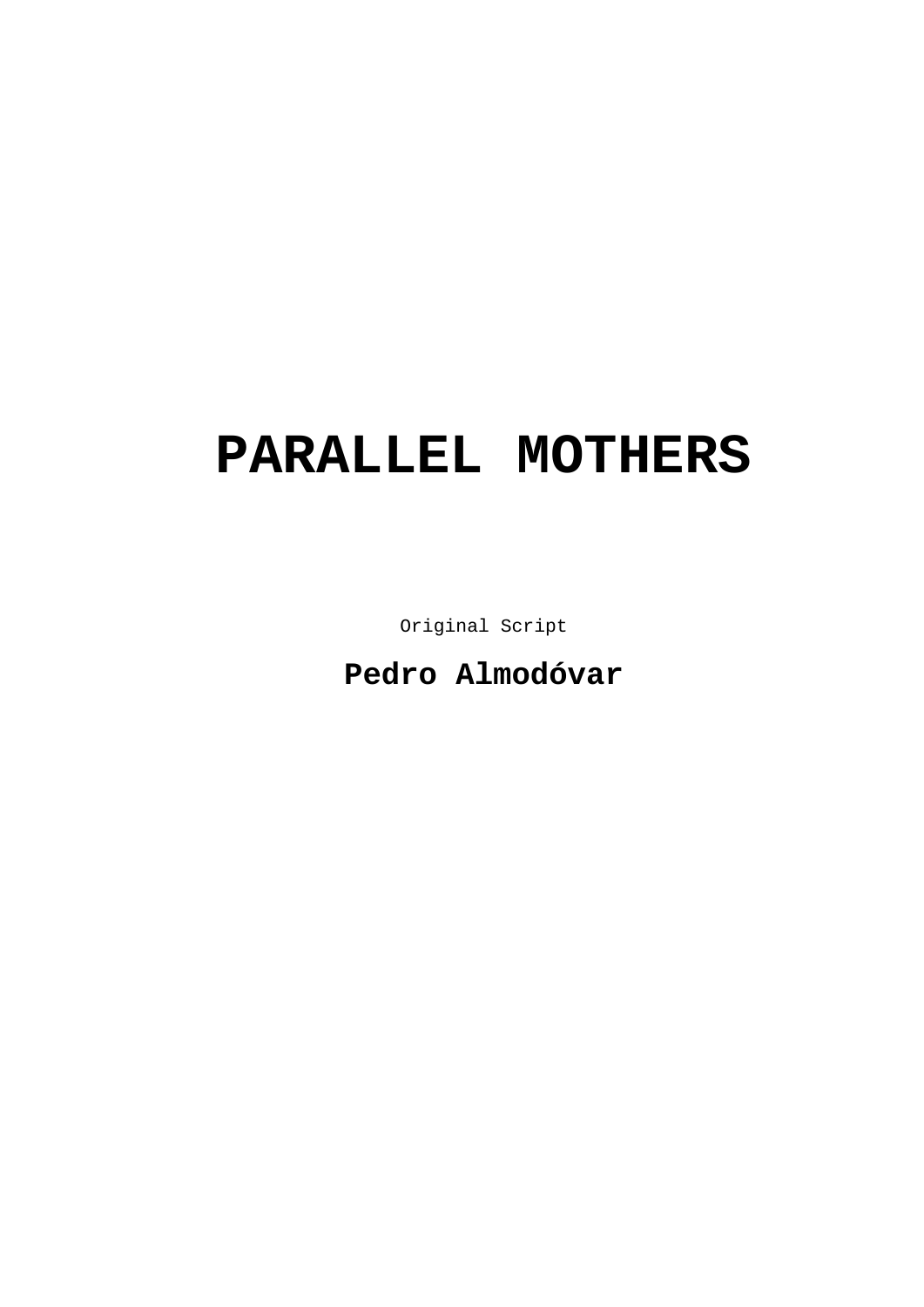No history is mute. No matter how much they burn it, break it and lie about it, human history refuses to shut its mouth.

Eduardo Galeano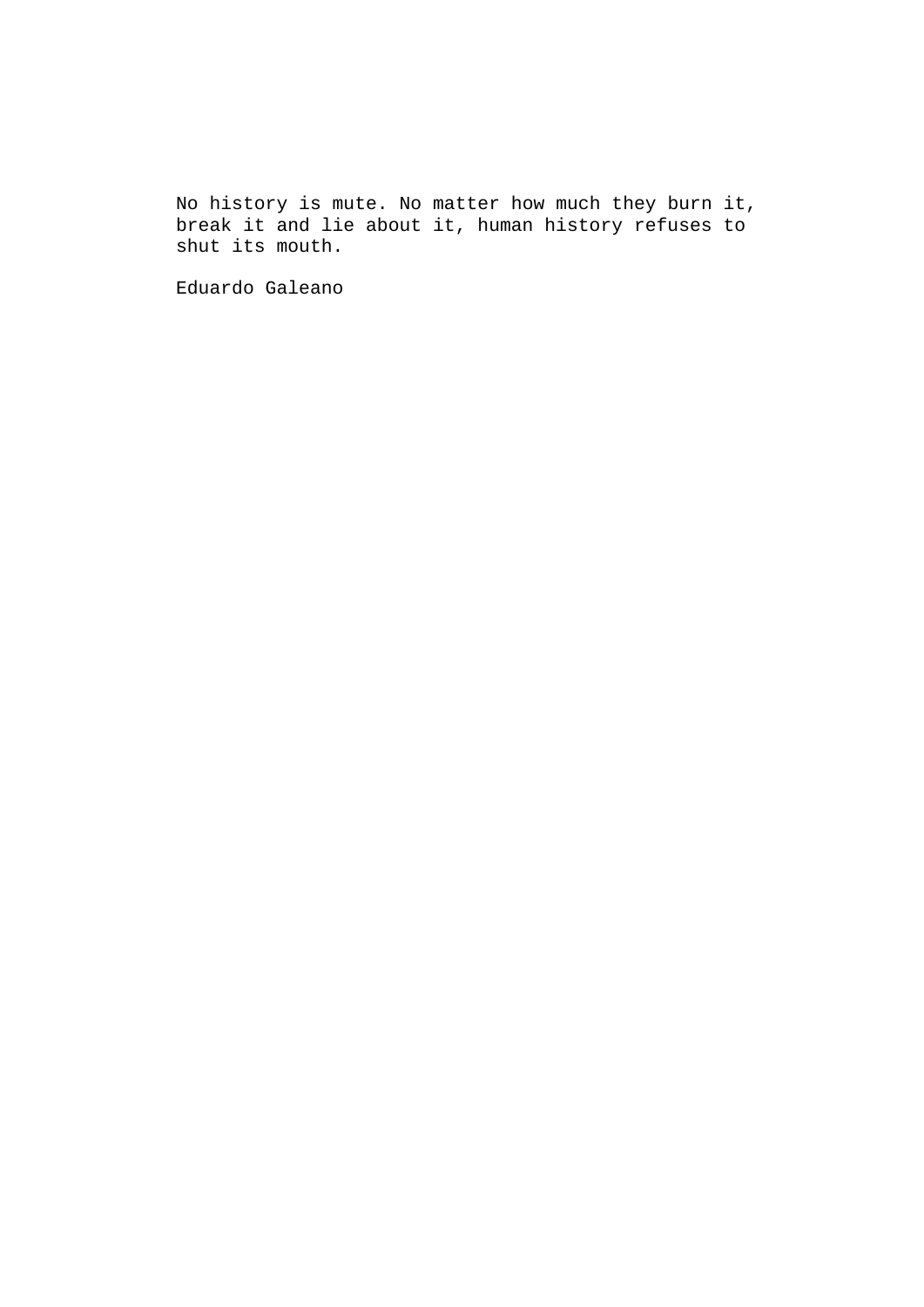## **1. PHOTO SESSION, ON A MEDIUM SIZED SET. 2017. INT. DAY.**

Among the props, on a table, there are two or three skulls.

The usual technical and human crew. Behind the camera, Janis, a beautiful woman aged between 34 and 38, gives instructions to one of the assistants to move a light while she shoots with the first flashes.

Facing her and in front of a simple roll of paper, Arturo Isla, 44, a forensic anthropologist, is posing. Janis makes him adopt different postures where only the position of his arms and hands or the orientation of his body or torso change (hands, face, and piercing eyes). The poses aren't original, but they allow him to breathe comfortably and project a true image of himself. In the portraits (simple and forceful, they stress the best of the character in front of her) Janis achieves a greater impact.

Arturo looks at Janis, he likes to see her working, he feels less rigid when he's a spectator. There's chemistry between model and photographer. Janis likes his expression when he looks at her and she asks him to look at the lens like that ("Look at the lens the way you were looking at me"). Arturo obeys, but unconsciously he looks in a different way, out of timidity. Janis insists. And he continues trying.

JANIS

Very good. We're going to try something else…

## **2. BREAK. BUFFET. PHOTOGRAPHIC STUDIO. INT. DAY**

They drink coffee and eat something light along with members of the crew. There is a table on the set stacked casually with various life-sized, plastic or ceramic skulls.

> ARTURO What are the skulls for?

> > JANIS

They asked me for a Hamlet-style portrait, but I thought it was too obvious… Giving a forensic anthropologist a skull… (She decides at that moment) We're not going to do it.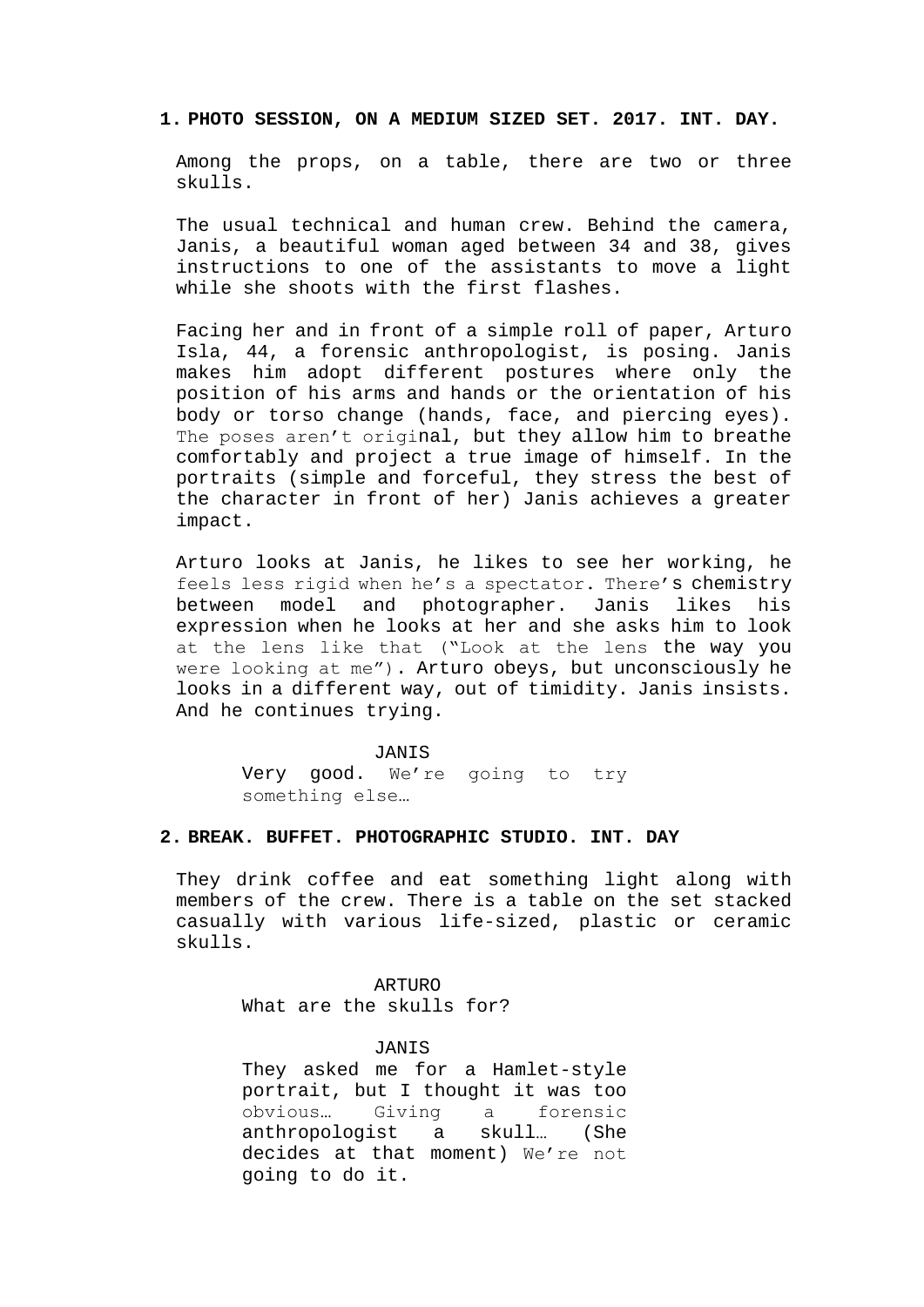#### ARTURO

(Smiling) Just as well… (Changing the subject) The editor of the weekly said you wanted to ask me about something.

#### JANIS

(Intimidated, she protests) She's so indiscreet! I told her not to say anything!

ARTURO

What's it about…?

JANIS

(Respectful, embarrassed) If you have a minute, we'll talk after the session.

Cut.

## **3. AREA AROUND THE SET. EXT. AFTERNOON.**

They come out of the studio. They walk while they talk.

## JANIS

I won't take up much of your time, I hate taking advantage of the people I photograph. This is the first time I've done it.

ARTURO

You can take advantage of me, you have my permission.

Janis smiles and tries to find the least aggressive way to tackle the subject.

> JANIS I wanted to ask you about excavating a grave.

## ARTURO

Go on.

#### JANIS

Just outside my village there's a mass grave with more than twenty bodies, one of them is my greatgrandfather…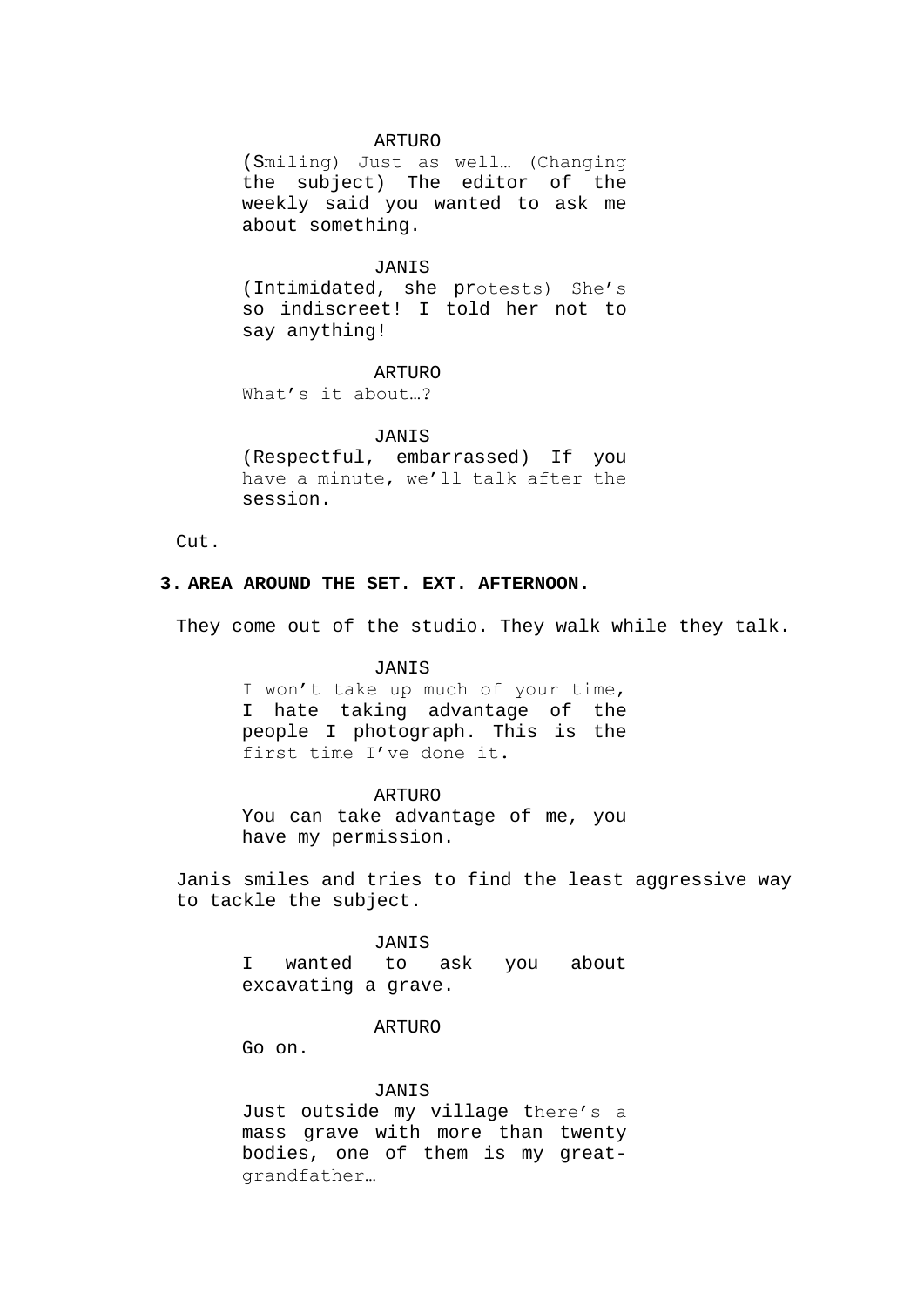Arturo listens closely to her.

#### JANIS

When the Historical Memory Law came out, the judge for my village declined jurisdiction… Since then, everything's been rejected. We also presented it in the National High Court in Madrid.

## ARTURO

The cases that Judge Garzón investigated?

JANIS

Yes, you know how all that ended.

*(In 2017, with Rajoy's government, there are no resources for enforcing the Historical Memory Law.)*

## ARTURO

(He warns) The situation is worse now, they've withdrawn all the subsidies. President Rajoy has even boasted in an interview that the state has zero euros in its budget for the Historical Memory.

#### JANIS

I saw that.

#### ARTURO

It's outrageous!

#### JANIS

That's why I wanted to talk to you… to see if you could give me any advice. In the Historical Memory Association in Aldea de los Montes, my village, we have a very complete dossier on the grave…

## ARTURO

Do you know exactly where it's situated?

#### JANIS

(More encouraged) Yes, yes, the whole village knows where it is,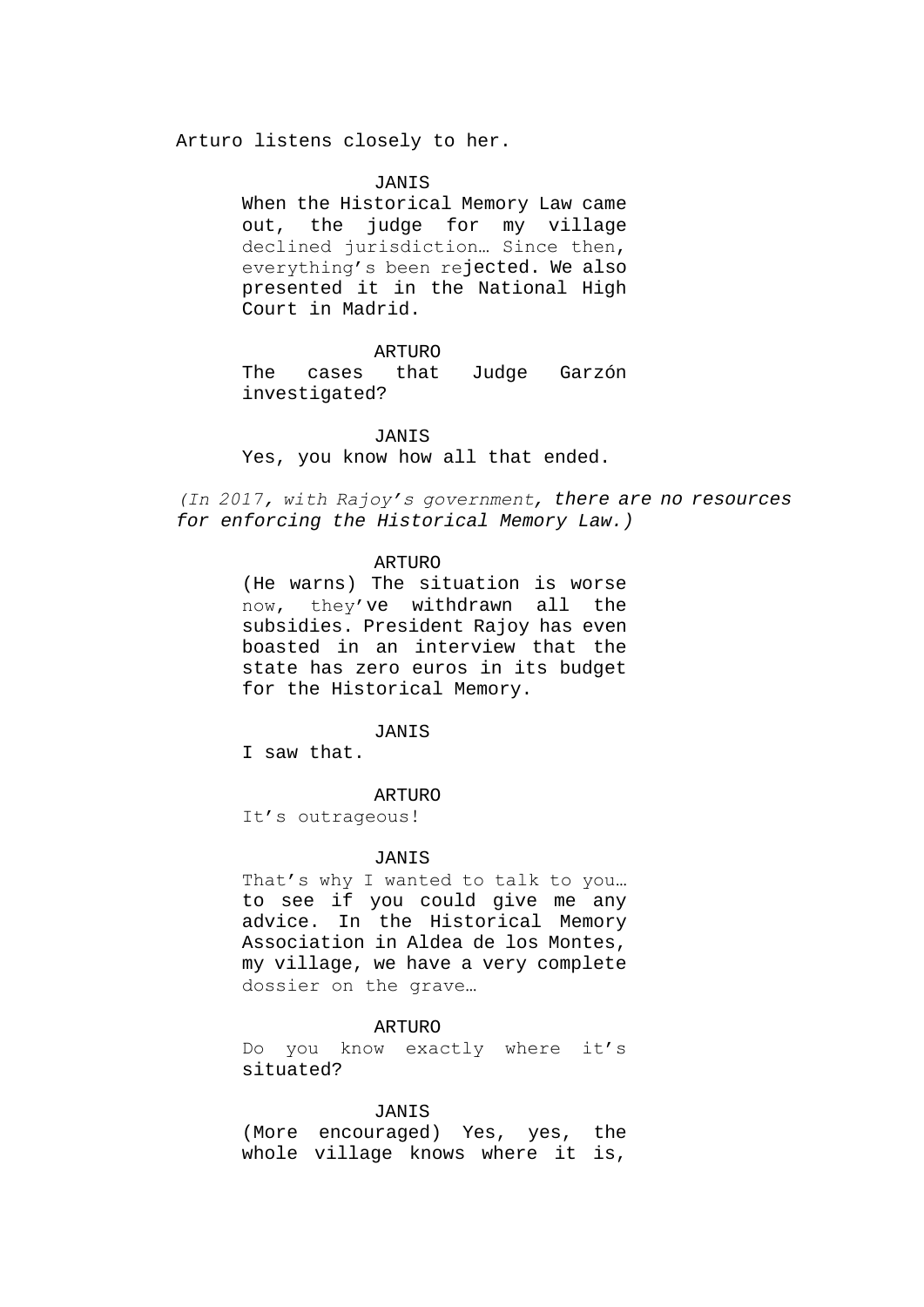that's why it hasn't been touched and the area is still the same.

They get into a taxi that's waiting for him.

Cut.

## **4. JANIS' HOUSE. INT. NIGHT.**

Arturo and Janis are sitting at the computer on her desk. Janis talks to him while she shows him photos on the computer. Arturo listens closely.

A photo shows the exact area where the grave is, next to a field of crops. There is a characteristic tree near the spot and a low wall.

#### JANIS

Here it is.

She shows him photos of young girls dressed in clothes from the 70s and 80s, the rural version, leaning on the tree. Also one of her friend Mamen, more modern than the others and a little older, in her twenties. The tree is one of the town's features. One of the favorite settings, as well as the railing of the bridge over the river.

With the computer mouse Janis marks the area of ground where the grave is.

#### JANIS

It's all exactly as it was in '36. One of the victims they buried was supposed to be dead, but he was just badly wounded. He got out of the grave at night and hid in his house and he recounted everything. Before he went off into the mountains, he told his family who the other victims were and where the grave was.

My great-grandfather was a school teacher and a photographer. Before the war he had taken photos of all those who would later die with him. My grandmother was a photographer too. To leave a record of the grave, she took all these photos of the girls from the village… I carried on with the tradition.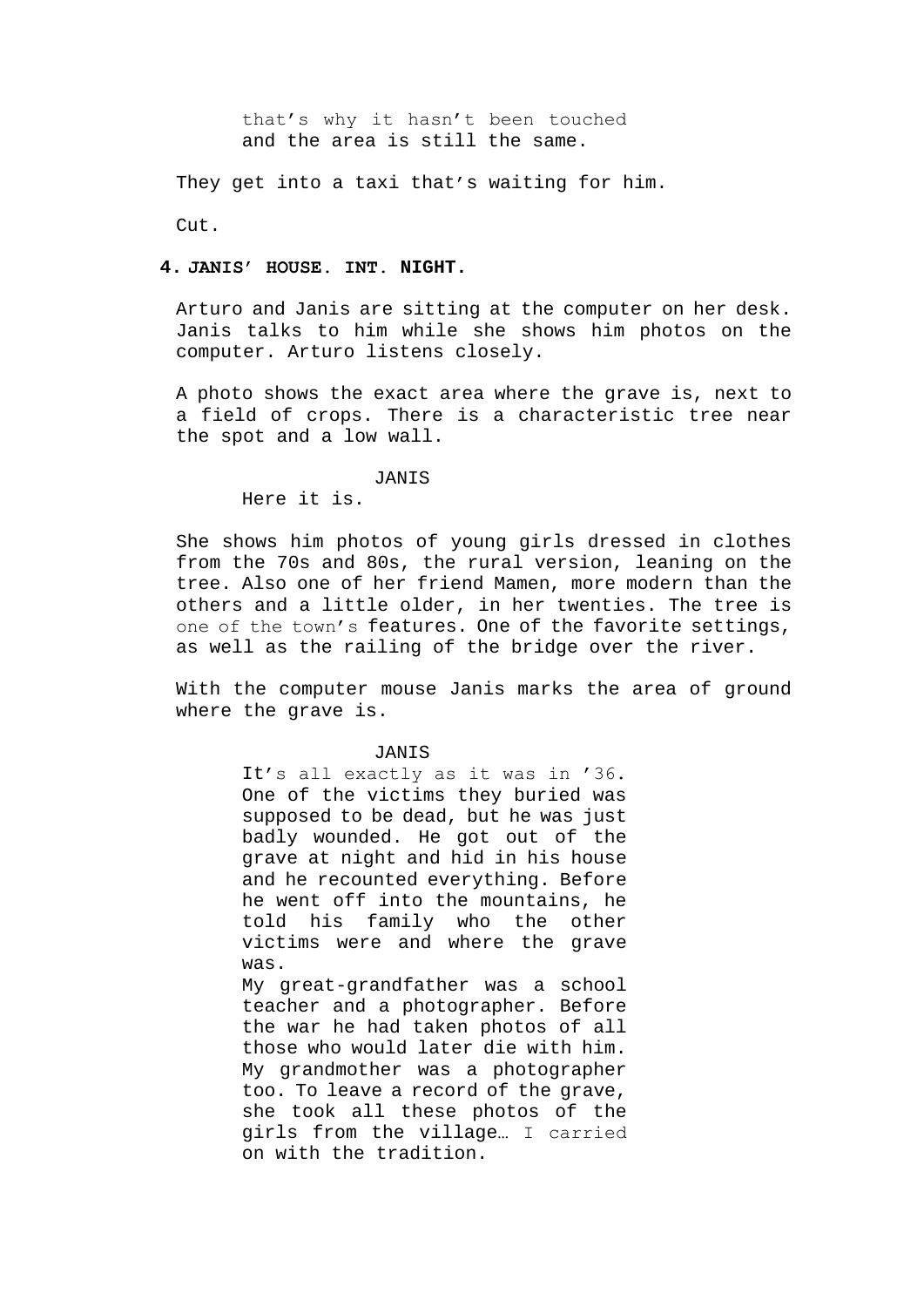Arturo listens carefully and studies the photos Janis has been showing him. Even though he is a man used to hearing this kind of story, coming from Janis' lips, a few centimeters from him, and with the photographic illustrations, he is very affected. The vitality of the adolescents, with their best outfits of the time, probably unaware of the importance and significance of the place.

#### ARTURO

The fact that the spot is so well defined makes things a lot easier.

#### JANIS

The village's Association has been saving a little all these years and we wanted to know how much it would cost to hire you privately to carry out the excavation…

#### $\Delta$ RTIRO

(He finds the question naive) I'd do it for nothing, but I can't do this on my own.

#### JANIS

The whole village would help you.

#### ARTURO

That's good, but it needs people who are experts in archeological excavations. Workers with a pick and shovel can't do it…

#### JANIS

Oh… In any case, if they can do anything, the village is willing to help.

#### ARTURO

(He thinks and improvises) I'm improvising here... I belong to a private foundation in Navarre.

#### JANIS

I knew that, but I didn't dare...

## ARTUO

This scientific foundation investigates everything to do with the origins of the Navarre culture…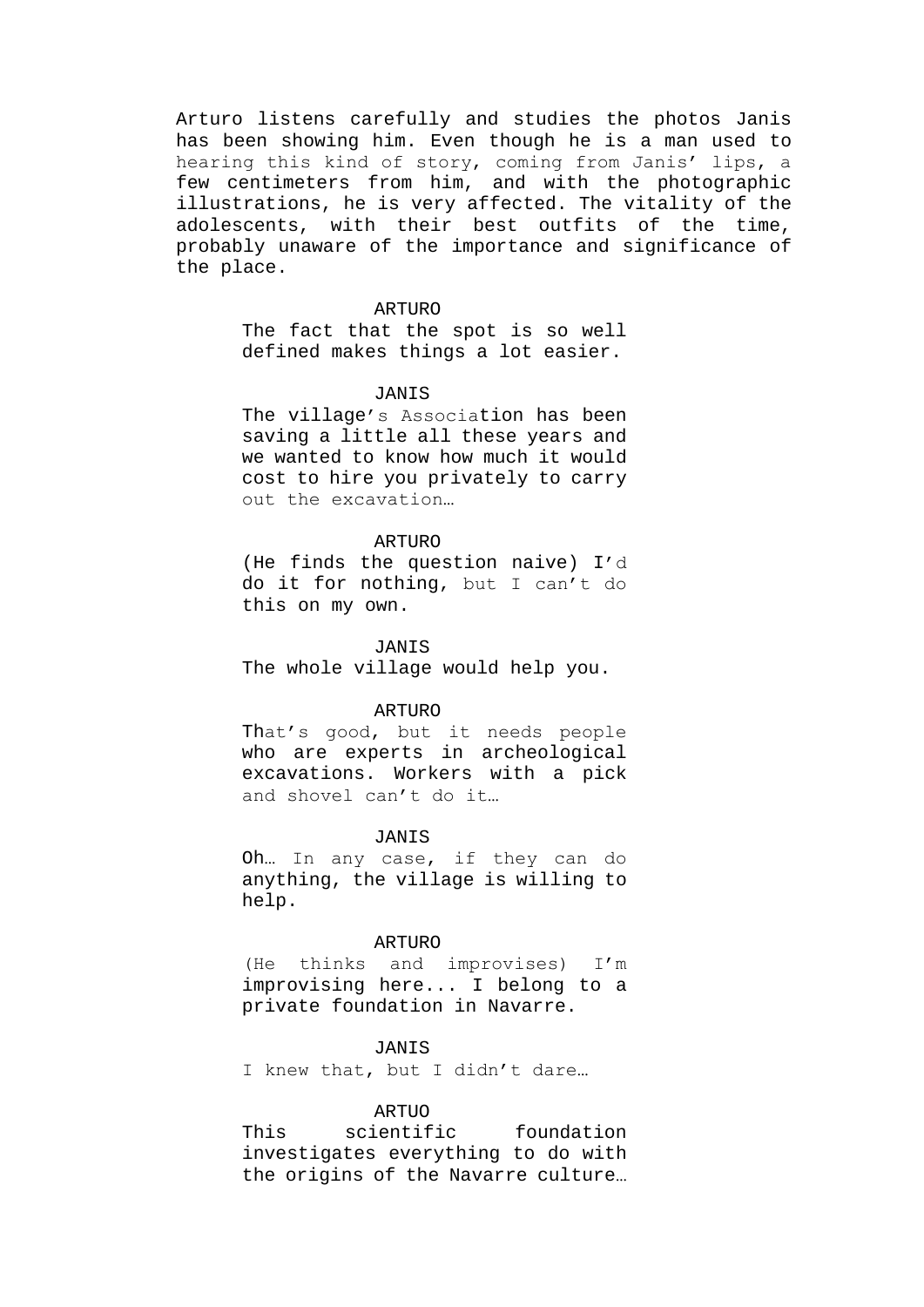Janis listens carefully and nods.

#### ARTURO

Our objective isn't the opening of graves but, as the situation is so precarious, we have already intervened in one case. Depending on where it is and from when it was, it might give us previously unknown information about the war. For example, the fact that the one in your village dates practically from the first days of the war is an interesting detail.

#### JANIS

It was the night of July 25, according to my grandmother and the other people in the village.

## ARTURO

You could present the project to the Foundation so that the board could study it. As you have it so well documented, I'll make sure that at least they study it…

#### **JANIS**

(Overwhelmed, moved) You don't know how much I appreciate that!

#### ATURO

It won't be immediate, the Foundation decides on its projects years in advance, but it's worth us trying.

## **5. JANIS' HOUSE. DINING ROOM. INT. DAY.**

A comfortable house, without luxuries. Janis is having breakfast in the kitchen, with Dolores, her cleaner.

> DOLORES This afternoon I have to leave at four, I'm taking my husband to the doctor.

Janis nods. Her phone rings. Instinctively she leaves the kitchen and goes over to the terrace as she speaks.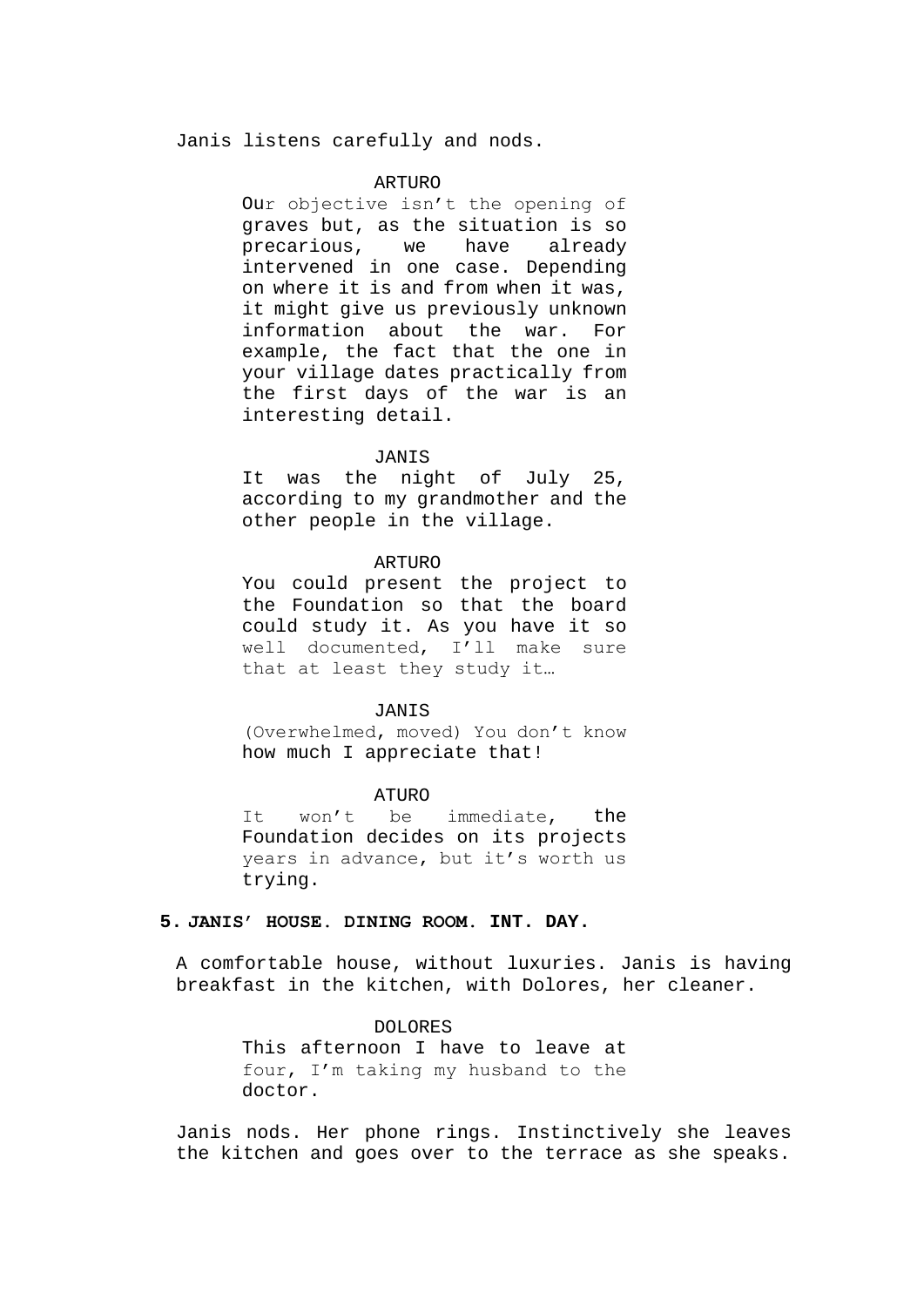It's Arturo's voice. Janis listens with delight.

ARTURO

The Foundation has received the dossier on the project. They'll be in touch with you.

## JANIS

I sent them everything three days after I took your photo.

ARTURO

Listen, I have to go to Madrid for… (he gives a work reason) in a week's time. Can I call you?

JANIS

Of course.

ATURO Next Wednesday.

JANIS (Smiling) I'm free. I'm not working that day.

## **6. HOTEL FAÇADE. EXT. DAY AND INT. BEDROOM**

Intense traffic noise. The sound of the vehicles seen in the shot mingles with the moans of Janis and Arturo in the hotel bedroom where they are making love. The sounds from inside the bedroom and from outside the hotel, also their respective images, meld until we only see and hear what is happening in the bedroom.

FADE TO BLACK.

**FIFTEEN MONTHS LATER. 2018**

## **7. MATERNITY HOSPITAL. MAIN FAÇADE. EXT.**

Social Security.

People entering and leaving. In front of the façade a group of citizens are demonstrating. (Research. The demonstration should have to do with something that happened in the era we are filming.)

## **8. INTERIOR HOSPITAL**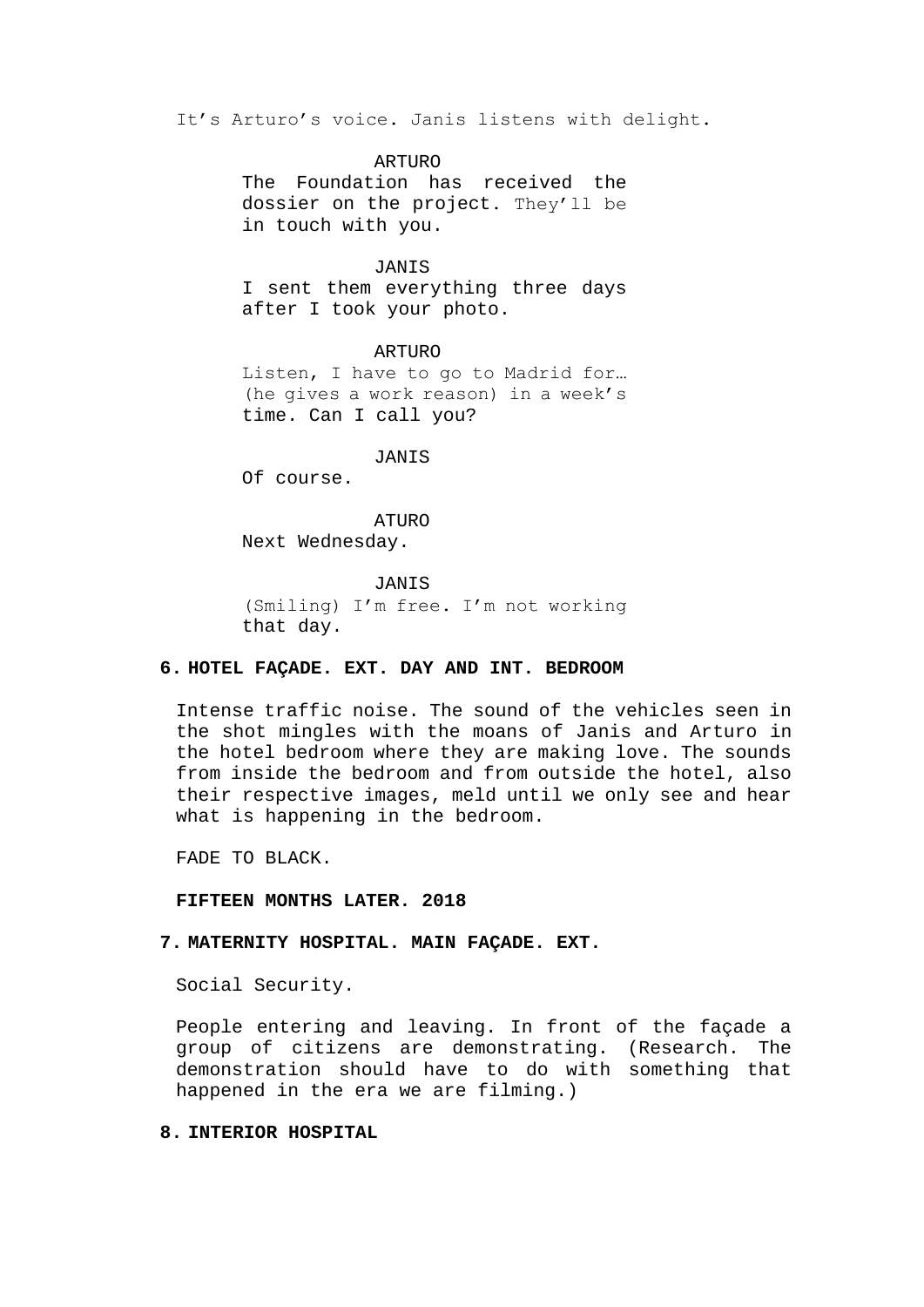The patients' rooms give onto the hospital corridor (the opposite to a lingerie commercial).

Two or three pregnant women move slowly, as if aimlessly, along one of the corridors in the maternity hospital. They are women who will give birth in the next few hours. Some are accompanied by their partner or a relative.

## **9. INSIDE ONE OF THE ROOMS THAT GIVE ONTO THE CORRIDOR.**

Janis is 40 now. Lying in the other bed is Ana, 17 years old, looking worried.

Both are pretty, in very different styles. Janis is a Mediterranean beauty and Ana has that kind of slightly androgynous face that some very young models have, with more mystery than corresponds to their age. Despite the pregnancy, she hasn't lost her childlike face.

In less than 12 hours they'll be going to the delivery room. Both have contractions. Janis is practicing breathing with Ana. Janis has mastered it and is showing young Ana how to do it.

#### JANIS

And if you have to shout, shout.

They both shout at the same time, they've had a contraction in unison.

From now on, without realizing, the shouts are in step. Parallel mothers.

Janis tries to encourage young Ana. The girl looks at her gratefully.

> JANIS Don't be scared, everything will be fine…

Ana thanks her with a silent smile for her words of encouragement. Janis fills her with confidence.

> ANA Are you married?

JANIS No, are you?

ANA (Taken off guard) Me? No…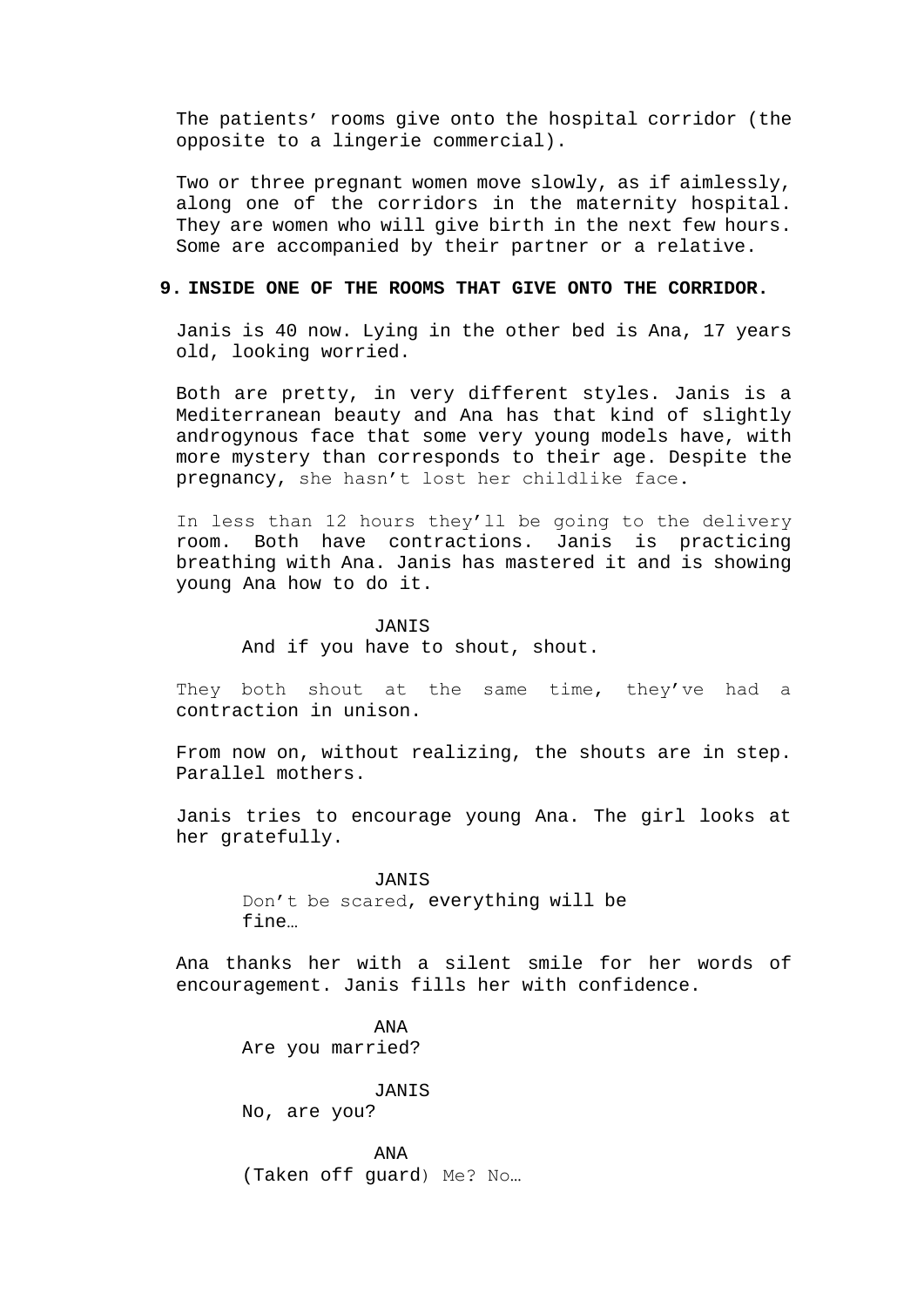#### JANIS

So we're single mothers. Mine was an accident… but I'm very happy.

Unlike Janis, Ana still seems upset by her own accident. For Janis it was, let's say, a happy accident, and for Ana… something much worse, a traumatic experience.

> ANA Mine was an accident too…

#### JANIS

I don't regret it.

## ANA

I do.

## JANIS

You, poor thing. Don't say that. It'll all work out, you'll see. And you have your mother to help you.

#### ANA

She still has to get used to the idea. I was living with my father when it happened, in a town in Granada. They're separated. When I got pregnant, I came to live with my mother.

She says it as if her mother isn't very happy about the situation either, that she's putting up with it because she's got no option.

## **10. IN THE CORRIDOR. INT. DAY.**

Teresa appears at the entrance, at the far end of the corridor. Teresa is Ana's mother. Also a good looking woman, or at least with an interesting, special appearance. We can see that she comes from a good family. Now aged between 45 and 50, that is, slightly older than Janis. (She also is the opposite of Janis. Everything that is warm and friendly in Janis is cold and distant in Teresa). She looks at the four or five women who will soon give birth, dressed in those very ugly gowns. She looks at their faces, the pale, almost sallow, complexions. Ana looks like the daughter or younger sister of them all. Teresa is struck by the image of the group and feels a strange emotion when she sees her daughter as part of it. She never imagined that she'd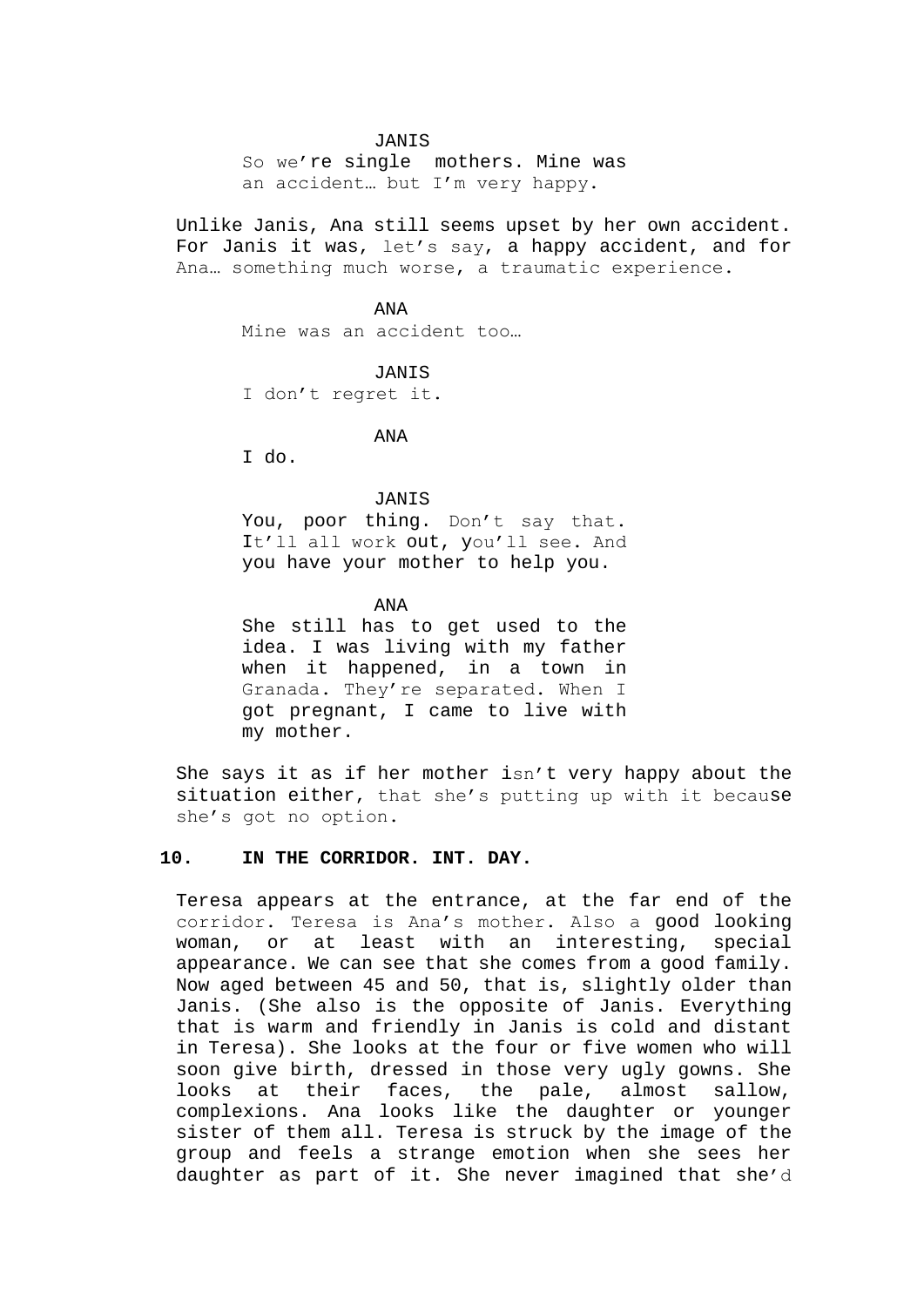find herself in this situation, it seems that she's there by mistake. (In fact, she can't accept the idea that her adolescent daughter is part of the group of women who float along the hospital corridor.) She goes up to Janis and Ana who are walking slowly with their backs to her.

#### TERESA

(To Ana) Ana!

Ana and Janis turn round. Mother and daughter exchange two kisses.

#### **TERESA**

(To Ana) Shouldn't you be lying down?

JANIS The midwife told us that walking helps the baby drop down. I'm Janis, her roommate.

Despite Ana's silence and her fear, she is obviously comfortable in Janis' company. Teresa realizes, she is the one feeling uncomfortable, but she disguises this.

> TERESA (To Ana) I spoke to your father. He can't come…

ANA (Glumly) I guessed that.

TERESA He wishes us luck and you're not to worry.

Ana has a contraction. Janis shows her again what she should do. She leans on the wall or in a doorway. Now it's Teresa who tells her to breathe. For a moment, Janis had usurped her place as mother.

> TERESA (Begging) Lie down, please…

## **11. ANA AND JANIS' ROOM. INT. DAY.**

Ana lies down.

Janis comes in accompanied by Mamen, a friend ten years older than her. Mamen is a very resolute woman, a good friend to her friends, one of those people who have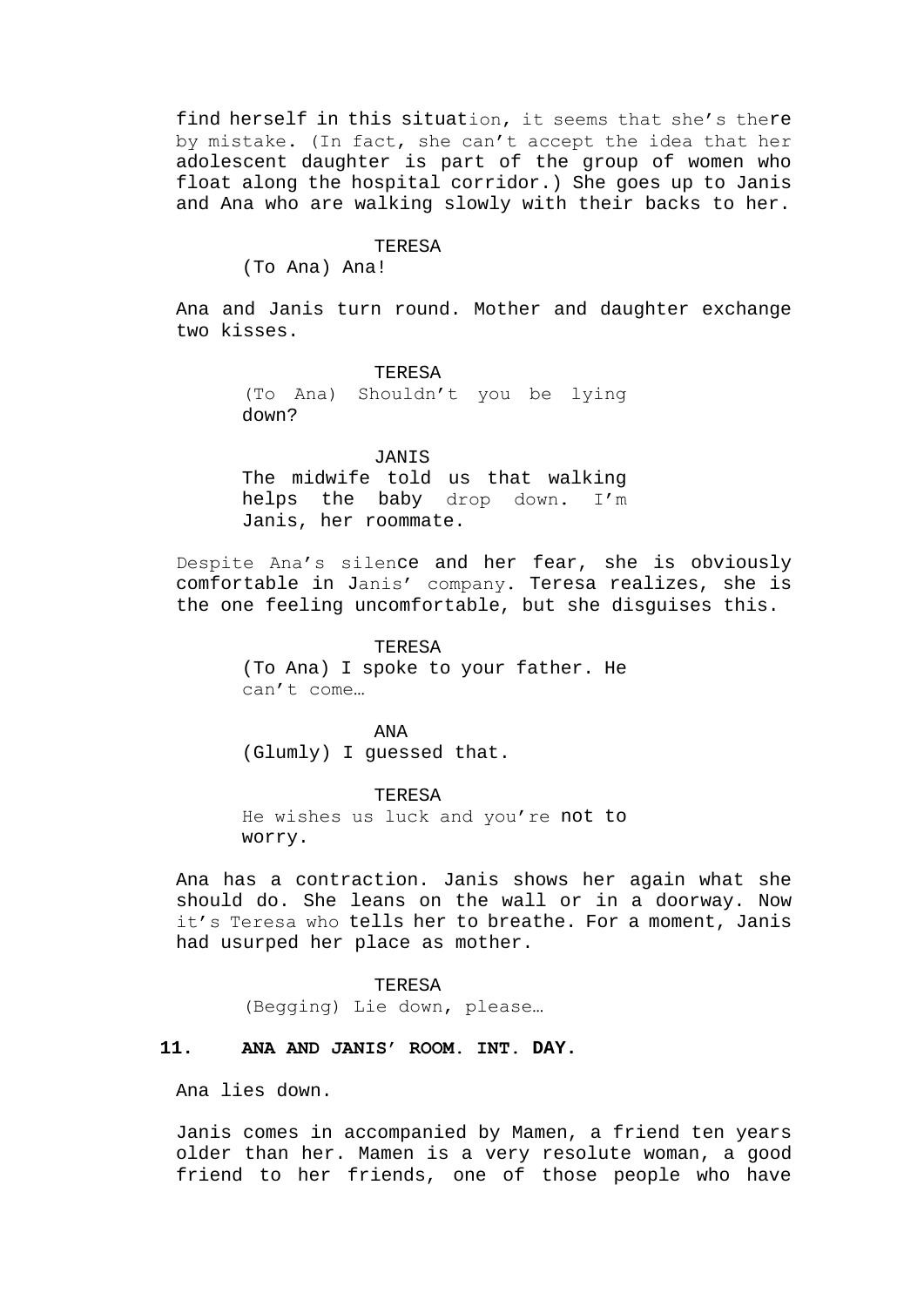natural authority (or daring) and very forward. They have been friends and neighbors since childhood. (At some point they'll talk about it. Despite the age difference, Mamen and Janis were already friends in the girlvillage. Mamen was the trendiest girl there. She moved to Madrid at the start of the 80s. Every time she came back could see Janis growing up, and they got to spend many hours together. They were both interested in photography, music and fashion. Janis was a very precocious child. She took photos of Mamen on some of her trips back to the village. Mamen at 23 and Janis at 13, a strange relationship. Probably one of the photos at the tree that she shows Arturo is of Mamen, looking more fashionable than the other girls.)

Mamen brings her something, although Janis already brought everything from home.

## MAMEN I'm dying to see Cecilia's little face. What your grandmother would give to be here!

Mamen looks at Ana and Teresa and greets them. They return the greeting.

Ana has contractions again. Or a nurse interrupts them.

Fade to white.

## **12. FROM WHITE. HOSPITAL. DELIVERY ROOM. INT. DAY.**

Janis pushing to give birth. Surrounded by the necessary staff.

The delivery room looks out on the exterior. Through two large windows we can see an anodyne skyline of the city, but the light and the image from the exterior fill the place with light. Mamen helps. They have asked her to do something unimportant to keep her busy. She does it, delighted, and really helps.

We hear the cry of the newly born baby.

## **13. ANOTHER DELIVERY ROOM. INT. DAY.**

Ana pushing to give birth, at the same time, in another delivery room. (Do a parallel montage to show the simultaneity of both births. The alternating moans of the mothers establish a dialog between them, and the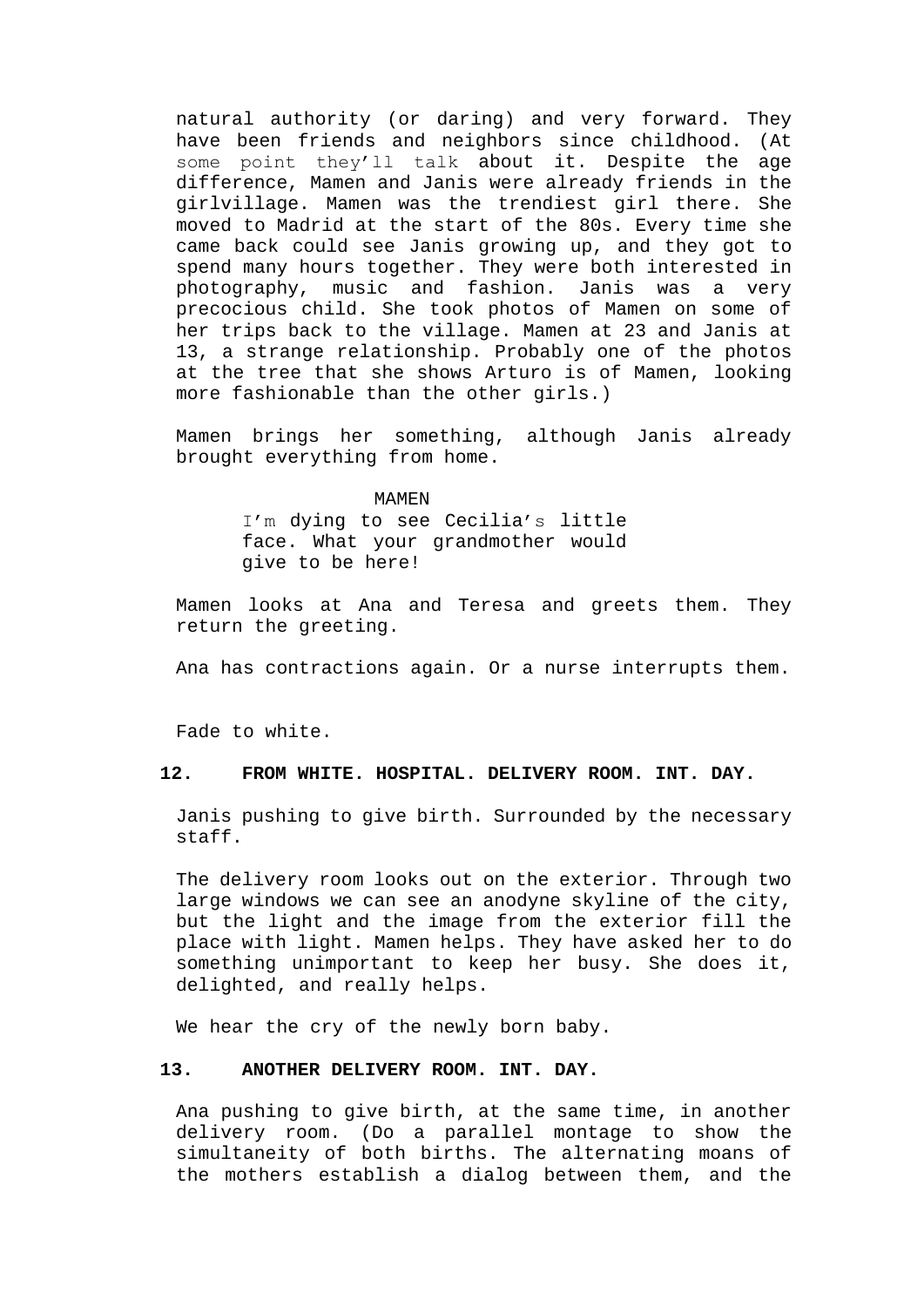babies' cries, one after the other, connect them profoundly, as if they were sisters.)

Teresa helps, I don't know how.

The midwives in both cases are strong, experienced women.

Amidst the delight of the medical staff, Ana gives birth to another girl.

Slow fade to white.

## **14. MATERNITY HOSPITAL. TWO DAYS AFTER GIVING BIRTH.**

Janis is alone in the room she has been given after the birth. A book on the bedside table. She is looking at the news on her iPad. The news of the day is the result of the motion of censorship that puts an end to Mariano Rajoy's government. She listens to an analysis, something very clear and simple that can be understood everywhere. There's a knock on the door. Janis turns her head.

JANIS

Yes…

Ana appears, much less voluminous, looking exhausted.

ANA A nurse told me you were here.

Janis greets her enthusiastically.

JANIS Come in and sit down. I'm delighted to see you.

Janis folds the iPad.

JANIS Sit down, we won't talk about politics.

Ana sits on a chair with a back. Comfortable.

ANA Where's your baby?

JANIS They only left her with me for a moment after she was born. Isn't it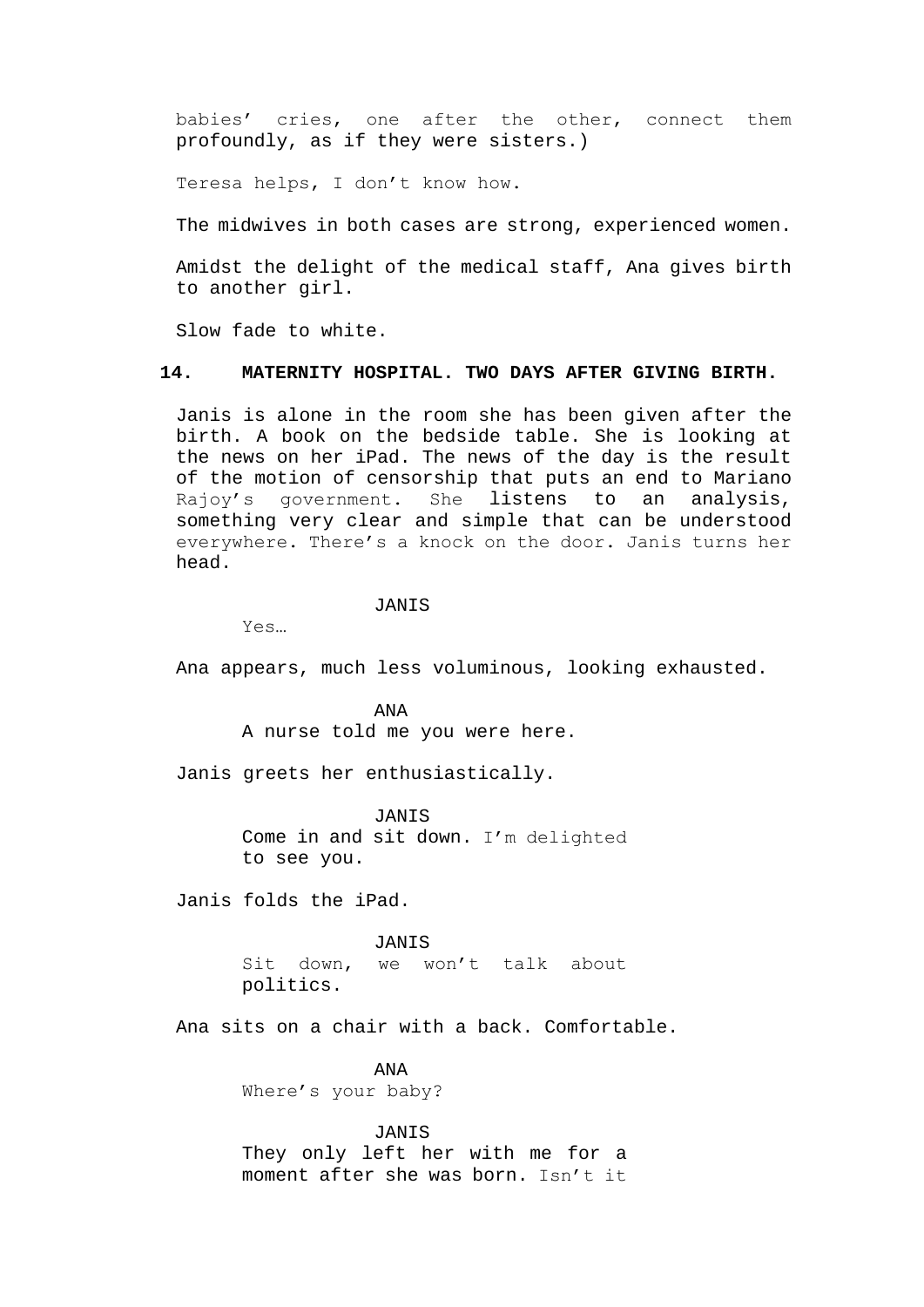wonderful to hear her heart beating over yours?

ANA

I didn't notice. I was wrecked.

## JANIS

Do you have her in your room? I'd like to see her.

## ANA

They took her away too, they're observing her.

## JANIS

Oh, that's normal. When she was born, mine was suffering from extrauterine inadaptation, well, according to the doctor. Not a great start, I told him, because that's the life ahead of her, an extrauterine one, but apparently it isn't serious… (Emotional) The poor little thing had trouble controlling her breathing outside the uterus… Why is yours in observation?

#### ANA

In case she inhaled meconium. The water bag had meconium… They told me that it was nothing too.

#### **JANIS**

I'm sure of it…

## JANIS (CONT'D)

Listen, I'm going to give you my number in case you want to call me, as we're both in the same situation… That way we can talk… When do you get the baby?

#### ANA

Tomorrow, I think.

#### JANIS

Me too.

She tears a sheet of paper from a notebook and writes her number and address. And she gives it to Ana, who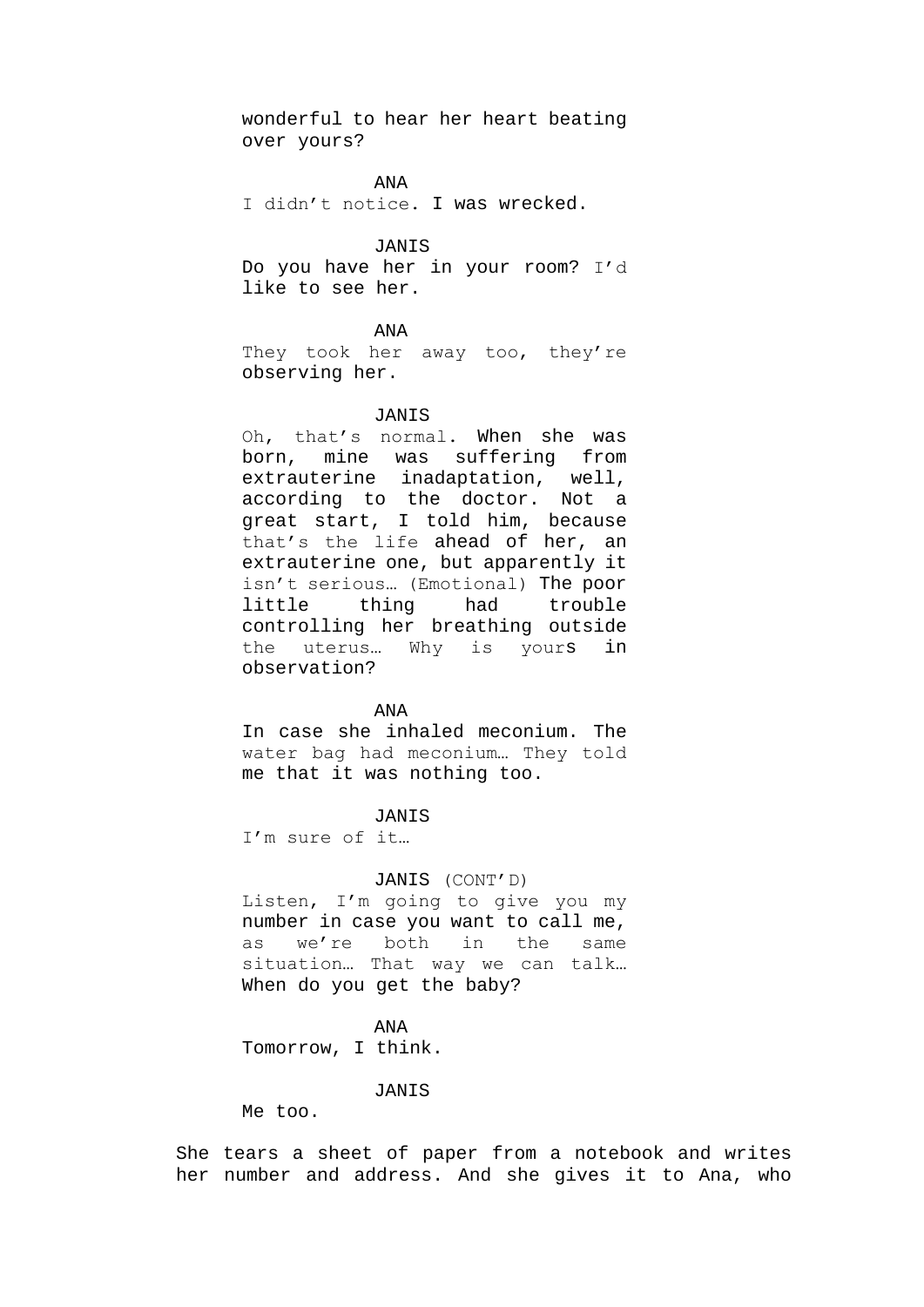folds it over and in turns writes down her number and address.

ANA

The cell number is mine. I'll give you the number of the house phone too.

## **15. MATERNITY HOSPITAL. INT. DAY**

Teresa comes rushing in. Always in a hurry.

**TERESA** 

Hello.

She kisses Ana.

#### JANIS

Good morning.

Teresa is still full of the adrenaline from the audition she's just done to play the female lead in *Uncle Vanya*. She looks excited and happy.

> ANA How did the audition go?

#### TERESA

Very well. I was there until twenty minutes ago. I was going to try out for the part of Marina, the nursemaid, but the director sees me more as Yelena… He seemed delighted with the reading. We'll see.

#### JANIS

Yelena is the protagonist, the one everybody falls in love with.

## TERESA

Yes. I still can't believe it… They have to confirm it, I'd have to do another audition with the text learned, but the director told me that it's practically definite…

#### JANIS

Congratulations.

Teresa is really excited. She looks at them and her expression changes. In some subtle way we see that she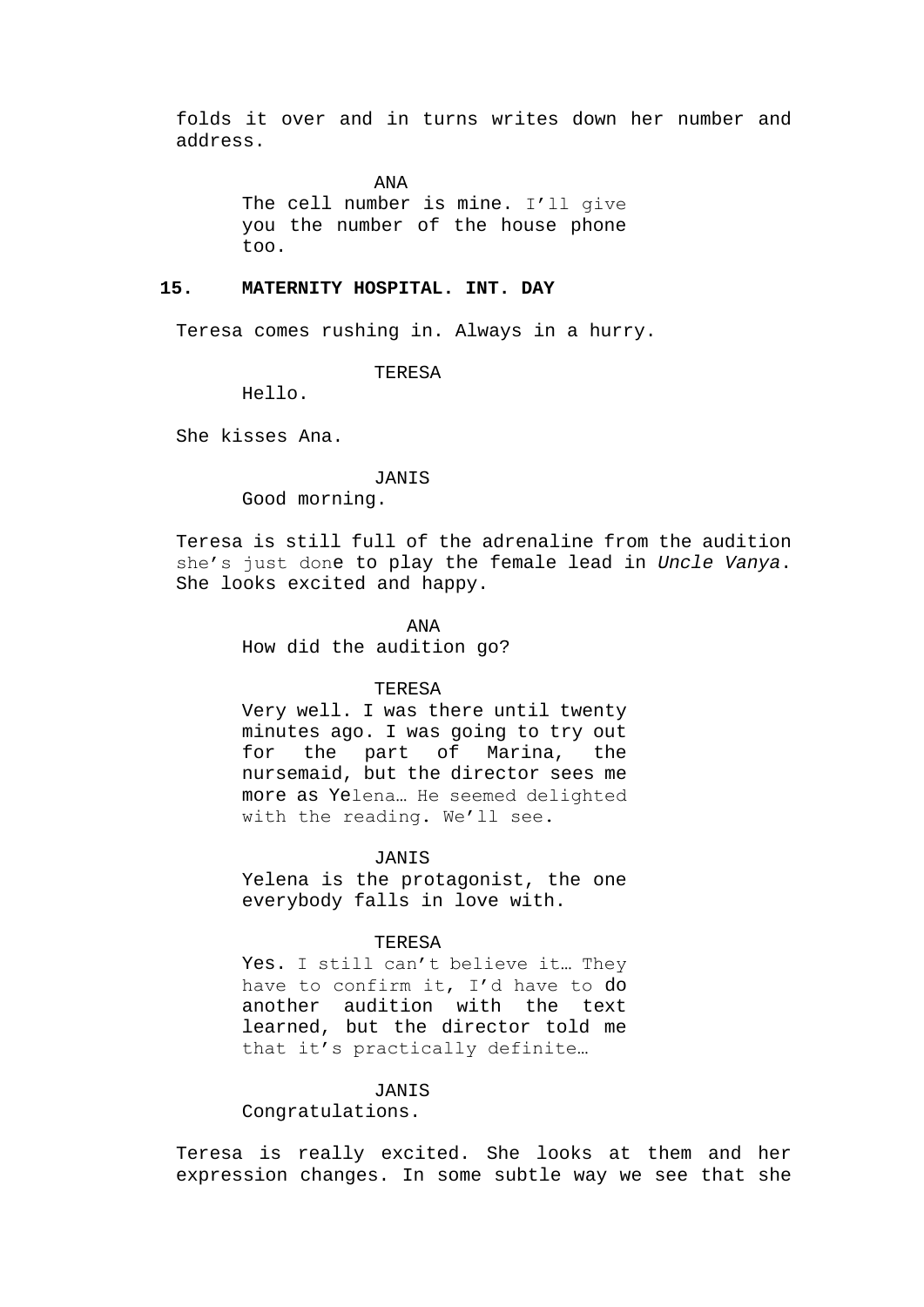is much more excited about her career than about these two first-time mothers, even though one is her daughter. She has brought a gift, some croquettes that Ana likes or something similar.

#### TERESA

Clarissa made them. How are the babies?

## **16. JANIS' HOUSE. A MONTH LATER. INT. DAY** *(DOMESTIC MATTERS)*

Cecilia, Janis' baby is now a month old. Dolores, the cleaner, a woman in her early 50s, is doing something in the kitchen, while Janis sees to the baby. Deborah, a young Irish girl, says goodbye to both. She speaks Spanish with a strong accent.

#### JANIS

'Bye, Deborah.

DOLORES

I don't understand this set-up, Janis. She lives in your house like a duchess and she doesn't even help us out.

## JANIS

She has to study during the day. It's the only way I can have a babysitter at night.

## **17. TERESA'S HOUSE. INT. DAY.**

In the kitchen, or in the dining room, Ana is giving her baby a bottle because she doesn't have much milk. She is bursting with happiness with her baby, she's drooling over her.

Clarissa, the maid, helps her out with whatever she needs.

It's a very nice house, Teresa lives comfortably. There is nothing ostentatious or in bad taste, the furniture and the objects are of quality and the house is spacious.

## **18. REHEARSAL ROOM. INT. DAY.**

Along with the rest of the cast, Teresa is finishing the rehearsal of a scene. All are in street clothes. They're rehearsing on the stage of a theater that is no longer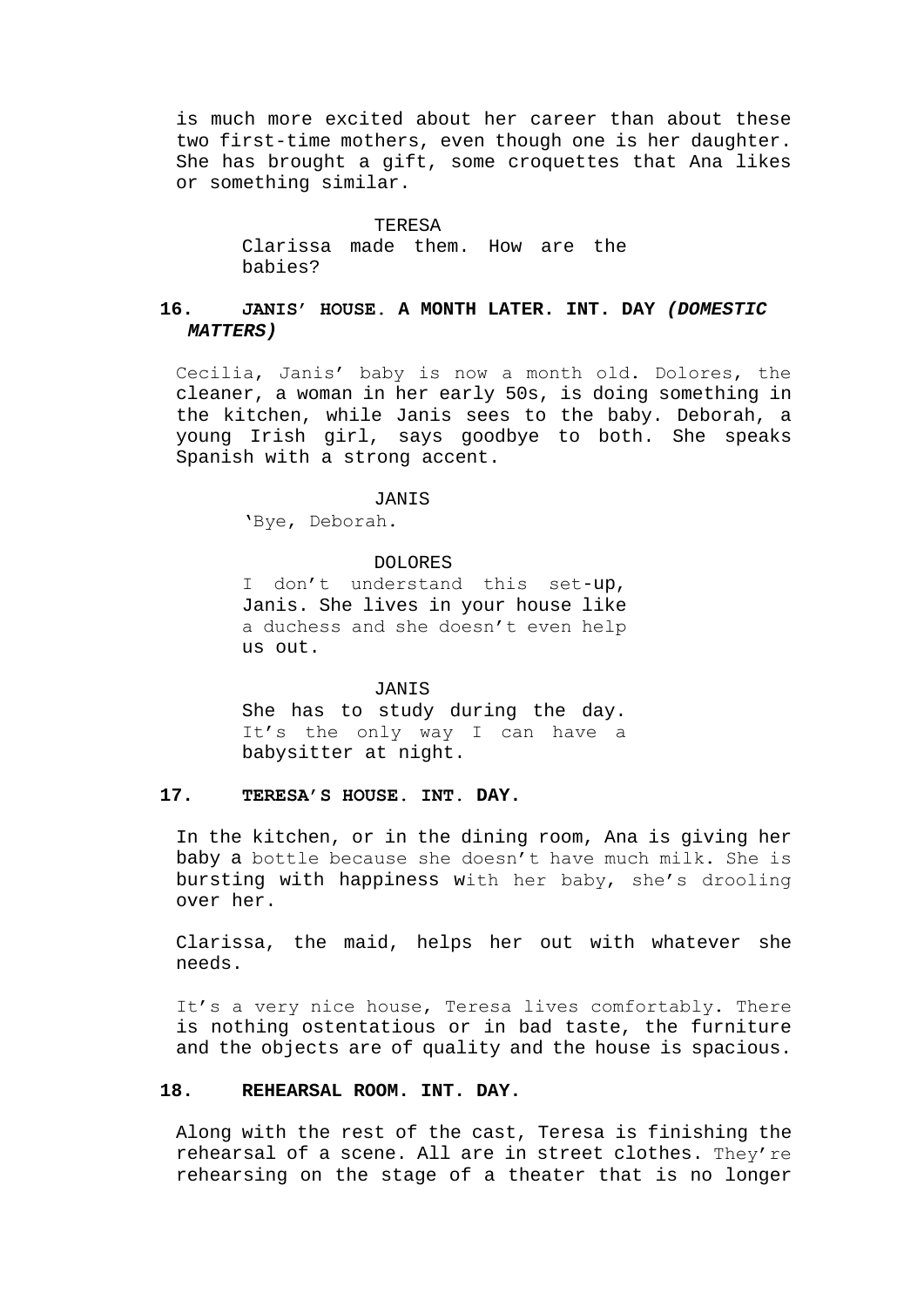used as such but only for this kind of activity. It's a slightly dilapidated place.

Although Teresa is a little older than the character of Yelena, she has made the role hers and she looks very good, very confident.

When they finish the scene and are relaxing before leaving, the director speaks to them.

#### DIRECTOR

Just a minute. I have to tell you something. The producer called me and apparently the Teatro de la Comedia won't be free for when we were thinking of opening. The show they have there is going very well and they're going to prolong it.

## ACTOR 1

Will we have to postpone our opening?

#### DIRECTOR

No. We'll do a three month tour of the provinces. It'll do us good to come to Madrid with the show finely tuned.

Reactions from the actors, comments.

#### TERESA

But I can't leave Madrid…

#### DIRECTOR

We'll talk now, Teresa. (To the others) Tomorrow I'll give you more details of the tour. If you have any problem, that's the time to tell me.

## **19. CONTINUED.**

While the rest of the company disperses, Teresa calls home. Clarissa answers the phone.

#### TERESA

Hello, Clarissa. Tell Ana I'll be a bit late… Yes, I still haven't finished.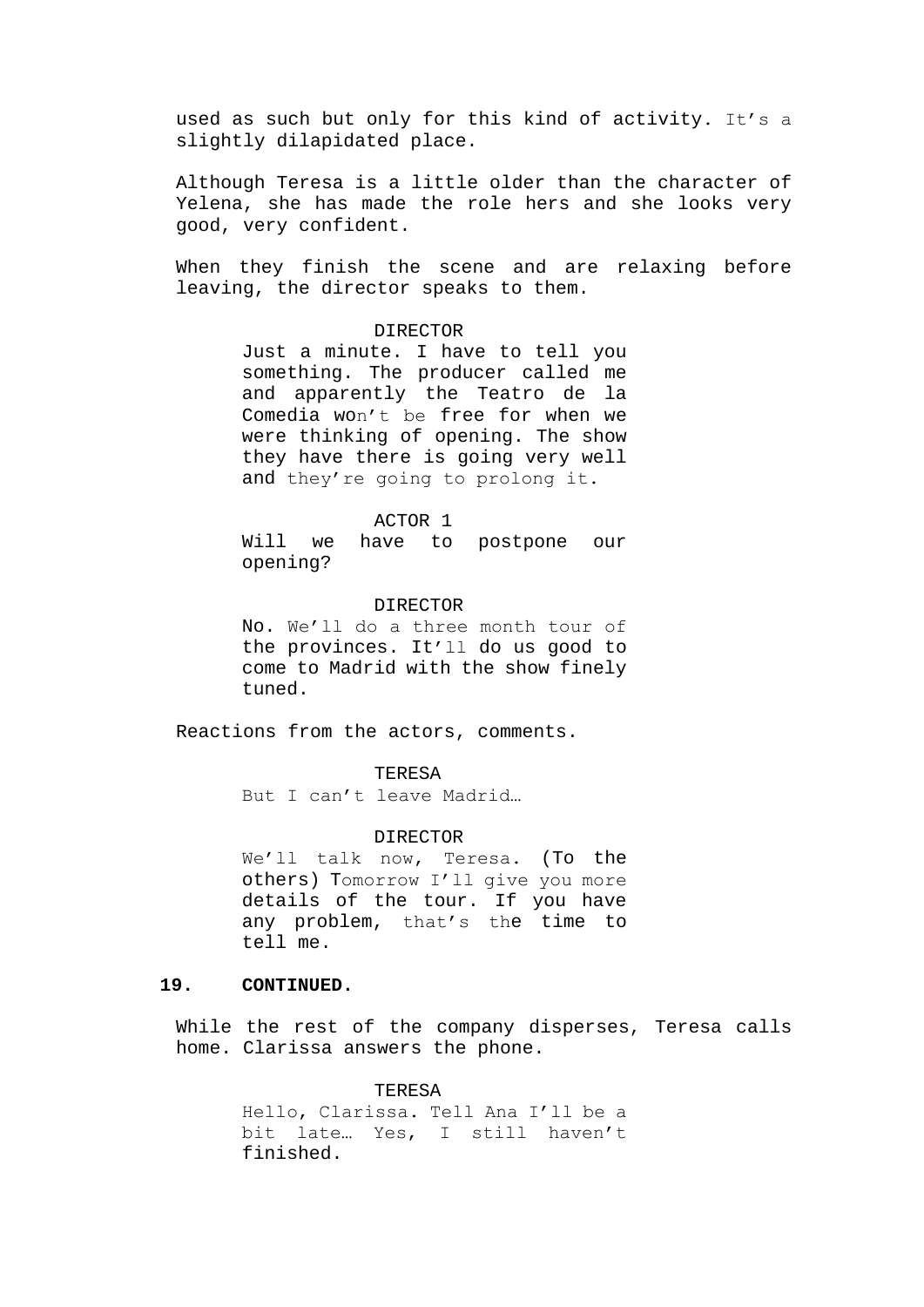Not much light, and the typical disorder of a stage only used for rehearsal.

#### TERESA

(Upset) I can't go, Jesús. I have my adolescent daughter and her baby of one month living with me. I can't leave them.

DIRECTOR Teresa, that's how the theater is.

## TERESA

And what are you going to do? Replace me? I don't believe it.

#### DIRECTOR

No one's going to replace you! There's very little time, and I don't want to! Your Yelena is the best thing in the show!

Teresa feels flattered by the director's words. Perhaps he has also become her lover.

#### DIRECTOR

You have to solve the problem with your daughter. I'm really sorry, I know it's shit, but it isn't so strange to do previews in the provinces. In fact, it's the usual thing.

**TERESA** You told me we'd open in Madrid.

#### DIRECTOR

Yes, but that's not going to happen, Teresa. I'm sorry. When the producer told me, the first thing I thought of was you.

#### TERESA

I'll see what I can do, but I don't know…

DIRECTOR Don't walk out on me!

**20. TERESA'S HOUSE. INT. NIGHT.**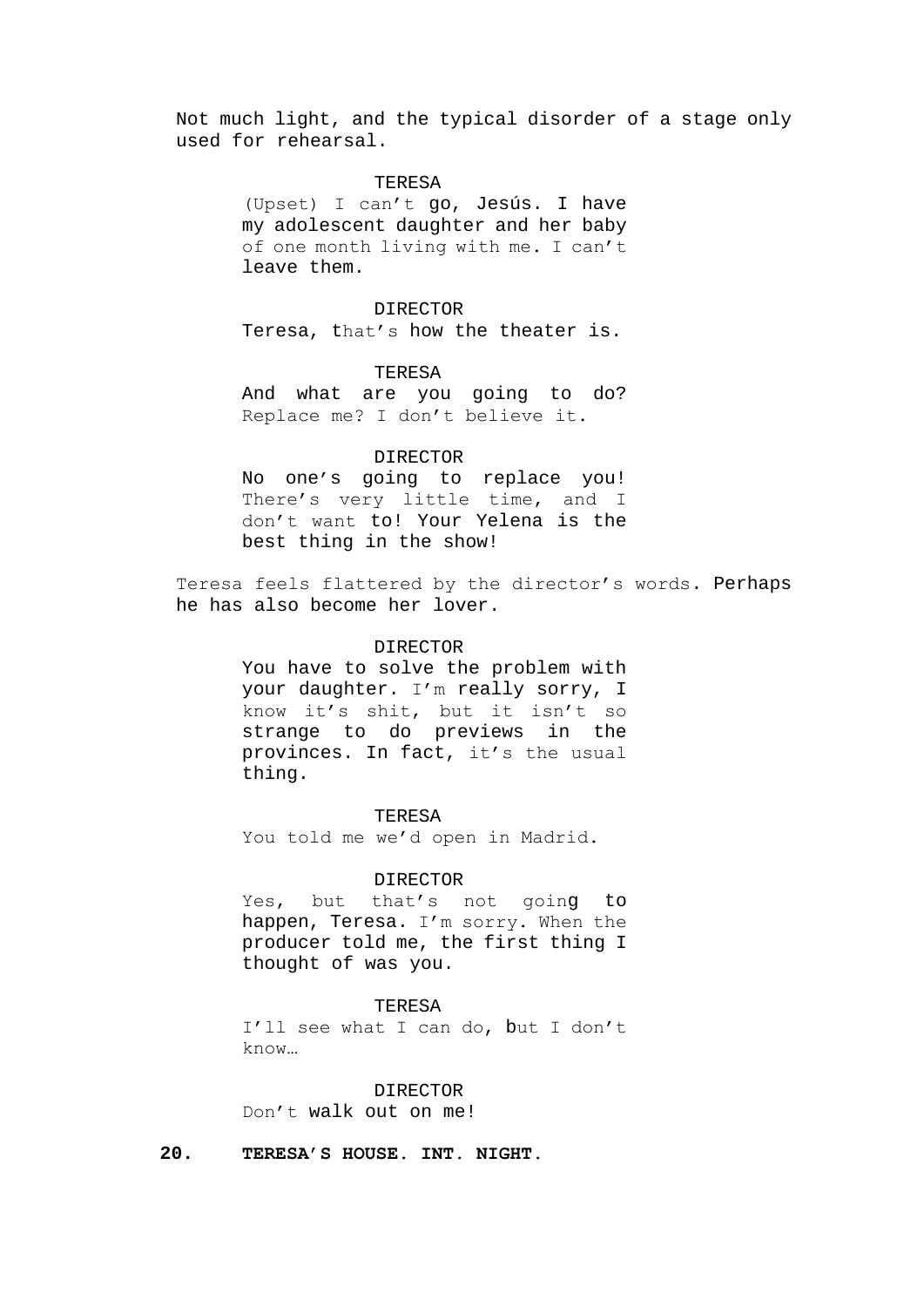Teresa arrives at her house. Ana is changing the baby on a changing mat, in front of Clarissa. She greets them. She looks worried.

Cut.

## **21. DINING ROOM. TERESA'S HOUSE. INT. NIGHT.**

Mother and daughter are eating. Clarissa is doing things in the kitchen. Teresa, looking anxious:

## **TERESA**

The theater where we were intending to open in Madrid isn't free, so they've just told me that we're doing a three-month tour… of the provinces.

ANA Three months?

#### TERESA

Yes. And it's too late to replace me. (Pleading) It's breaking my heart, Ana, I don't want to leave you, but I've been waiting for an opportunity like this my whole life… and I'm very good in the play, I know I'm very good, the director tells me every day… This could change my career!

Ana looks at her, she doesn't say anything.

**TERESA** (Defeated) But if you ask me to stay, I'll stay.

#### ANA

You know I'm not going to ask you that.

Despite the hostility with which she has spoken, Teresa prefers it like that.

## TERESA

(Pleasantly, overly so) Do you think we should call your father to tell him that… you're going back to the town…? He'll be delighted.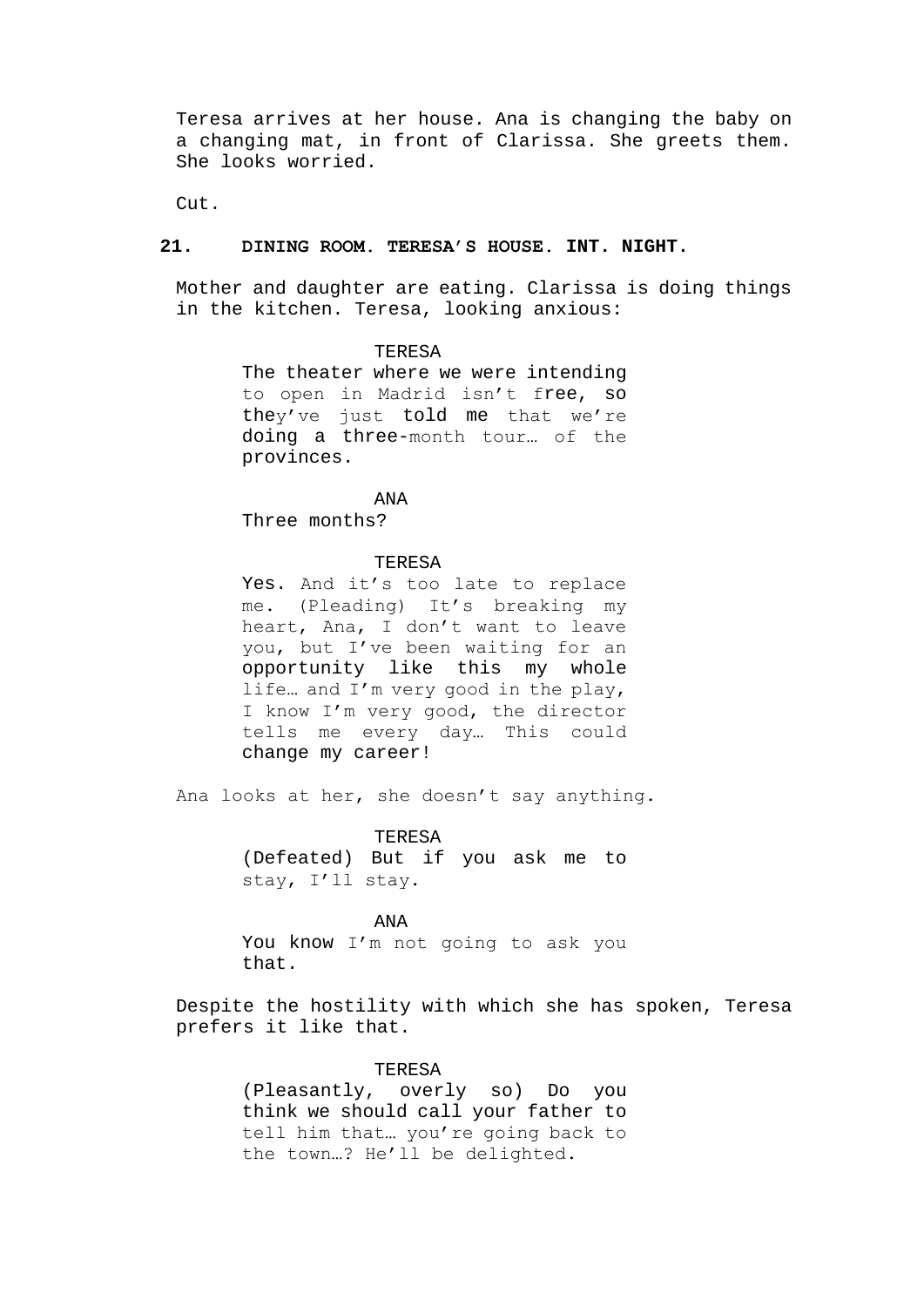ANA

To have me and the baby? You're a fool if you think so!

## TERESA

(Pleading) If I leave the company I'll never work again… I won't be away for the full three months… Monday, Tuesday and Wednesday, we don't work, except when we're in Barcelona…

#### ANA

Well, go on your tour. But I need help. You'll have to hire a nanny so that Clarissa can rest from time to time. A cousin of hers would do it, I like her and she's got experience. I don't want just anyone coming in here… Talk to her about it.

Teresa is surprised that Ana has everything so calculated, as if she'd foreseen this.

#### TERESA

Yes, of course.

ANA And ask dad for money for my upkeep. Remind him I'm still a minor.

TERESA

Don't worry about the money.

A dry conversation in which Ana shows that she is very clear about everything as regards her parents, herself and her adored daughter.

Cut.

## **22. TERESA'S BEDROOM. INT. NIGHT.**

Teresa talks to her ex-husband. The conversation has already begun. Teresa is wearing a dressing gown, before going to bed. The few objects we see in her bedroom, furniture, lamps, crystal vase, rugs, curtains, etc., are all of very good quality.

**TERESA**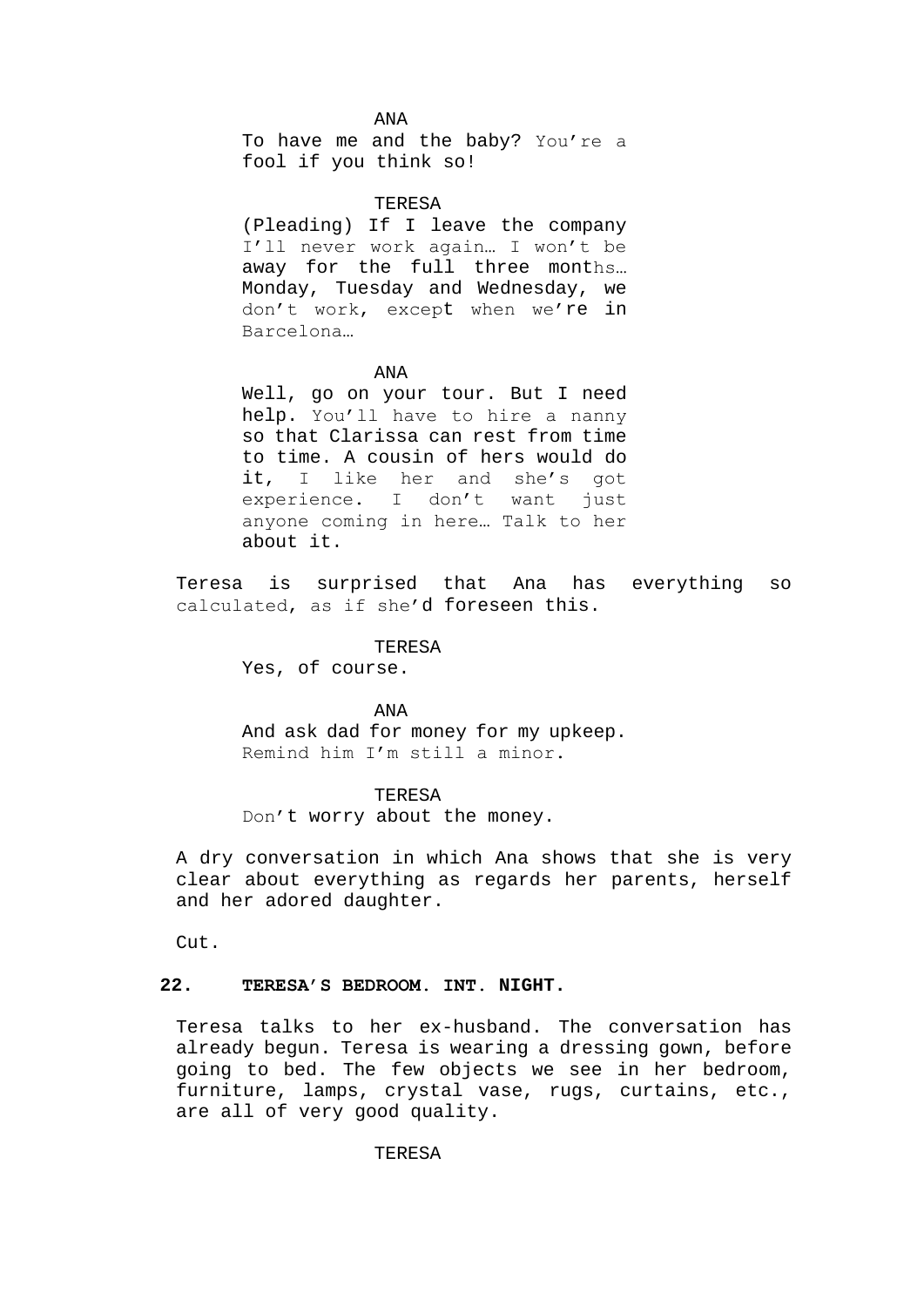Ana should go back to Granada, be with her friends. She knows nobody in Madrid.

#### FATHER (OFF)

I don't think she wants to come back.

#### TERESA

Call her and ask her lovingly. (Promise her that she'll be better there than anywhere. Show a bit of interest in her, after what she's been through, the poor thing.)

## FATHER (OFF)

If she comes back here, it'll just stir things up again.

#### **TERESA**

I can't miss this opportunity, Alex. It's horrible that we're arguing about this!

#### FATHER (OFF)

Ask her if she wants to come.

## TERESA

In order to do that, first I'd like to hear that you, her father, have a least a minimal interest in her going back. Remember that by law the girl is your responsibility, Alex. You took her from me, and also remember the condition in which you sent her back to me.

#### FATHER (OFF)

That subject has nothing to do with this.

#### TERESA

Well, now you know how things are. Call me and tell me what you decide.

Teresa has got overly worked up during the conversation and she has raised her voice. Ana has passed the bedroom door on her way to the kitchen, and she could hear and understand some of what she said.

Cut.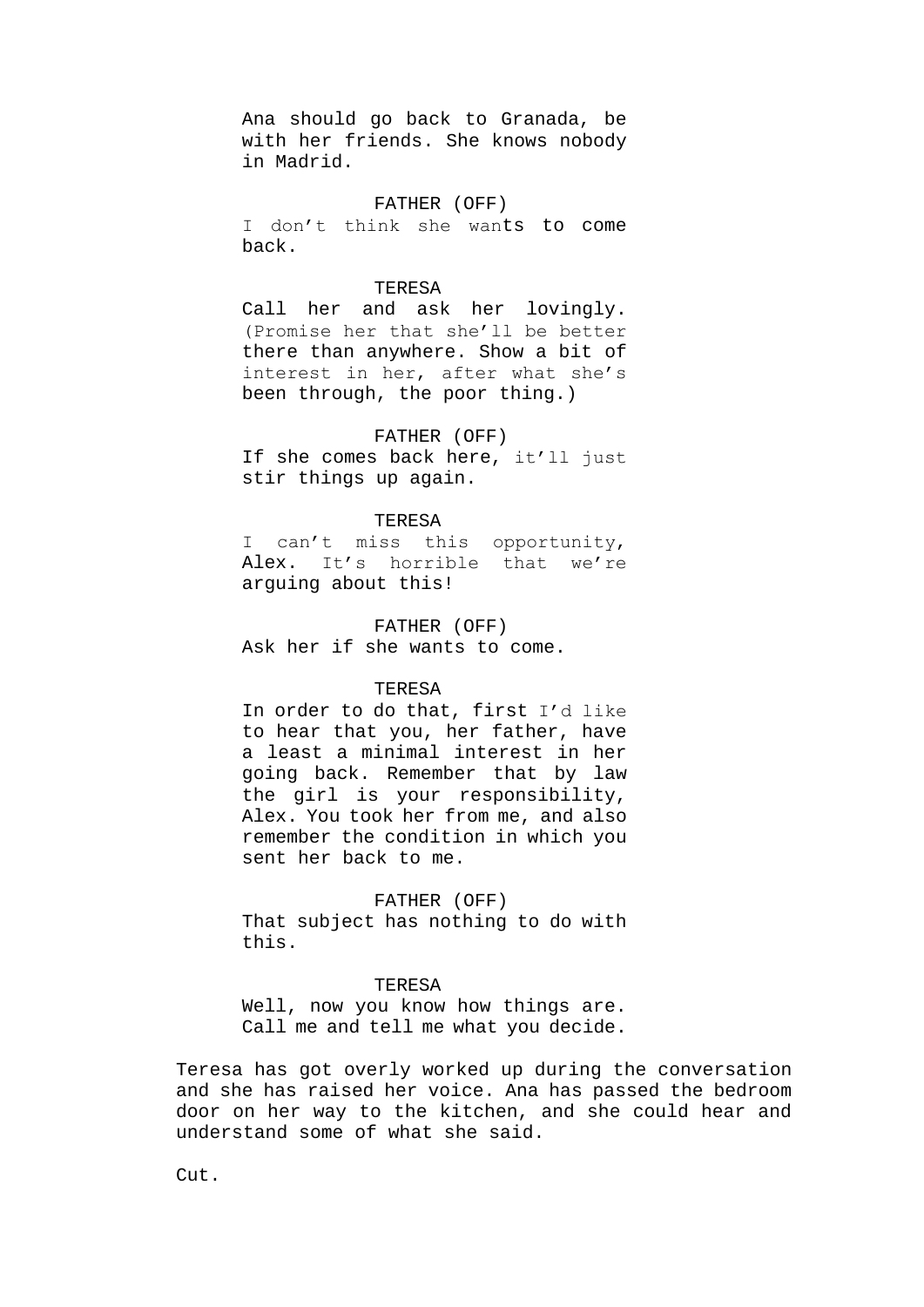#### **23. JANIS'HOUSE. INT. NIGHT. ONE MONTH LATER.**

Cecilia is two months old. Janis does one of the many household tasks. Her cell phone rings.

#### **24. CONTINUED.**

Janis answers and, when she sees that it's Arturo, she stops what she's doing. She's delighted by the call.

#### ARTURO

How are you?

#### JANIS

Very busy… You can imagine.

Arturo tries to sound casual.

#### ARTURO

I'm in Madrid. Can I come by and see you, and meet Cecilia at the same time?

Janis has been waiting for some time for this call, she knew that it would come sooner or later. She's happy and, at the same time, she gets nervous.

## JANIS

I'm not presentable… and I'm really busy now… Well, give me an hour.

Cut.

## **25. JANIS' HOUSE. INT. NIGHT.**

Janis is in the bathroom. She has changed her dress and is fixing her hair, with the bathroom door open.

Deborah, the Irish au pair, appears.

## DEBORAH

When I finish the course on Spanish language and literature, I'd like to enroll for another one (She says the name and what it entails). Could I continue staying here?

#### JANIS

(She hesitates for a moment) I don't know… If you stay, you'll have to listen to everything I tell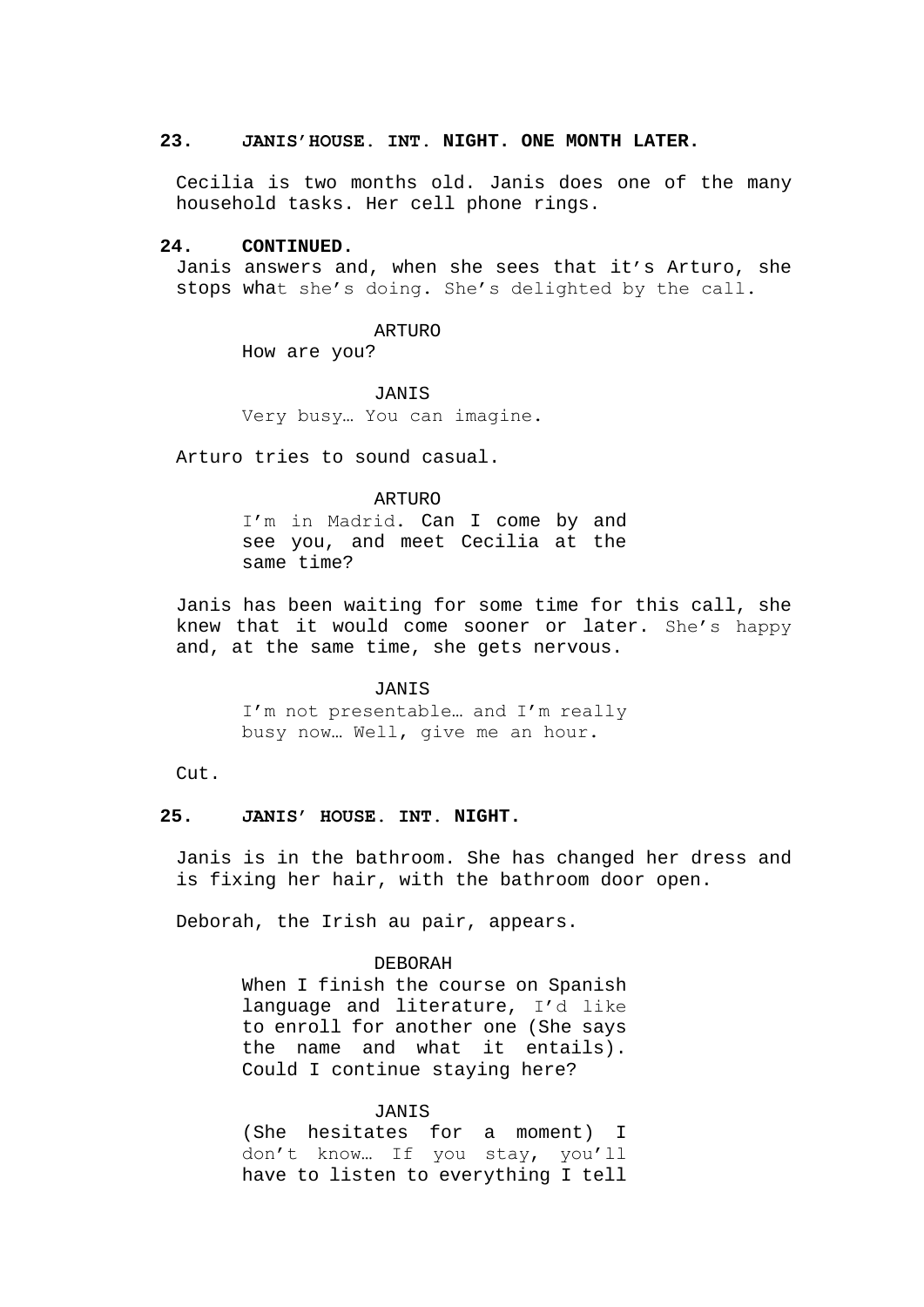you… You're very scatterbrained, Deborah… And don't put on the headphones at night!

DEBORAH

No… no.

The entry phone buzzes in the kitchen.

JANIS It's OK, I'll get it.

Cut.

## **26. JANIS' HOUSE. INT. NIGHT.**

She goes straight to the door of the apartment and waits there until the elevator arrives.

She opens the door when she hears the sound of the elevator.

Arturo appears on the landing, with a bag in his hand that contains two gifts. Both relive the sensations of not so distant times, barely a year. For a moment, they are filled with nostalgia for what started to happen when that same door opened when he came to Madrid in one of his trips. Now, with a kiss on the cheeks, it's sufficient. Neither hides their delight at meeting again.

When they bring their cheeks close to give a kiss, in the present, this image continues with the same action, that is, they finish greeting each other with a kiss, but months before.

## **27. FLASHBACK. TEN MONTHS BEFORE. JANIS' HOUSE, AT THE DOOR.**

The shot is the same. Arturo and Janis greet each other with a kiss, months before. In this flashback, it is the meeting of passionate lovers. Instead of a bag with gifts, Arturo is holding a large bouquet of flowers. The two are dressed differently and have different hair styles to give an idea of the passing of time, even though this happened only months earlier.

Arturo hands her the flowers. They kiss on the mouth.

They go into the house.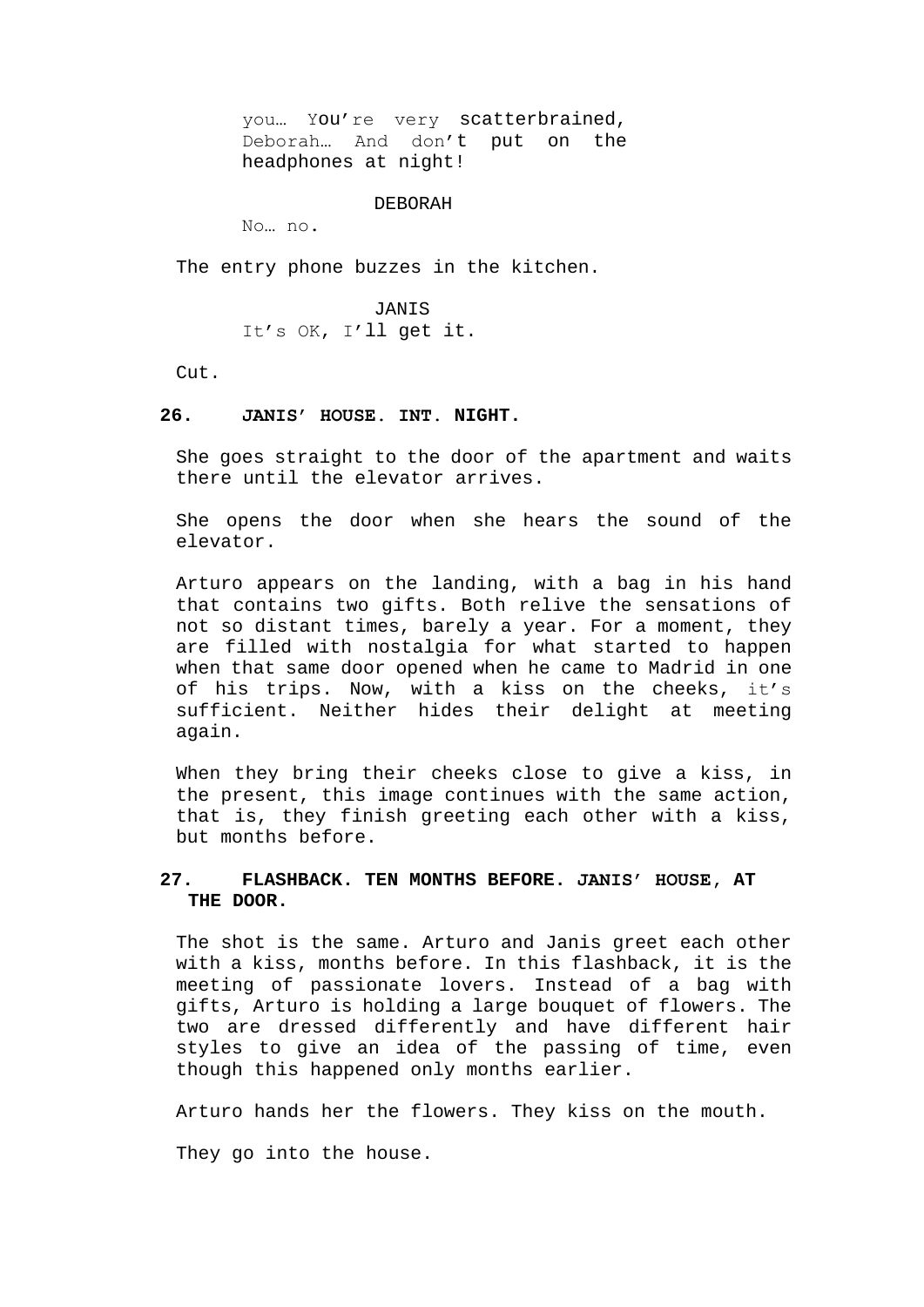#### JANIS

Thank you.

## ARTURO Happy anniversary.

JANIS Anniversary of what?

#### ARTURO

It's been two years since the first time we slept together.

They sit in the dining room. The house is slightly different, especially the kitchen. Before the flashback it was filled with all the baby's things, now it is the kitchen of a single woman.

Janis takes out a bottle of herb liqueur for a toast.

Sitting across from each other, Janis more serious than him.

## ARTURO Is anything wrong?

#### **JANIS**

I'm pregnant.

Arturo wasn't expecting this at all and reacts with less delight than expected.

> ARTURO It's mine, I guess.

Janis is surprised and disappointed that this is his first comment.

> JANIS Yes, of course.

Silence. Janis, more serious.

JANIS (CONT'D) Is that all you can think to say?

Arturo makes a brief confused gesture.

ARTURO What are you going to do?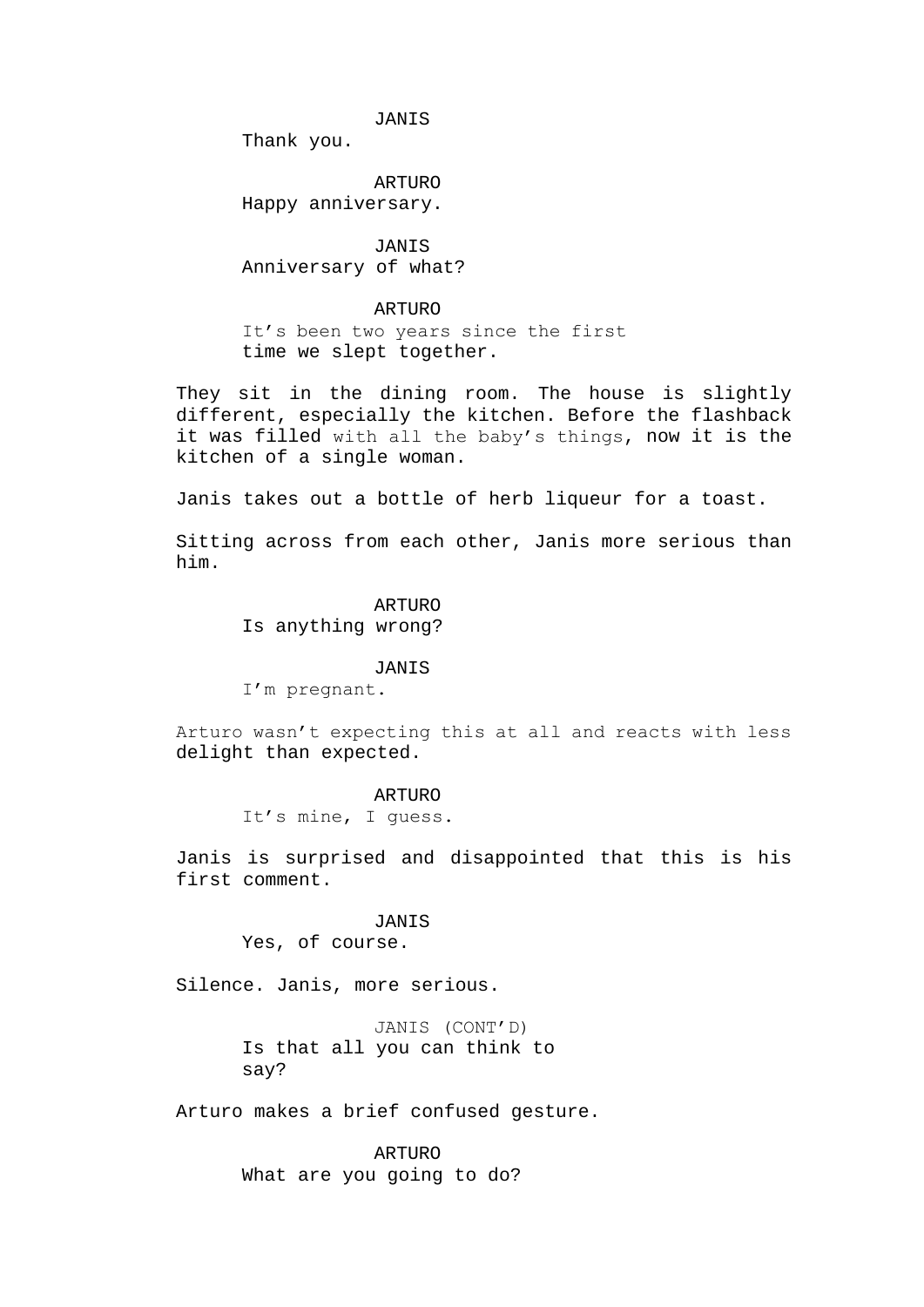#### JANIS

Have it… I've gone over it a thousand times… I never thought it could happen… But I always thought about having children, I'm about to turn forty, time is passing for me.

#### ARTURO

Don't think that… I love the idea of having a child with you, Janis, believe me… (It's true, his face changes) but… I don't know if I can allow myself that right now.

#### JANIS

It isn't a question of if we can "allow ourselves that", the question is that it's here already…

#### ARTURO

Not yet. There are alternatives.

JANIS

(Firmly) No, I'm going to have it.

#### ARTURO

My wife has cancer, she's right in the middle of her chemotherapy…

#### JANIS

I know… and I'm sorry…

#### ARTURO

It isn't the time to tell her I'm going to have a child outside of our marriage…

#### JANIS

Arturo, I've told you because I thought that you had to know, but I'm freeing you of any responsibility. I'll continue with the family tradition. I'll be a single mother, like my mother, and like my grandmother.

#### ARTURO

At least consider the possibility of not having it. Give me time to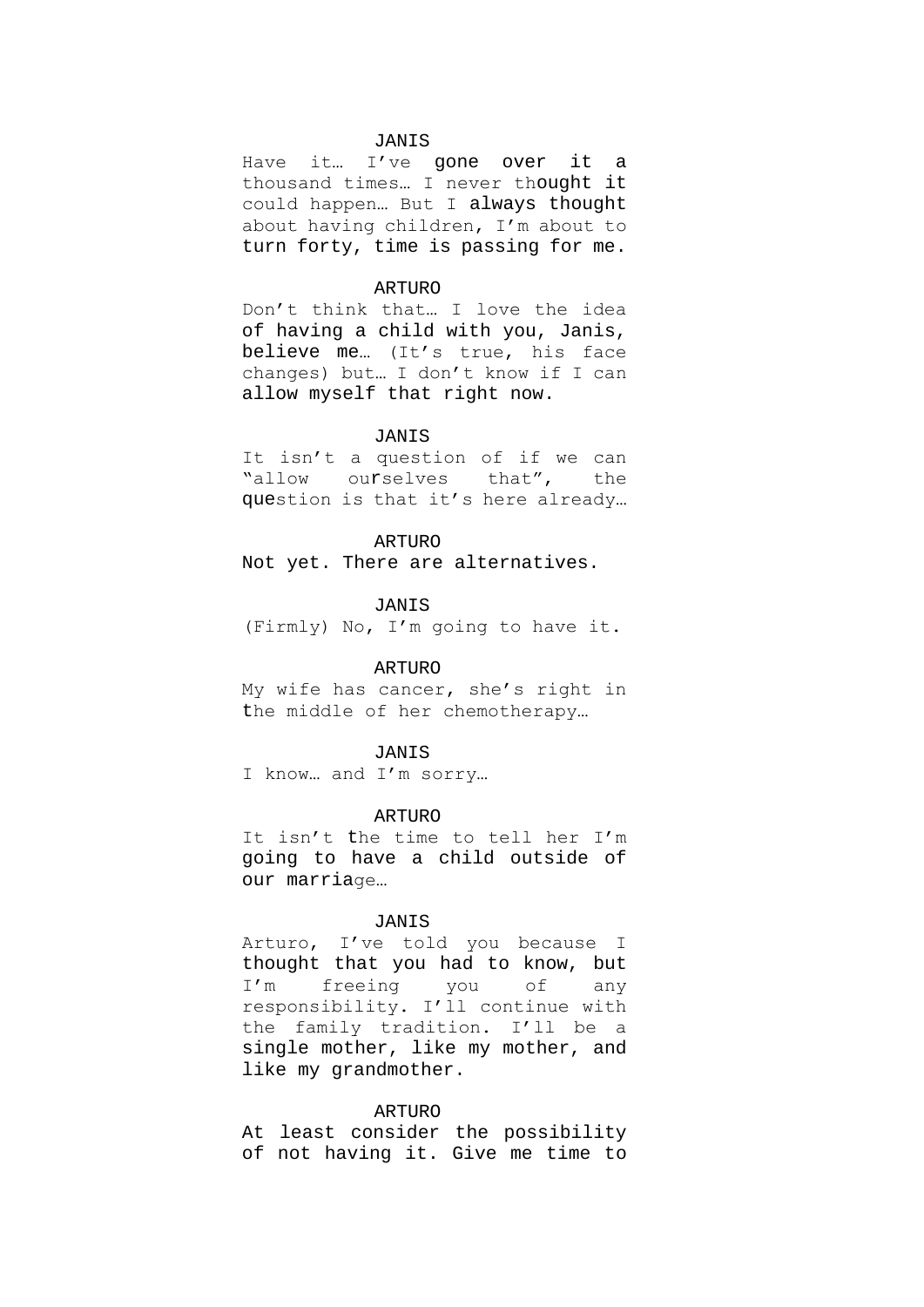think about it and to organize ourselves for the future.

JANIS I'm afraid the future is this.

## ARTURO

What do you mean?

JANIS

This situation had to happen, sooner or later…

#### ARTURO

It could be later, not now…

## JANIS

Arturo, our relationship was very clear from the start, no commitments. I don't regret anything, I've been very happy when we saw each other.

ARTURO So have I… That's why I'd like to protect it.

Janis thinks about it, but we see that she had already decided before Arturo arrived.

#### JANIS

I think that our relationship, however real it may be, isn't solid enough to survive a problem like this.

#### ARTURO

(He listens to her uneasily) And what do you suggest?

## JANIS

That we separate, with no hard feelings. The baby is my concern. But, in order to cope with the situation, I prefer that we don't see each other.

ARTURO But like this, all of sudden…?

JANIS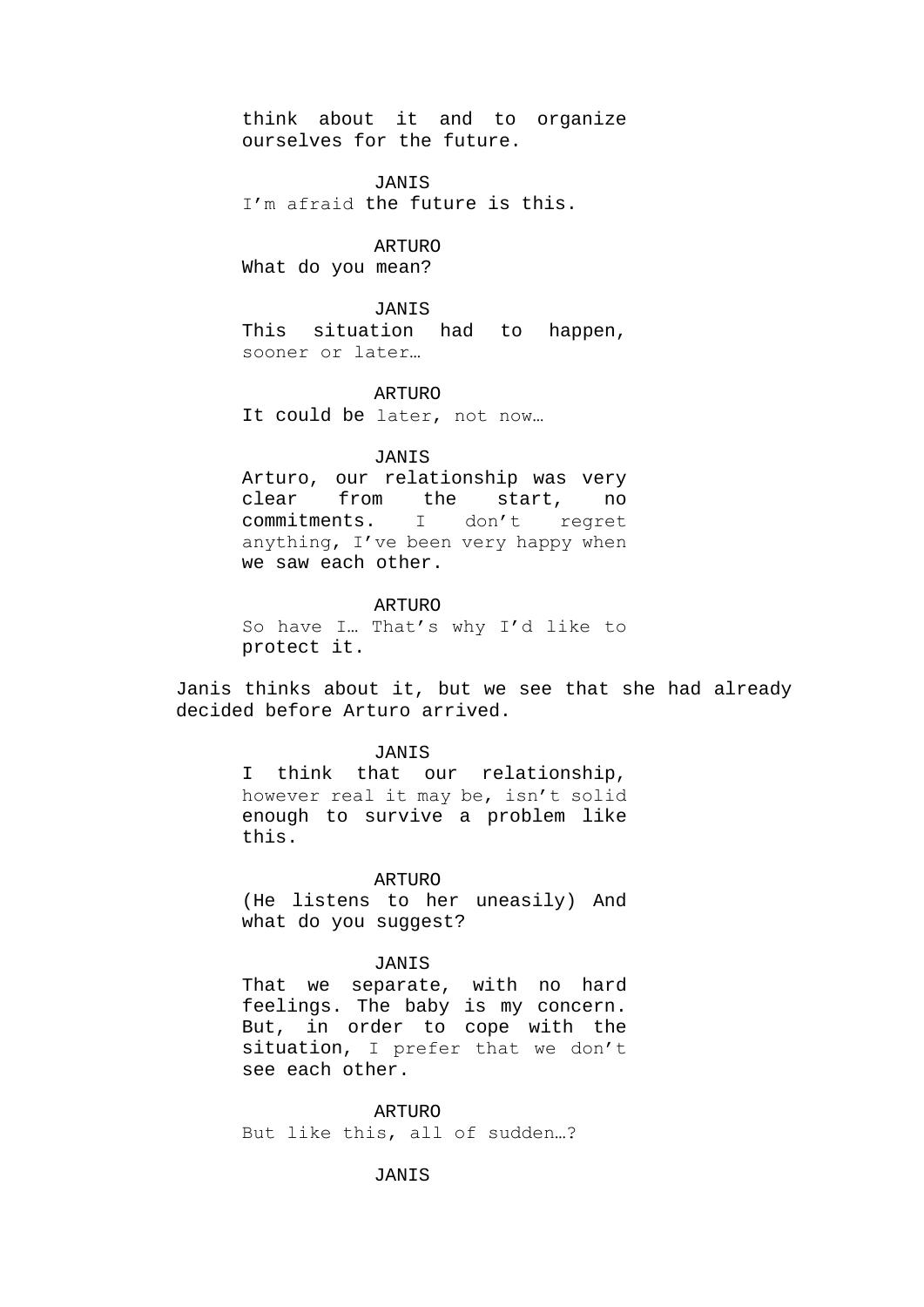Yes. If we keep seeing each other, within a few months, we'll end up having the same conversation. It's best to end it now.

ARTURO Are you capable of breaking up like this, so coldly?

#### JANIS

(Serious, about to go to pieces) Not coldly, but I know that in the long term it's for the best.

## **BACK TO 26. THE PRESENT DAY.**

Arturo finishes giving Janis a kiss at the door. The two are delighted to meet again.

> ARTURO It's been so long!

JANIS I've lost all notion of time now.

She closes the door.

Arturo hands her the bag.

ARTURO Here, this is for both of you.

JANIS

Thank you.

ARTURO I've been waiting for you to call me, but as you didn't, here I am. Can I see her?

JANIS

She's asleep.

ARTURO

I won't wake her.

## **28. JANIS'S HOUSE. GUEST ROOM. INT. NIGHT.**

The crib in which Cecilia sleeps is next to the au pair's bed. She is gathering up some clothes. When she sees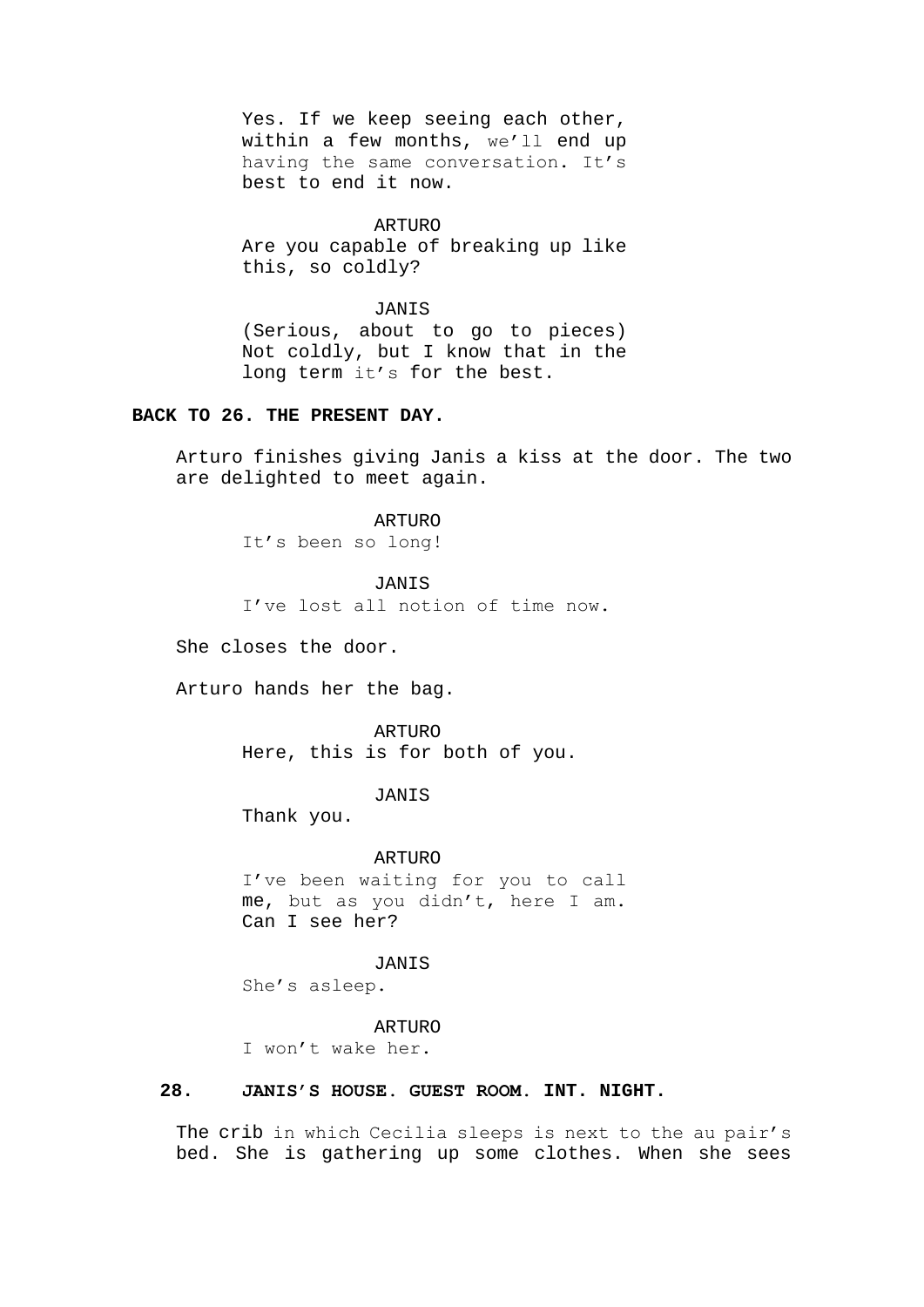Janis arrive with Arturo, not knowing what to do, she goes into the bathroom.

Arturo goes over to the crib, a co-sleeping crib, attached to the bed, on the same level and with wheels. It can be removed and attached to the other bed.

> ARTURO Can I touch her?

> > JANIS

Of course.

He strokes her very black hair.

ARTURO She's going to be dark like you.

JANIS She's very dark.

He continues stroking the oval of her face. Cecilia opens her eyes, her gaze a little unfocused. She has almondshaped eyes. From occupational habit, Arturo observes her face with scientific attention. His feelings grow cold. The tenderness that Janis and he himself were expecting doesn't appear. But he keeps talking in a friendly way (the enthusiasm of when he opened the door disappears).

> ARTURO Who do you think she looks like?

JANIS I think she's got my father's features.

ARTURO

I thought you never knew him.

## JANIS

I didn't, well… I was only a few months old… but my mother told me he was a Venezuelan with almondshaped eyes, very handsome.

Arturo looks at the child again with a faint, sad smile. Janis has noticed the change.

There is an uncomfortable silence.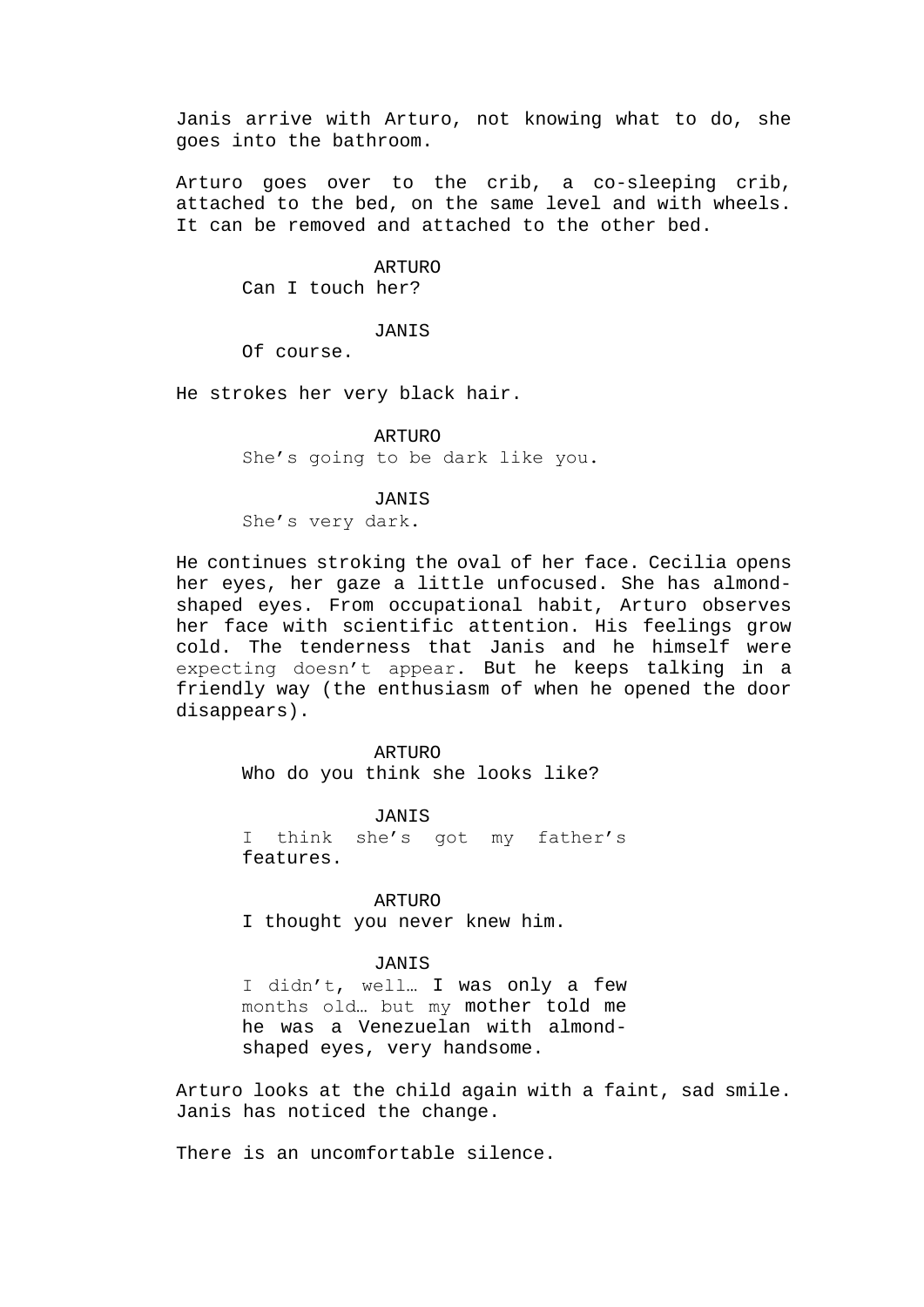#### ARTURO

(Neutral, polite) And she's going to be very pretty too.

Brief silence.

ARTURO Well… I don't want to bother you anymore. Thank you for letting me see you at this time… I start work very early tomorrow.

## **29. CONTINUED.**

They walk to the door in silence. Arturo is disappointed, but he tries (unsuccessfully) not to show it. Janis clearly sees his disappointment after seeing the baby. She is confused, she doesn't know what to say.

Arturo manages to recover a degree of cordiality.

ARTURO

Do you need anything? Are you all organized?

JANIS

Yes, I've got an Irish au pair who looks after the baby and I've saved enough so that I don't have to work for at least two months… Now I can't be away from the baby.

ARTURO She's beautiful. You've done a good job.

Janis smiles, tired.

They say goodbye with two kisses on the cheeks.

On the landing.

ARTURO

I have to work early tomorrow. I'll be in the hotel in the evening, the usual one. Call me if you like. JANIS Thank you.

Arturo goes over to the elevator, pensive. It hasn't been an easy visit. He wasn't expecting it to be, but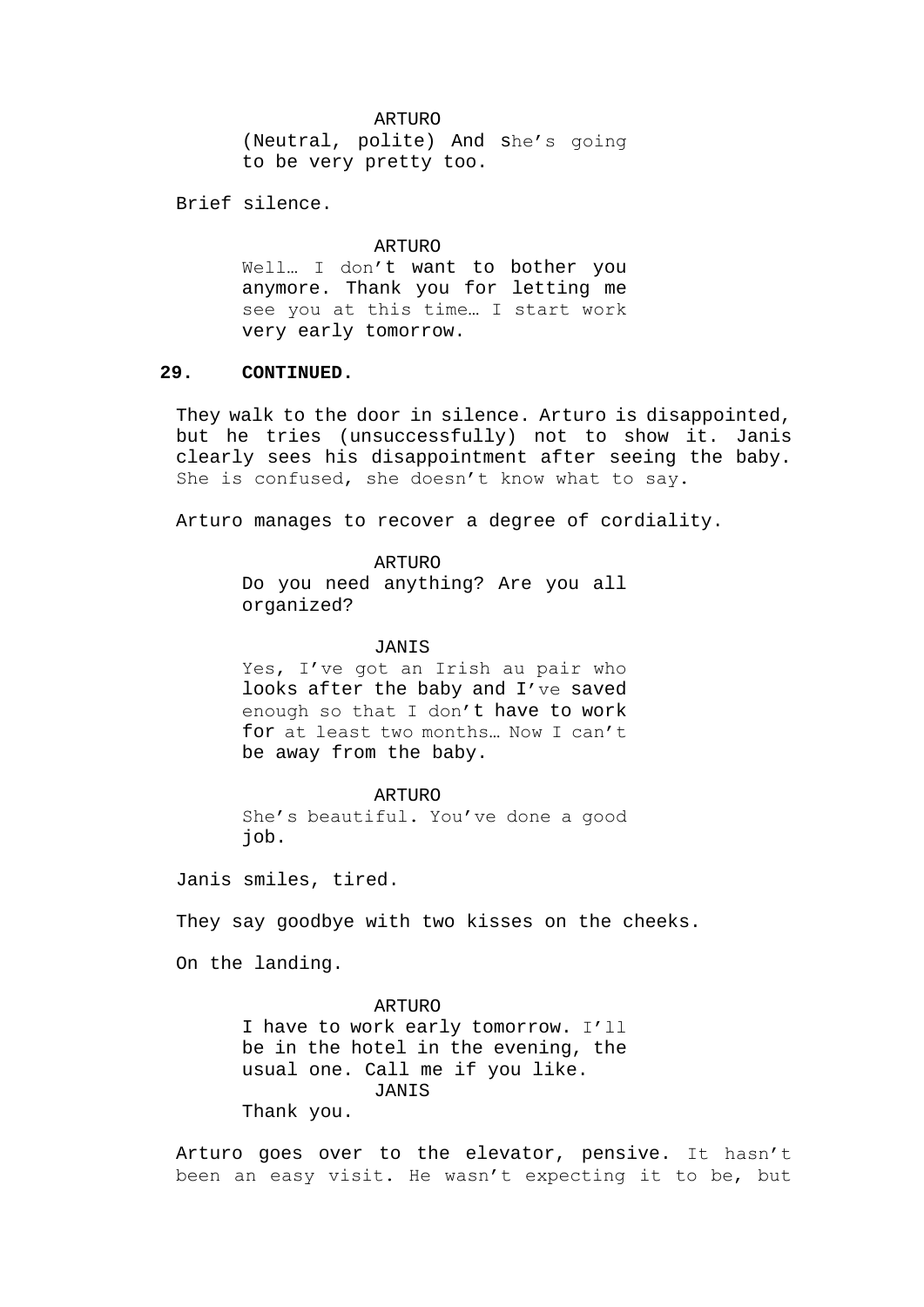he'd come full of anticipation, he thought the difficulties would be of a different kind.

Janis closes the door, bewildered, almost in a bad mood. Neither of them has enjoyed the visit. As the minutes go by, she gets angrier at Arturo's reaction.

## **30. THE NEXT DAY. IN ARTURO'S HOTEL. CORRIDOR.**

We recognize the room from the couple's first amorous encounter.

Janis knocks on the bedroom door. Arturo appears, they greet each other with a polite *Hello*. They both look serious. Arturo smokes, and perhaps he drinks something.

#### ARTURO

Can I get you anything?

#### JANIS

(Firmly) No! (Getting straight to the point) I was expecting your visit last night, even though we'd decided to split up…

#### ARTURO

(Interrupting her) Excuse me, you decided that.

#### JANIS

Yes, I decided it. But I imagined that you'd be curious to see what your daughter was like.

#### ARUTOR

I was. And I've been struggling all these months not to call you until I couldn't take it anymore… I was going crazy longing to see her and see you.

Janis is surprised by the effusiveness of his words.

JANIS So what happened last night? And don't tell me that nothing happened.

Arturo's answer leaves her in shock.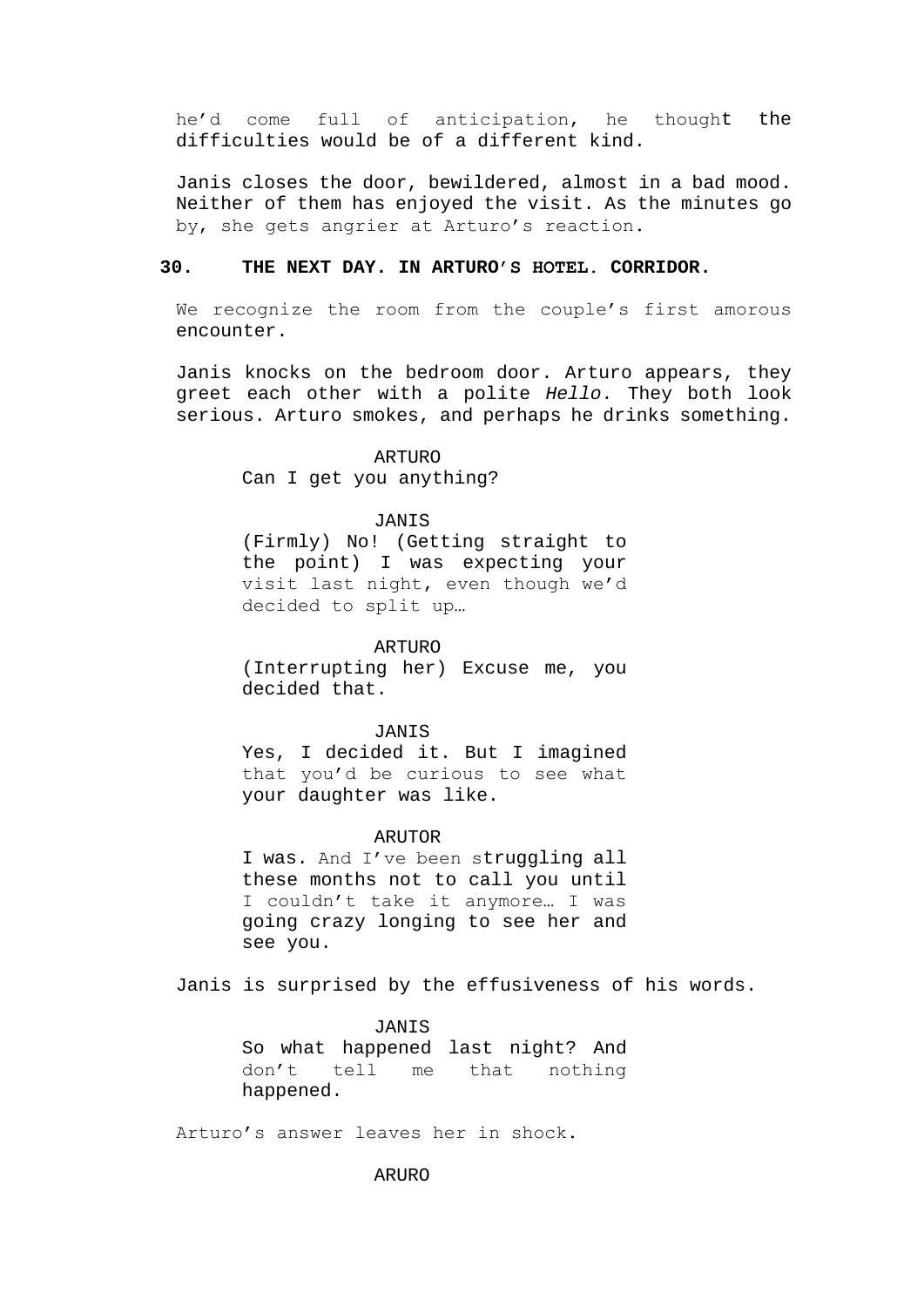I think the baby isn't mine.

JANIS

What?

ARTURO

I didn't recognize her…

## JANIS

(Disconcerted) What do you mean, you didn't recognize her?

## ARTURO

It's what I felt…

#### JANIS

Arturo, what you're saying isn't very scientific, I don't know what you were expecting, but I'm sorry the baby disappointed you…

## ARTURO

It isn't that. I don't think she's my daughter.

A pause.

## JANIS

Do you mean the father is another man?

## ATURO

I don't know. You tell me.

Janis is furious.

#### JANIS

(In a firm, serious voice) During the year that we were seeing each other, you were the only man I slept with. I won't tell you that again.

Janis is firm, there is silence again, it isn't a reproach. There is something of a plea in her words (a plea for him to believe her). Arturo is never aggressive, or ironic. Despite how unpleasant the subject is, he sounds considerate, but as firm as Janis.

## ARTURO Do you really think the baby takes after your father?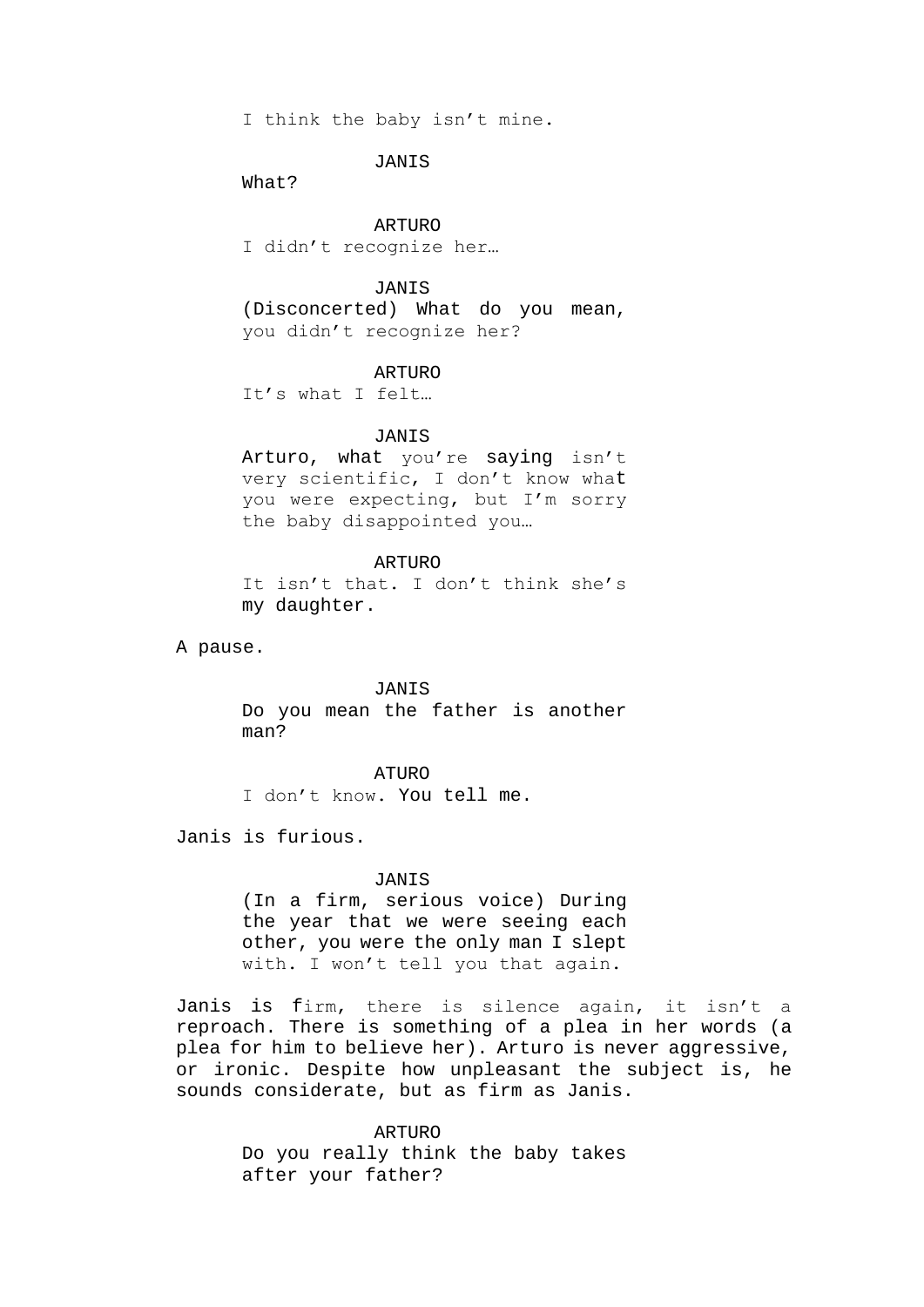Obviously, he doesn't believe it. Janis doesn't answer, she stammers.

#### JANIS

(Hurt) You know that I never knew him. I only know what my grandmother told me, and she didn't know him either.

#### ARTURO

Do you have any photos of him?

#### JANIS

No. Arturo, if I'd wanted to deceive you about your paternity, why would I have asked that we split up? If my intention was to lie to you, I'd have stayed with you! Remember that when we spit up I didn't ask you for anything!

#### ARTURO

Yes, I don't understand it either. To put an end to any doubt, let me do a paternity test.

#### JANIS

No!

Janis takes two steps towards the door.

#### JANIS

Don't call me again. If there is any news about the grave, have someone else call me. I'm sorry we're both still involved in that matter…

#### ARTURO

We're adults. There's no reason to mix the two things. And stop thinking about your pride. When there are doubts, the only solution is to do the test.

#### JANIS

I don't have any doubts.

#### ARTURO

I do.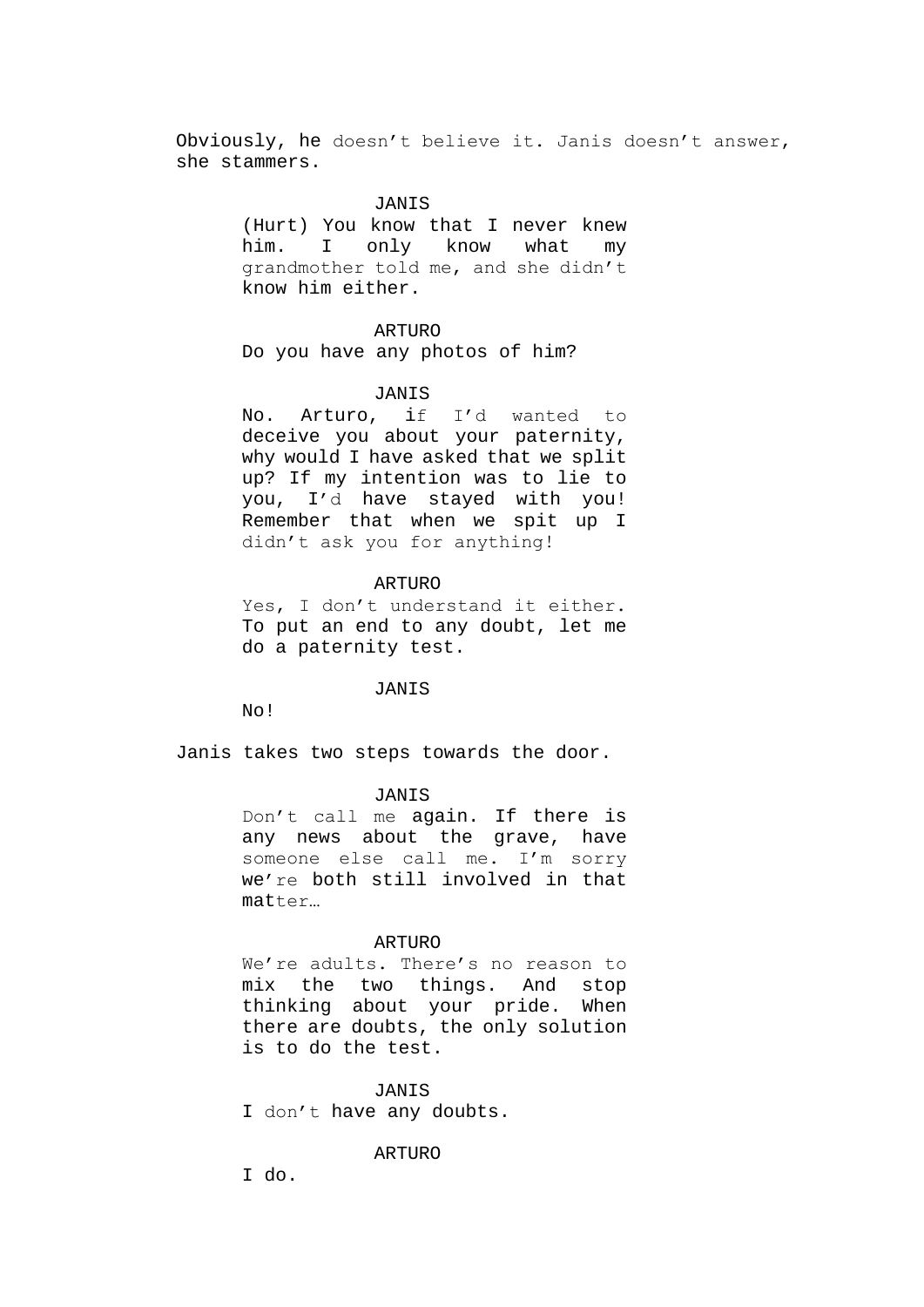She goes over to the door, furious, and leaves.

Cut.

#### **31. CORRIDOR. HOTEL. INT. DAY.**

Janis comes out to the corridor. She leans against the door, upset, hurt and very worried. And yes, Arturo's reaction has caused a doubt to grow in her.

## **32. IN THE STREET. EXT. DAY.**

She comes out of the hotel, holding back her tears. She walks along the sidewalk, as if disoriented. It's a crowded, central street. Janis crosses with lots of pedestrians. Her phone rings. She thinks it's Arturo, she isn't going to answer, but she looks at the caller ID. It's Ana.

> ANA (From her home) Janis? It's Ana…

> > JANIS

Ana?

She hardly remembers her at that moment.

ANA We had our babies together.

JANIS

I'm sorry, Ana. I've just had a fight with my child's father and I'm… seething.

ANA

I thought you were through with the father.

## JANIS

Yes, yes… I am. If only you knew how much! This isn't going to happen again… (She pulls herself together, not without an effort) But how are you, and your Anita?

#### ANA

Fine, wonderful. I'm a bit overwhelmed and not getting much sleep, but…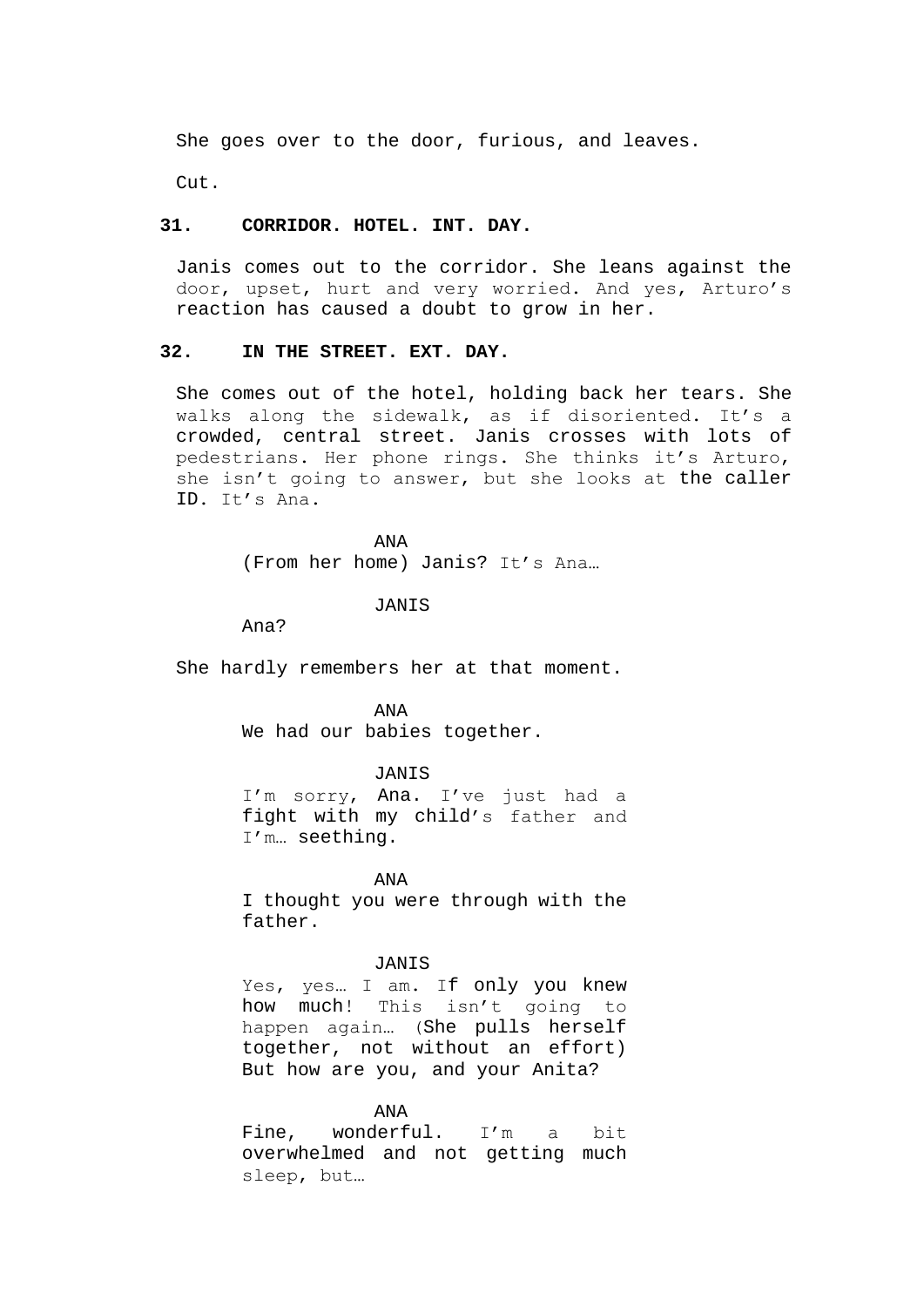#### JANIS

Isn't your mother helping you?

#### ANA

My mother… comes and goes. She's in the provinces now, touring with *Uncle Vanya*.

JANIS

You have a nanny, don't you?

#### ANA

Yes, and Clarissa, the maid, lends me a hand too. You were right, Janis, I'm crazy about my baby… I'm not interested in anything else, all that matters is my Anita…

## JANIS

Of course.

## ANA

How is yours?

#### JANIS

Oof, I think she's wonderful. I'll come by some day to see you and show her to you, so they can meet each other… (She regrets having said this) In a few months, when they're a bit bigger. I'm back at work now.

ANA

Call me any time you like. And I'm delighted to hear from you, even if you're pissed with that man.

## **33. JANIS' HOUSE. INT. DAY**

Dolores and Deborah say goodbye to Janis. Dolores is going to the doctor with her husband and Deborah is going to class. Janis is left on her own with the baby. She has the transportable crib next to her desk.

## **34. JANIS' HOUSE. INT. DAY.**

On the computer desktop we see an Internet page dedicated to LABGENETICS Laboratories. While she watches the sleeping baby, Janis speaks on the phone to the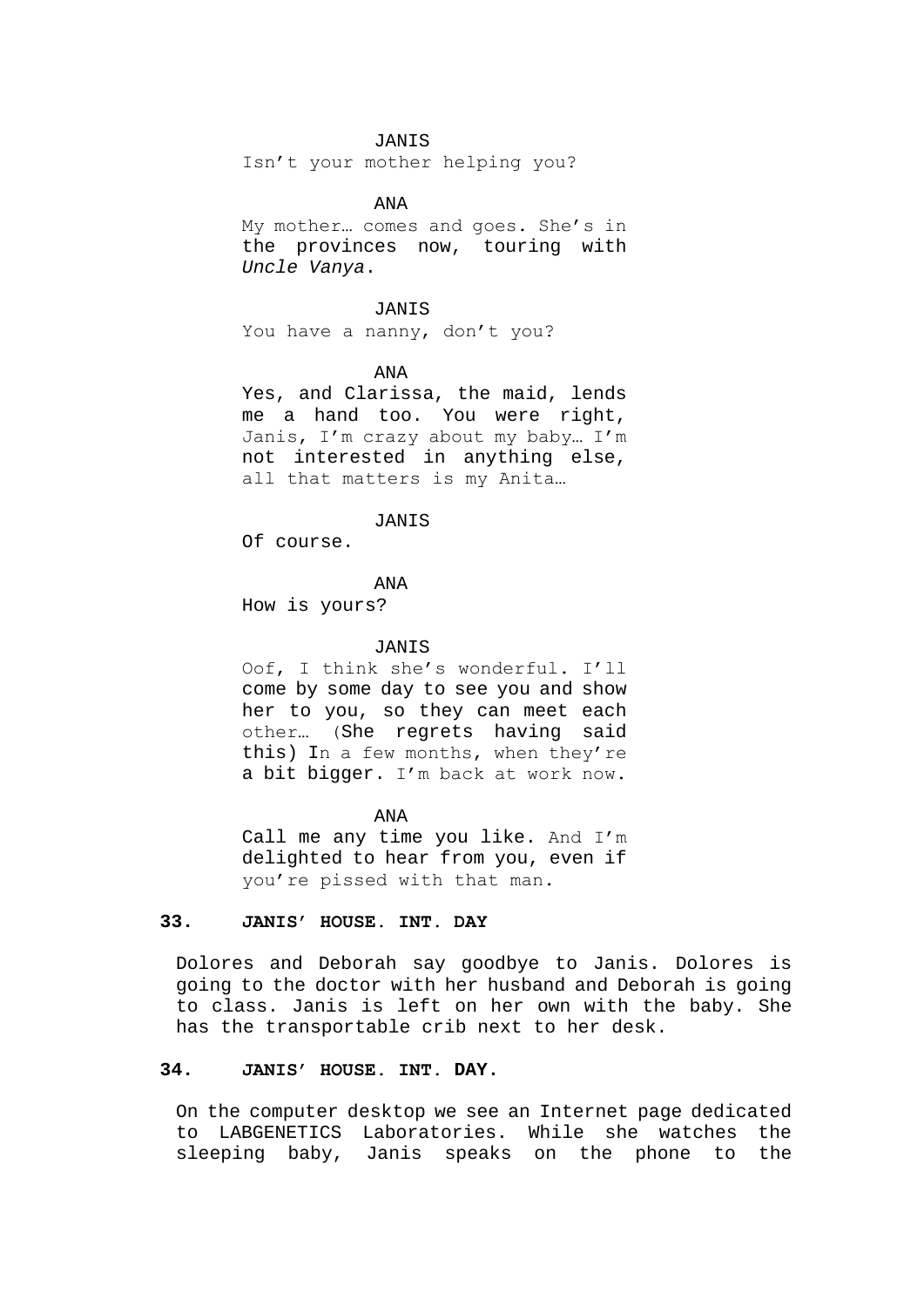receptionist, who tells her what is required in order to do a maternity test.

> OFF Do you need an expert's report for a court case?

JANIS No, it's for private use.

OFF We need biological samples from the son or daughter and from the supposed mother.

JANIS

Very well.

#### OFF

We have a kit that includes everything. I can mail it to you, COD, or you can come here to collect it.

#### JANIS

I'll give you my address and you can mail me the kit.

Cut.

#### **35. JANIS' HOUSE. BATHROOM. INT. NIGHT.**

In the bathroom, Janis and Mamen bath Cecilia. Deborah comes in.

> DEBORAH Do you need anything?

JANIS No, thanks, Deborah.

She is clearly saying that she should leave them alone. The child is in a baby bath, which in turn is inside the large bath in the bathroom.

> JANIS I can't take her anymore.

Referring to Deborah. The two friends enjoy Cecilia's bath. If Mamen has brought a gift for her, it should be seen in the bath.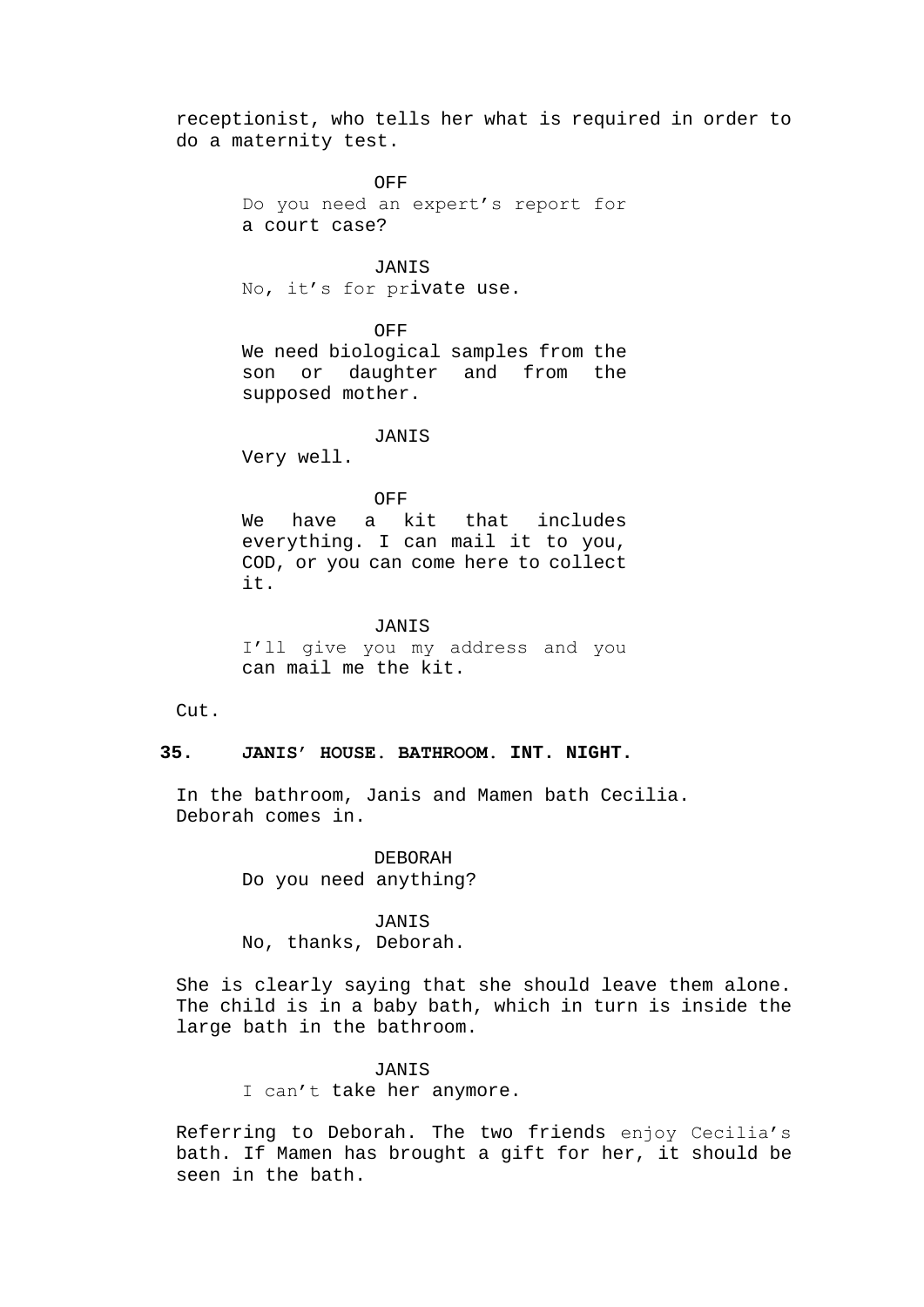#### MAMEN

She's getting more and more ethnic looking, like your father… She's just like your father!

JANIS

I don't know what my father was like.

The baby's skin is a little darker, her hair is very black and thick and she has almond-shaped eyes.

MAMEN

But he was Colombian, wasn't he?

JANIZ

Venezuelan, a Venezuelan dealer, my mother said, but who knows.

#### MAMEN

(She doesn't think so) I thought it was definite…

Janis shakes her head in a gesture of resignation.

## MAMEN

Is there anyone else she could look like, apart from the anthropologist (because she doesn't look anything like him)?

At first Janis doesn't capture the insinuation in the question.

> JANIS Noo! I only slept with Arturo.

> > MAMEN

(Firmly) Then she looks like your father, there's no more to say about it!

Cut.

## **36. IN THE KITCHEN, OR DINING ROOM**

Janis invites Mamen to a shot of herb liqueur. She has water.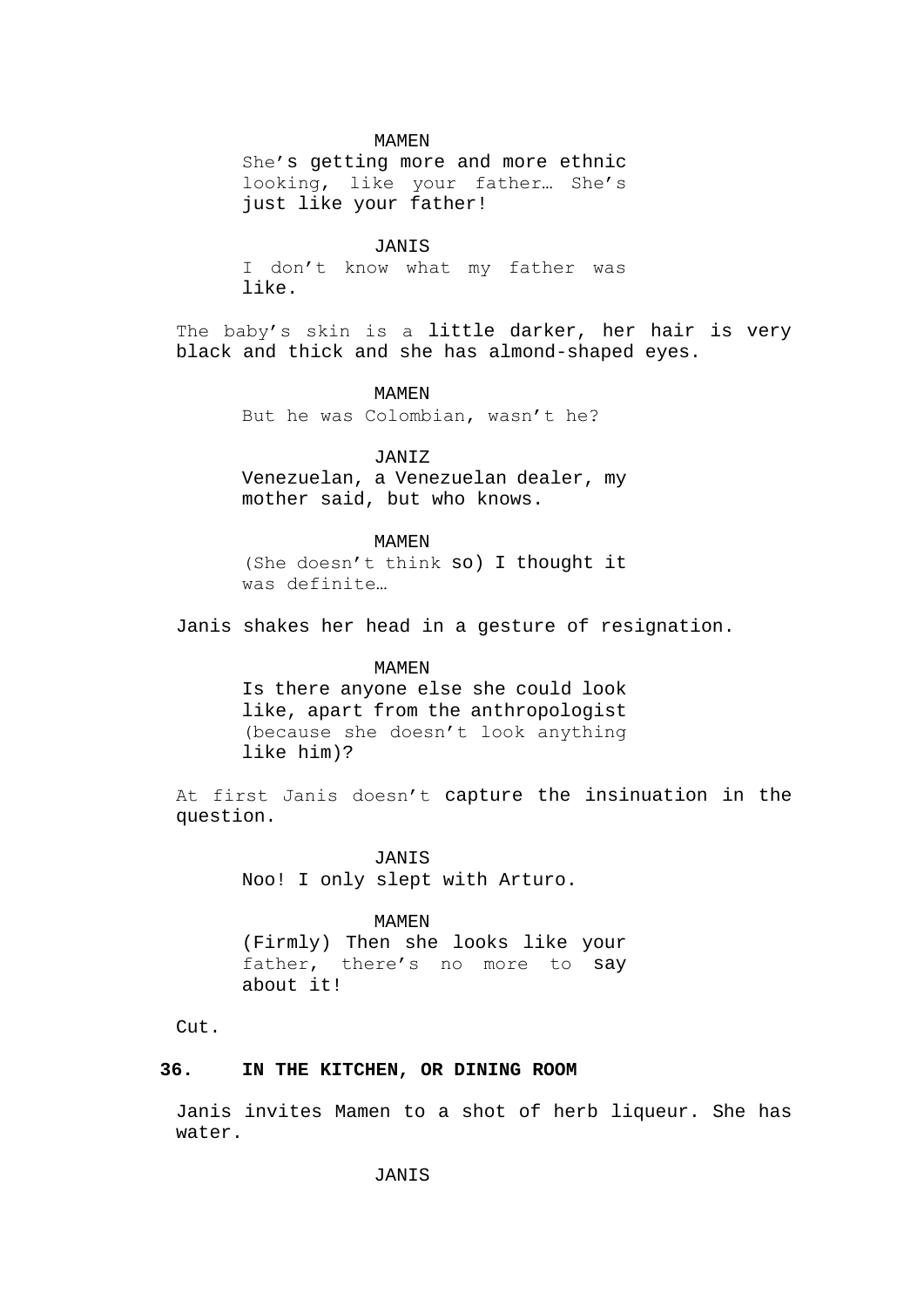I hate having to ask you, Mamen, but I need to go back to work… (I've spoken to my agent to tell him I'm starting again.) But I was wondering if there'd be anything right now for me on your magazine.

#### MAMEN

Well, in the next month I can only offer you still lifes of shoes… (She thinks) Belts, yogurts and jars of cream, things like that… The big stuff has already been done or allocated.

#### **JANIS**

I'd be delighted to photograph shoes and belts.

They're sitting in the dining room, next to some photos of Janis' family. Her grandmother, with her as a child. Her parents. Her hippy mother, with her at a few months old.

#### MAMEN

I feel kind of bad…

## JANIS

I need to work… As long as I don't have to leave Madrid, count on me for still lifes of anything… I'm going to fire the Irish girl any day and I'll have to find a real babysitter.

#### MAMEN

If you need money, I can help you out…

#### JANIS

Thanks, Mamen… I can get by with this. And if you hear of anything… I won't turn my nose up at anything, as long as it's in Madrid or nearby.

### MAMEN

Come to the office tomorrow and we'll confirm it. Listen, why don't you both come to the house and move in with me? There's lots of space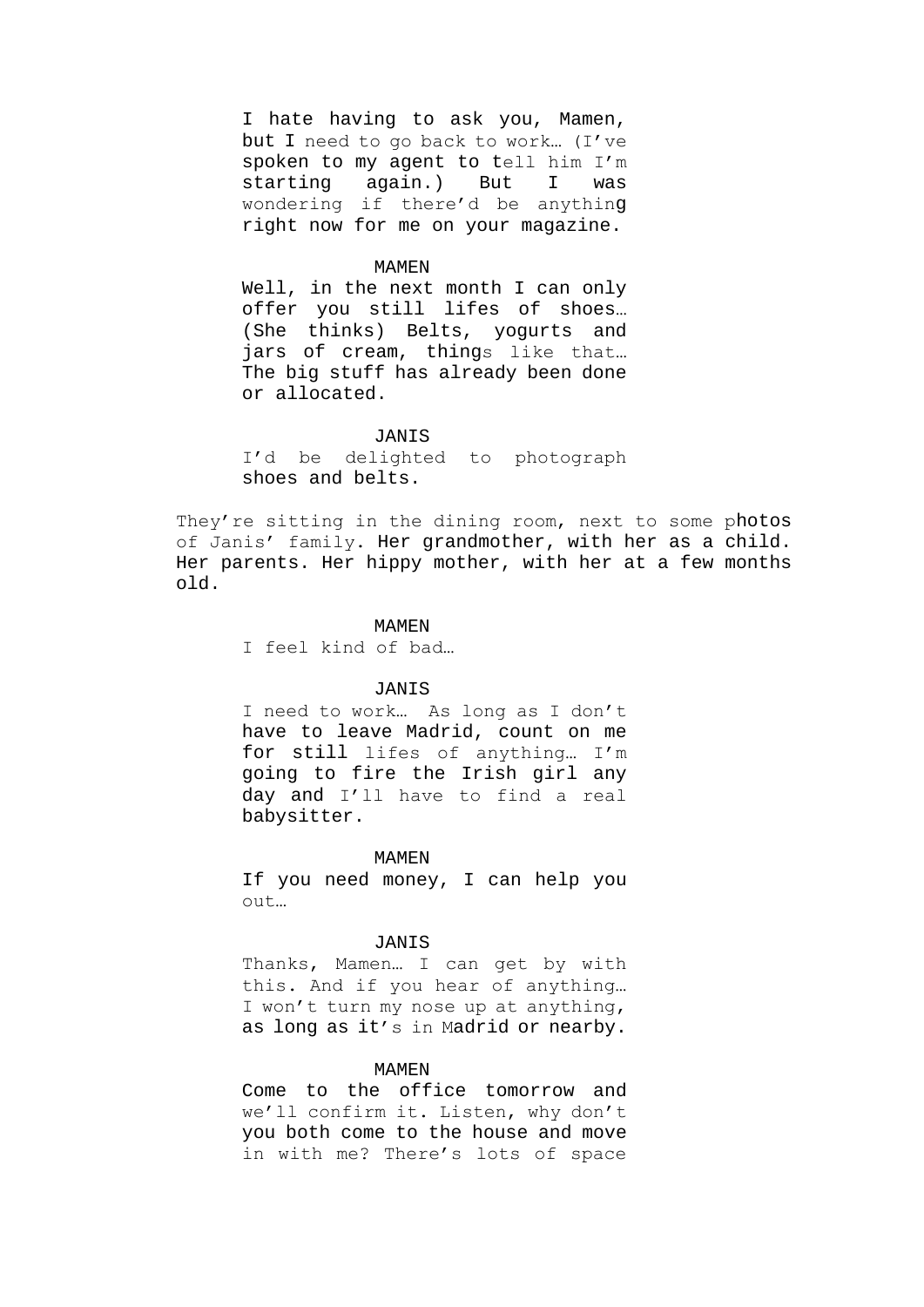and you and I can keep each other company, we're both on our own.

JANIS

Thanks, Mamen. But it would be a real upheaval… and it's far away. Here, in my neighborhood, I've got things more under control.

MAMEN

(With intent) Think about it.

Cut.

# **37. JANIS' HOUSE. INT. DAY.**

In the morning, Dolores hands her a package. Janis pays the boy who has brought it. She takes the package to her bedroom. It's from Labgenetics.

# **38. JANIS' BEDROOM.**

She unwraps the package and opens it. Inside is the kit she ordered by phone. She opens it and quickly reads the instructions.

She takes out a cotton swab, puts it in her mouth and covers it with saliva. She puts it back in the place she took it from. She takes out a second cotton swab and goes over to Cecilia's crib. Now it's attached to her bed, in her bedroom. The baby is asleep, perhaps she wakes up during the operation. Janis gathers up the dribble with one end of the cotton swab. She puts the other end into her mouth and rubs the inner part of her cheek to impregnate it well with saliva. She places it in the place indicated in the instruction manual.

# **39. PHOTO SESSION. SMALL SET. INT. DAY.**

Janis has brought the baby with her. Cecilia sleeps in a Maxi-Cosi, in the quietest corner of the studio.

A background of neutral colored paper, a table covered with a white surface and, on the table, a shoe or something much more prosaic. Janis concentrates on the object as if it were a person's face. That shoe is followed by another, a sports shoe, a belt, etc. Janis shoots continuously, and checks the image on the computer next to her. She works with a small crew. Two more people.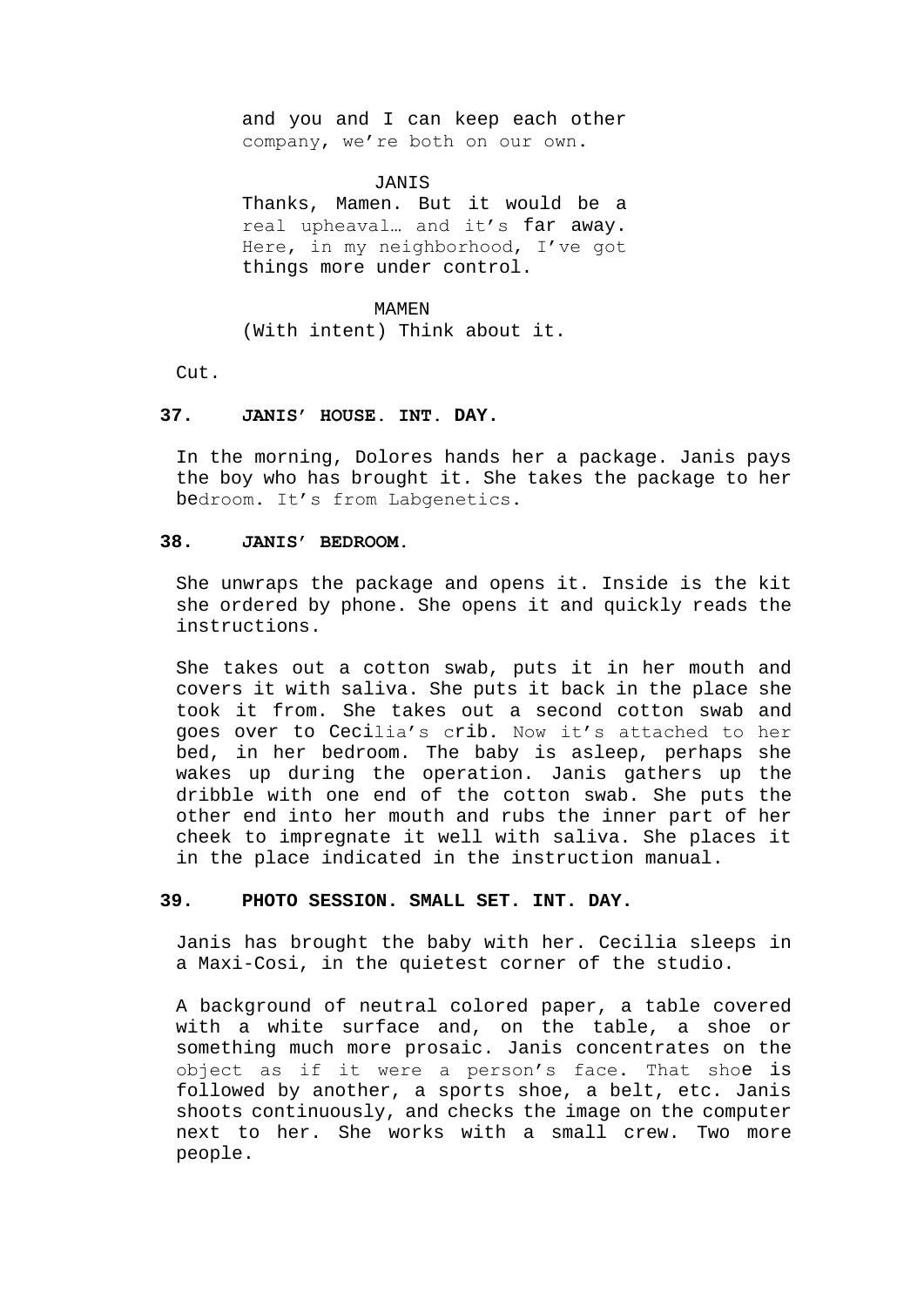At one point, she has to see to the baby.

## **40. FAÇADE LABGENETICS AND INTERIOR. DAY.**

Janis comes in from the street, an industrial estate with buildings of differing heights and an eclectic aesthetic.

At the stark reception desk, Janis says that she sent her kit a few days before and she's come for the results. She hands over a stub.

The receptionist looks for a sealed envelope and gives it to her. She doesn't want the receptionist to witness her reaction when she reads the result.

## **41. FAÇADE LABGENETICS. EXT. DAY.**

Janis comes out on the street, still with the sealed envelope in her hands. She opens it. Inside, there is a sheet which explains that after analyzing the DNA groups the result of the maternity test is negative. There isn't the slightest doubt. Janis had been fearing this. She reads the results again, in shock.

## **42. STREET. AREA AROUND LABGENETICS. EXT. DAY.**

A few pedestrians. It's a bleak place. Janis takes out her phone and calls a number. She walks through the semiindustrial area to calm her nerves. She waits until a woman's voice answers.

> OFF Méndez Law Firm. Good morning.

JANIS Can I speak to Mauricio Méndez?

OFF

He's in court right now. Would you like to leave a message?

JANIS

No, thank you. I'll call back.

# **43. SHE CARRIES ON WALKING. LABGENETICS AREA. EXT. DAY.**

She interrupts her walk to call another number. Arturo's. Suddenly she changes her mind. And she hangs up.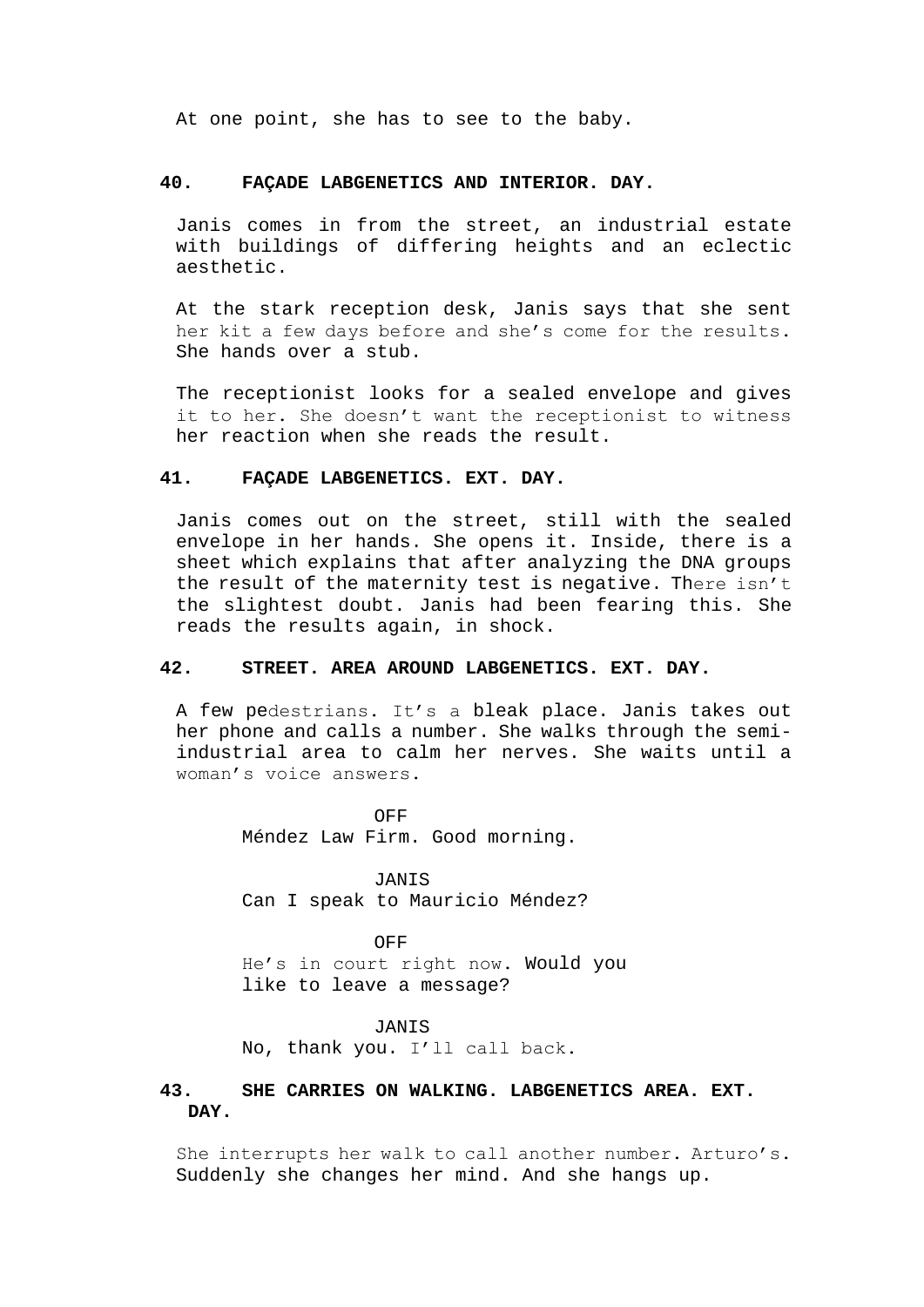She carries on walking to calm down.

Her phone rings. It's Arturo. She answers. Her voice betrays her mood.

> ARTURO Janis? You called me.

JANIS No… Maybe I did by accident… I've just put the phone in my purse and…

ATURO Yes… it happens at times. Are you all right?

It would be easy to say "Yes, I am", but not for Janis at that moment.

# JANIS

Oof, I've got a lot on at the minute… I think I'm going to fire the Irish au pair… and, you know, domestic things, I won't bore you.

ATURO You sound upset.

JANIS

I'm walking… I have to hang up, Arturo. Bye.

Arturo, on the other end of the line, is disconcerted.

# **44. STILL IN THE STREET**

Janis phones Ana. The maid answers. Ana can't come to the phone, she's changing (or bathing) the baby, she'll call her back later.

JANIS

It isn't necessary. It isn't important, I just wanted to ask her about the baby.

CLARISSA (OFF) The baby kicks up a bit at night, but she's beautiful… and Ana is a real mother…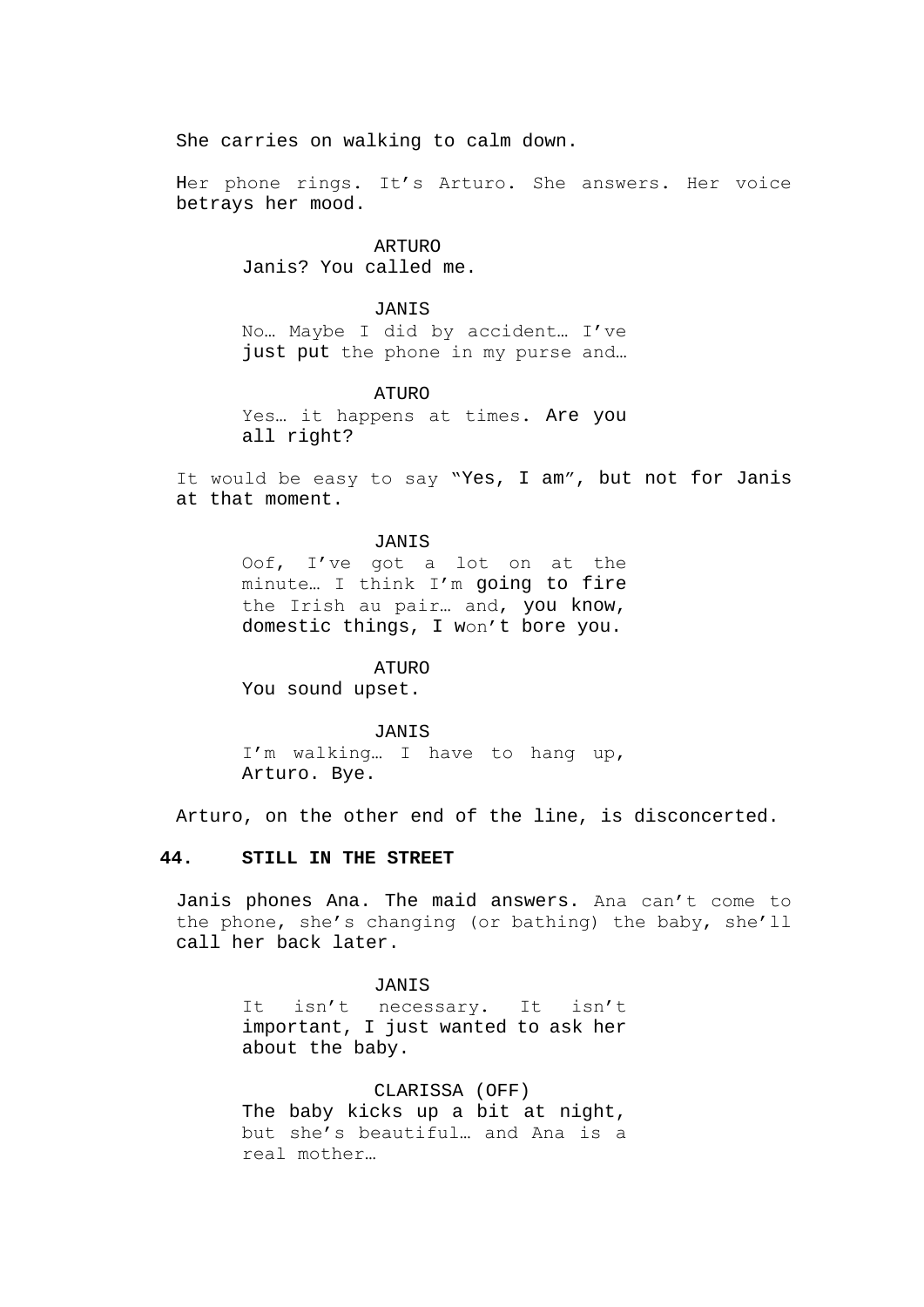She hangs up. At that minute, she decides to carry on and not share the Labgenetics result with anybody.

## **45. JANIS' HOUSE. INT. NIGHT. ANOTHER DAY.**

Janis comes into the house, upset. She puts down her purse. And she goes to the guest room.

She comes into the guest room, where the baby's cosleeping crib is. Deborah is lying on the bed, reading something. She quickly takes out her earphones. Janis finds Cecilia lying on her back. She quickly picks up the baby and puts her on her side.

She takes her anger out on Deborah.

#### JANIS

I've told you that you have to put her on her side!! If she vomits when she's on her back, she could choke!

Deborah looks at her, scared.

JANIS Don't you understand what I'm saying?

She picks up the baby to take her to her bedroom.

JANIS In two weeks you'll have been here three months and I don't want you to stay on!

Deborah doesn't know how to apologize, she's stunned, about to cry.

> DEBORAH But I've enrolled for classes!

## JANIS

Find another house! I'm not leaving Cecilia with you for even one more night!

# **46. CHILD MINDER'S HOUSE. EXT. AND INT. (RESEARCH)**

Janis, in the street, carrying Cecilia in a baby carrier that is fitted to her chest. The baby is facing her mother's body. Janis has a large bag over her shoulder.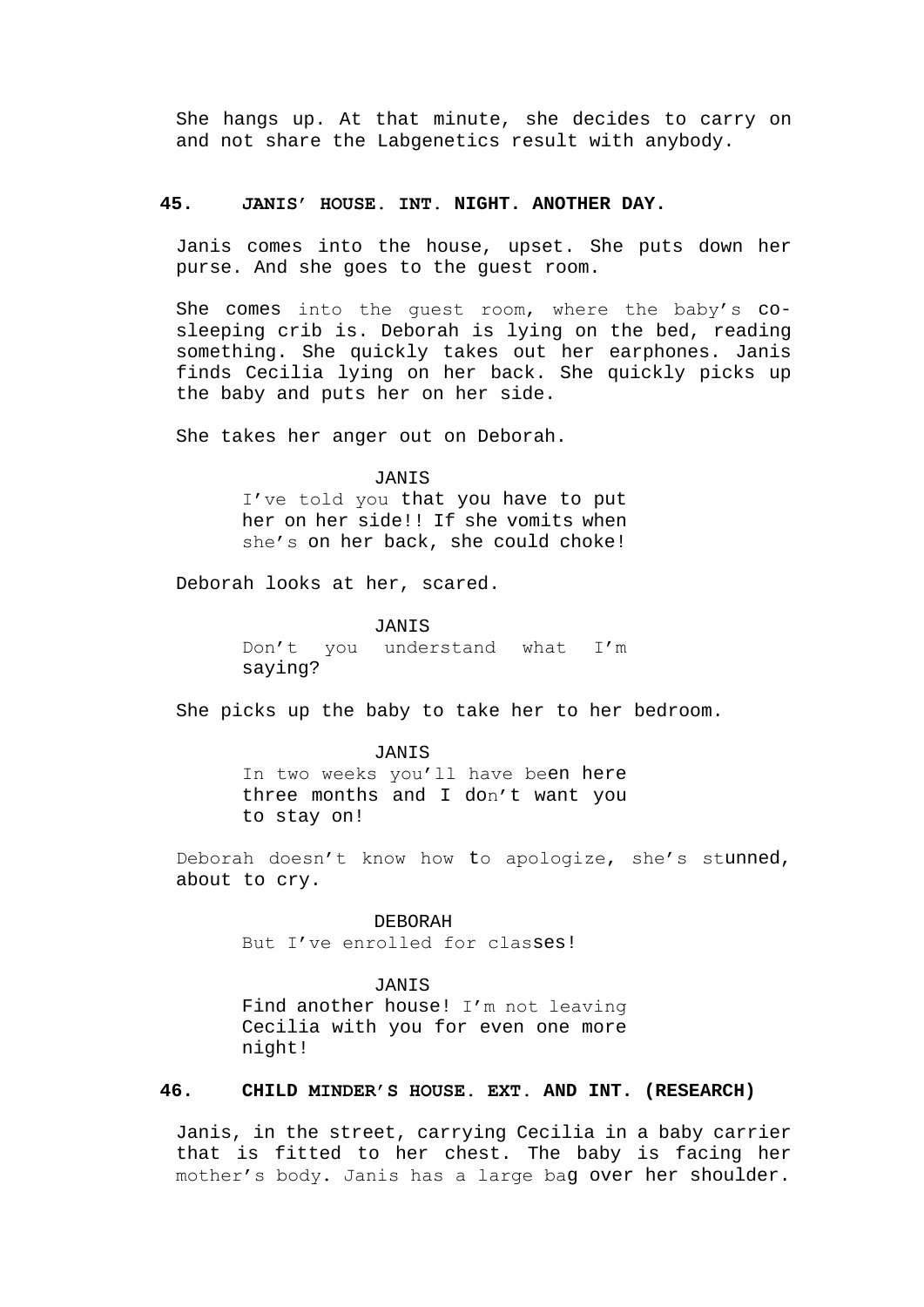The front door is open. She takes an elevator and calls at an apartment. The child minder opens the door. Janis tells her that she doesn't know at what time she'll finish work. She'll call her when she finishes. It hurts her to leave Cecilia, but she has no choice. She tells her the let-down she had with the Irish au pair. The child minder fills her with total confidence. Janis explains that the concierge in her building recommended her, she lives four minutes away. The child minder informs her that she only accepts four children, they need a lot of care when they're so young. Janis agrees.

Although she trusts the child minder, Janis is upset as she leaves the house.

## **47. CHILD MINDER'S STREET. EXT. DAY.**

Janis comes out into the street. Her phone rings. It's Ana, she has a brief chat with her. Obviously Janis wants to end the conversation as soon as possible. She's running late for work. As always, they arrange to call again. Ana invites her to come to her house, her mother isn't there, she's touring. Janis makes an excuse.

### **48. CELL PHONE STORE. INT. DAY.**

Janis comes into a small cell phone store. A sales clerk attends to her.

#### JANIS

I'd like to hire a new phone line.

The sales clerk offers her some phones.

SALES CLERK This is the same as the iPhone, but much cheaper.

# JANIS

No, no. I have one already.

And she takes it out.

SALES CLERK Shall I help you install it?

#### JANIS

Yes, please. And I'd like to keep everything I have on this one.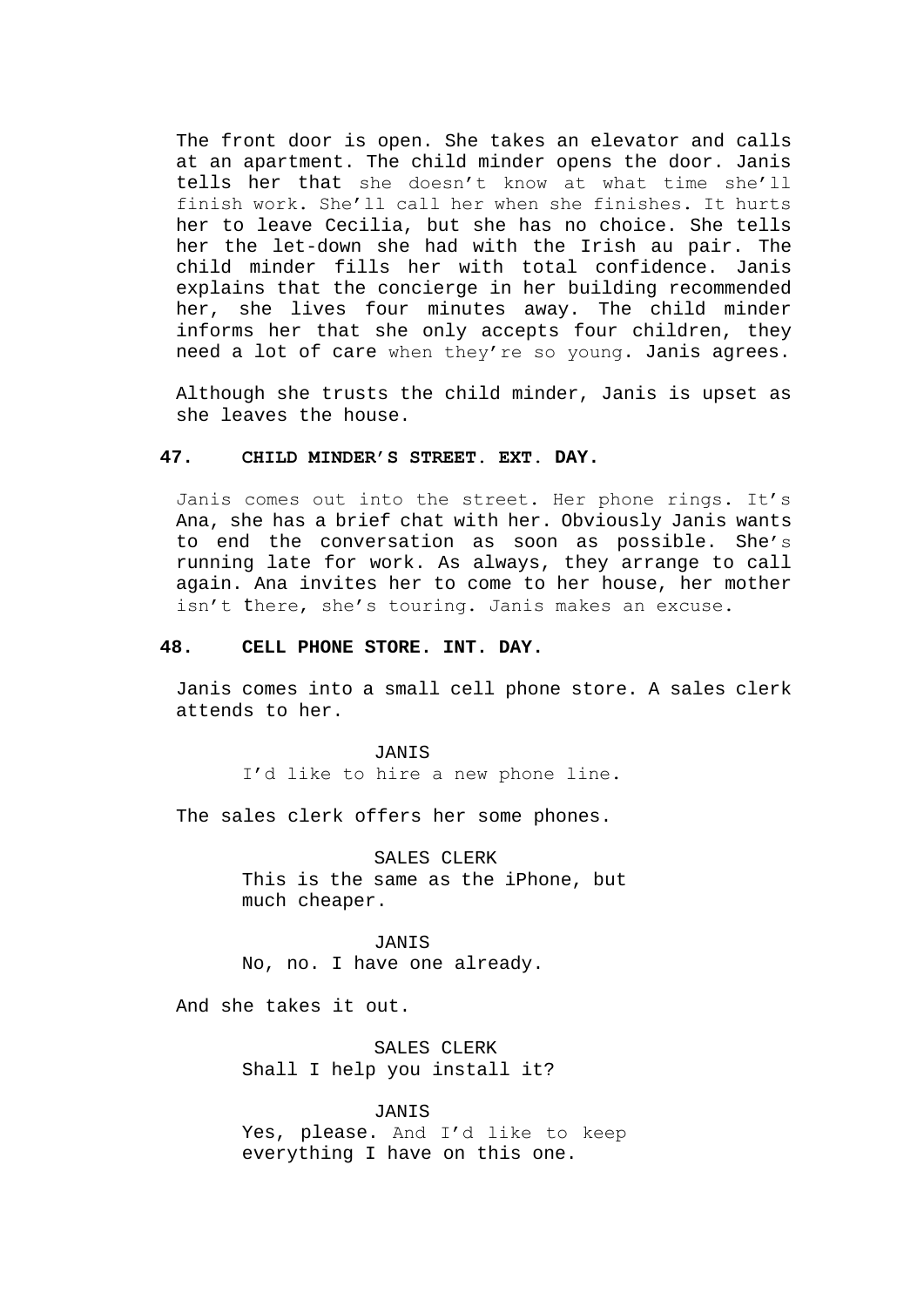The sales clerk installs a SIM card.

Fade to black. End of this chapter.

## **49.**

SIX MONTHS LATER.

Cecilia is a year old. Janis goes down to the terrace of a café nearby to have a coffee while she reads the newspaper. The only moment of peace before going to work. Among the two or three waitresses serving inside and outside is Ana. With her hair dyed and cut very short, like a boy, in jeans and a tee shirt, she looks very androgynous and super attractive. She seems like a different person. Ana sees how Janis has sat at a table on the terrace and automatically opened the newspaper. At some point, Ana crosses Janis' field of vision, but she doesn't recognize her.

> ANA (With a big smile) Hello. What can I get you?

Janis looks up from the newspaper.

## **JANIS**

A milk coffee and a blueberry muffin… (She can't believe it) Ana? Are you Ana?

ANA

(Happy to see her again) Yes, Janis.

JANIS I didn't recognize you. You look spectacular.

ANA Thank you. I'll get your coffee.

When she goes inside to where the bar is, to make the coffee, she passes the manager, a Latin American in his early 20s. Janis sees that Ana says something to him and somehow supposes that she's talking about her. She's actually asking him for permission to sit for a moment with an acquaintance on the terrace. The manager agrees.

Cut.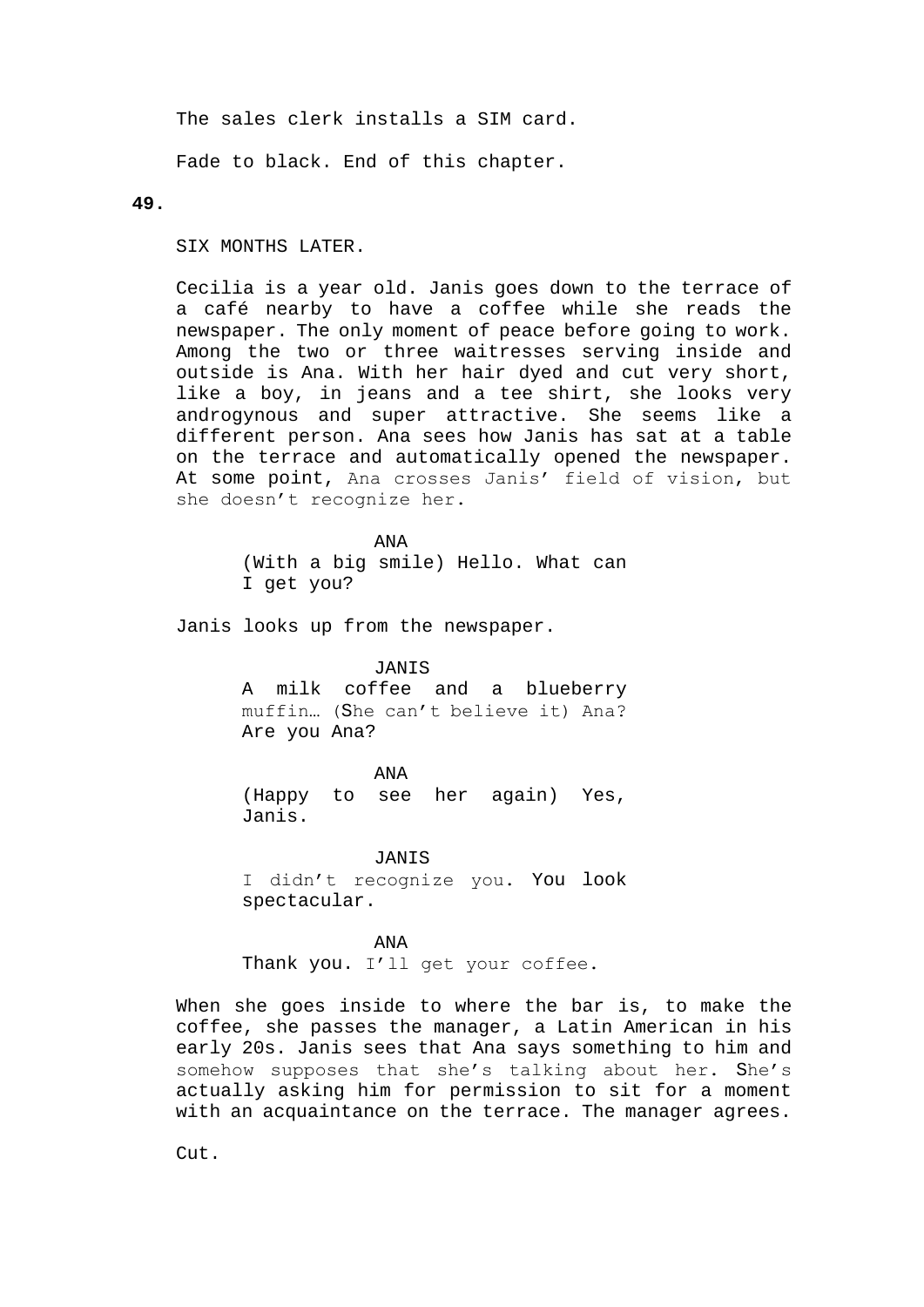Janis, at her table, waits anxiously for Ana who arrives with her coffee and muffin.

While she puts them on the table:

#### ANA

Do you mind if I sit with you for a minute? The manager gave me permission…

#### JANIS

Of course… How long have you been here? I haven't seen you before.

ANA

It's been almost a week.

# JANIS

We're neighbors. What a coincidence!

# ANA

To be honest, I came here because one day I thought of ringing your doorbell, but at the last minute I didn't. I had an ice cream and the manager offered me a job. Well, I asked too. And I've moved into a room in his house.

Janis consciously doesn't ask about her daughter. She deliberately stays away from the subject of the children. The situation is upsetting for her, but she is also determined to hide this. There are lots of questions she'd like to ask Ana, who looks truly happy to see her again.

# JANIS

What about your mother?

## ANA

She's in Barcelona now, doing theater. She's had very good reviews. She's working non-stop.

JANIS But did she leave you on your own?

**50.**

ANA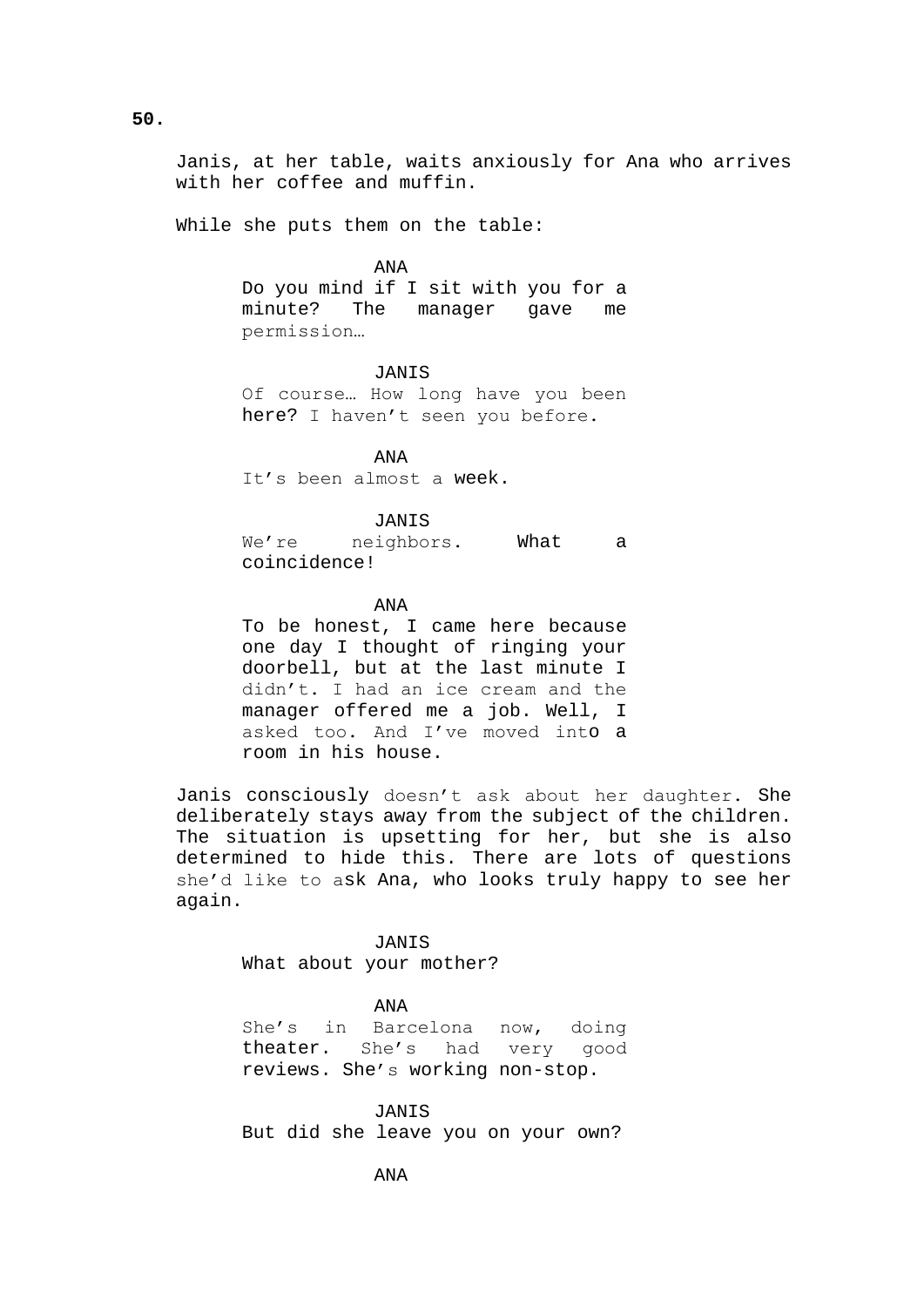Yes. I call her from time to time, but I still haven't told her that I'm not at home anymore. (She smiles) When she comes back, she'll get a surprise.

The same surprise that Janis gets when she hears her.

# JANIS

So you've run away.

## ANA

I'm an adult, Janis, and I'm a burden for my mother…

JANIS What about your father?

ANA He still hasn't called me.

JANIS Fuck, what a family scene!

## ANA

I'm used to it. I don't have a cent, but for the first time I'm in control of my life… I'll do OK.

JANIS

I'm sure of it.

She takes money from her purse but Ana says that she's inviting her.

Janis sees that her car has just arrived.

JANIS I can't stay, Ana, I've got an Uber there waiting for me… What time do you finish work?

AND

Today I get off at 9.

JANIS Would you like to come home then? You've got the address…

ANA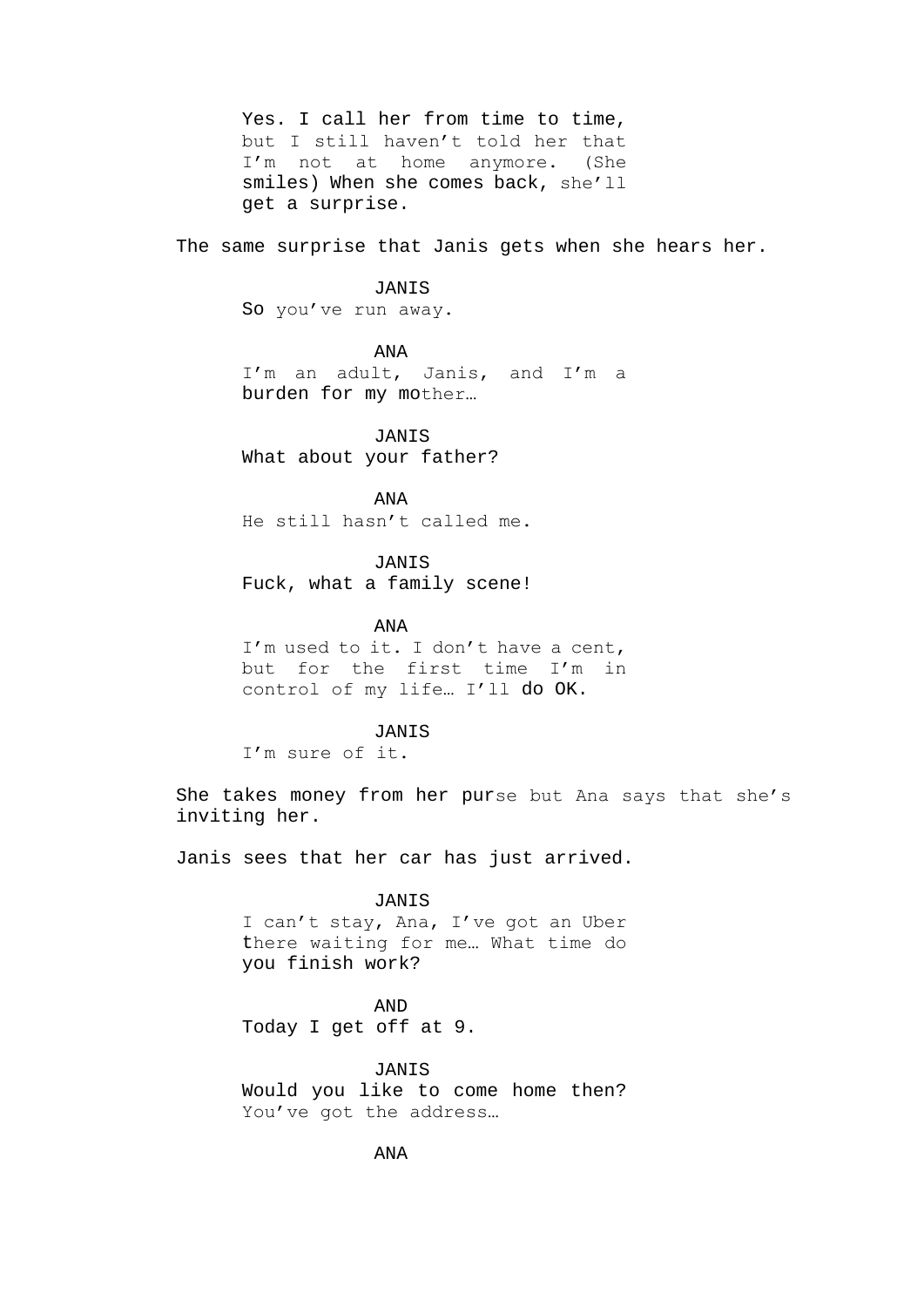(She smiles) Yes. I'm delighted to see you, Janis.

Ana says this from the heart. She looks younger, but her attitude is much more mature. Janis practically runs off and, in the solitude of the car, she tries to put her thoughts in order.

Janis gets into the Uber. Ana is standing on the terrace, still watching her and smiling.

Janis waves to her from inside the car.

Cut.

# **51. JANIS' HOUSE. AT NIGHT.**

Ana, on the street, rings the bell. There is a buzz immediately and she goes in.

Upstairs, Janis is waiting with the door open.

ANA

Hello, thank you for inviting me.

JANIS

This morning, with the hurry, I didn't even ask you about your daughter. How are you coping with her?

Ana doesn't say anything, but tears well up in her eyes and she becomes very serious.

> **JANIS** (Curious, but she tries to hide this) Who looks after her when you're in the ice cream parlor? You can't leave her in a nursery until so late.

> > ANA

Anita died.

Cut.

# **52. JANIS' HOUSE. IN THE KITCHEN OR THE DINING ROOM.**

With her eyes red from crying, Ana shows her a photo of the baby on her phone screen. She looks very healthy. In the photo she is six months old. She smiles, lying in a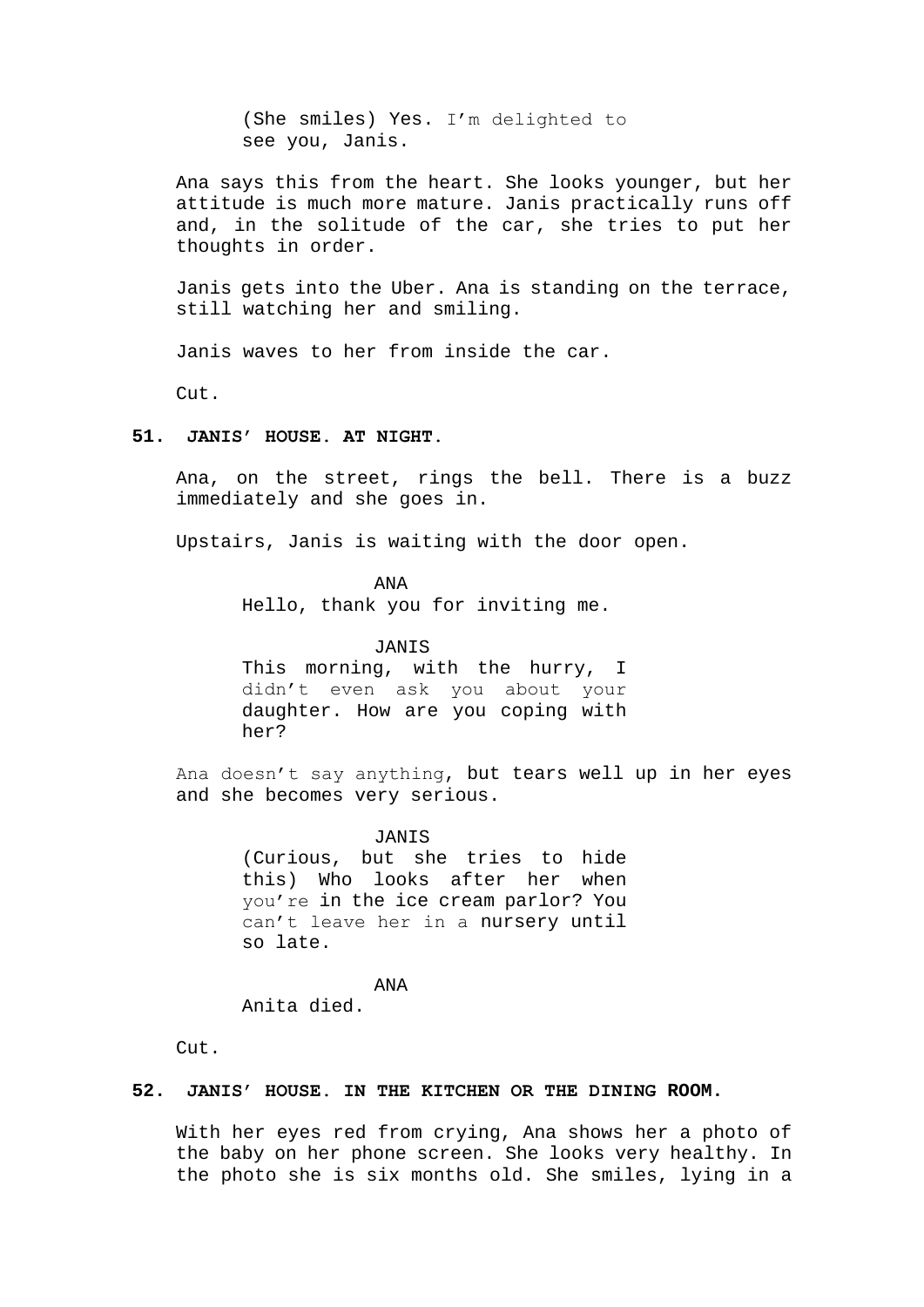bouncy chair, with her tiny hands gripping a bar so she doesn't fall.

Janet looks closely at the photo, millimeter by millimeter, she enlarges the face, emotional, intrigued and with a lump in her throat. Ana is touched by the interest Janis shows, she wasn't expecting it. Janis stares hard at the photo, she finds traces of Arturo and of her grandmother in the baby's face. Without asking permission, she passes her finger over the phone surface and sees, one by one, some ten photos of little Ana, at different moments.

#### JANIS

(Shattered) But she looks so… healthy… What happened?

Unconsciously she is accusing her and her mother of negligence.

> ANA (Grief stricken) A crib death!

> > JANIS

But from what?

ANA

(Repeating) Crib death… That's what it's called. She died in her sleep.

# JANIS

(Stunned) But… what symptoms did she have?

#### ANA

None… It was the day after we took that first photo you saw. She was perfectly fine.

Janis is as distraught as Ana (but she doesn't want this to be seen, because it may seem exaggerated to Ana). In any case, the young girl is surprised by the empathy Janis shows at the death of her Anita. They are equally upset. Parallel mothers.

> ANA Her brain forgot to breathe… Cerebral immaturity, the doctor said... During the first year, apparently, a baby's brain isn't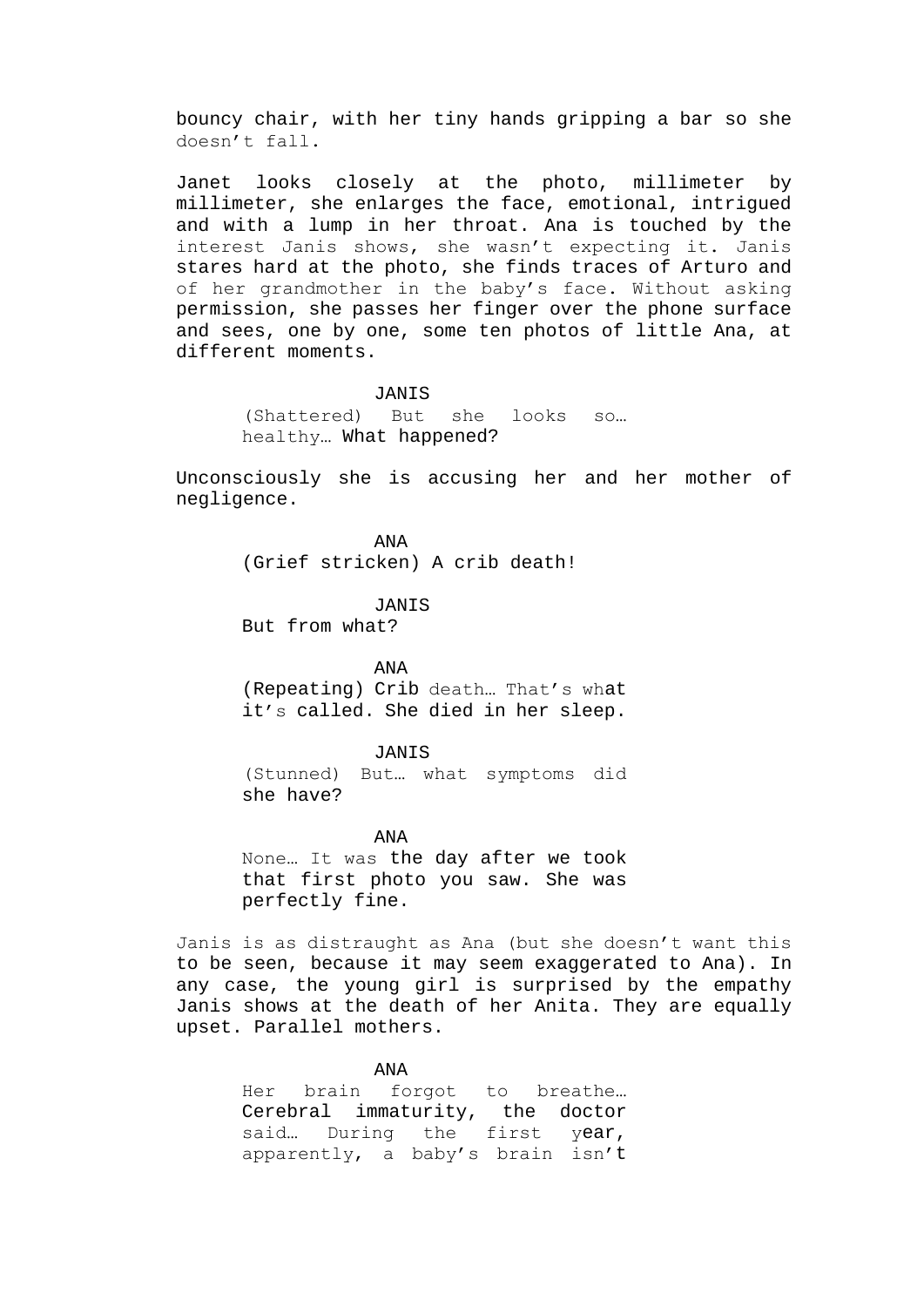developed enough and it can forget to give the order to breathe…

JANIS

(Distressed, thinking of Cecilia) Can't they do anything to prevent it?

ANA

No… It's not very common, it happens (she says the proportion)… But Anita was fine, you've seen her.

They hear over the baby monitor the sounds that little Cecilia is making from her room, where she's sleeping.

> JANIS Does that bother you? It's just that this way I can hear her if she wakes.

ANA Heavens, no. I love those little noises.

Janis gives the phone back to Ana, hiding in vain the impression it's made on her. Janis doesn't want Ana to guess what she's feeling and she imagines at that moment that the dead child was her daughter with Arturo. And that probably Cecilia is Ana's daughter. But she clings to the idea that it isn't so. Or at least she is determined not to reveal it. From this moment on, her inner struggle will never leave her.

# **53. JANIS' HOUSE. CONTINUED.**

ANA (Asking, sweetly) Can I see your little one?

JANIS She's asleep right now, but come and see her.

They get up and go to Janis' room.

JANIS (She murmurs as they go) A crib death. Cecilia's a year old, it could happen to her!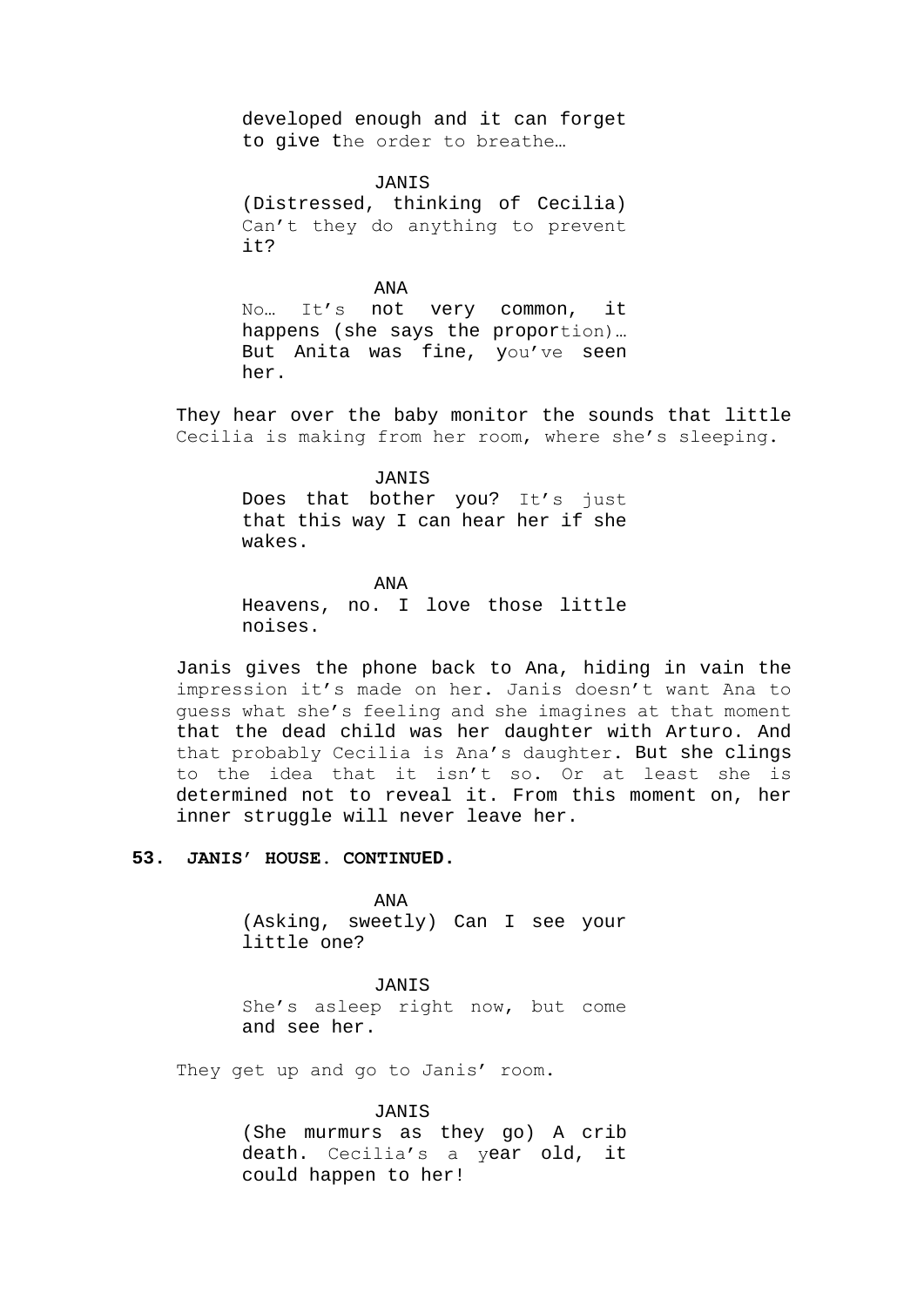ANA Don't think about that, because you'll go crazy.

# **54. JANIS' HOUSE. JANIS' BEDROOM. INT. NIGHT.**

The baby is sleeping in its co-sleeping crib, anchored to Janis' bed. When she hears them come in, she halfopens her eyes. Fall 2019 or the end of summer.

JANIS

I'm not going to turn on the light so that she won't wake up completely.

Ana drools looking at her.

ANA Can I stroke her?

## JANIS

Of course.

Janis stands looking at the image of Ana and Cecilia. She has to gag her conscience so as not to tell her that the child is hers, she's Ana's. And the effort disfigures her face.

There's a call on the entry phone. Janis takes the chance to flee to the kitchen and she consciously leaves Ana alone with Cecilia, as a test for Ana and an exercise for herself.

# **55. JANIS' HOUSE. KITCHEN. INT. NIGHT.**

It's the manager of the ice cream parlor. He asks for Ana. Janis is still very upset. Ana appears in the kitchen.

> ANA What a wonderful child, Janis!

JANIS (With the phone in her hand) It's the manager of the ice cream parlor. He's asking for you.

ANA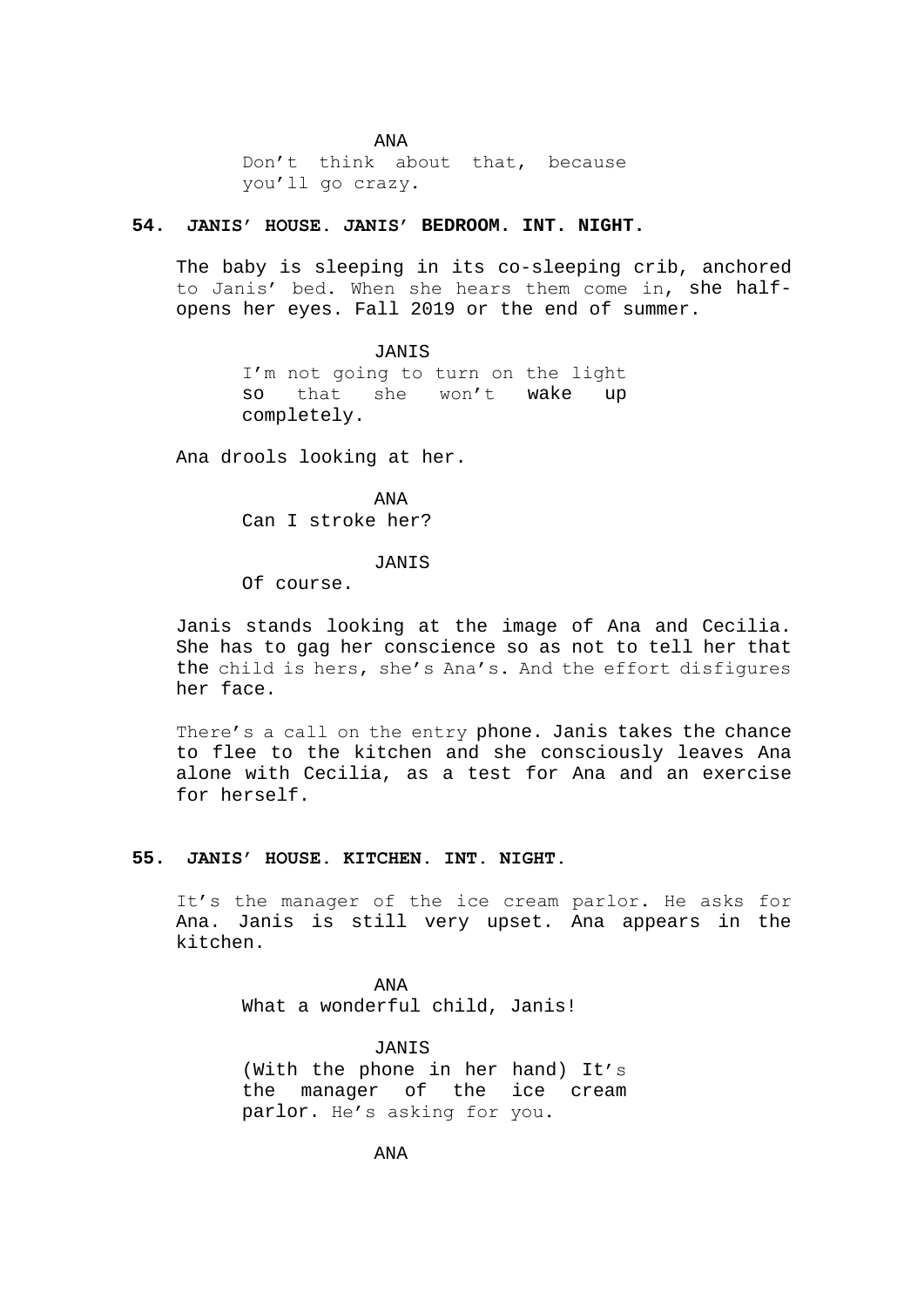Oh, yes. (As if she'd forgotten everything) I'm coming now.

JANIS Can you send me a photo of Anita, the first one I saw?

ANA Yes, but… you've got another number, because I've called you loads of times… and… it…

Janis writes it on a napkin.

When she says goodbye, Ana hugs her very tightly. Janis is left breathless when she feels Ana's young body pressing against hers.

# **56. JANIS' TERRACE. EXT. NIGHT.**

When Ana has gone, Janis goes out on the terrace. On the way (she supposes that Ana sent it when she was in the elevator), she gets a WhatsApp with Anita's photo. Janis looks at how Anita gets on the boy's motorbike and they disappear down the street.

Janis is lost, devastated, disoriented. She turns on her phone and Anita's photo appears on the screen. Her heart tells her that she is the child she had with Arturo.

## **57. PHOTOGRAPHIC SET. INT. DAY.**

Janis prepares a set to photograph a top sports person. It's for Mamen's magazine. Janis gives instructions for placing the lights. The usual things in this situation. On a table, there are various copies of the latest issue of the weekly magazine of which Mamen is editor.

She goes off to one end of the studio and calls Ana. She invites her to dinner. Ana accepts enthusiastically.

She goes back to the set and does a lighting test with Lorenzo, one of the crew.

Mamen comes up.

MAMEN Are you all right, Janis?

**JANIS** 

Yes. Why?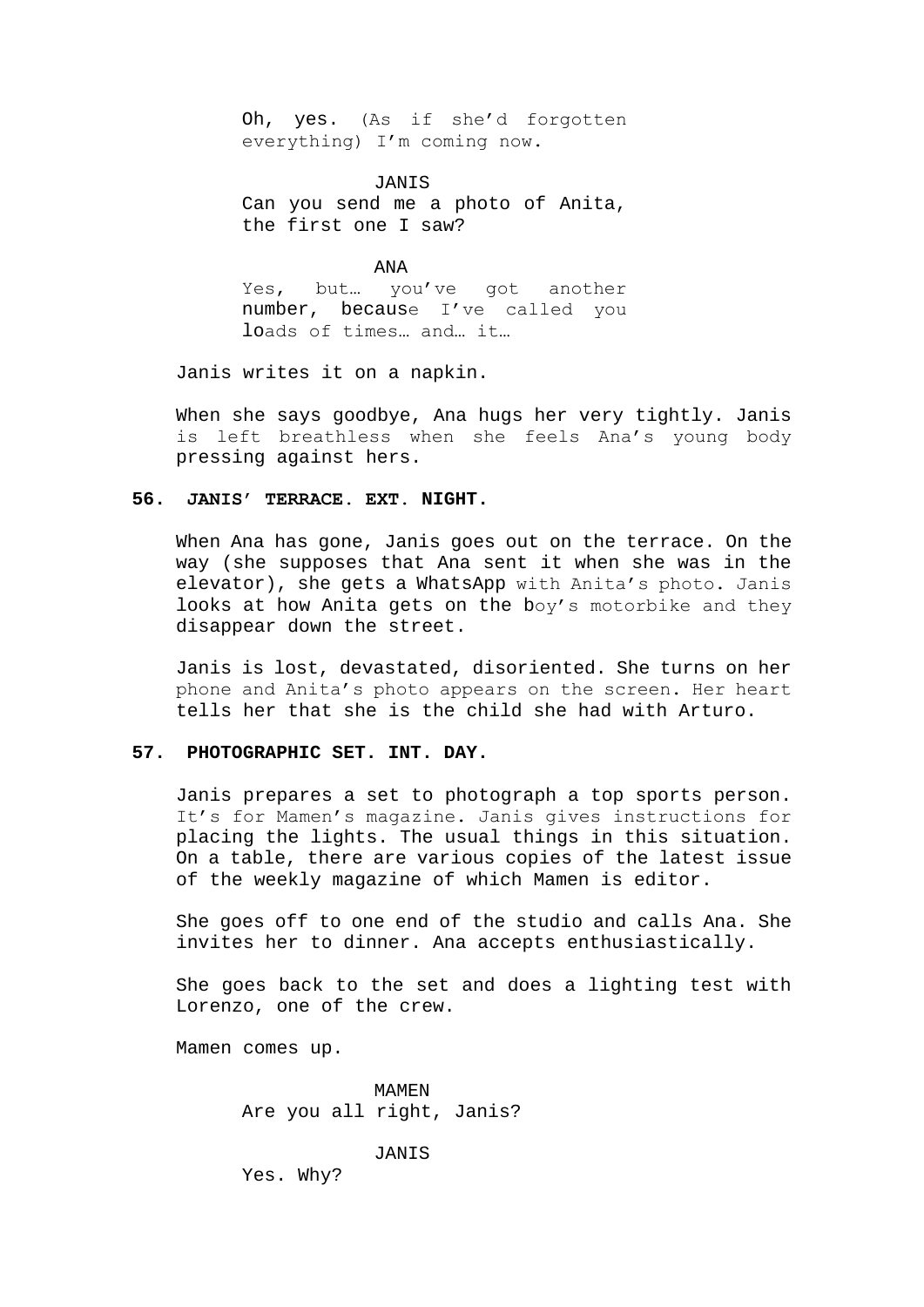#### MAMEN

I don't know, you seem odd, distracted.

Janis makes a gesture with her head as if she doesn't understand.

Pause.

#### MAMEN

Shall we have dinner tonight? At your place or mine. I'll see to everything…

## JANIS

I can't, Mamen.

Mamen is hurt by Janis' refusal but she says nothing.

Cut.

# **58. JANIS' HOUSE. BATHROOM. INT. NIGHT.**

Janis is bathing Cecilia in the bath in the bathroom. The doorbell rings, it's Ana. She wraps Cecilia in a large towel and brings her to the door with her. She doesn't want to leave her alone for a second.

# **59. DOOR JANIS' HOUSE. INT. NIGHT**

Janis opens the door to Ana. Ana stands looking at them as if bewitched before she comes in.

> ANA (Admiringly) What a picture! Will you let me take a photo of you with my phone?

> > JANIS

Of Cecilia?

ANA

No, no. Of both. The photo is the two of you.

Janis and Cecilia pose for her.

ANA (Happy) That's wonderful!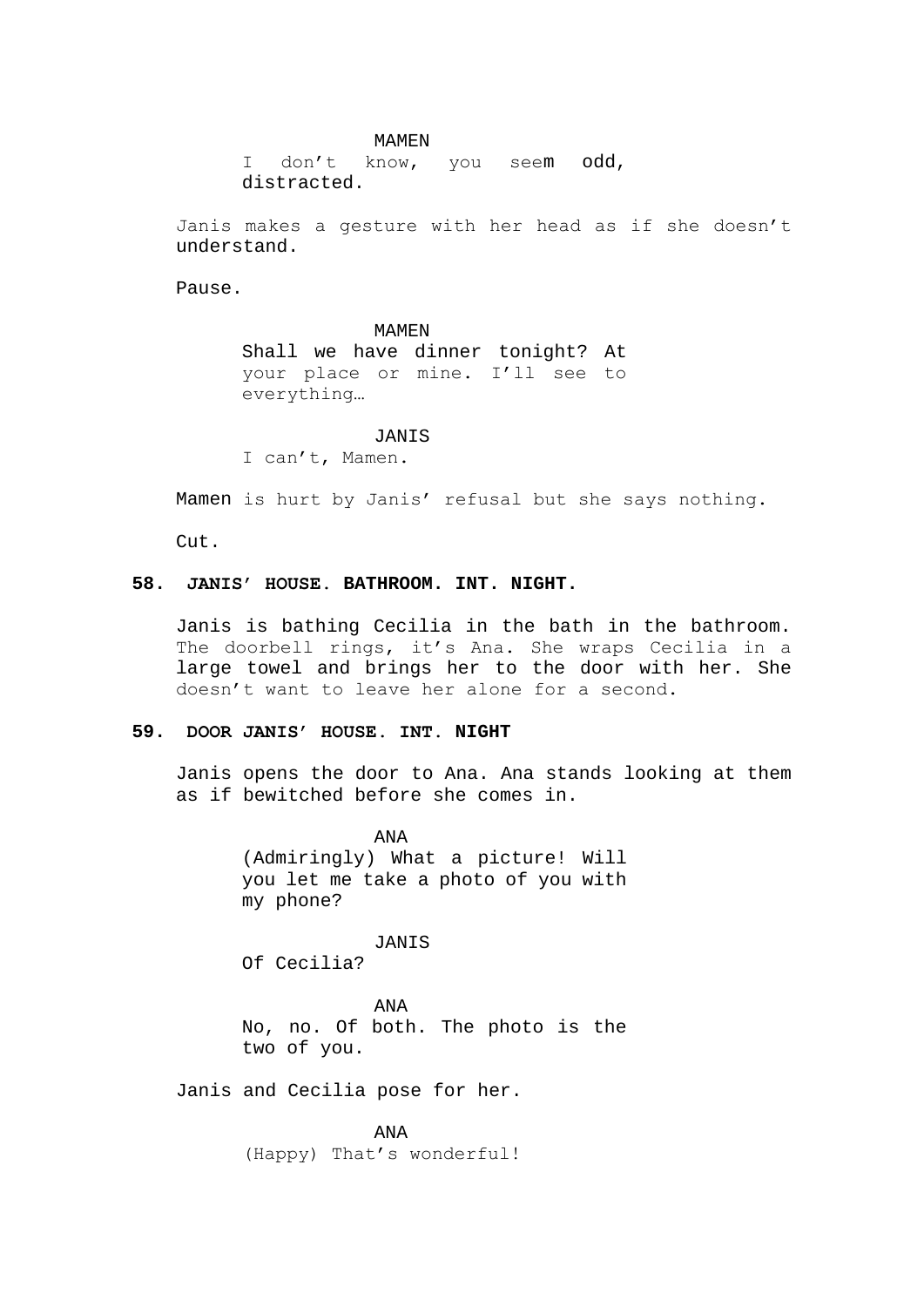CECIIA I was bathing her. Will you keep me company?

Cut.

# **60. JANIS' HOUSE. BATHROOM. INT. NIGHT.**

Janis and Ana bath Cecilia in the baby bath tub ring that is inside the bath in the bathroom.

> ANA Shall I help you?

> > JANIS

As you wish.

One person can do it, and Janis lets Ana continue bathing the baby. Janis watches how the girl manages.

> ANA She's beautiful. My Anita would be like this now.

As they dry her.

JANIS How much do they pay you in the ice cream parlor?

ANA 500 euros, plus tips.

## JANIS

I was thinking… Dolores is going to leave me one of these days, her husband is very ill, and I'll have to find someone if I want to keep on working… I… (She calculates) I could give you 800 euros, without tips, but with food and accommodation.

Ana's face lights up. She takes the little girl to Janis' room to dress her and put her to bed.

> ANA Are you offering me a job here?

> > JANIS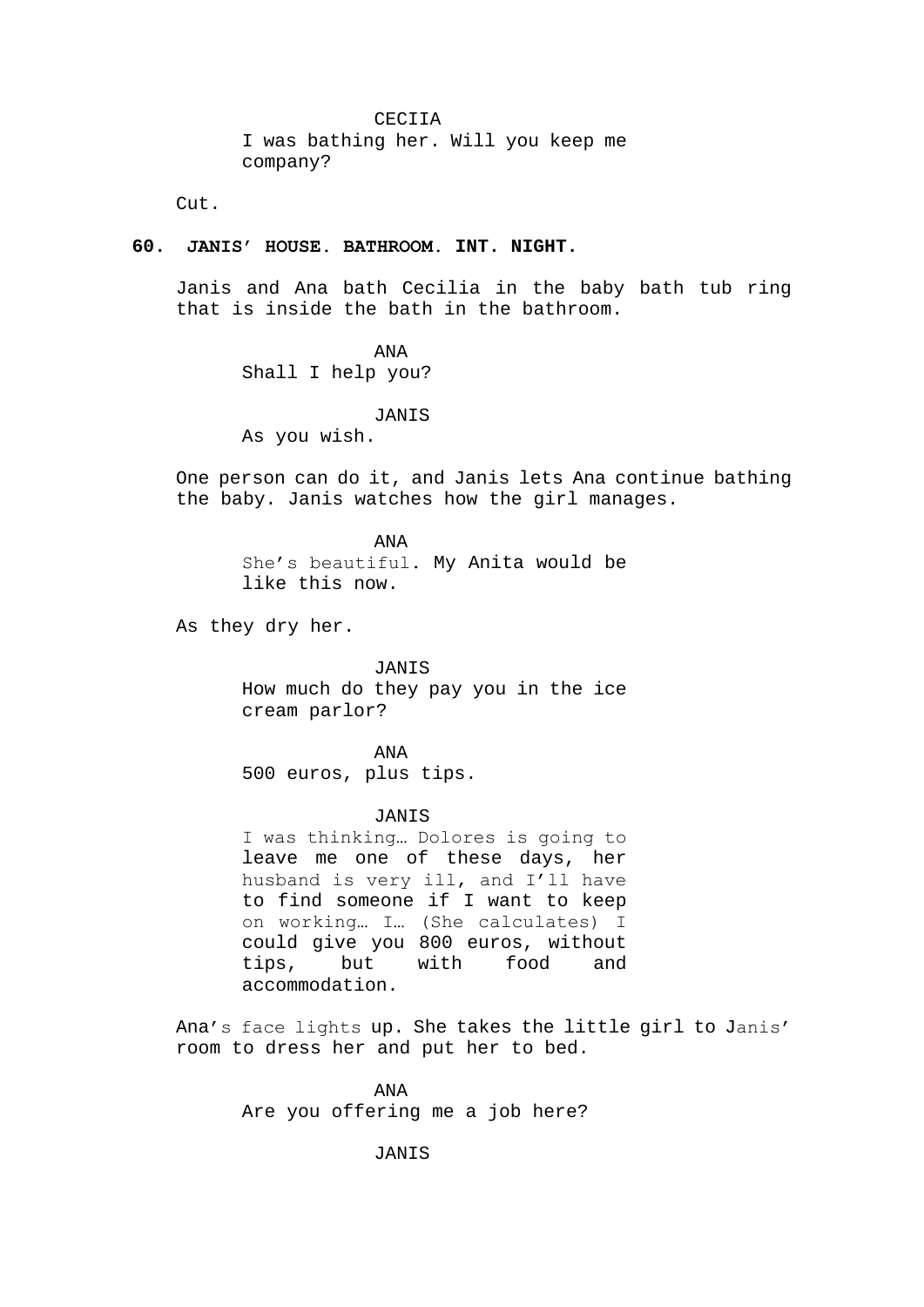(Serious, it's an effort for her) Yes.

ANA

(Thrilled) And what would I have to do?

# JANIS

Look after Cecilia and the house, take her to the nursery and pick her up… Look after her, especially at night… I'm exhausted… I'll help you out when I'm free.

ANA

It's a deal.

#### JANIS

Think it over, it isn't a cushy job. It's more of an abuse on my part.

ANA

I don't have to think.

# JANIS

Well, we'll try it out for a week, and if you don't like it, you can go back to the ice cream parlor, but you have to make a commitment for at least a week.

#### ANA

I've told you already, I'm delighted.

# **61. JANIS' HOUSE. KITCHEN. INT. NIGHT**

Cecilia is asleep. They hear her over the baby monitor.

Ana praises the meal. Two simple dishes, to be decided.

JANIS Have you heard from your mother recently?

ANA I told her that I'd moved out. She was stunned.

#### **JANIS**

I can imagine.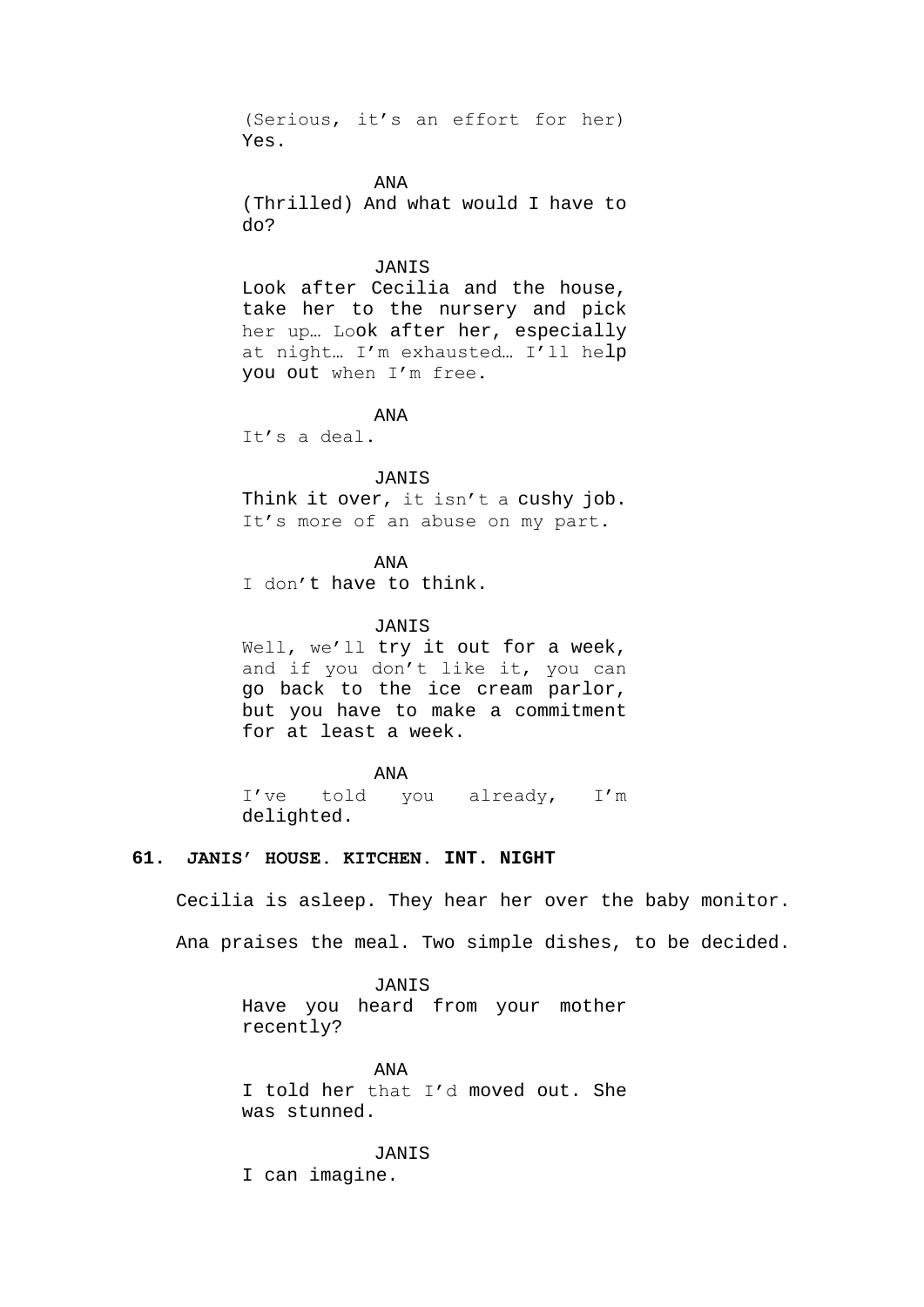ANA

She was really angry with me.

JANIS How did you explain it to her?

ANA She has no right to ask me for explanations!

JANIS She's your mother!

ANA She left me to go touring when I was in the middle of a depression!

Janis says nothing.

ANA

I'm a burden for her, so I decided to free her and free myself. I was in a really bad way, Janis. But now I want to live. It's the only lesson I've learned from her. To live my life and be free. That's what she's been doing for years.

Ana's honesty is disarming. There's no duplicity. It is all heart. And youth.

> JANIS And I rang my father to tell him I'm staying in Madrid to make my own way.

JANIS And what did he say?

# ANA

He was really pissed off but I don't care. Maybe I'll change my phone number so I don't have to listen to him.

Cut.

# **62. JANIS' HOUSE. KITCHEN. INT. NIGHT.**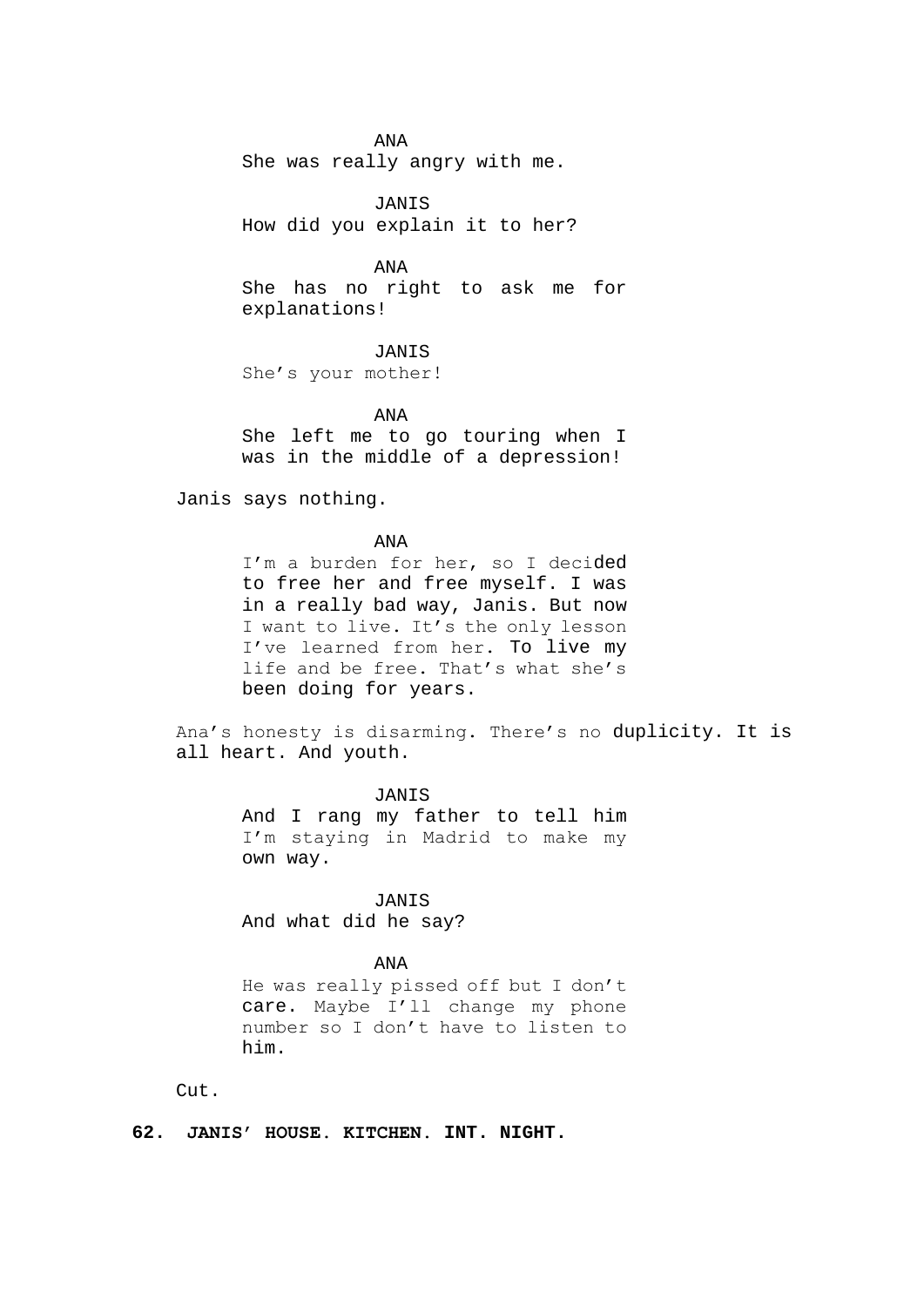The two are standing. Janis shows her where everything is in the kitchen. What is in each drawer and inside the cupboards. Janis is a bit controlling but without being a control freak.

#### JANIS

Can you cook?

ANA Not much. Why?

**JANIS** 

(Smiling) Well, it always helps… We don't have a cook.

ANA

Oh… We can order food over the phone… I did that.

## JANIS

I'll teach you how to cook and run a house. If you agree, we'll try it for a week and, if you see that it's a lot of work or you're not interested, tell me and that'll be OK. But I need you to commit to at least a week so I can get organized. I'm sorry to insist.

ANA

All right…

# **63. JANIS' HOUSE. JANIS' BEDROOM. NIGHT. INT.**

Cecilia is asleep in the co-sleeping crib, next to Janis' bed. The two women come in. The crib is attached to Janis' bed. Janis removes a kind of strap that attaches it to the bed and removes the crib (it's on wheels). She pushes it to the other room, the guest room, where Ana will sleep.

# **64. JANIS' HOUSE. GUEST ROOM. INT. NIGHT.**

They come in with the crib.

JANIS Which side of the bed do you sleep on?

ANA

The left.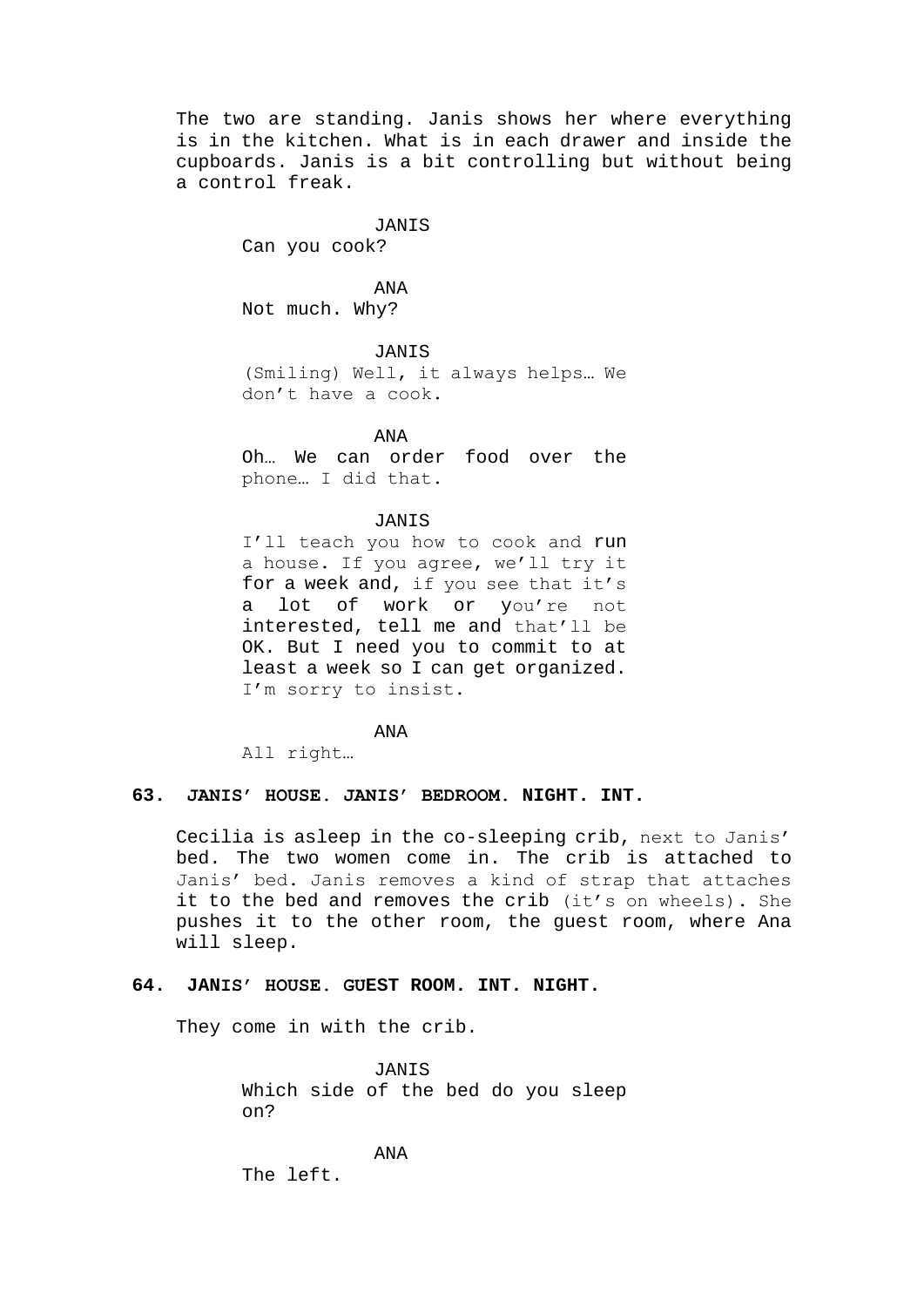Janis attaches the crib to the left side of the bed.

ANA

I have a co-sleeping crib too. And a little stroller that my Anita never even used. By the way, I have everything, a Moses basket, a maxicosi, a baby sling… If you like, I'll go to my mother's place and bring what you need… I've got keys.

Suddenly it's a possibility that Janis hadn't even thought of. She finishes attaching the crib.

**JANIS** 

No, no… thank you.

ANA

And a bouncy chair? They love the bouncy chair because they can rock a bit, they really enjoy it. My Anita loved that chair…

JANIS

It probably still has her smell…

ANA (Nostalgic) I don't know…

Janis takes a tee shirt from the closet for Ana and some towels.

> **JANIS** I don't have a bouncy chair…

ANA I'll go and get it. Tomorrow. It's so cute.

JANIS But Cecilia is big now, that chair is more for when they're still babies.

ANA Yes… That's true.

JANIS Thank you anyway.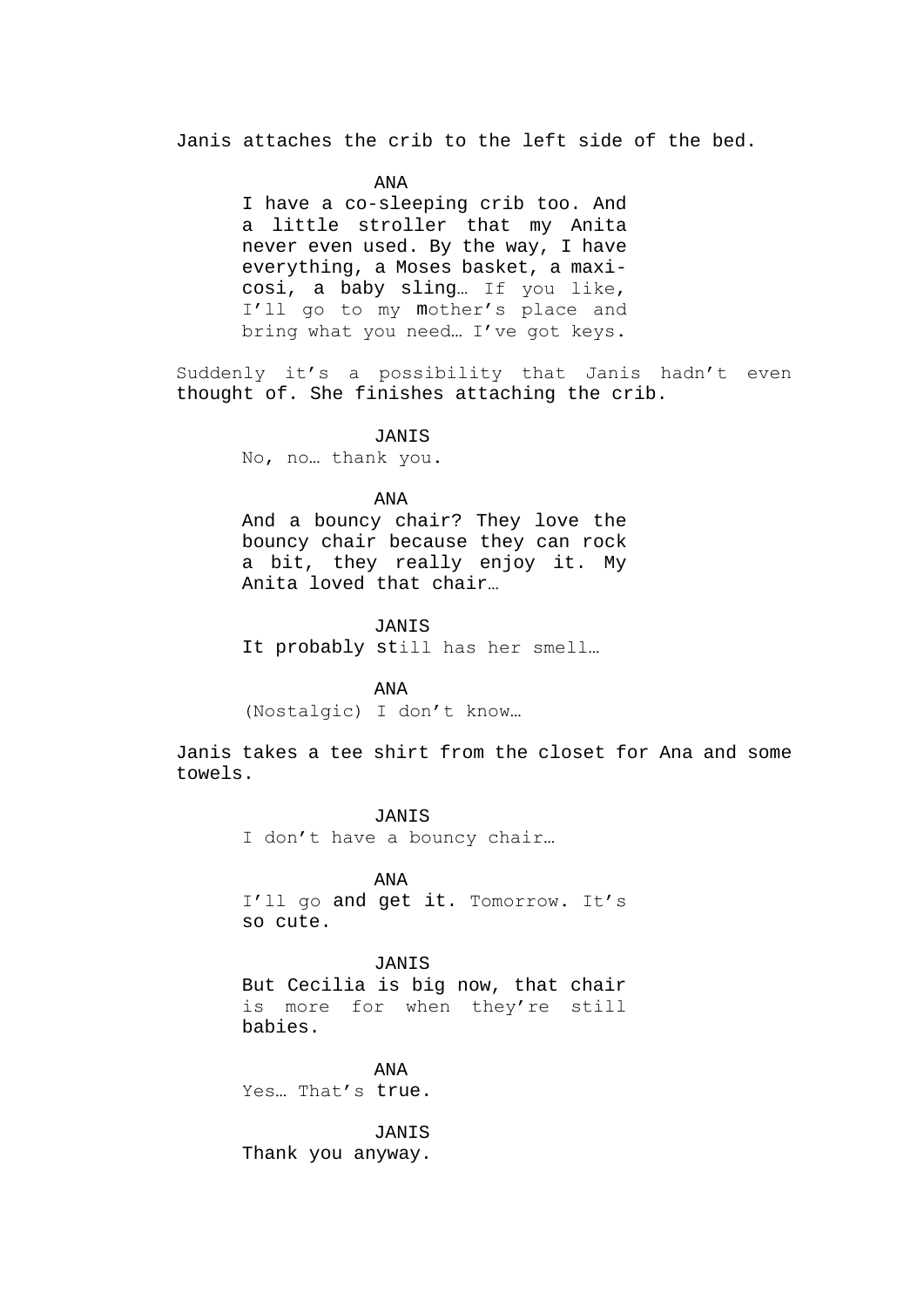Janis leaves Ana in the guest room and goes back to her own room. Sad and downhearted. She didn't think she was capable of doing what she has just done tonight. The effort has moved her, seeing Ana so thrilled, and it has also left her exhausted.

Cut.

# **65. JANIS' HOUSE. JANIS' BEDROOM. INT. NIGHT.**

Janis sleeps uneasily. From the brusqueness of her movements it seems she's fighting against a nightmare.

In the guest room, Ana finishes getting dressed, she leaves the tee shirt Janis had lent her on the bed, takes the sleeping child and walks stealthily to the door. She opens it carefully and closes it the same way. Down below, in the street, the young South American who manages the ice cream parlor is waiting for her. With the child in her arms, Ana urges him to start up and get out of there as fast as he can.

The sound of the exhaust pipe wakes Janis.

Janis wakes with a start, unbearably alone without the baby at her side. She gets up. Still sweating, she goes to the guest room. She opens the door.

# **66. JANIS' HOUSE. GUEST ROOM. NIGHT. INT.**

In the darkness, she can make out the splendid anatomy of young Ana on the bed. On the bedside table there is a framed photo of Ana's daughter.

Ana wakes and sees Janis in the middle of the darkness in the room, her face gleaming with sweat, looking at her.

> ANA (Startled) Janis, are you all right?

Janis goes over to the child, who is sleeping peacefully in her crib. She looks at her, no tranquilizer can compete with that sight.

> JANIS (Sighing) I missed her.

ANA Do you want to take her with you?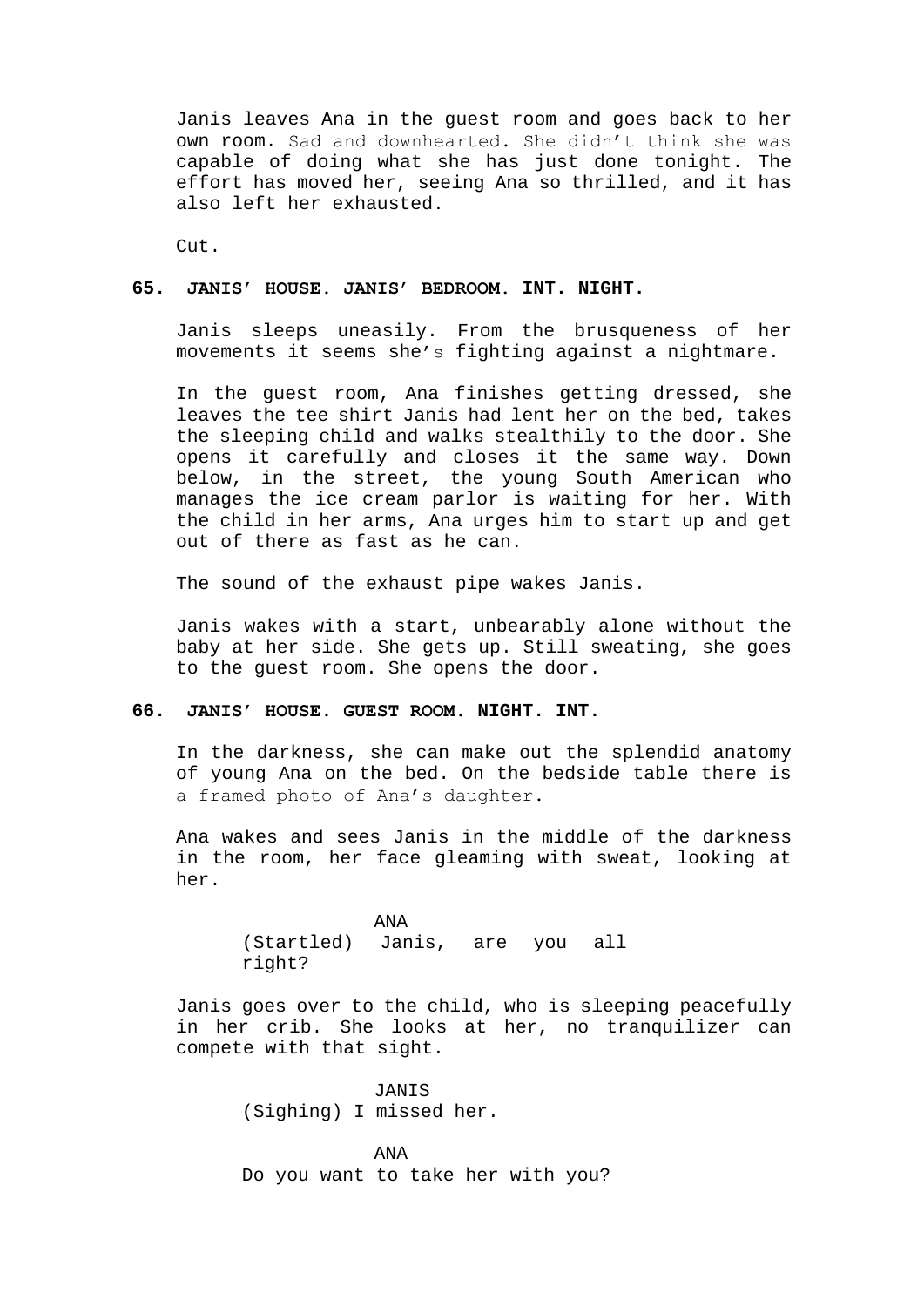#### JANIS

No. I have to get used to it, and I have to sleep… I've got a lot of sleep to catch up on.

She gives the baby a little kiss.

ANA Are you sure you feel all right? You're sweating… Lie down here for a while, with us.

Janis obeys. She lies on the bed next to Ana. On one side, there's the baby's crib; on the other, the bedside table with Anita's framed photo. Between her two daughters, Janis thinks. In the darkness, Ana contemplates Janis' profile, who has gently fallen asleep, with her hand lying on Cecilia's crib.

# **67. JANIS' HOUSE. GUEST ROOM. INT. DAY. THE NEXT DAY.**

Ana finishes getting dressed, she has already showered. Janis comes in with two cotton swabs.

> JANIS I'm going to take a sample of your saliva, Ana.

She goes over to her.

JANIS Open your mouth. It's for an analysis.

Ana opens her mouth and Janis takes a sample of her saliva.

> ANA Is that how they do it now?

# JANIS

I'm going to ask for a full analysis… and of Cecilia too.

Without giving it any further importance, she takes a saliva sample from Cecilia, who is still asleep.

**JANIS** 

Today you'll go with Dolores (who is coming into the house at that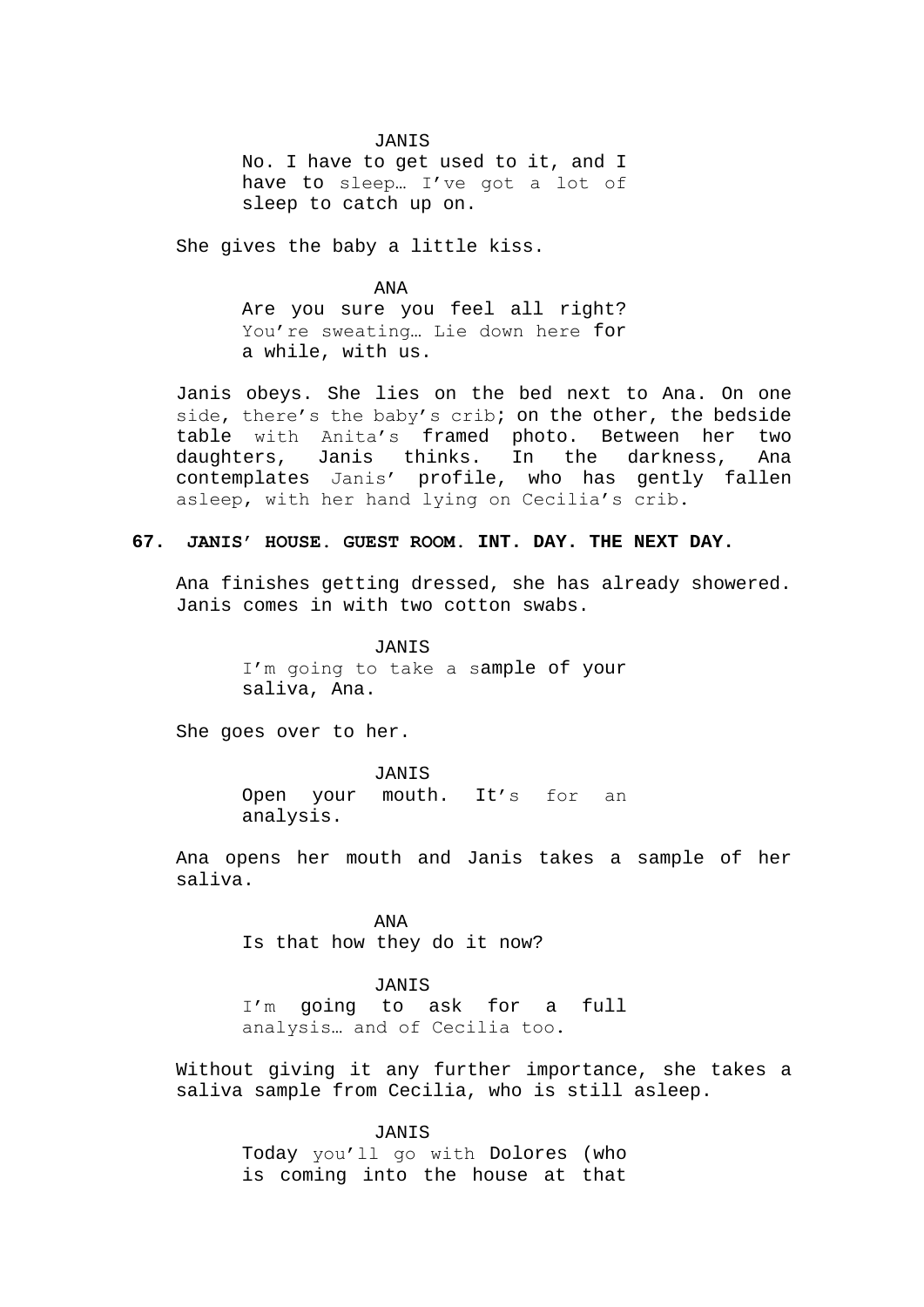moment, we hear the sound of the door) so you can get to know the stores where she usually shops and what we normally need.

ANA OK. I'll take a note of everything.

Ana leaves the room.

JANIS And tonight the first cookery lesson.

ANA

OK.

## **68. JANIS' HOUSE. BATHROOM. INT. DAY.**

With the two cotton swabs in her hand, Janis goes to the bathroom and puts them in the Labgenetics kit.

Ana dresses the baby. Dolores is in the kitchen making a fruit purée. Ana goes into the kitchen with Cecilia now dressed. Dolores has already prepared the baby's breakfast. Ana sits down and starts feeding her while Dolores watches.

Janis comes into the kitchen.

Ana finishes feeding Cecilia.

ANA (To Cecilia) Come on, give your mother a kiss.

Hopefully, the child does as she's told and gives Janis a kiss.

> ANA I'll leave her in the nursery and then I'll go with Dolores to the stores.

DOLORES It's on our way.

JANIS

Great.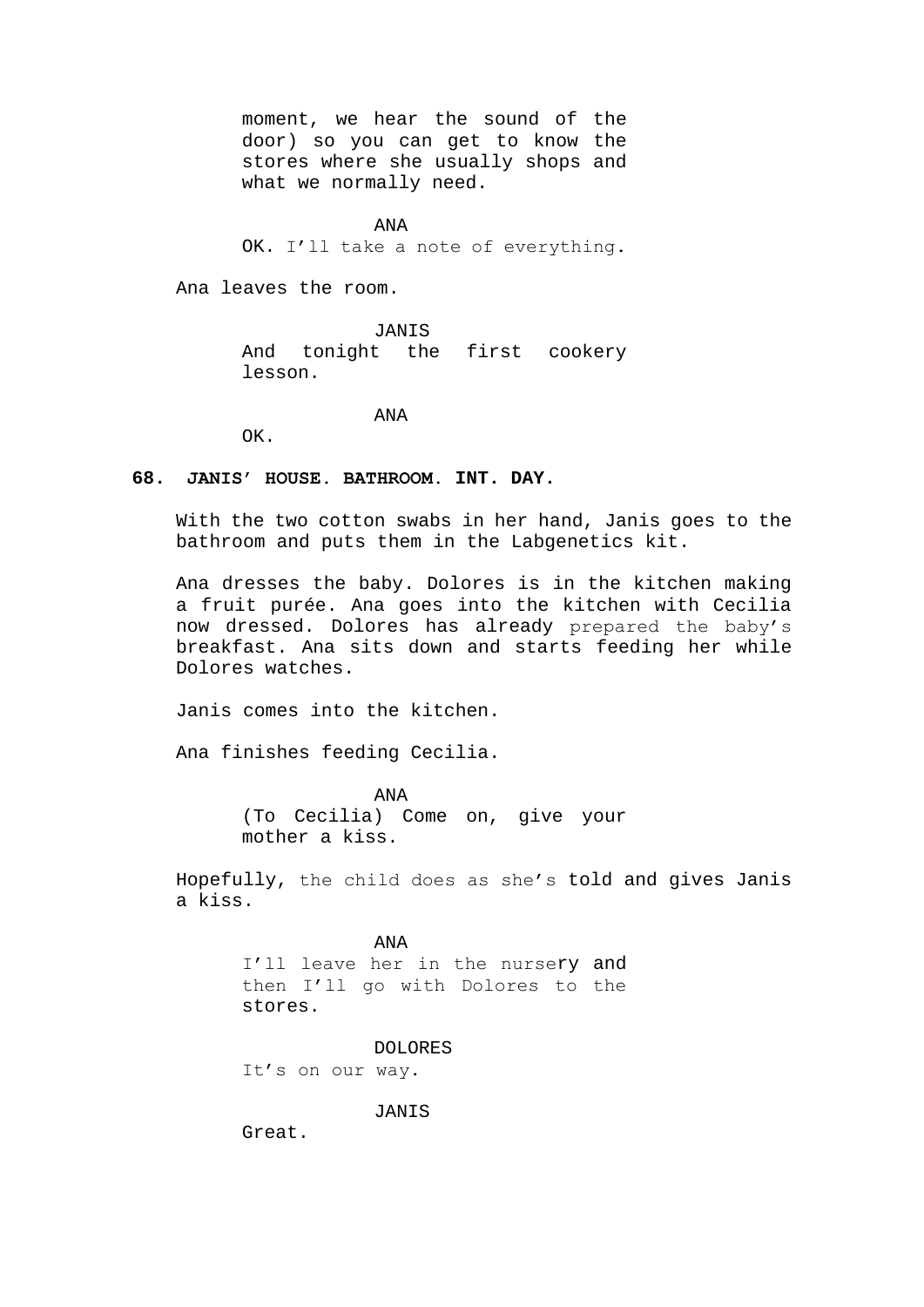They go to the door with the baby. Janis watches the three leave. Cecilia is in her stroller.

Cut.

## **69. ANOTHER DAY. LABGENETICS. INT. DAY.**

Janis is at the reception desk, she asks for the results of the two analyses.

She opens the envelope there, before going out on the street. Or on her way out to the street.

"The DNA samples correspond to a mother and daughter. There is no doubt about this." (Research how this is usually done. If Janis can put the names of Ana and Cecilia when she hands over the samples.)

Cut.

# **70. JANIS' HOUSE. JANIS' BEDROOM. INT. DAY.**

Janis puts the Labgenetics results with the ones she did of herself. She puts them in an envelope, hidden in the drawer of her bedside table, under some books.

The doorbell rings.

# **71. JANIS' HOUSE. INT. DAY.**

Janis opens the door. It's Teresa.

Teresa comes in, serious and insecure.

JANIS

Teresa?

TERESA

Is Ana here?

## **JANIS**

No.

Janis invites her to come in. Teresa tries to remain calm (and she does so using her resources as an actress), but she arrives looking serious and worried, with an expression of guilt and inferiority, as well as surprise.

> JANIS Come in, Teresa.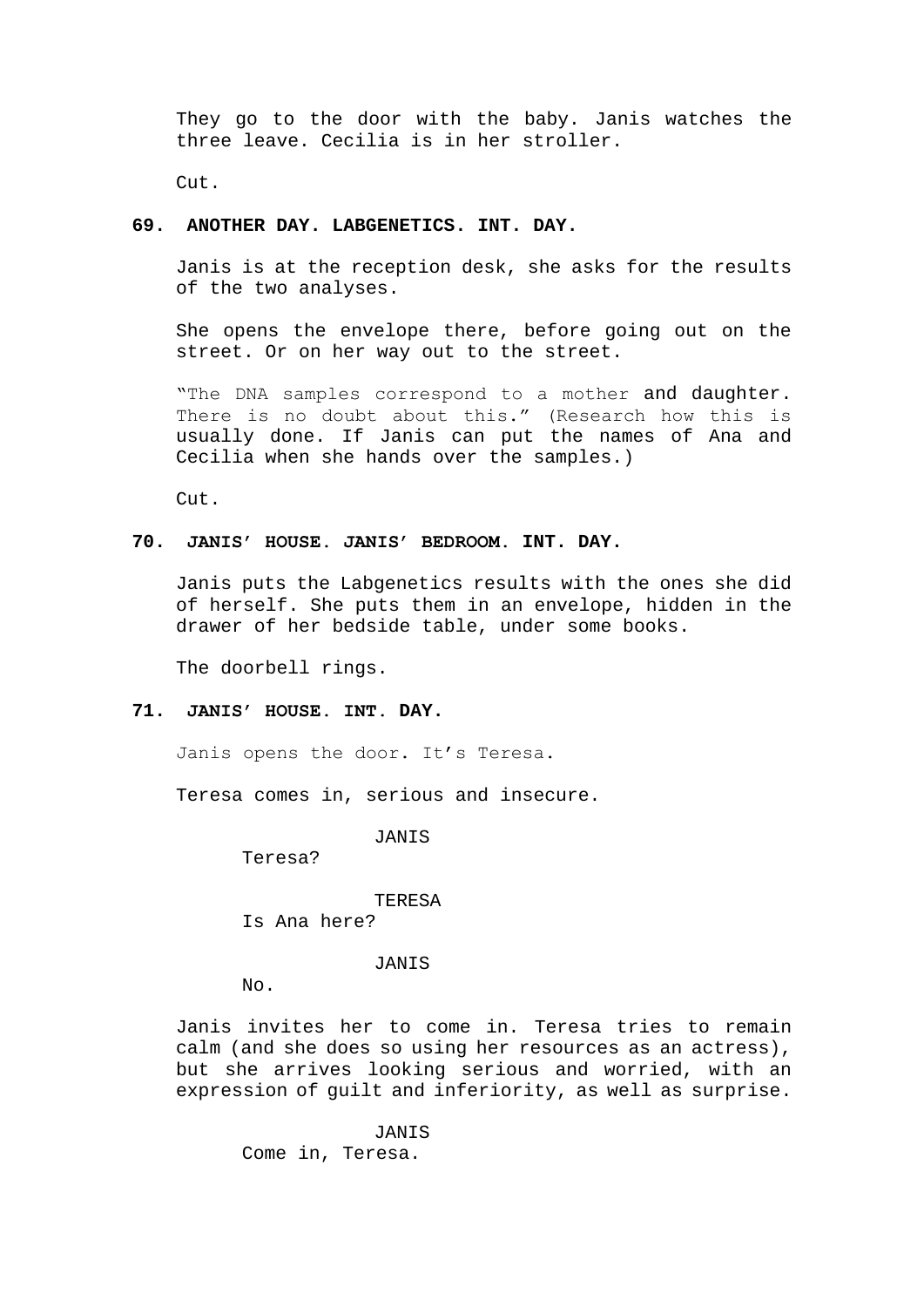## TERESA

In the ice cream parlor they told me I'd find her here.

## JANIS

She'll be back in a little while.

# **TERESA**

This is my day off, and I've come racing here on the train, but tomorrow I have a performance, in Barcelona…

#### JANIS

Come in and have something while you're waiting.

# **72. JANIS' HOUSE. DINING ROOM. INT. DAY.**

Janis offers her something to drink and to eat in case she hasn't had breakfast. Teresa only asks for a glass of water. She is flustered. During the action:

#### TERESA

I don't know what Ana has told you about me.

## JANIS

Very little.

## TERESA

Everything bad that she could have told you is true.

At such a clear statement, Janis can only listen.

## TERESA

(Sorrowful) I wasn't prepared to look after my daughter and my granddaughter… just when I was getting the most important opportunities of my career. Chekhov and O'Neill! I don't know if you can understand…

# JANIS

No, but that doesn't matter…

**TERESA**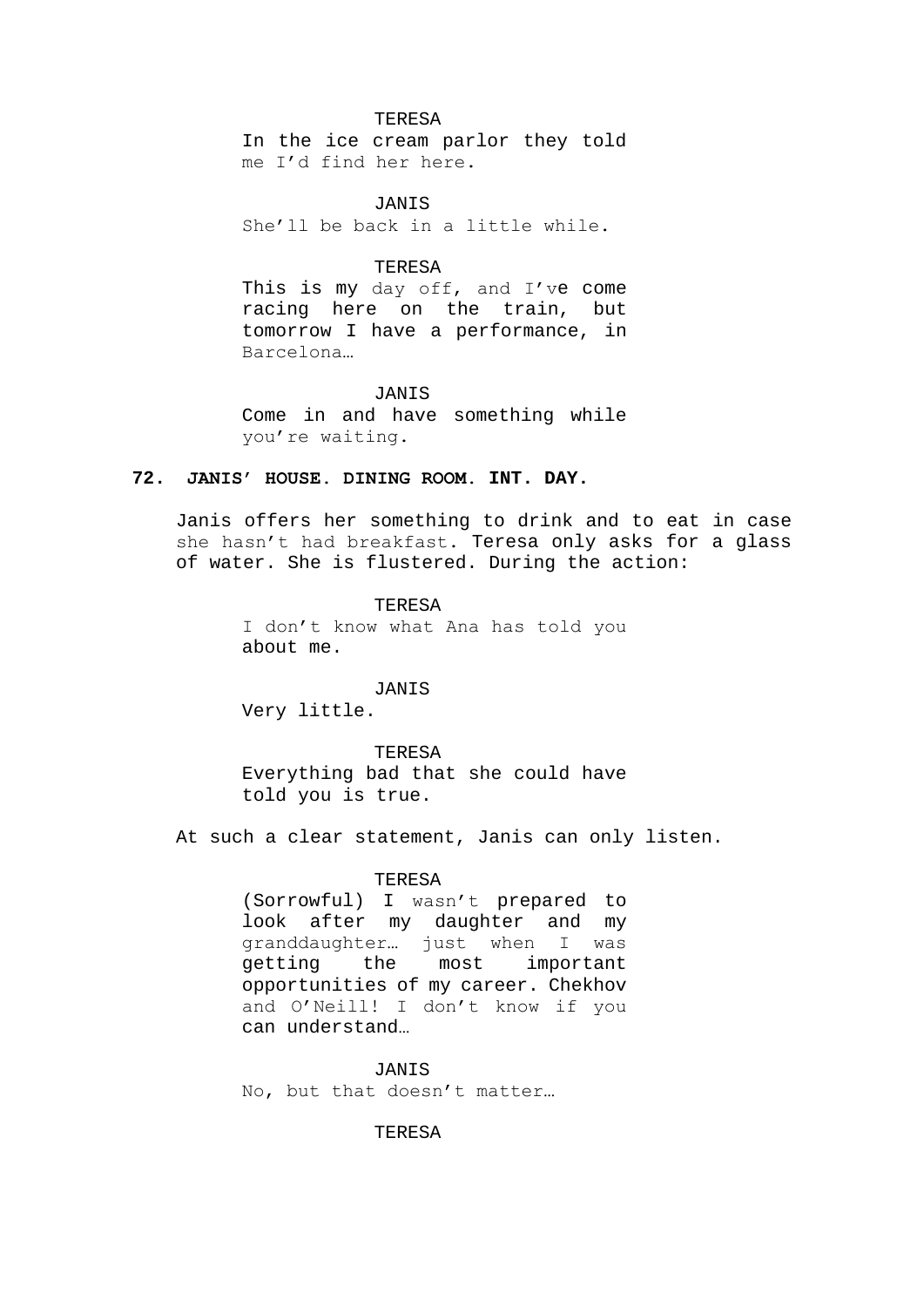I've been waiting so long… and just now. (She takes a pack of cigarettes from her purse.)

She offers Janis a cigarette. Janis accepts it.

## JANIS

Let's go out on the terrace.

# **73. JANIS' HOUSE.**

They move out to the terrace and its plants. Teresa brings her purse and her glass of water. She lights both cigarettes.

#### TERESA

I got married very young, to get away from my parents. Ana was born a year later. But I had no vocation to be a wife or a mother. I wanted to be in the theater, I did it at university. So I divorced Ana's father. You don't know what that was like at the time… A horrific humiliation, you practically had to admit that you were a whore so that they'd annul a catholic marriage… But I accepted all those humiliations so I could be free and devote myself to being an actress. Fortunately I had no money problems. The father got custody of Ana. He immediately got married again and had another family in Granada, and he's still here.

## JANIS

There are lots of couples who separate… and still manage to look after their children properly.

#### TEESA

The father took his revenge on me through Ana, he hardly let me see her, he put up a thousand obstacles… All to make me suffer. A father who is against you can make your life impossible.

Janis nods.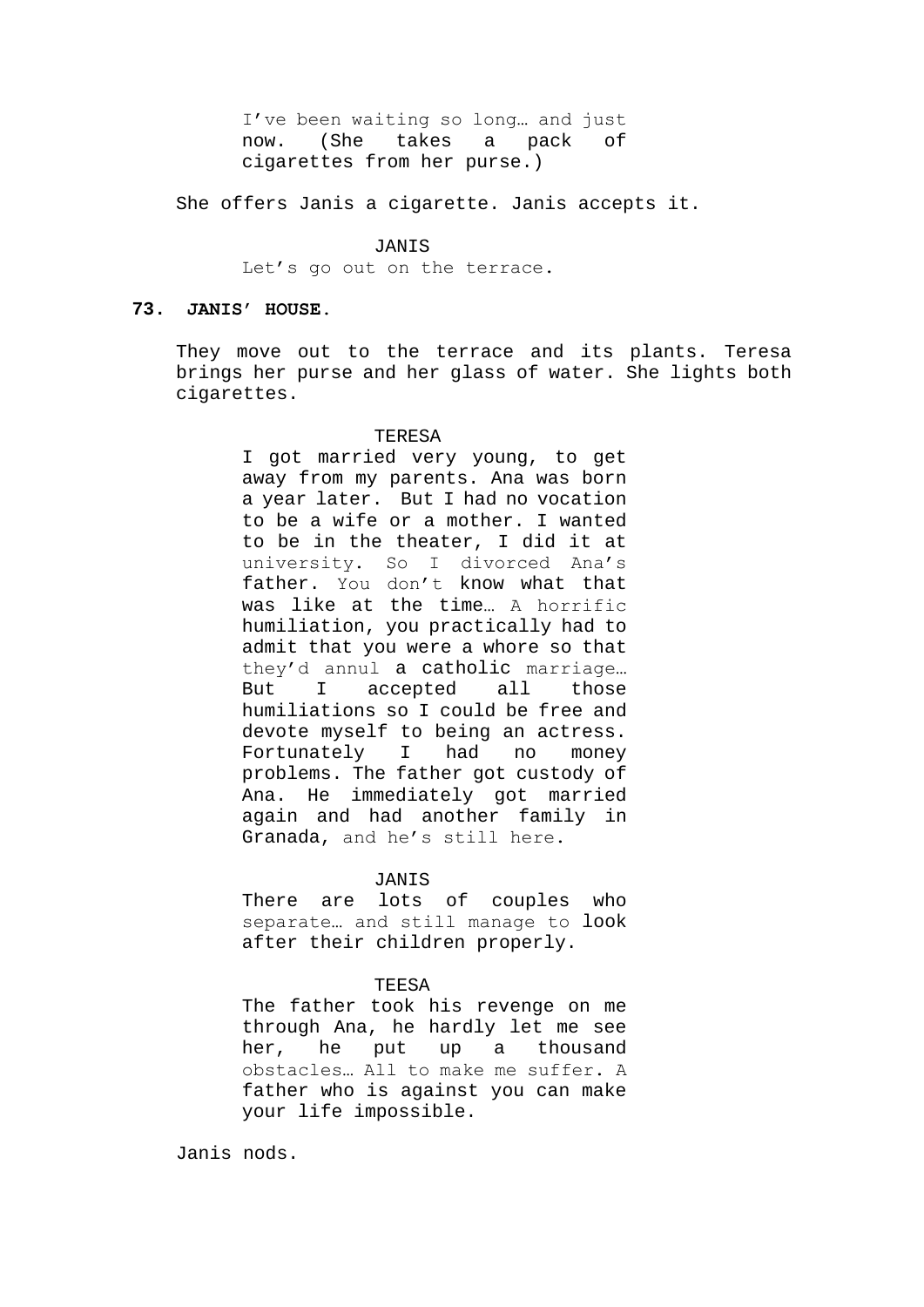#### TERESA

I did small parts in the theater and on television, and I suffered because I saw so little of my daughter! I only realized afterwards that it didn't compensate for having given her up… I started a bit late to be an actress. Thirty is late for starting and the fact of being a bit upper class, because I am, doesn't help in this profession… It isn't a profession for the upper class. Actors are all left wing.

#### **JANIS**

And what are you?

## TERESA

I'm apolitical… Artists shouldn't promote any ideology, your job is to please everyone.

Janis is amused by this, she had never thought in those terms regarding the acting profession.

# JANIS

And how did you get Ana back?

#### ANA

Her father sent her to me because she was pregnant.

#### JANIS

You should have taken the chance to win your daughter back.

#### TERESA

Yes. I'm stupid… and it was a bit late. Ana was traumatized when she arrived and we were strangers to each other… I did what I could… but, after a few months, the Chekhov offer came up. I had an incredible success and, since then, I haven't stopped… I'm 47, I had to make the most of that run of luck, I couldn't give it up now…

Teresa cries, she is merciless with herself.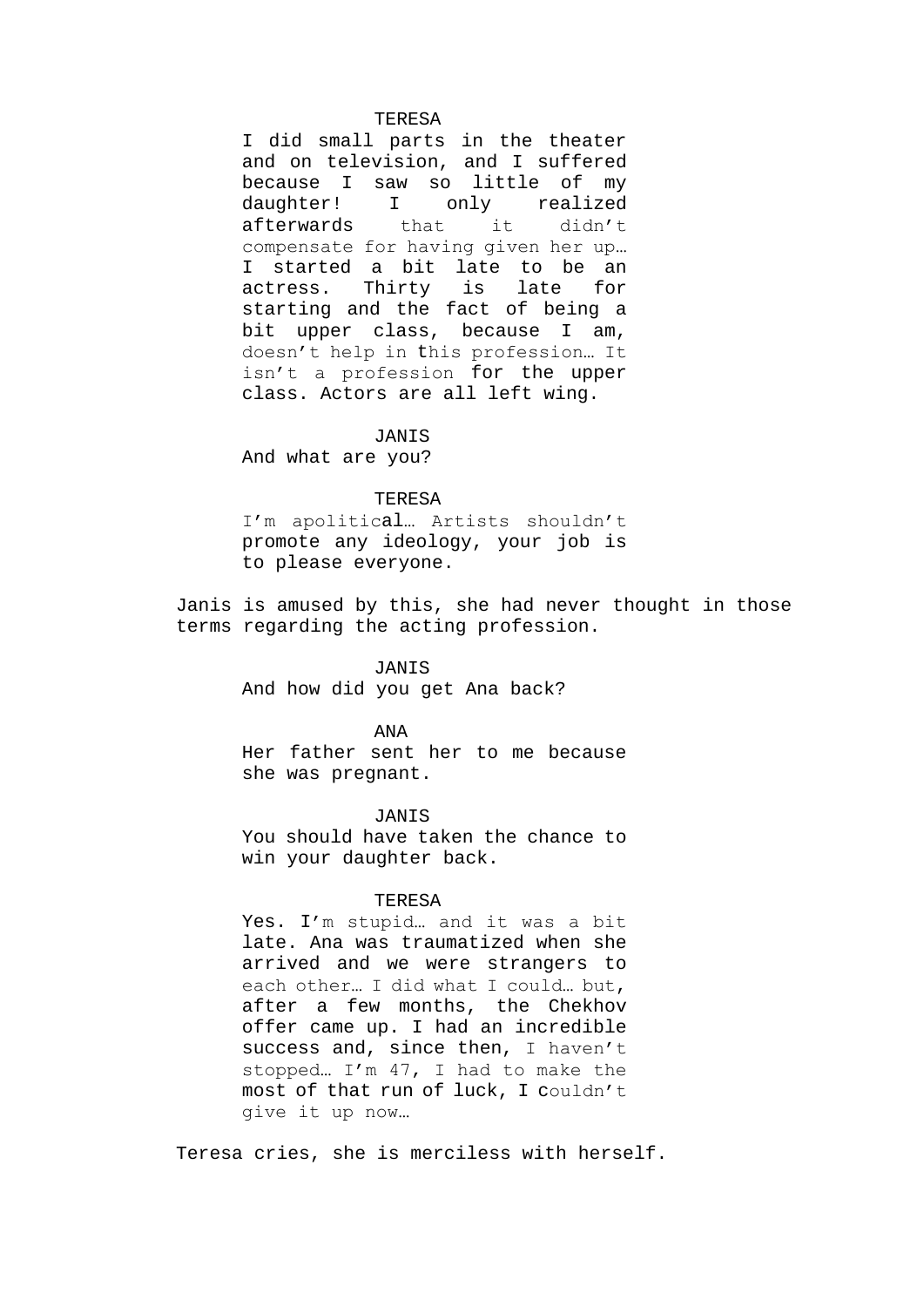#### TERESA

I was the worst mother in the world. I know. I'm not like you, Janis, I don't have a maternal instinct. It sounds terrible, and I'm sorry for Ana. She's been very unfortunate with both of us, with her father and with me. No one deserves what she's gone through! When the baby died, I was doing a season in Madrid but, after a month, I had to leave, and it broke my heart, honestly. But I left because it seemed that Ana didn't care if I went.

#### **JANIS**

Do you think the baby died because of the situation you were living in?

#### **TERESA**

No! Didn't Ana tell you? A crib death, the doctor said. An hour before it happened, the baby was normal… Ours isn't the perfect family, but Anita had everything she needed. Ana never left her daughter, day or night, and Clarissa, the maid, helped her with everything. And we had a nanny. Ana really surprised me. After she gave birth, she suddenly became an adult, responsible woman… The baby wanted for nothing… Maybe that's why I… allowed myself…

We hear the sound of the door.

#### **74. JANIS' HOUSE. CONTINUED.**

Ana and Dolores arrive, with the wheeled shopping bag. Ana greets her mother. They exchange two kisses, Teresa uneasy and Ana cold. She isn't surprised to see her there.

> JANIS (To Ana) Go to your room and you'll have more privacy.

ANA No, we'll go out to the street.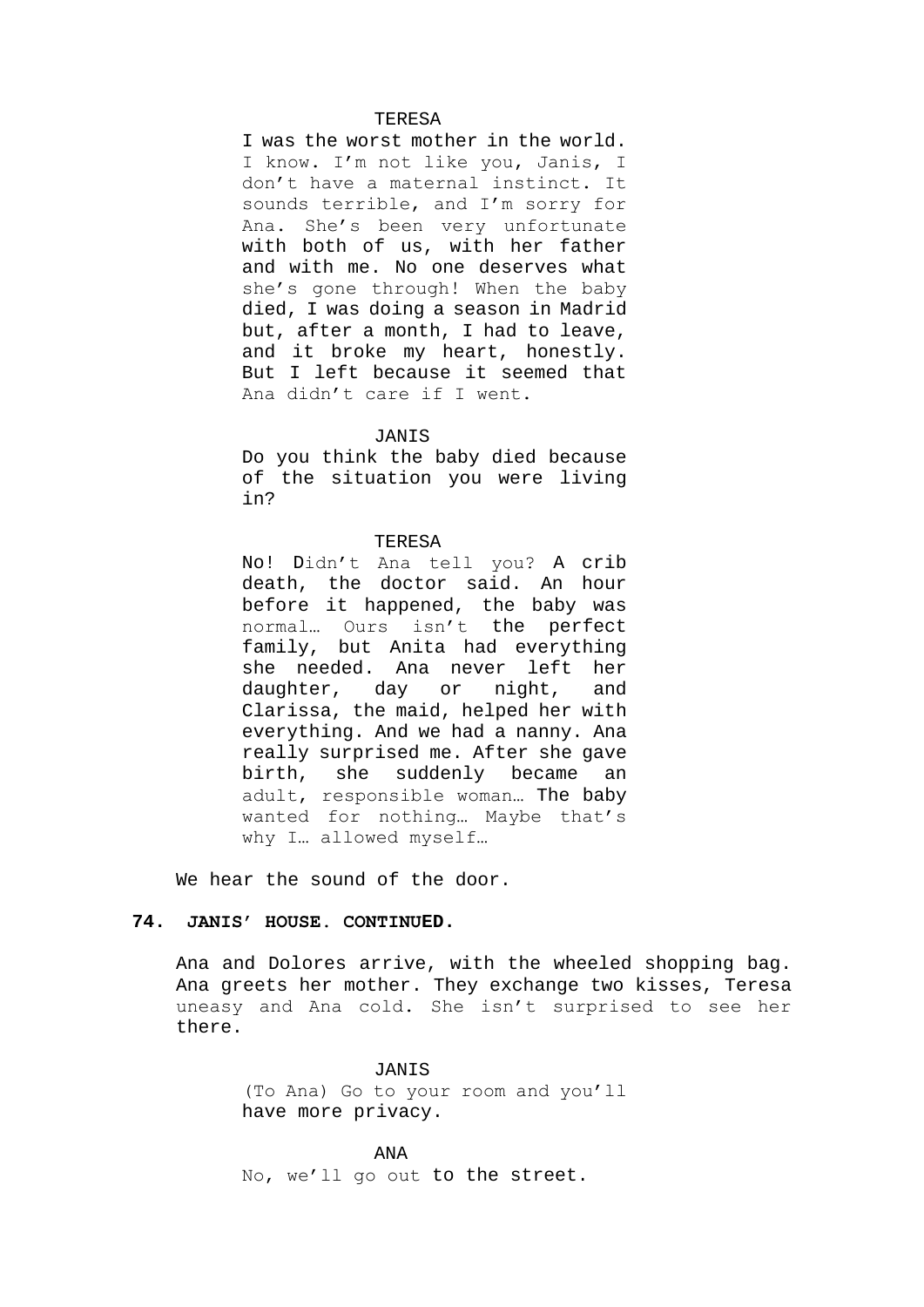Ana goes out, followed by Teresa.

# **75. JANIS' STREET. EXT. DAY.**

They walk along the street. Perhaps they go into the ice cream parlor and talk in an interior part with tables where there is hardly anyone.

#### TERESA

Do you live here?

#### ANA

Yes. In Janis' house.

TERESA And what do you do there?

## ANA

I look after the house and the baby…

The conservative mother in Teresa comes to the surface, even though she knows she is in no position to reproach her daughter.

#### TERESA

To think we educated you so that you'd end up as a servant! If you want to work, your father can find you a job in Madrid.

## ANA

Let's not talk about my father, please.

Teresa understands her daughter's hostility.

# **76. ICE CEAM PARLOR. INT. DAY.**

# ANA

After Anita died I heard you arguing with him on the phone. It didn't suit either of you to have me. I was too depressed to make a decision but, the first day that I got up with some strength, I left the house and I don't want to go back there. Or to his house! Fortunately for everyone, I'm an adult now. You live your lives and I'll live mine.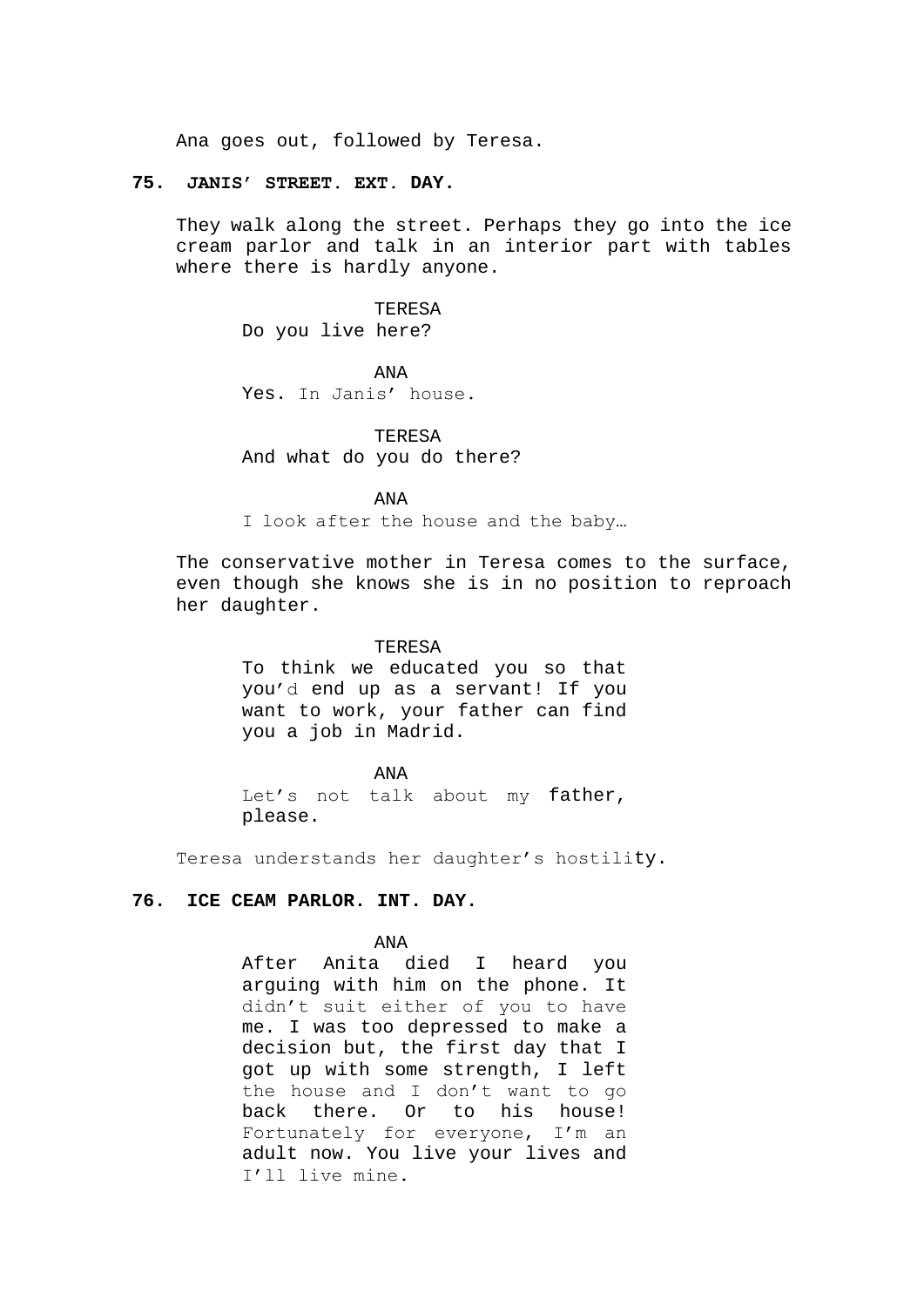Teresa is silent, crushed.

# **77. JANIS' HOUSE. NIGHT.**

They finish preparing supper. Janis gives Ana instructions (she finishes making a potato omelet or some other dish).

Ana is concentrating in the kitchen, but her eyes show she had been crying after the conversation with her mother. (Probably she's repeated the conversation to Janis.) Her phone beeps. She looks at it. It's a loving message from Teresa. Ana looks at the phone. She reads it, and she gets emotional.

#### ANA

It's from my mother. Apologizing.

Ana didn't emerge unscathed from the conversation with her mother. She is still upset.

# JANIS

Answer her.

ANA I don't know… I don't want to be even more cruel to her.

#### JANIS

Tell her that.

Ana obeys and writes a message to Teresa. She looks at Janis and it's true that she feels better.

Janis turns over the omelet.

Janis shows her the finished omelet in the frying pan, she puts it on a plate.

> JANIS Look how beautifully your first omelet turned out.

Ana gives a weak smile.

## **78. JANIS' HOUSE. LIVING-DINING ROOM. INT. NIGHT.**

They've finished dinner. Janis pours herself another glass of wine. Ana, with an almost empty glass, looks closely at one of the photos hanging on a nearby wall.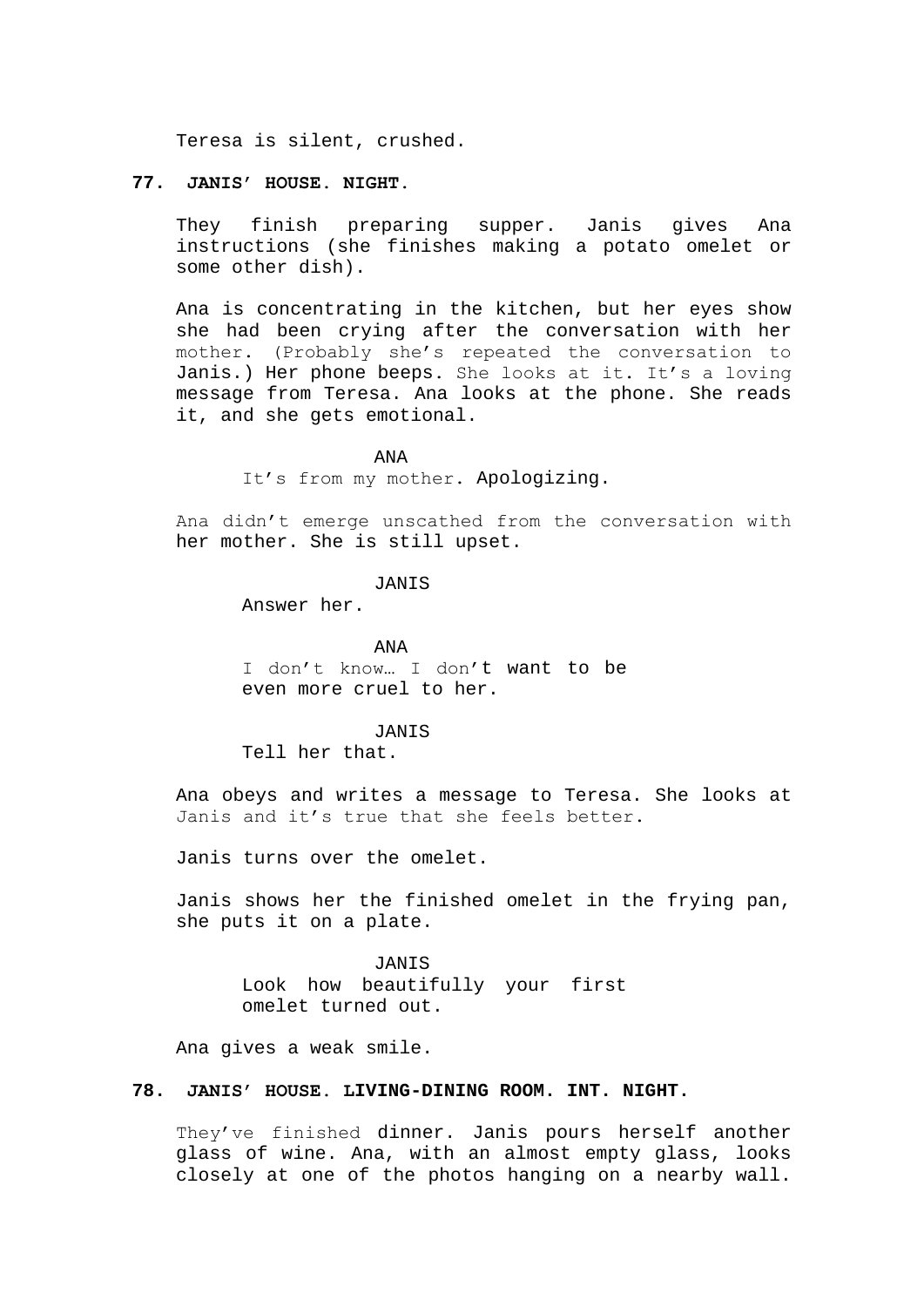A warm, intimate, relaxed atmosphere. The plates from the meal are still on the table.

Close-up of the photo in question which shows Janis, just a few months old, with her mother, in the country, in the early 70s. The mother is the typical hippy of the time, but one of the real ones. It is next to two or three photos hanging on the wall, near the table where they have just had supper. (The photo of Janis-baby recalls Anita-baby.)

ANA

Is that you?

JANIS Yes. The hippy is my mother.

Janis is about to gather up the plates to put them in the sink.

> ANA No, don't, I'll do it now… (About her mother) Just look at your mother!

Janis leaves the plates.

JANIS That was in Ibiza. My mother lived there. (In the photo, the mother is very slim.) She called me Janis for Janis Joplin.

She takes a CD of Janis Joplin from a wooden tower-shaped piece of furniture.

> ANA Who's Janis Joplin?

Janis shows her the CD case while she puts the disc on the player. She chooses her version of *Summertime*. Joplin's broken voice sounds more broken than usual, heart-rending and full of feeling.

Janis takes the bottle from the table and goes over to Ana. Ana is still looking at the photos on the wall, while she listens to the song. Janis refills her wine glass.

**JANIS**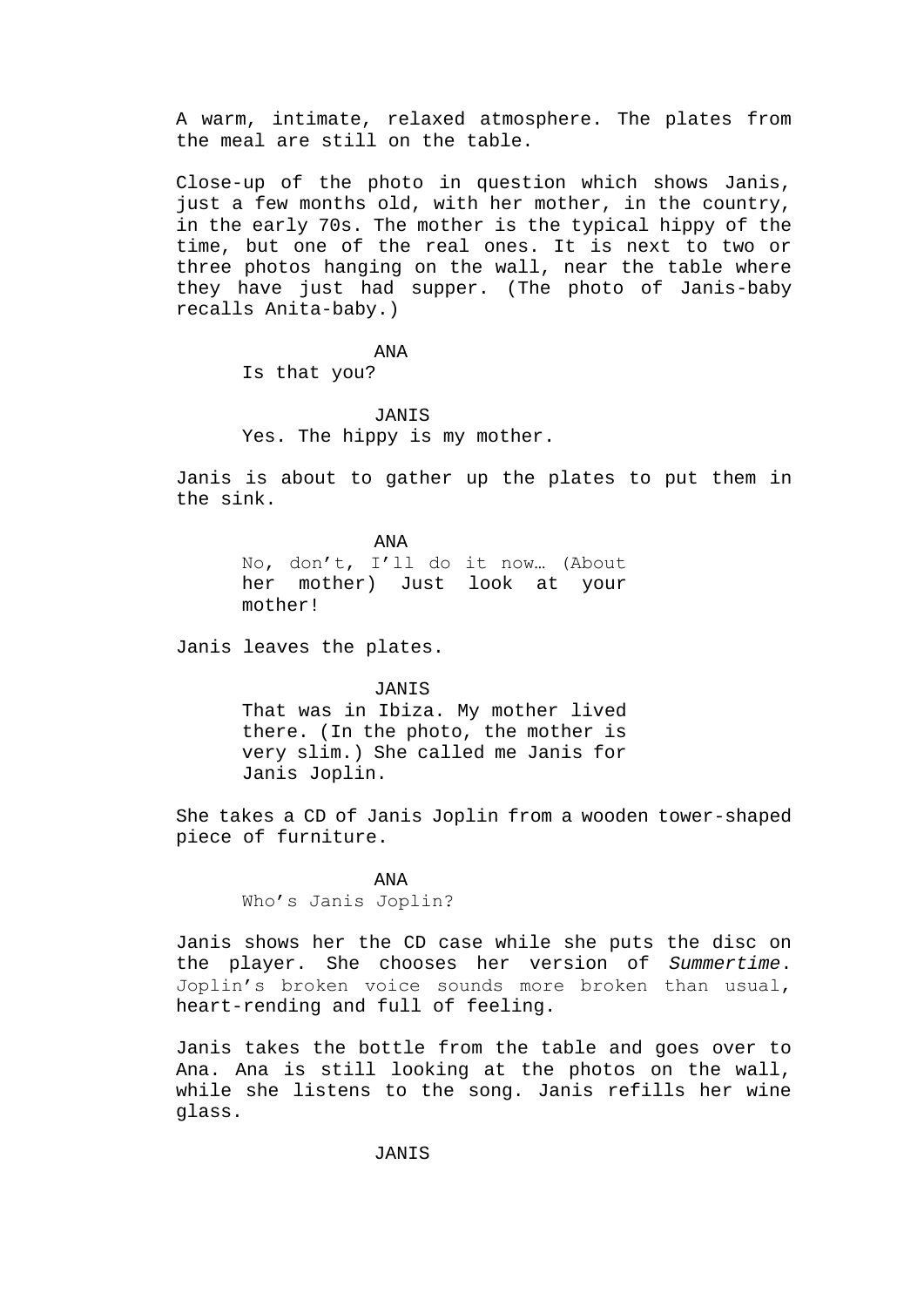Like Janis Joplin, my mother died when she was 28, of an overdose. It was summertime and the living was not easy… (She alludes to the words of *Summertime*). I was five, but I was already living with my grandmother.

#### ANA

(She looks at another photo) Is this your grandmother?

In the photo she's pointing to, an adolescent Janis poses next to her grandmother, in a house in the country.

## **JANIS**

Yes. My grandmother Cecilia! It was she who looked after me and reared me… One day we have to go to the village so you can see the house where we lived.

Ana turns to Janis, they are very close.

ANA

Whenever you like. (She clinks her glass against Janis') To your grandmother Cecilia. To your daughter! And to you!

Ana brings her lips close to Janis'. First Janis lets herself be kissed and then she returns the kiss.

# **79. JANIS' HOUSE. GUEST ROOM. INT. NIGHT.**

Janis and Ana sleep in the bed in the guest room. Cecilia is asleep in her crib. Ana looks at Janis' back, the silhouette of her shoulder and hip against the window. She lays her hand on her waist. Without turning, Janis opens her eyes. Ana moves closer behind her and cuddles up against her back. Janis lays her hand on Ana's and strokes it. Ana puts her arm around her waist and caresses her stomach and her breasts.

Janis turns and surrenders herself to Ana's embrace. They make love in silence and with passion.

# **80. FAÇADE LA ALMUDENA CEMETERY. EXT. DAY.**

Janis and Ana come in. Ana pushes the stroller with Cecilia in it. Janis carries a bunch of flowers in one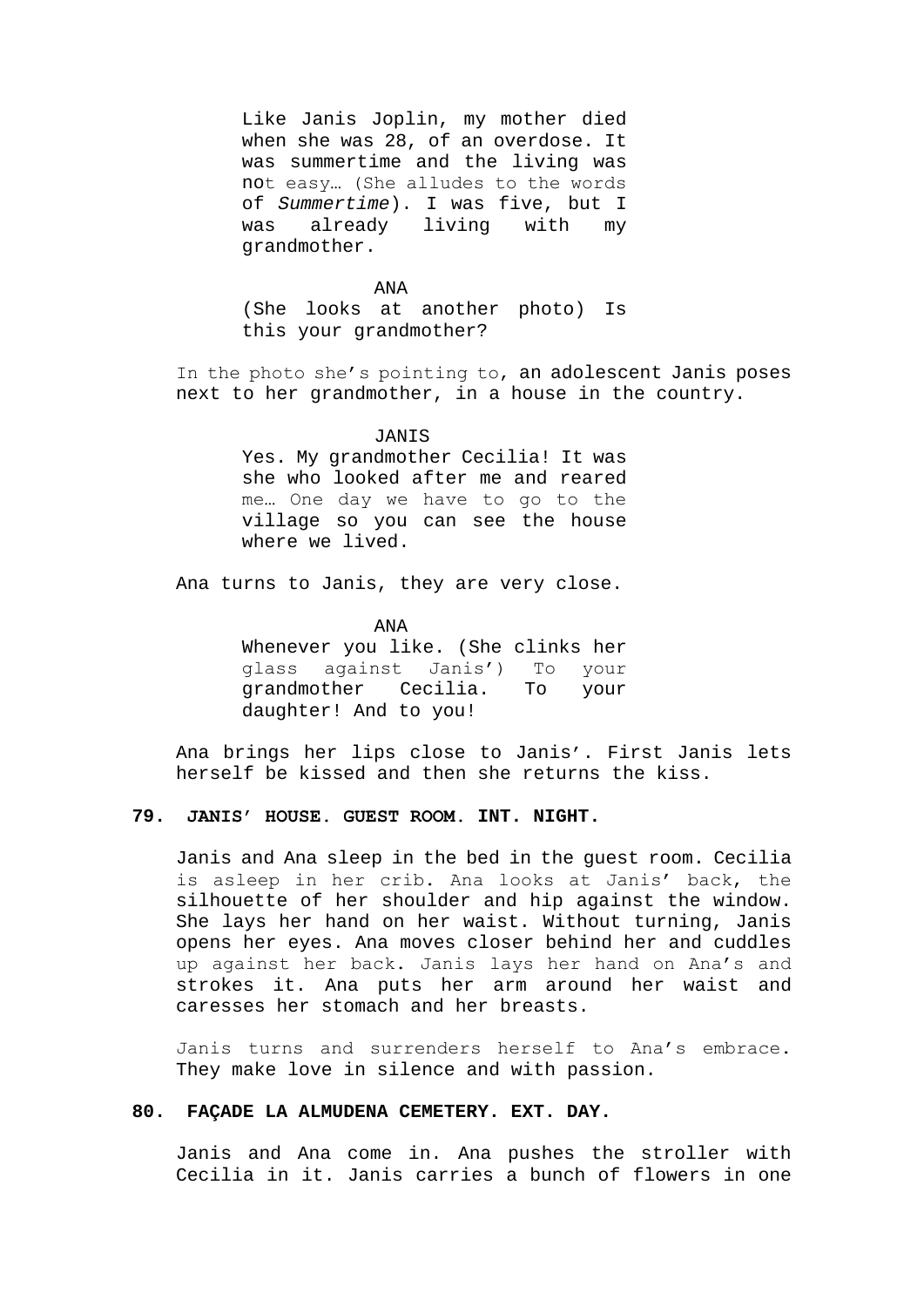hand and, with the other, holds the little girl's hand. The image of a family.

# **81. INSIDE THE CEMETERY. EXT. DAY.**

The two women go along a little path, surrounded by graves.

> ANA (Pointing) Here.

She places the stroller parallel to them. Janis looks closely at the grave before laying down the flowers. "Here lies little Ana. May she rest in peace. Always remembered by her mothers, Ana and Teresa."

> JANIS Ana and Teresa?

ANA Yes, my mother adopted her.

JANIS And the father?

ANA I don't know who he is.

Janis lays the flowers down delicately. Tears well up in the eyes of both women. Ana takes out a Kleenex to dry them. She sees that Janis is crying too and offers her another. Cecilia is between them.

Ana is touched and surprised that Janis is crying for a child she didn't know. She looks at her gratefully and full of affection.

# **82. ON THE WAY TO THE EXIT. AMIDST GRAVES. EXT. DAY.**

Walking amidst graves, one of them pushes the stroller.

JANIS (Casual) Aren't you curious to know who your child's father is?

It's a traumatic subject for Ana, but she realizes that there's no reason to hide it from Janis.

> ANA There were three of them.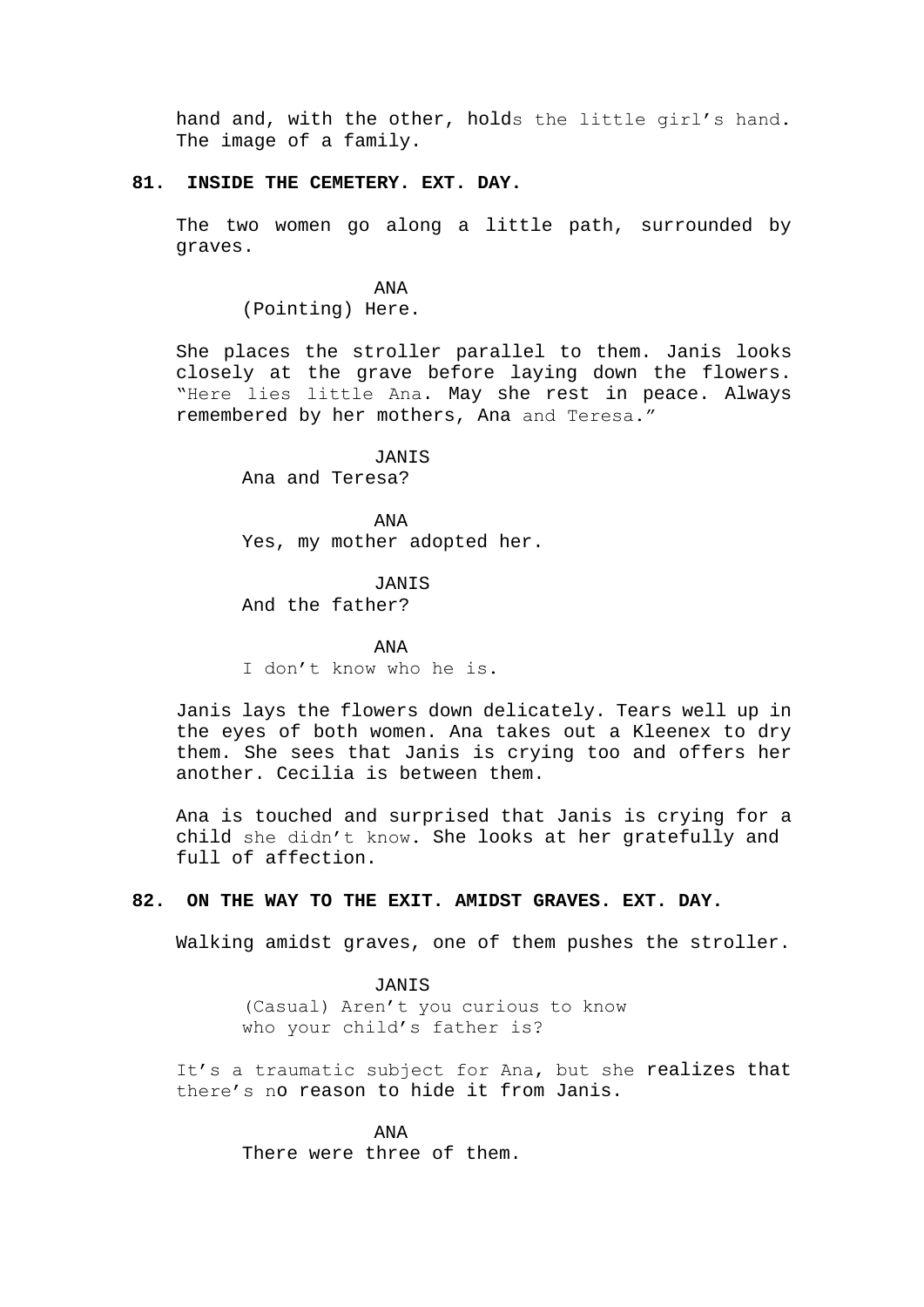Janis looks at her intrigued and very interested.

# ANA

We were really out of it on alcohol and pills in the home of one of them, the one I liked. His parents had gone away for the weekend.

# JANIS

Were they older than you?

#### ANA

By a year or two… We were at the same school.

Janis listens closely to Ana.

#### ANA

I was blasted, I screwed with the one I liked… but the other two had filmed me with a phone and they threatened to post the video on Internet if I didn't do it with them too… And I had to screw with them.

# JANIS

But… that's rape!

# ANA

Two days later I met them again and they said the same thing, either I screwed with them again or they'd post the video on the Internet. So I went home and told my father everything.

#### JANIS

And… did he report them?

## ANA

No, he called the boys' parents and told them what had happened… They sorted it out between them and they gave the boys hell.

## JANIS

But he didn't report them?

# ANA

No.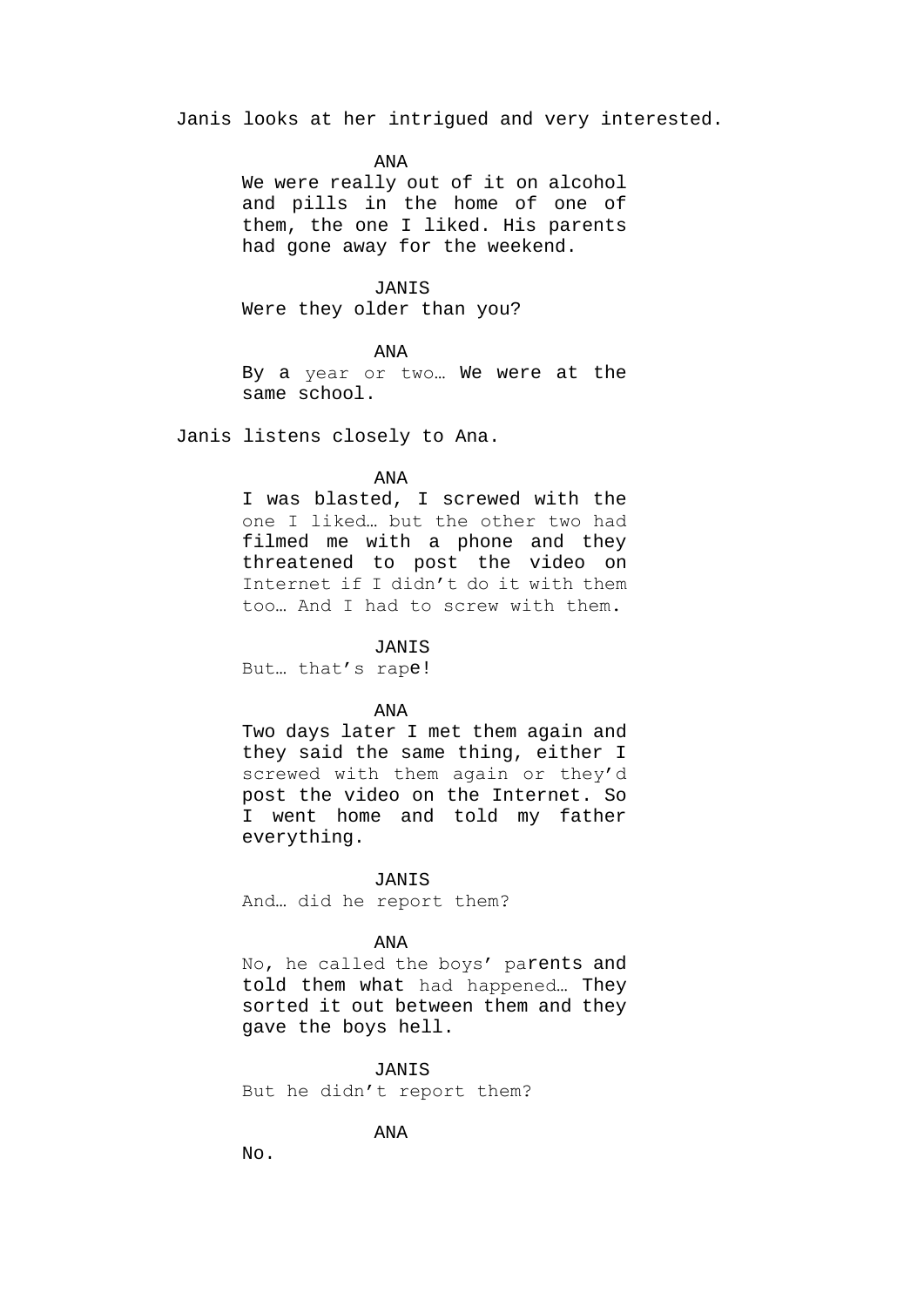#### JANIS

That's outrageous!

ANA

He's a friend of the boys' parents and… they wanted to avoid a scandal in the press… They were thinking of me too.

#### JANIS

Of you?

## ANA

So that I wouldn't have to suffer the pressure from the media, and from the police… the trial… All that terrified me. After a month, I found out I was pregnant and my father sent me here, to my mother.

After hearing this, Janis understands her much better. She is indignant.

They pause for a moment, Ana takes out her phone, looks for a photo and shows it to her. A group of adolescents, three boys and two girls. One of the boys is obviously of Latin American origin, dark skinned with almondshaped eyes. Janis looks at her inquisitively. She can't help thinking that he is Cecilia's father.

# ANA

Two girl friends and the three boys from the orgy.

JANIS Did they take part too?

ANA At first, but I don't know… I was really blasted.

## **83. EVENING-NIGHT 2020.**

Mamen and Janis are members of an Historical Memory Association. They talk about the present time, much more optimistic since there is a socialist government. Or they prepare a budget of what the work on the grave would cost (with some association of volunteers to which they both belong).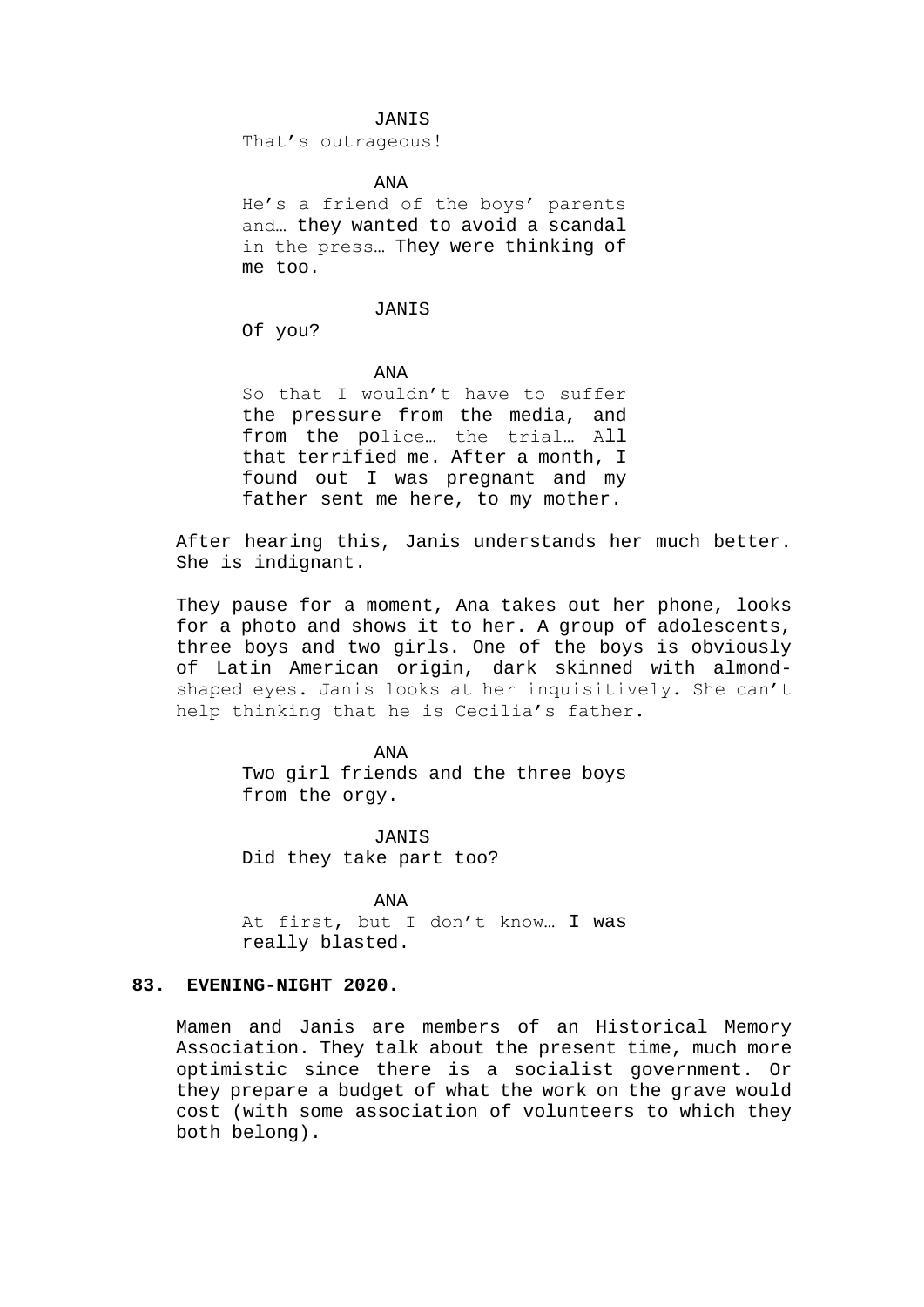Mamen suggests doing something together, going to the cinema, having dinner, going shopping.

#### MAMEN

I hardly ever see you. Since you have that new girl, you've disappeared.

### JANIS

I don't have much time. Dolores left and, between Ana and I, we do everything…

MAMEN It's quite a coincidence, isn't it?

#### JANIS

What is?

### MAMEN

That she's the same girl you met in the maternity hospital… Don't you think so?

Janis avoids the subject, shrugging.

### MAMEN

How did you meet again?

### JANIS

It was in the ice cream parlor near home. She was working there. She told me that her baby had died when it was six months old. I felt sorry for her and I asked if she'd like to look after Cecilia.

#### MAMEN

You're insane! What's to say that one day she won't take Cecilia and disappear?

### JANIS

Mamen, Ana isn't a psychopath.

MAMEN

I don't like it… I've got a bad feeling about it.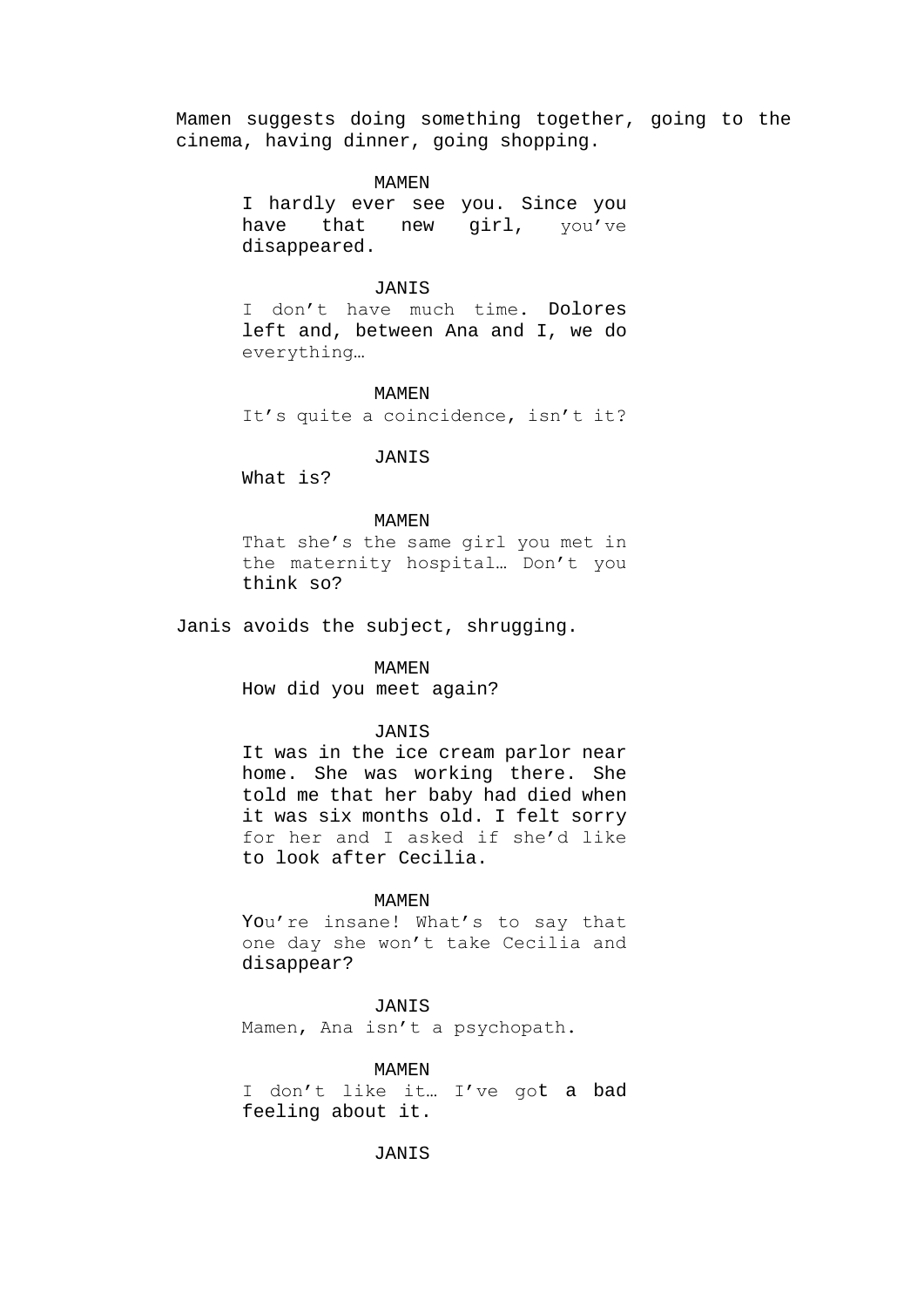I'm a single mother, I don't have a cleaner, I need someone to look after the house and to look after Cecilia too.

#### MAMEN

I told you that you could come to my place.

#### JANIS

It isn't that, Mamen.

## **84. JANIS' HOUSE. INT. NIGHT.**

Ana and Janis are putting the child to bed, in Ana's room. The entry phone buzzes. They look at each other, surprised. They aren't expecting anyone.

# **85. KITCHEN. INT. NIGHT.**

Janis comes into the kitchen and picks up the entry phone.

# JANIS

Who is it?

### ARTURO

It's Arturo, Janis. I rang you several times and it seems that your number doesn't exist anymore.

# JANIS

Yes, I changed it.

#### ARTURO

I've got some very good news for you. But I'd like to see your face when I tell you.

### JANIS

Wait for me on the terrace at the corner, before the ice cream parlor. I'll be down now.

Ana arrives in the kitchen in time to hear "I'll be down now".

# ANA

Who is it?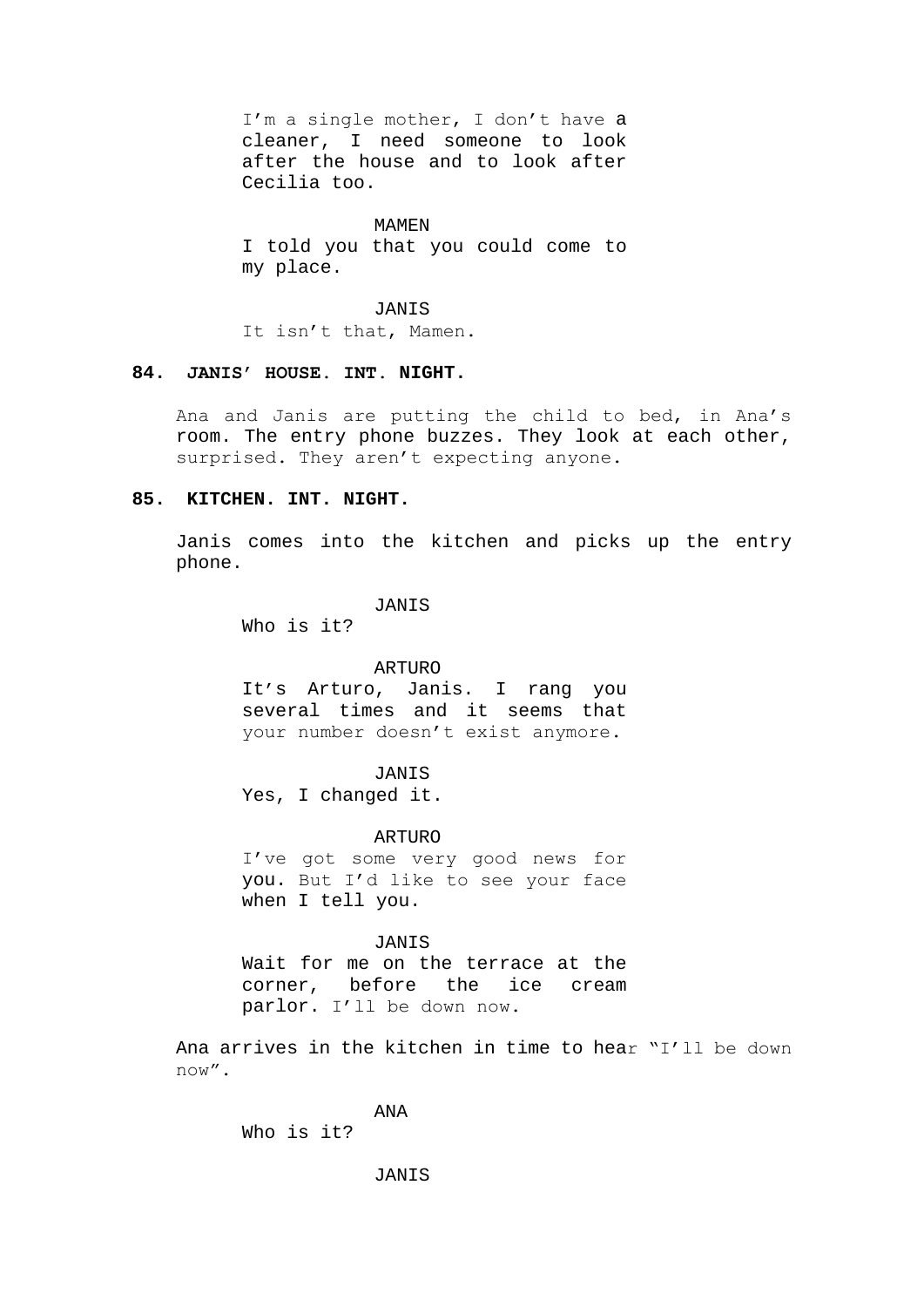An old friend, I'm going to meet him.

ANA

Just like that?

Janis smiles.

# JANIS

Yes. As I'd changed my phone, he couldn't contact me and he called at the door.

#### JANIS

And why didn't you ask him to come up?

JANIS I feel like some fresh air.

Ana is disconcerted, she doesn't know what to say.

# **86. TERRACE. EXT. NIGHT.**

Arturo is sitting at a table on a terrace. He sees Janis coming along the sidewalk.

She arrives smiling. Arturo gets up and they exchange two kisses. A waiter comes up. Janis asks for a cold white wine.

### JANIS

To celebrate what you have to tell me. You promised me it's something good.

### ARTURO

Yes. The Foundation is planning to open your grave next term.

# JANIS

(Nervous) Planning? Is it not certain?

### ARURO

Yes. The board will inform you officially, if you give me the number where they can find you…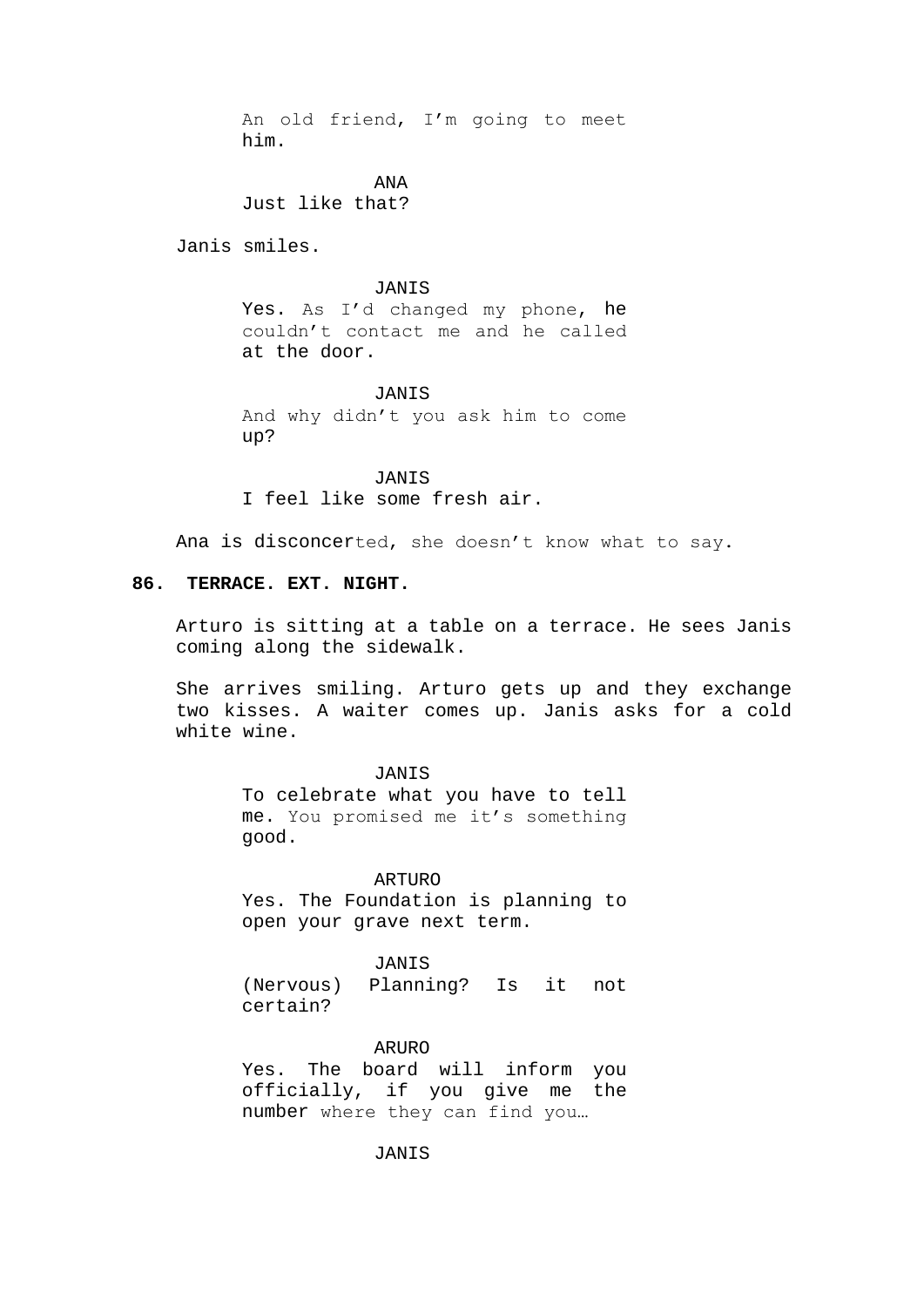(Anxious with delight) I'll give it to you right now. Next term?

### ARTURO

In September. As the people who help us out are students and volunteers, we get the excavations to coincide with the academic year.

Janis' eyes fill with tears.

JANIS

I don't know how to thank you, Arturo!

Arturo looks at her.

#### ARTURO

There's nothing to thank me for. I was as delighted as you when I heard it.

### JANIS

(Nervous, excited) I can't believe it… After all this time…

She sighs, her tear-filled eyes glittering with excitement and gratitude. Arturo looks at her, she is beautiful.

Cut.

ARTURO

You look wonderful, Janis. Is everything going well?

### JANIS

Yes, I'm working a lot, but it's all good… What about you, and your family?

### ARTURO

Fine. My wife has totally recovered from her illness, according to the doctors.

JANIS Oh, I'm delighted.

ARTURO

We're separating.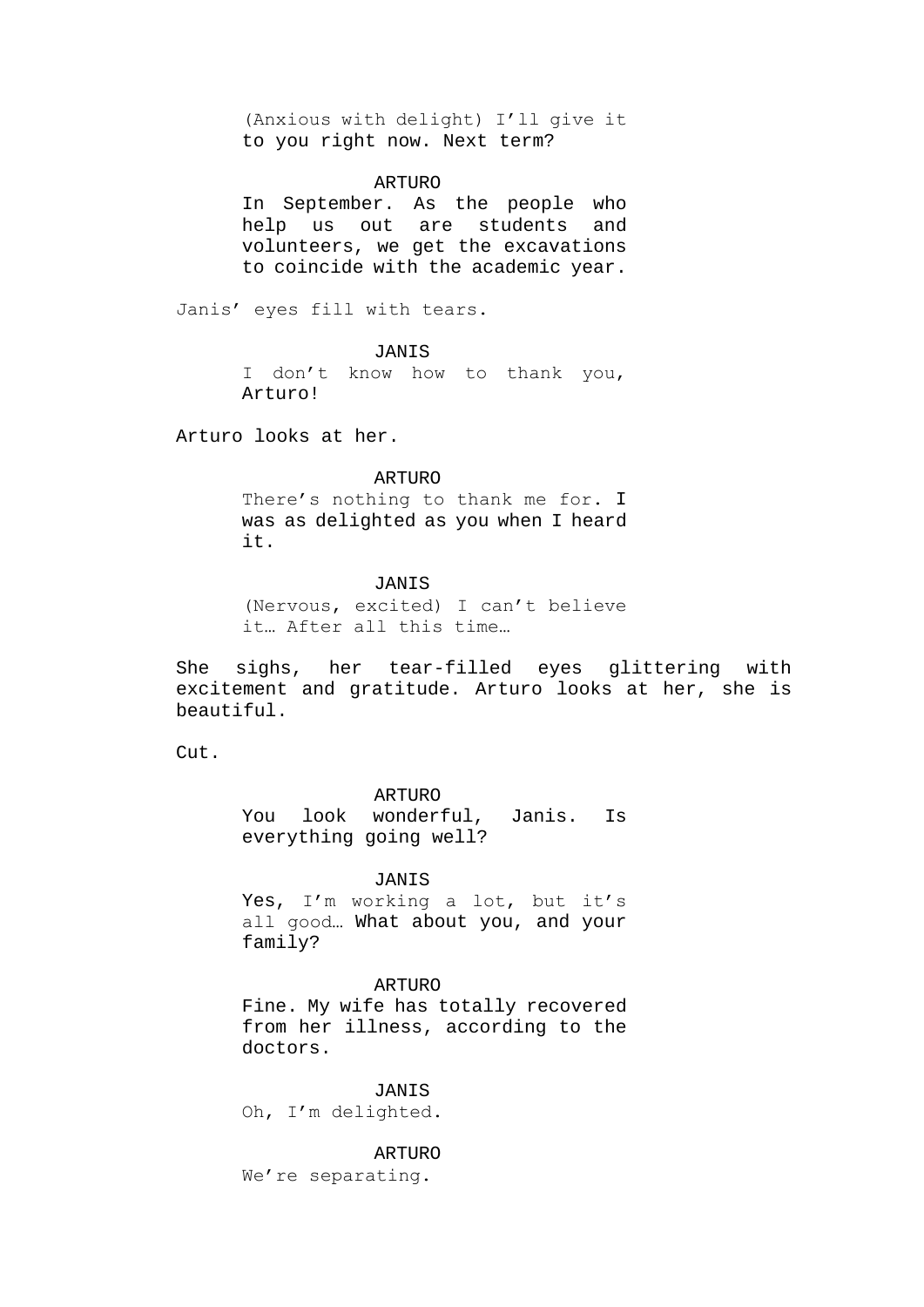Janis looks at him.

ARTURO I told her about us.

JANIS

Now? Why?

ARTURO I didn't like the feeling of hiding it from her.

Janis listens to him in silence. While she drinks, she can't help thinking of all that she is hiding.

# **87. JANIS' HOUSE. DOOR AND GUEST ROOM. INT. NIGHT.**

She arrives home. Ana and Cecilia are asleep.

Janis comes into the room trying not to make any noise. Ana wakes. Janis has drunk more than she usually does.

> JANIS (To Ana) Go back to sleep.

Cut.

# **88. JANIS' HOUSE. CONTINUED.**

She lies down next to Ana.

Ana turns to her. She embraces her and kisses her.

ANA You taste of alcohol.

JANIS I drank some wine, but don't wake up.

### ANA

I'm not awake. I'm dreaming… it's delicious, the wine is delicious.

She kisses her and continues kissing her.

Janis pulls away slightly. She turns her back.

JANIS Go on. Go back to sleep.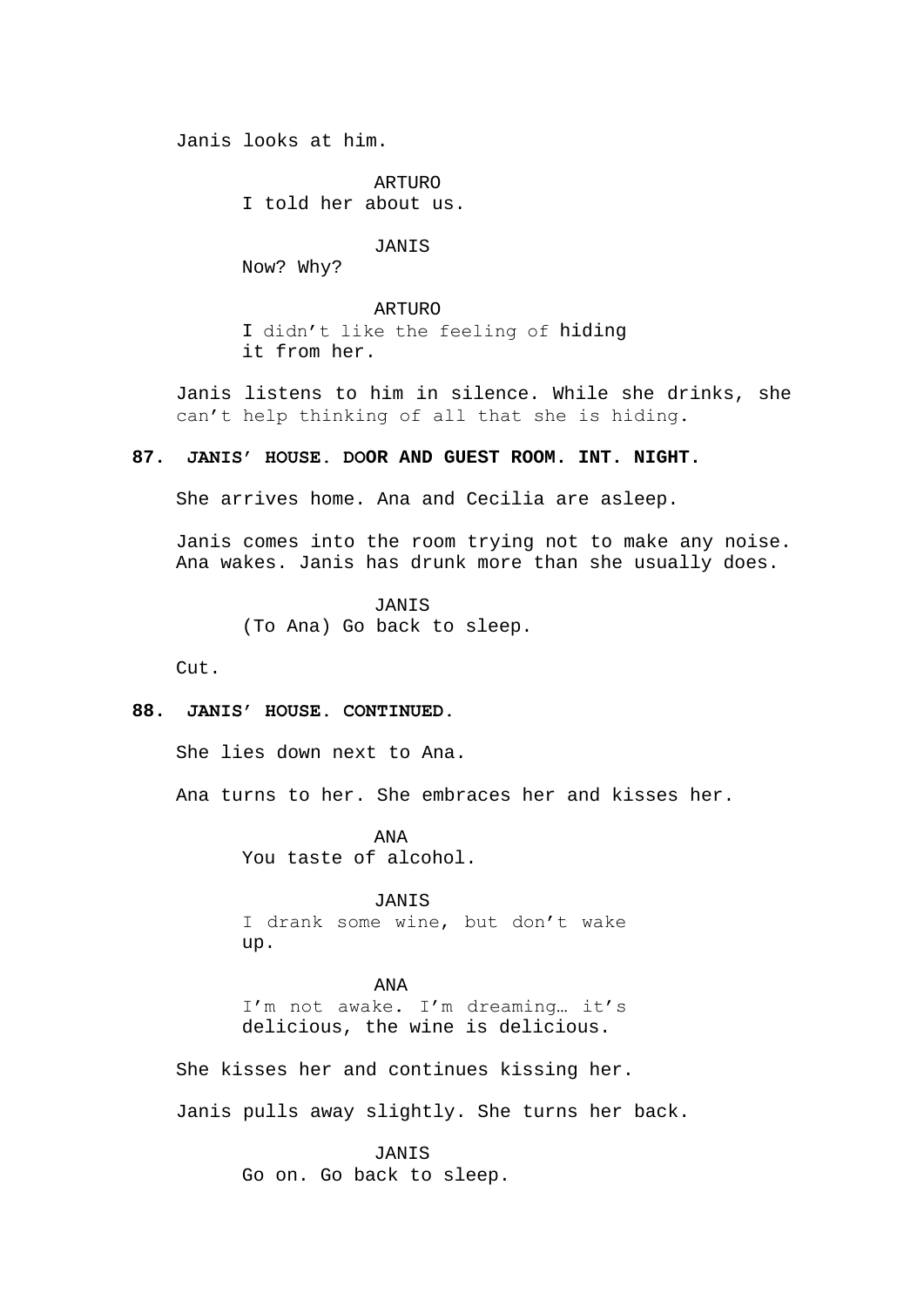In the darkness, Ana's eyes gleam with desire.

JANIS (As an explanation and apology) I'm tired.

The two women, back to back.

ANA Have you been with your friend all this time?

JANIS

Yes.

ANA Did you screw him?

JANIS No, why do you say that?

ANA I don't know… You had more than

**JANIS** We were talking and drinking. I'd forgotten what that was like.

Fade to black.

# **89. JANIS' HOUSE. INT. DAY.**

enough time.

Ironing room. One irons and the other folds, or puts clothes in the washing machine.

> ANA Your friend from last night…

In a less casual tone:

JANIS

His name is Arturo and he's the father of my child.

ANA (Surprised) Oh, you told me that you wouldn't see him again.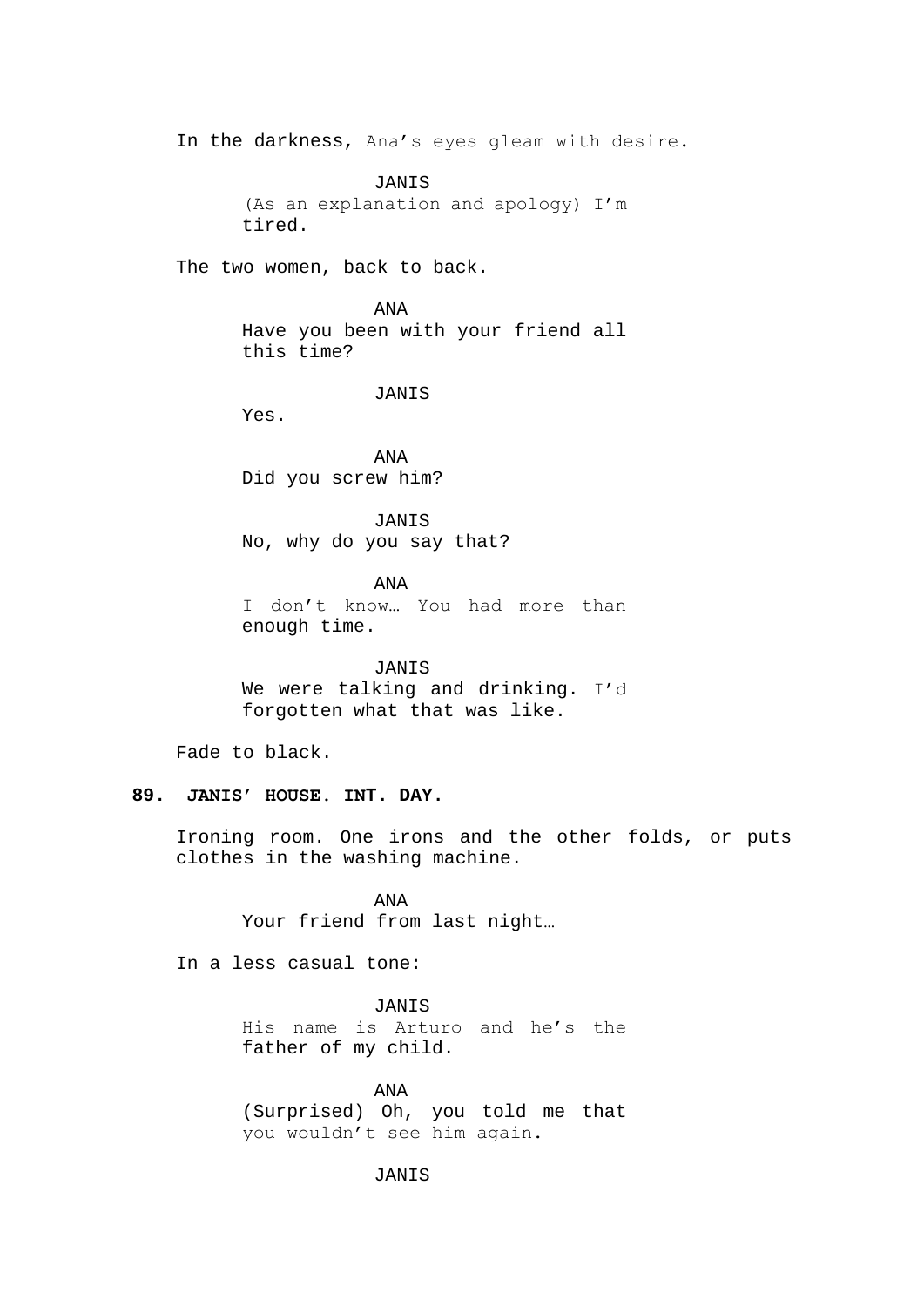# We had a lot to talk about.

Ana looks at her, getting into a mood.

## JANIS

Are you jealous?

### ANA

I don't know… What were you talking about for so long?

### JANIS

I'll tell you another time. I'm meeting Mamen for another cover shoot. (She looks at her watch) I should leave now…

She stops folding clothes.

Before she leaves the room.

# ANA

And Mamen?

## JANIS

What?

# ANA I think she likes you.

### JANIS

We've known each other since we were children and it's true, I think she's always liked me. I have to go, darling.

She gives her a kiss, before she goes out.

#### JANIS

Listen, when you want to go out, tell me. I don't want you to be here like a prisoner.

Janis smiles at her and leaves the ironing room.

# **90. THE NEXT MORNING.**

Domestic tasks in the morning.

Both talk on their respective phones. Janis talks to someone about work, about an important session in Paris.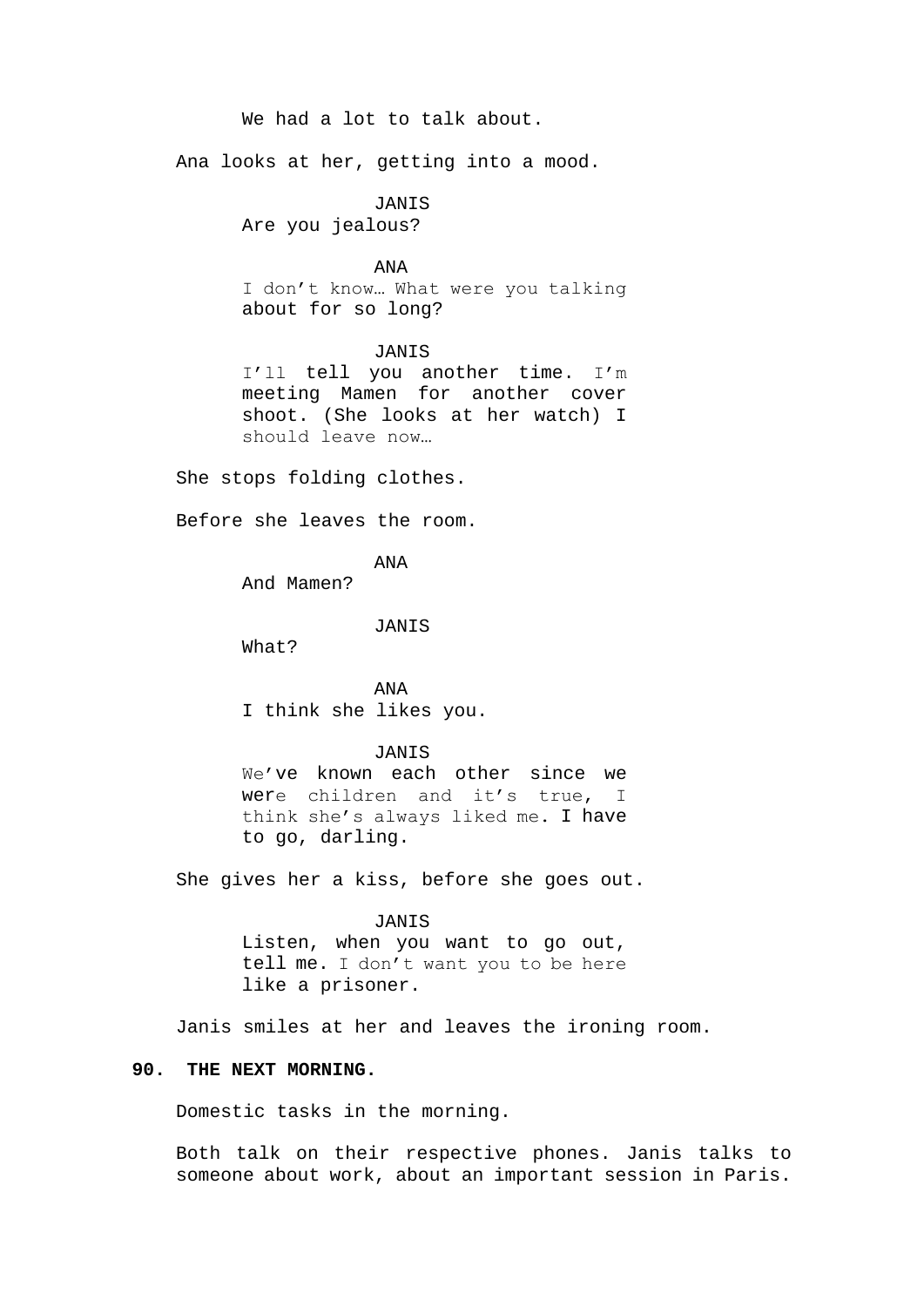Janis sees that, at the opposite angle of the house, Ana is also talking on the phone, to her mother.

JANIS

No, I can't leave Madrid, I have a little girl… and I can't. I'm really sorry. I'd love to do it.

Ana's mother has come back to Madrid. She has a week's rest and then they open in Madrid. Ana is delighted by her mother's call.

> TERESA (OFF) Do you think we can see each other?

> > ANA

Yes, mom.

# **91. JANIS' HOUSE. INT. NIGHT.**

Ana and Janis finish preparing supper. Between the two of them, they set the table and start cooking. The child is asleep. They start to talk while they finish cooking.

> JANIS Arturo is a forensic anthropologist, he belongs to a scientific foundation and they're going to open the mass grave in my village, where my great-grandfather is buried. We were talking about that the other night and celebrating it.

> > ANA

(Jealous) You're obsessed with that grave. Don't you think you should forget all that… and look to the future? The other way just reopens old wounds.

Janis is shocked, but she covers it up. Ana has said it without really thinking what she was saying, driven more by jealousy.

> JANIS Who said that, your father?

> > ANA

Yes.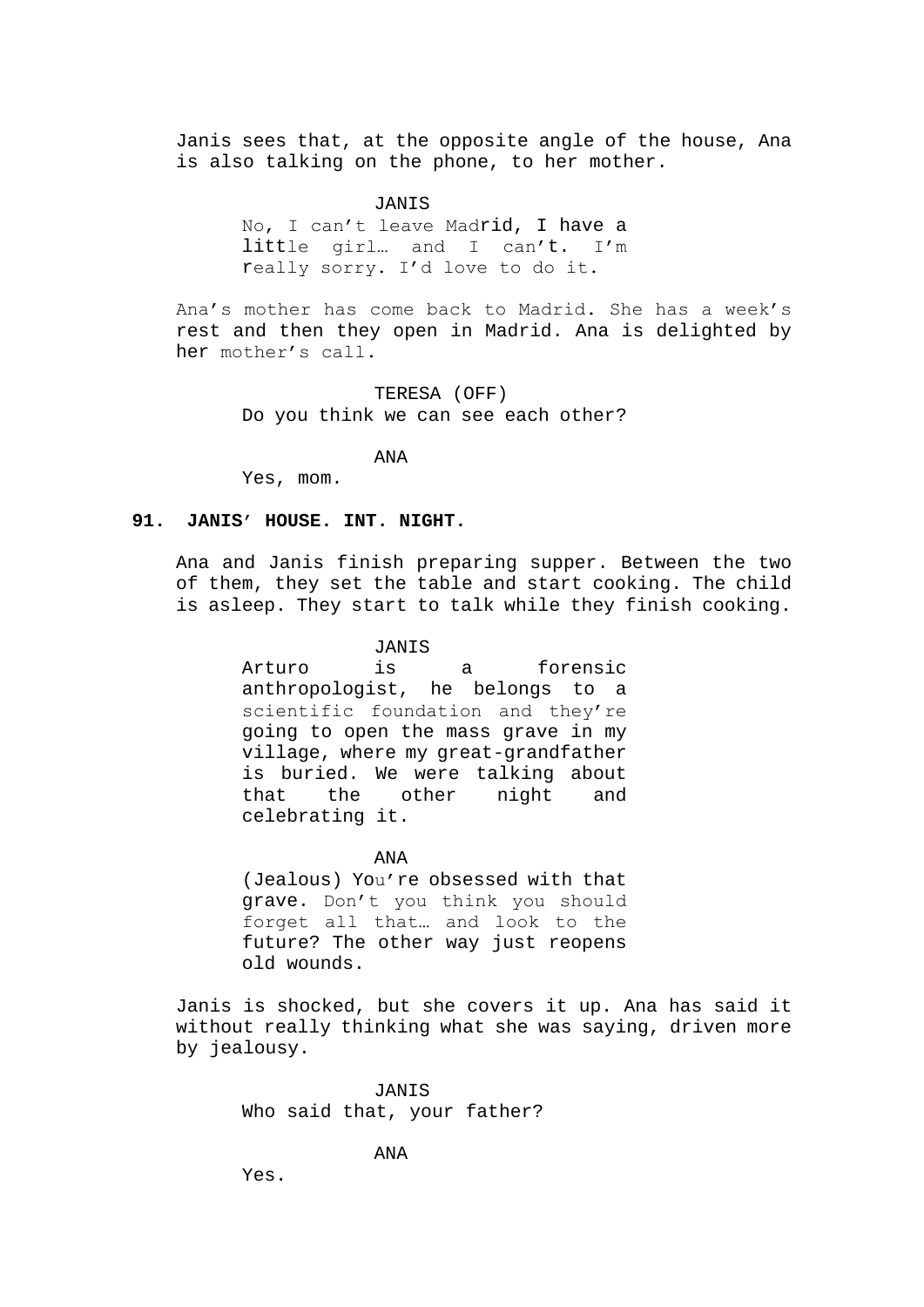#### JANIS

Right… And what do you think?

ANA I've never thought about those things.

JANIS Well, it's time you knew what country you're living in!

Ana is silent, it's the first time Janis has spoken to her in that tone of reproach and superiority.

ANA

I don't like you speaking to me in that tone.

## JANIS

It seems that in your family no one has told you the truth about our country… There are over 100,000 missing people buried in ditches or near cemeteries. Their grandchildren and greatgrandchildren would like to be able to disinter their relatives' remains and give them a decent burial. Because they promised that to their grandmothers and mothers. And until we do that, the war won't have ended. You're too young, but it's time you knew where your father and your father's family were during that war. It'll do you good to know, so you can decide where you want to be.

Ana disarms her with her simplicity, spontaneity and tenderness.

#### ANA

(In a murmur, humbly) I want to be where you are.

JANIS That isn't relevant now.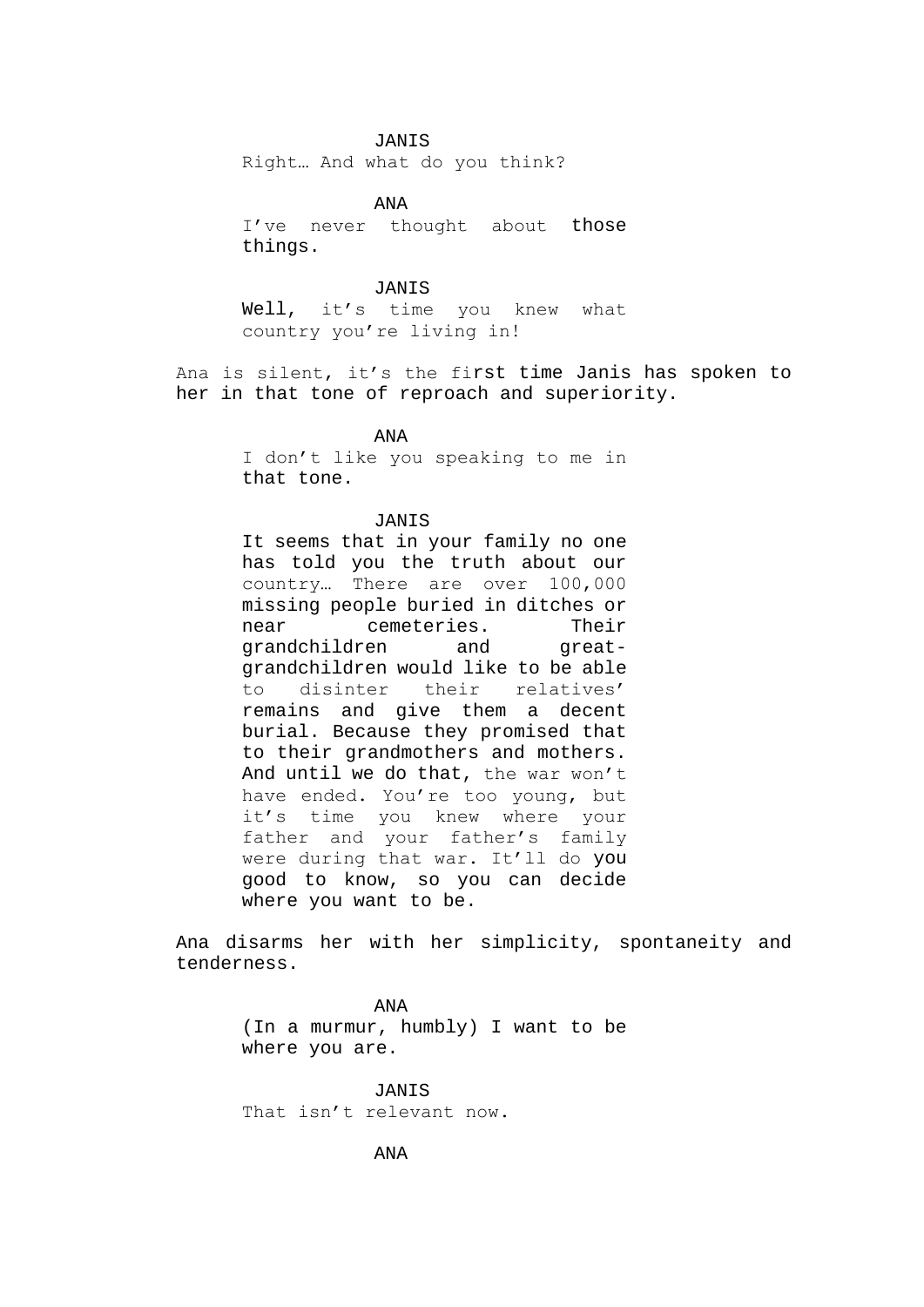Don't you care that I want to be with you?

### JANIS

Forget it...

Ana puts the plates on the table in the kitchen. Janis looks for her pack of cigarettes, lights one and leaves the kitchen, driven by her bad conscience. The word "truth" has turned her stomach. Ana watches her go out on the terrace, bewildered and worried.

## **92. JANIS' HOUSE. ON THE TERRACE. NIGHT.**

Janis, smoking, is sitting on a low hassock, leaning back against the wall. Ana appears.

> ANA You're tired of me already, aren't you?

> > JANIS

No, I'm tired of me!

ANA

Why? What's wrong with you? If you slept with Arturo, I want you to know that it's all right.

Janis is hurt by Ana's words. In a very different tone from the one in which she has talked to her until now.

#### JANIS

(She hesitates, it isn't easy, serious) When I heard myself say the word "truth", my stomach turned. I have no right…

Ana looks at her, confused. She senses that it's something serious, but she can't imagine what Janis is talking about.

#### **JANIS**

During all these months, I've been hiding something from you… and it's suffocating me more every day and I don't even know how to tackle it…

# ANA

You don't love me and you want me to leave? You've decided to go back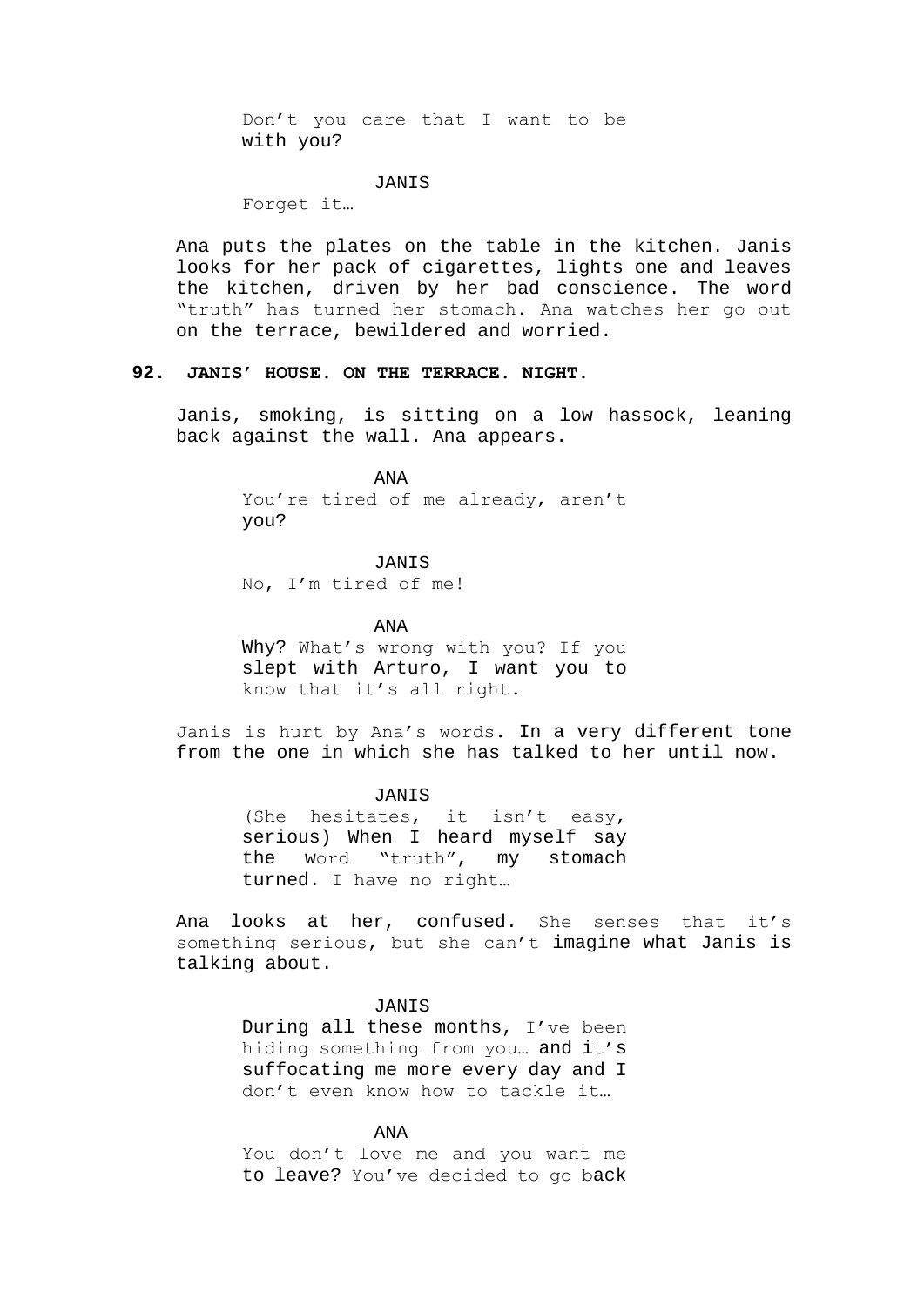to your daughter's father and form a family with him?

JANIS

No!

ANA Then what is it?

Cut.

# **93. JANIS' HOUSE.**

Janis, followed by Ana, walks along the hallway and goes into her bedroom. She goes over to the bedside table. Ana watches her from the door, impatient. Janis searches inside the drawer of the bedside table, at the back, looking for something hidden here. She takes out the two envelopes with the maternity tests. Cecilia is in bed in the other room.

JANIS

Listen to me carefully.

Ana is all ears.

**JANIS** Cecilia is your daughter.

ANA

What?

JANIS She isn't my daughter… They must have been swapped when they were born.

Ana listens to her, stunned, astonished. She can't believe this.

**JANIS** I've got the maternity tests. Mine is negative and yours is positive.

She has them in her hand. She gives Ana hers.

ANA (Puzzled) Mine? I didn't do any maternity test.

She looks at the Labgenetics information.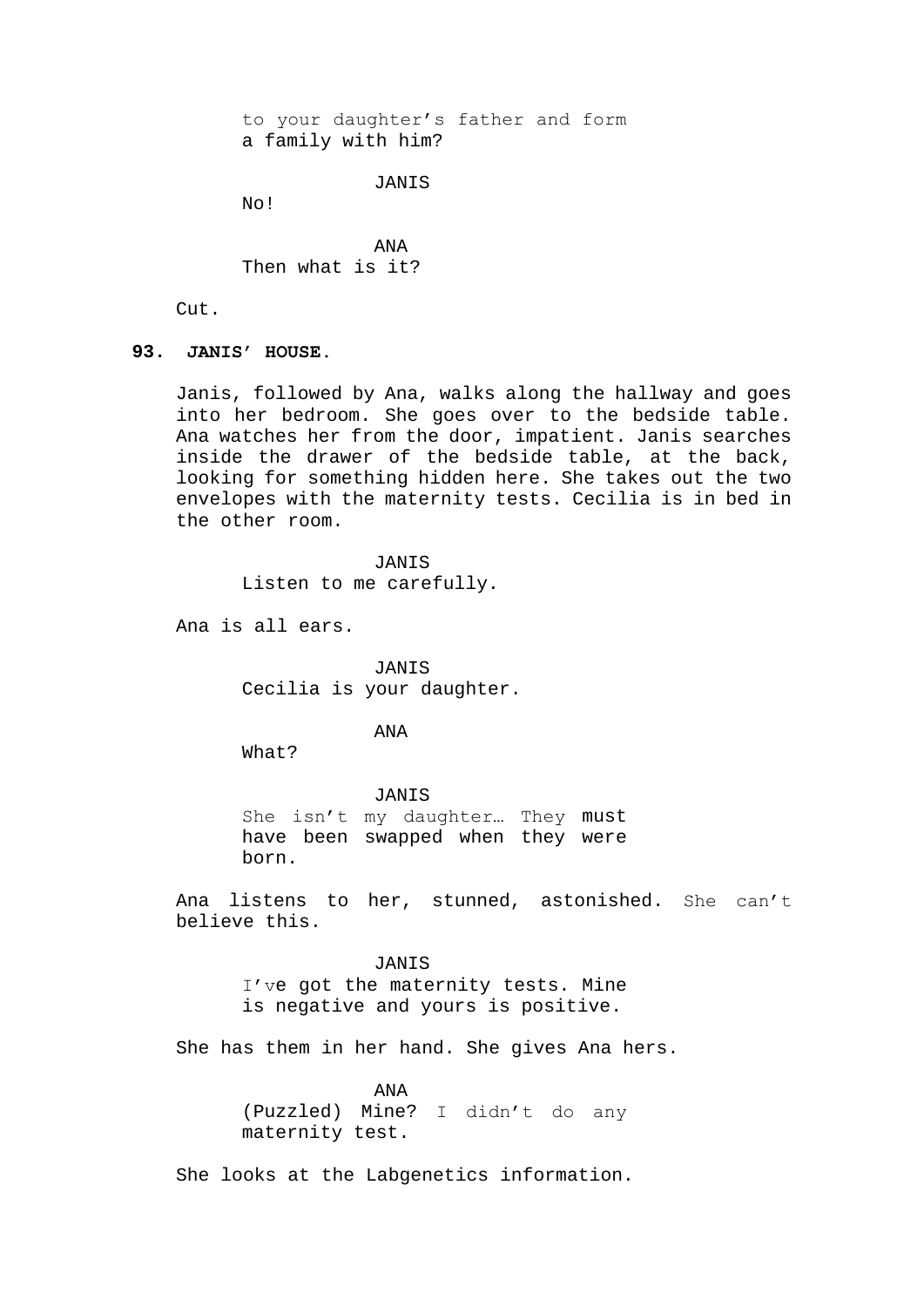### JANIS

I had it done for you, treacherously, when I took some of your saliva, soon after you arrived, and the result was positive. There it is. You're Cecilia's mother. There isn't the slightest doubt about it.

She shows her the Labgentics analyses. (It would be important that the analyses show the names of each woman and that of the child.)

They hear that the child has wakened, in the other room.

### **94. JANIS' HOUSE.**

Ana goes to see the child. She watches how she wakes and tears come to her eyes. Could what Janis has just told her be true? She still can't believe it, but she looks at Cecilia in a different way. For a moment, she imagines that she is her daughter and she doesn't find it strange. She even imagines which of the boys at the orgy is her father.

# **95. JANIS' HOUSE**

Meanwhile, Janis has remained in her room, gripped by anguish and a growing sorrow. She takes a tranquilizer.

Ana comes back to Janis' room. Of all the emotions she feels, the greatest one is the joy of recovering, almost miraculously, her daughter, something that she hadn't even dreamed of. It's still too soon for her to organize her thoughts, which go in all directions. She can't really believe it, she doesn't know what to say.

> ANA This isn't a game, is it, Janis?

JANIS (She murmurs, bitterly) No.

ANA Is what you've told me true?

JANIS (Her eyes moist, devastated, drained of strength) How could I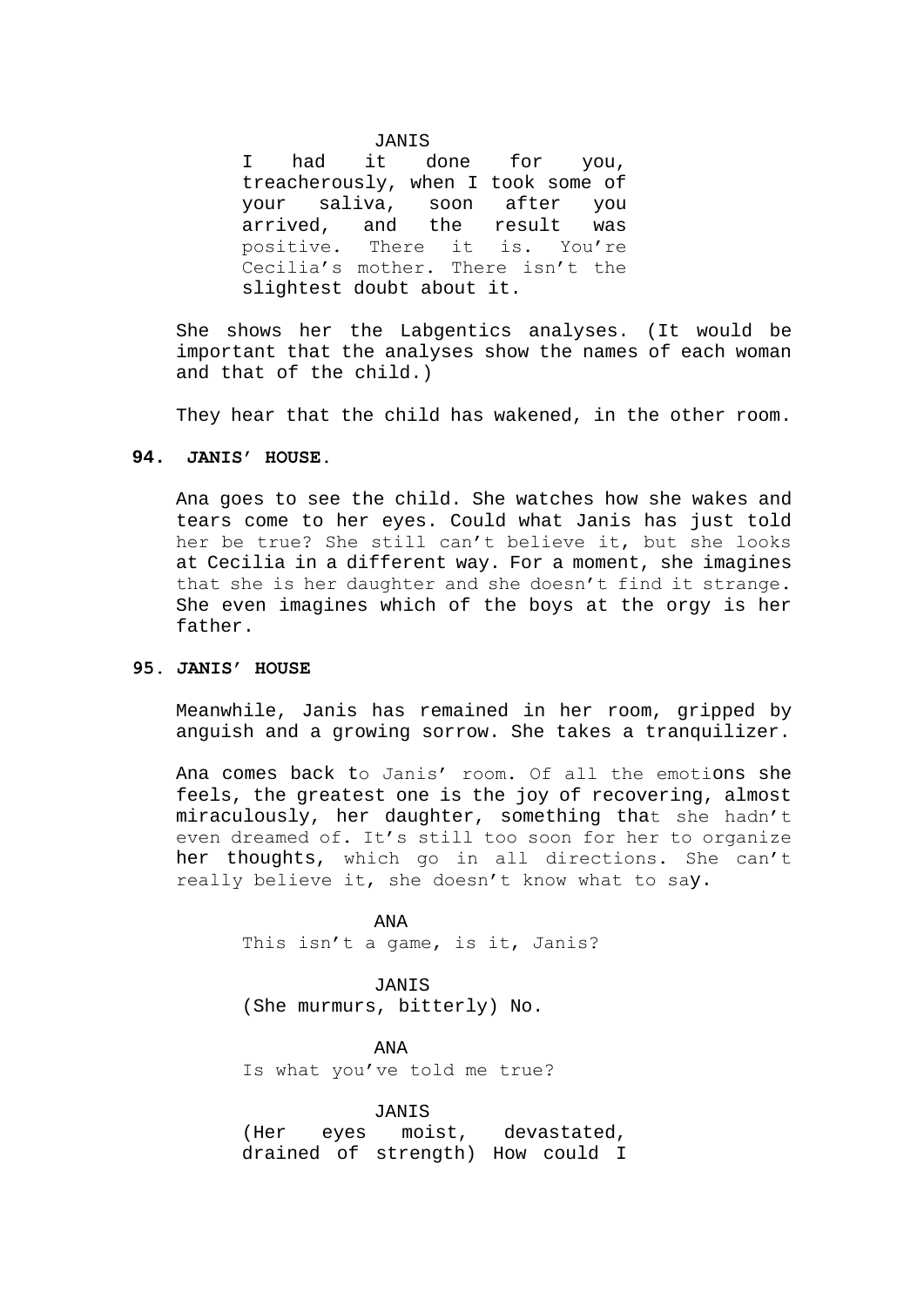lie to you about something like this?

ANA

And your daughter? Where is she?

### JANIS

They swapped our babies. I told you already.

## ANA

You mean that my Anita was your daughter?

### JANIS

I'm sure of it, although I couldn't do any test… (Her strength gone, with a dry grief) They must have swapped them the day they had them in observation.

ANA

(She thinks about that day) Since when have you known?

JANIS

When you came here, I already knew that I wasn't Cecilia's mother… and Arturo wasn't her father. We both had doubts, that's why I did the test.

ANA So you already knew when I told you that Anita had died?

For Janis it's very hard to keep talking, but she has to get to the end. The last part of this conversation is a real torment for her.

> JANIS Yes. I tried to explain my suspicions to you, but when I heard that your daughter… who was mine, had died, I changed my plans.

Ana listens, serious. After the first flash, she starts to understand the situation for both of them. She looks at Janis in a different way, colder, more critical. Janis is distraught.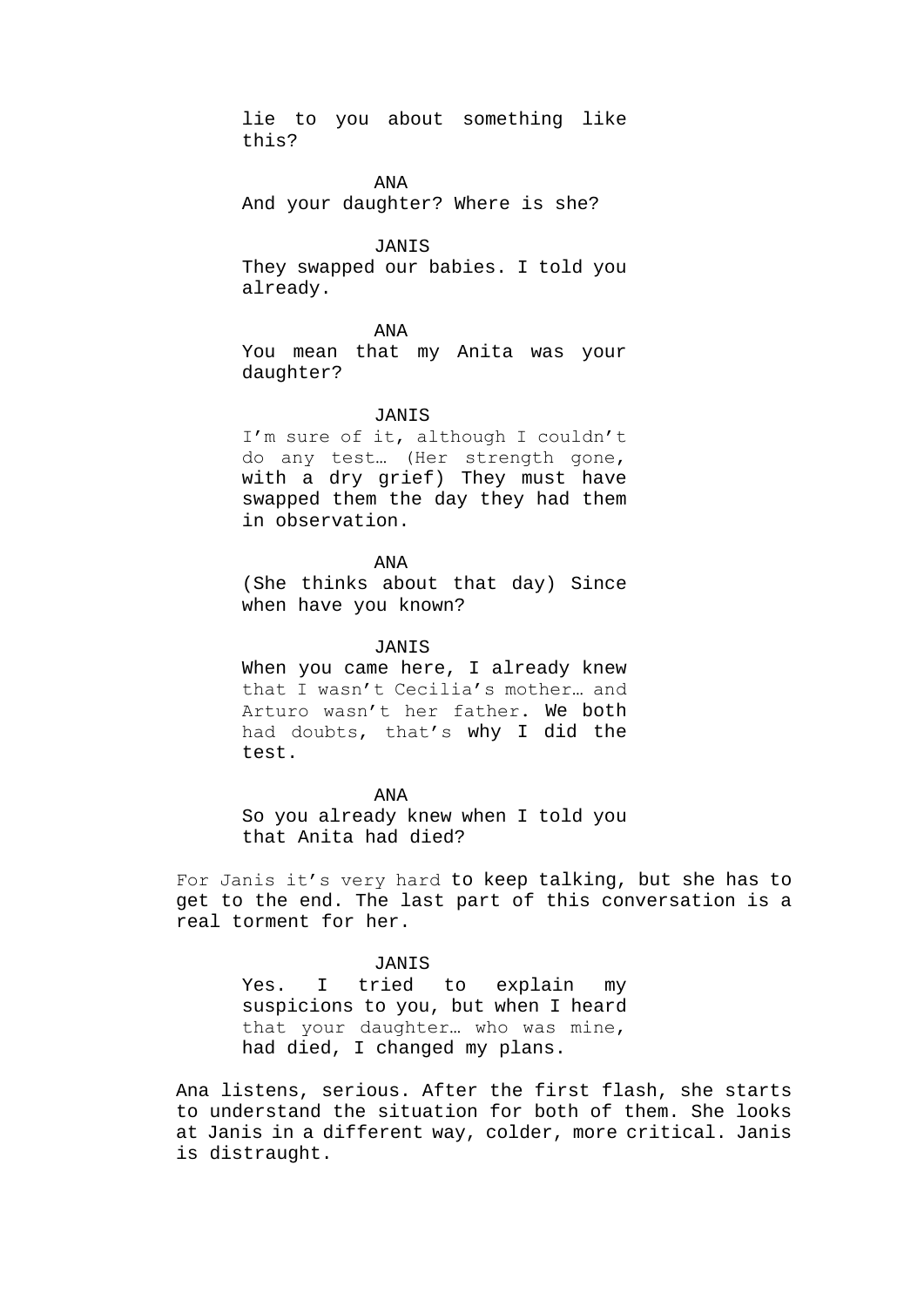#### JANIS

The last thing I wanted to tell you was that Cecilia could be your daughter. I was terrified of losing two children at the same time.

Ana assimilates the information.

ANA

You didn't take pity on me...

Part question, part affirmation, part reproach.

JANIS

(Shattered) I had just lost a daughter, yours, I couldn't risk losing Cecilia too!

ANA (Dryly) You should have told me! You wouldn't have lost her, we'd have shared her.

> JANIS I didn't know that and I was terrified.

> > ANA

(Reproaching her) You weren't capable of putting yourself in my place. Living together, sleeping together, you kept it quiet all of these four months. You never thought about me!

Janis doesn't answer. Ana sees her suffering, but she isn't sensitive to her pain. Janis has behaved very badly with her.

Ana goes back to her room.

Janis is left alone in hers, without the strength to move.

Cut.

# **96. JANIS' HOUSE.**

Ana is packing a case with all the child's clothes. She had called her mother before. She has two bags with the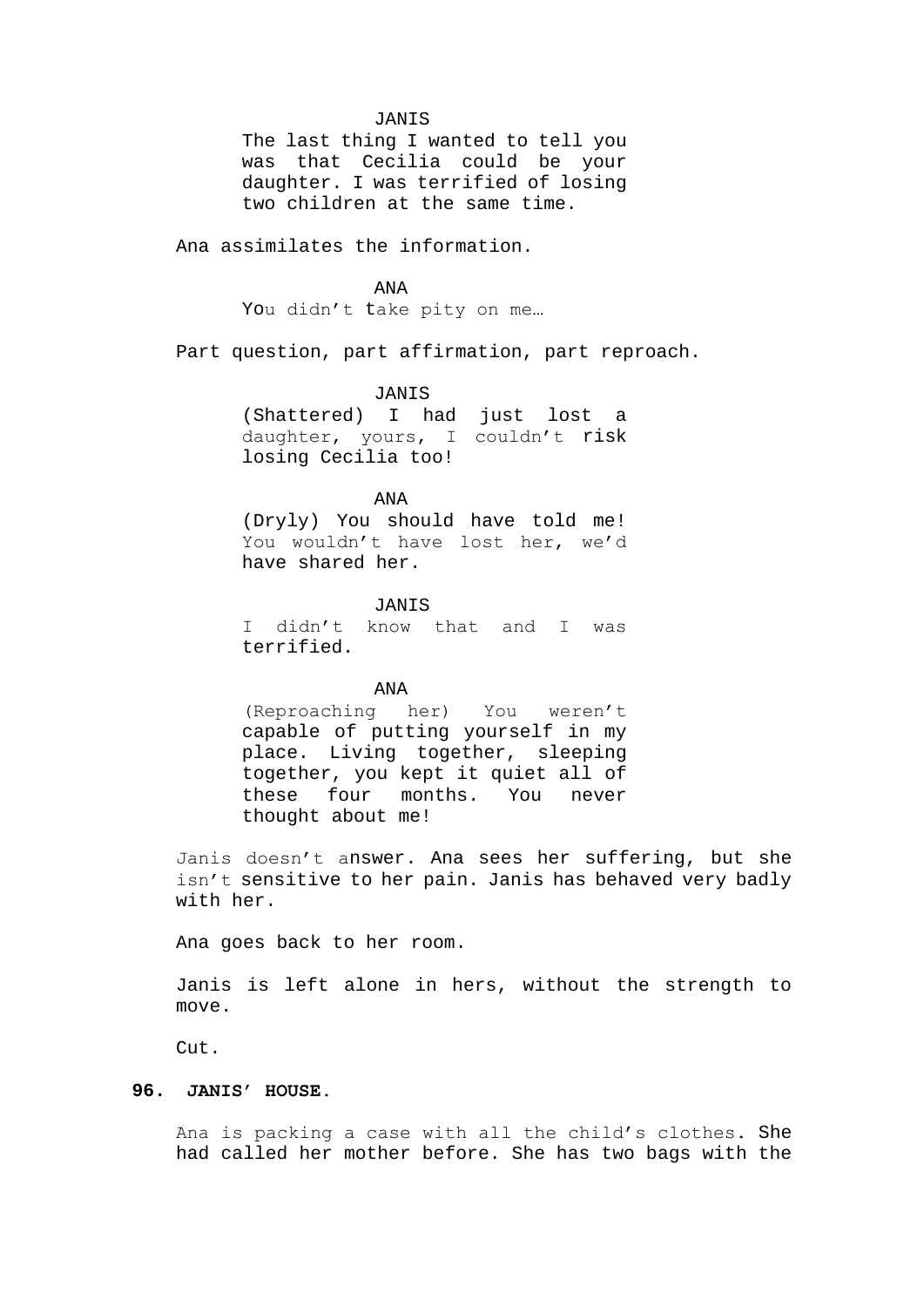most important stuff for Cecilia, and another with her clothes. Janis interrupts her.

Janis appears in the doorway, in the middle of an anxiety attack. Pale, with sweat glistening on her brow.

> JANIS What are you going to do?

> > ANA

I'm going to my mother's house.

# JANIS

Is she here?

### ANA

Yes, she's staying in Madrid. I called her and she doesn't mind. She was even happy about it. I told her I'm bringing Cecilia, if you don't object.

# JANIS

(Weakly) Do you think I can object?

ANA

No. It's best if we separate… and think about what to do. But I'm not taking Cecilia away from you… You're still her mother.

Janis nods.

**JANIS** 

Couldn't we think about it here, together, with Cecilia? It wouldn't be so heartrending.

### ANA

Janis, you've complicated things too much. If Cecilia is mine, I want to be alone with her. I don't want to have you there, I don't want you to justify what you did. (I'm too angry with you).

Ana takes her purse, and one of the two bags. She has the child, half asleep, in her arms.

Cut.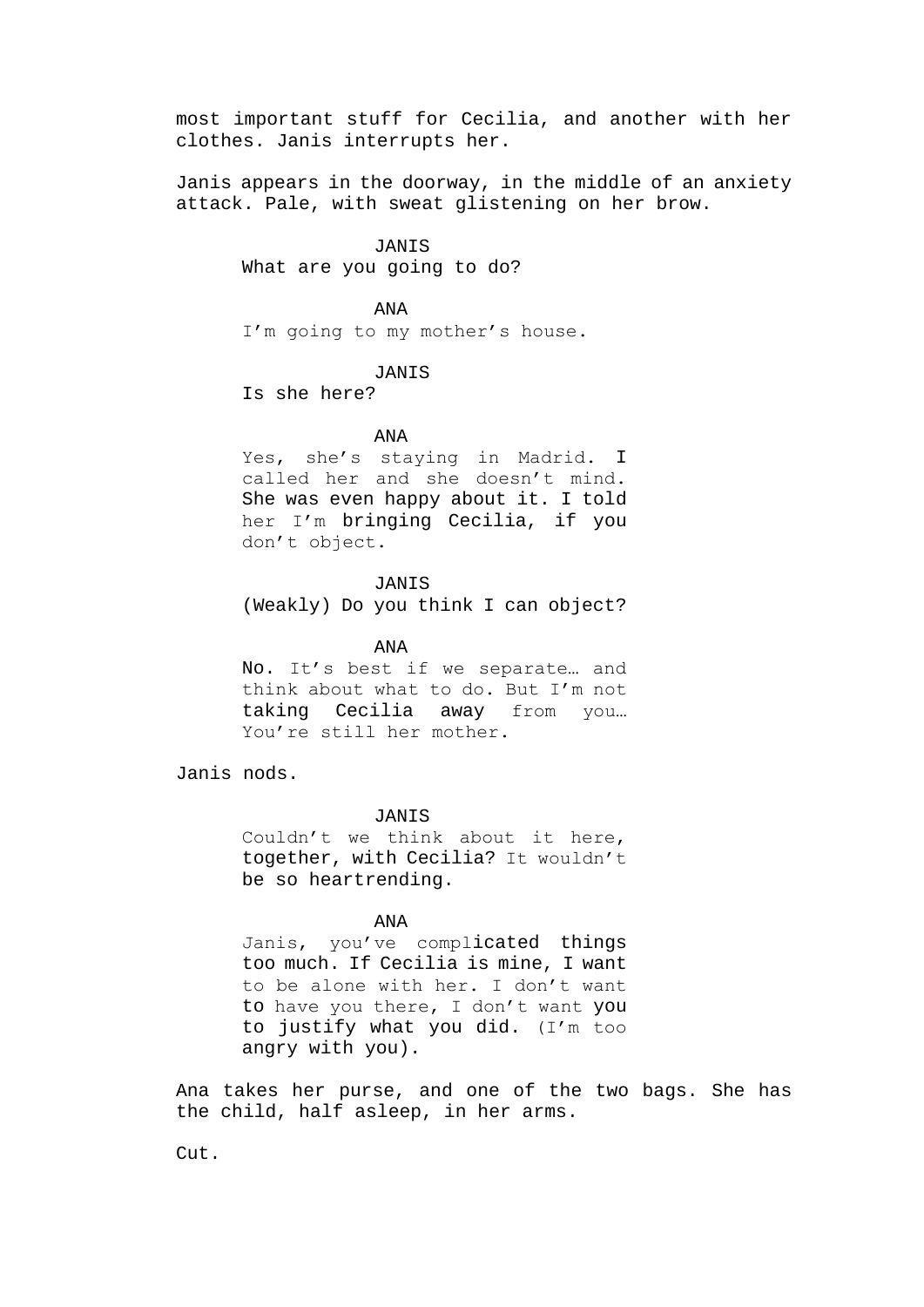# **97. JANIS' HOUSE. THE DOOR.**

Ana opens the door. Neither of them wants to prolong the situation.

Janis helps her carry the two bags to the elevator.

# **98. JANIS' HOUSE. AT THE ELEVATOR.**

Janis opens the door and puts in the two bags. She gives a kiss to the child, in Ana's arms.

The elevator door closes and immediately disappears.

Janis carries out all these last actions stiffly, like a penitent fulfilling a punishment.

# **99. JANIS' HOUSE.**

When she comes into the house, she is overcome by a fit of anxiety. In the nearest bathroom, she bends over the toilet to vomit. Her stomach heaves, but she can't throw up anything, just a floating trickle of saliva.

She picks up the phone, pale and scared. She calls Arturo.

ARTURO (OFF)

Yes?

JANIS (Stammering) It's Janis…

ARTURO (OFF) Are you all right?

JANIS

No… it's…

ARTURO I'm at a dinner… I'll call by your place…

Janis can't even speak.

ARTURO (OFF) I'll go right now.

Cut.

**100. JANIS' HOUSE. IN THE DINING ROOM. NIGHT.**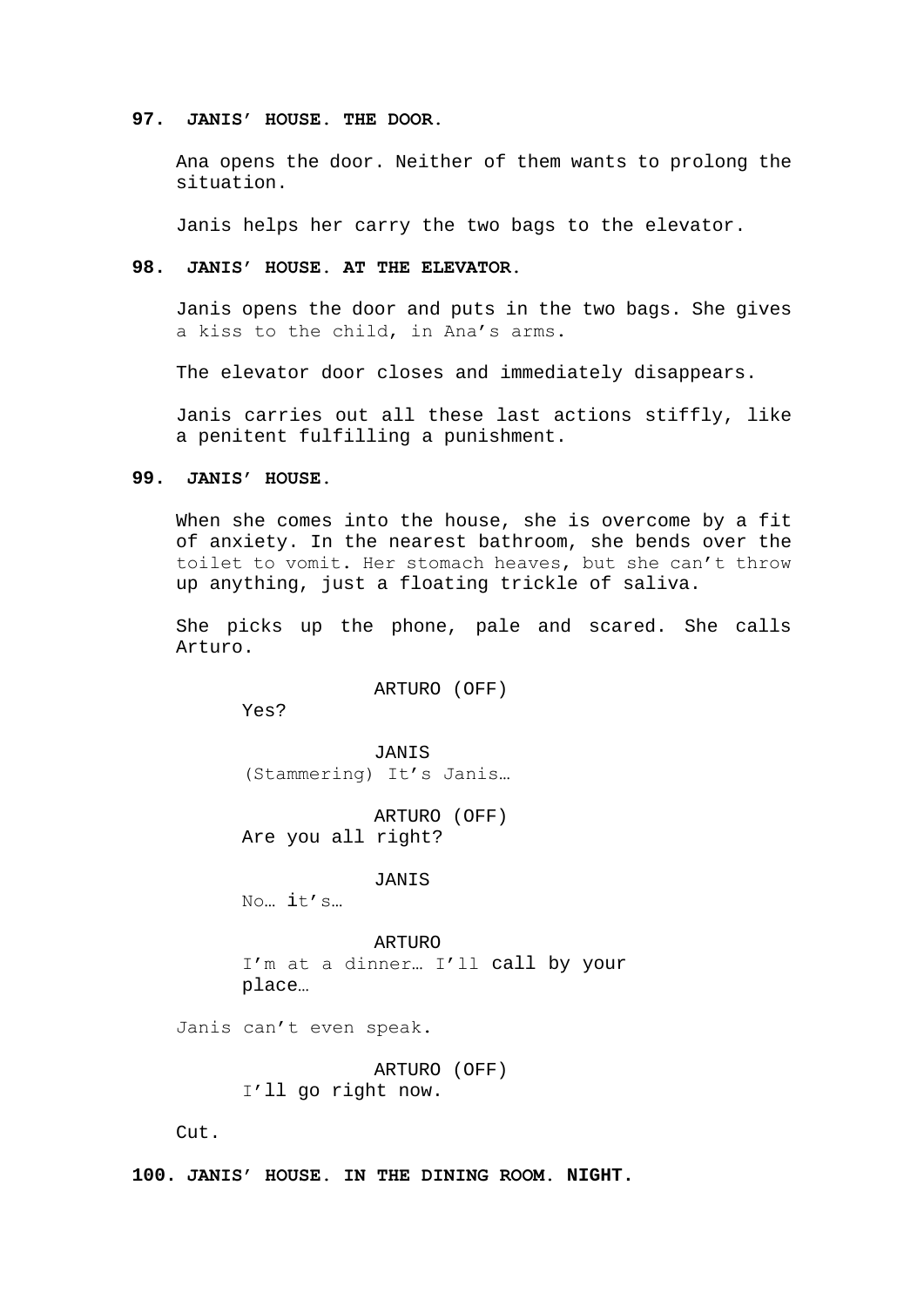Sitting at the table. Janis, very sedated, has taken two tranquilizers.

Arturo looks carefully at the photo of Anita on Janis' phone.

> ARTURO She has some of my mother's features… and something of you too.

Janis nods.

JANIS It was terrible, finding her when she was already dead…

Cut.

# **101. JANIS' HOUSE. JANIS' ROOM. INT. DAY.**

The cell phone rings. Janis is still in bed. Arturo has spent the night on a bedroom chair. He has taken off his shoes but is still dressed.

THIS SEQUENCE ALTERNATES WITH 102

# **102. TERESA'S HOUSE**

Ana talks to Janis over the phone, in the kitchen of Teresa's house. Teresa is giving her granddaughter Cecilia her breakfast. The child is entertained with a toy her grandmother has given her.

ANA

Hello, did I wake you?

JANIS Ana… I'm half asleep… from the tranquilizers…

ANA I'm sorry I left like that.

JANIS

It was a very difficult situation, and I was the one responsible. It's fair that I'm the one who's punished… (She faces up to the consequences.)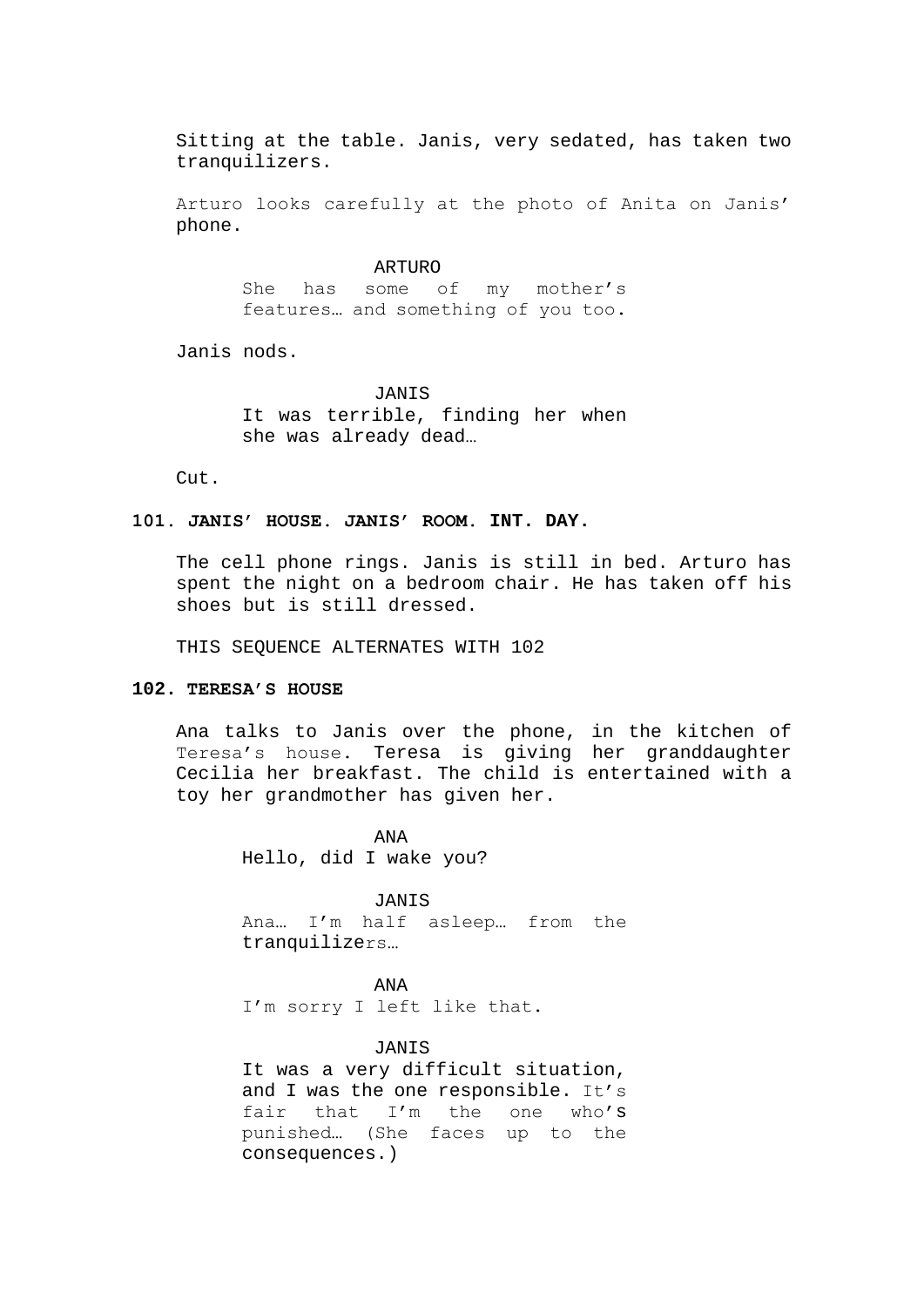Arturo looks at her, he realizes that she's talking to Ana. He disappears into the bathroom.

### ANA

I'm not punishing you… You can come and see Cecilia whenever you want… or we'll go to you. I'm calmer now. It isn't easy to take in all of a sudden, but I'm worried about you… and we have to sort this out between the two of us. And share her…

#### JANIS

Thank you, Ana. (Touched) The worst part was last night, but I have to detach myself gradually from Cecilia. I'll go and see you this week.

## ANA

You can't stop seeing her from one day to the next.

JANIS

Of course not! Is she asking for me?

ANA

Of course, I told her you're on a trip but you'll be back very soon.

Cut.

# **103. OUTSKIRTS OF JANIS' VILLAGE. EXT. DAY. INSIDE THE CAR.**

Arturo and Janis, inside his car, drive into Janis' village.

Janis has a list of neighbors and all the information she has about them, written by her grandmother. She takes it from her purse and looks at it. A sheet of paper that shows the passing of time. It's her grandmother's writing.

> JANIS It gives the name of the family, and also the nickname.

ARTURO It's a pity she isn't here to see it.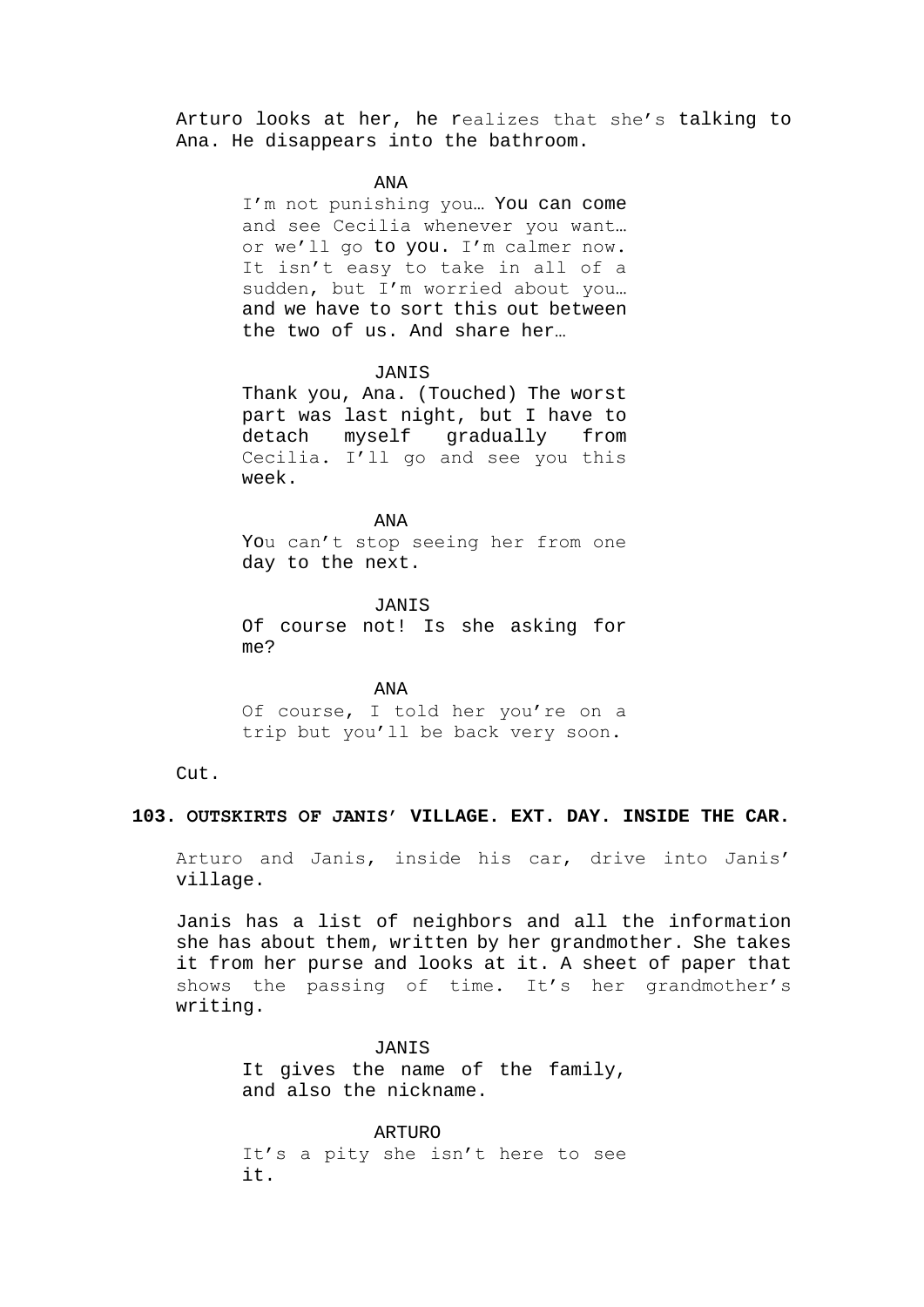#### JANIS

But she left it all very well explained so that now we don't have any problems.

# **104. IN FRONT OF A FAÇADE IN THE VILLAGE. EXT. DAY.**

The granddaughter and the niece of the deceased come out to greet them. They have heard them arrive and come out to the street.

They greet each other with a great palaver.

# JANIS

Where's grandma?

# NIECE

(A woman of about 60) She's inside. She dozed off a bit waiting for you. She was so nervous last night, she didn't sleep a wink.

# **105. HOUSE IN VILLAGE. INT. DAY.**

An elderly woman, 84, is lying back in a rocking chair or a wing chair. The niece or the granddaughter help her to get up.

> JANIS Don't get up, Aunt Brigida.

BRIGIDA I thought you'd never get here, love.

Janis introduces Arturo.

JANIS

This is Arturo, an expert. He'll be in charge of the exhumation.

#### **BRIGIDA**

Sit down. Janis, you're so thin!

They sit around a brazier table. On the oilcloth, there are two plates of *rosquillas* and madeleines. And another of chorizo. Typical rural decoration.

She offers them something to drink, coffee or some liqueur.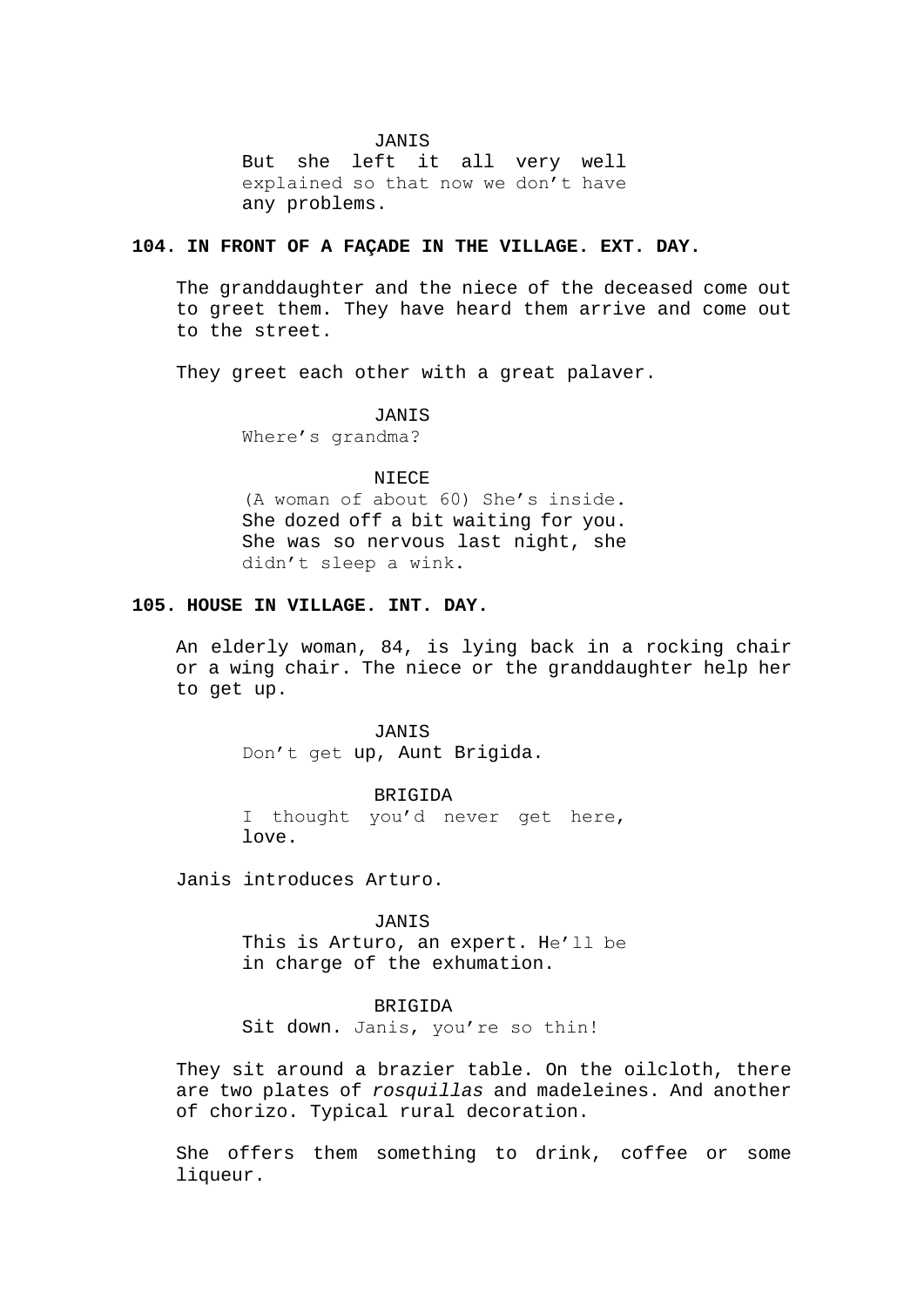#### ARTURO

You are the daughter of one of the victims, isn't that so?

#### BRIGIDA

Yes. I never got to know him. I was born four months after he was shot.

**ARTUO** 

We have to get some samples of your saliva.

BRIGIDA Are you going to jab me?

ARTURO No, it's done with a cotton swab.

BRIGIDA

If you have to jab me, jab me. I'm like a pin cushion, dear.

NIECE

She isn't well.

Janis takes out the necessary material.

Brigida, after they take some of her saliva.

# BRIGIDA

I'm very ill, Janis. (To Arturo) And I just have one dream, that they find my father and I can bury him where my mother is.

#### NIECE

And she wants us to bury her there too.

#### BRIGIDA

(To both of them) I'm not going to last long, the cancer is consuming me, but my wish is to reunite all the family. At least, at the end, we'll all be together.

Janis gets emotional listening to her.

Cut.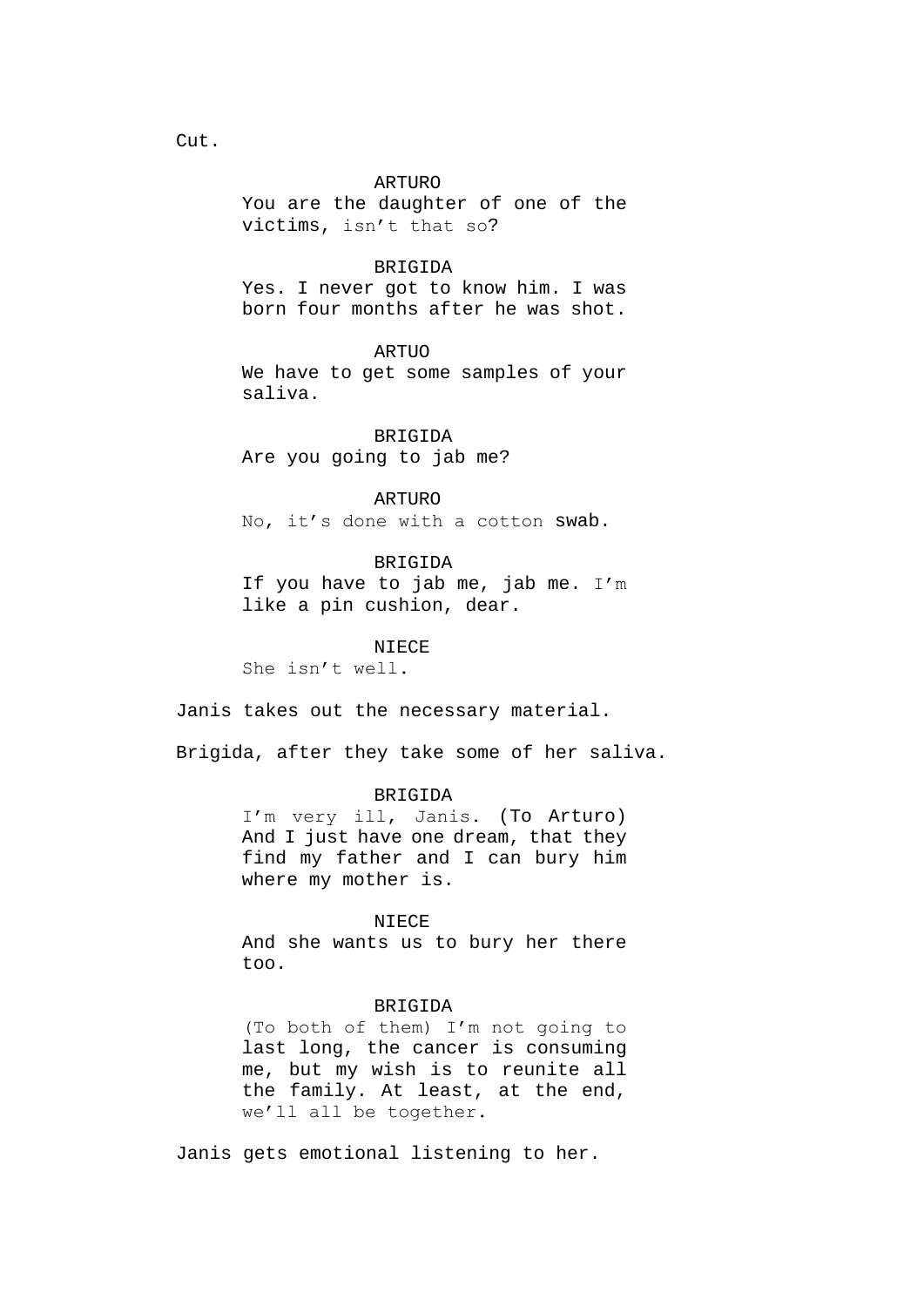ARTURO

What was your father's profession?

BRIGIDA He was a tailor. When they took him away, he was wearing a jacket.

NIECE Do eat something!

JANIS We don't have time.

NIECE

Well, I'll put it in a container and you can take it with you.

JANIS (To Arturo) They are the niece and granddaughter of the deceased.

(Janis labels all the samples, putting the person's name and degree of kinship. And, when she has time, she takes photos of everyone, including Arturo.

Cut.

# **106. ANOTHER HOUSE. INT. DAY.**

Janis and Arturo come into the house. We see them enter from inside. Waiting for them are two grandsons and a daughter or son, elderly.

They sit down and they are offered them local produce.

JANIS Later, we're in a hurry now. We still have to get samples from ten more families.

ARTURO Do you remember any details about your grandfather?

ELDEST GRANDDAUGHTER Lots, but we didn't know him. We know about them because of what my grandmother told us.

ANOTHER GRANDDAUGHTER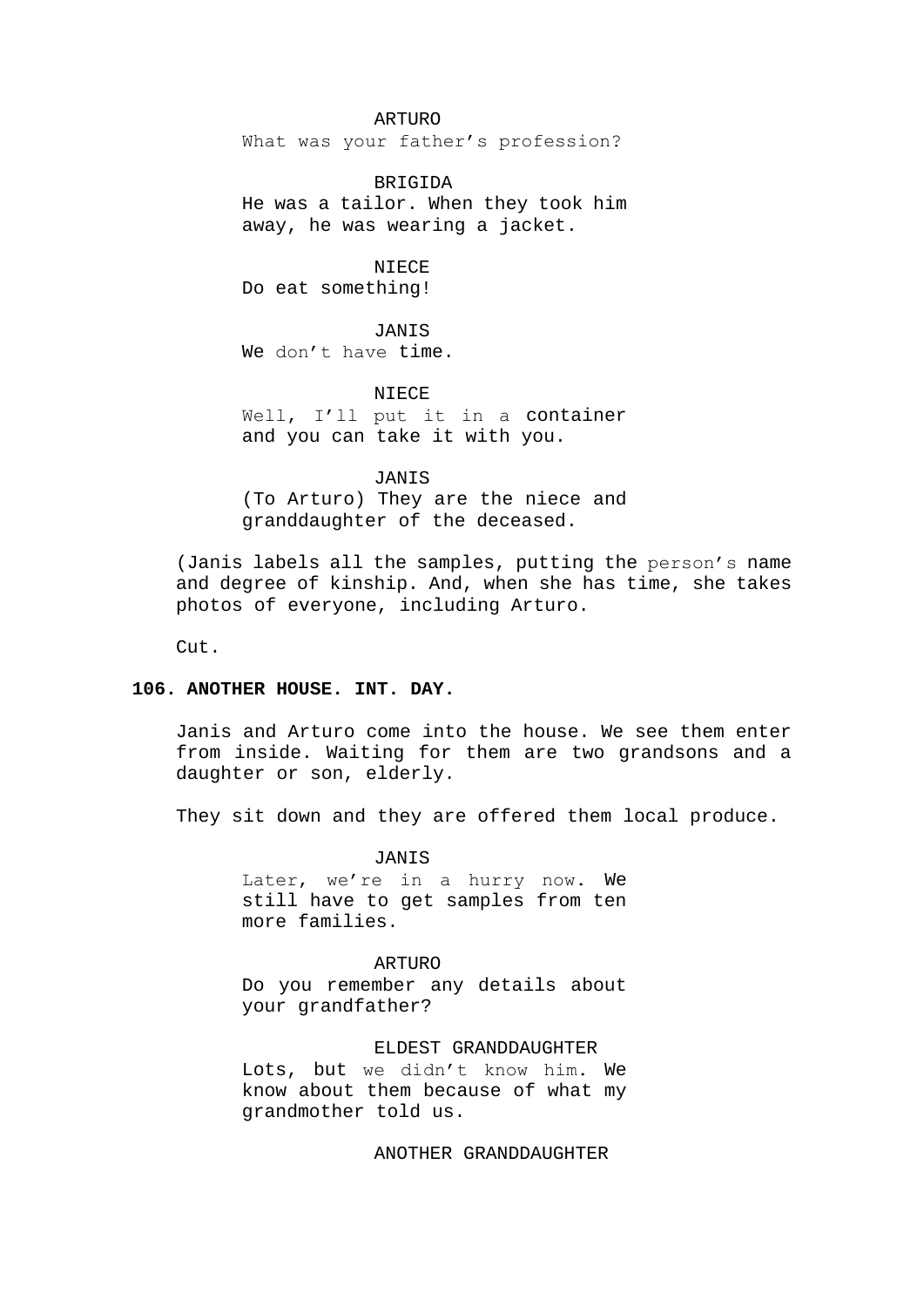He was tall, and handsome… with beautiful eyes.

JANIS

(To Arturo) We have a photo of him.

#### ARTURO

Did your grandmother tell you if he ever carried anything regularly, a pipe, a pen, a watch, some piece of jewelry…?

### ELDEST GRANDDAUGHTER

My mother told me that granddad never took off his wedding ring.

ARTURO Ah, his wedding ring.

Janis makes a note.

## ELDEST GRANDDAUGHTER

Yes, never. (Describing it) The date of their wedding and grandma's name, Josefa, were inscribed on the inside.

Research the equipment that Janis and Arturo will have. A case or something to store the samples.

# **107. JANIS' VILLAGE. EXT. DAY. IN THE STREET.**

Night falls.

Janis and Arturo say goodbye to the last neighbor they interview that day. The whole family comes out on the street to say goodbye to the couple formed by Janis and Arturo.

They get in the car and head for Janis' house.

# **108. WHILE THEY WALK TO THE CAR AND GET IN.**

A WOMAN When are you leaving?

#### JANIS

Tomorrow, after we see… (she says the name and nickname of two of the families they have still to see.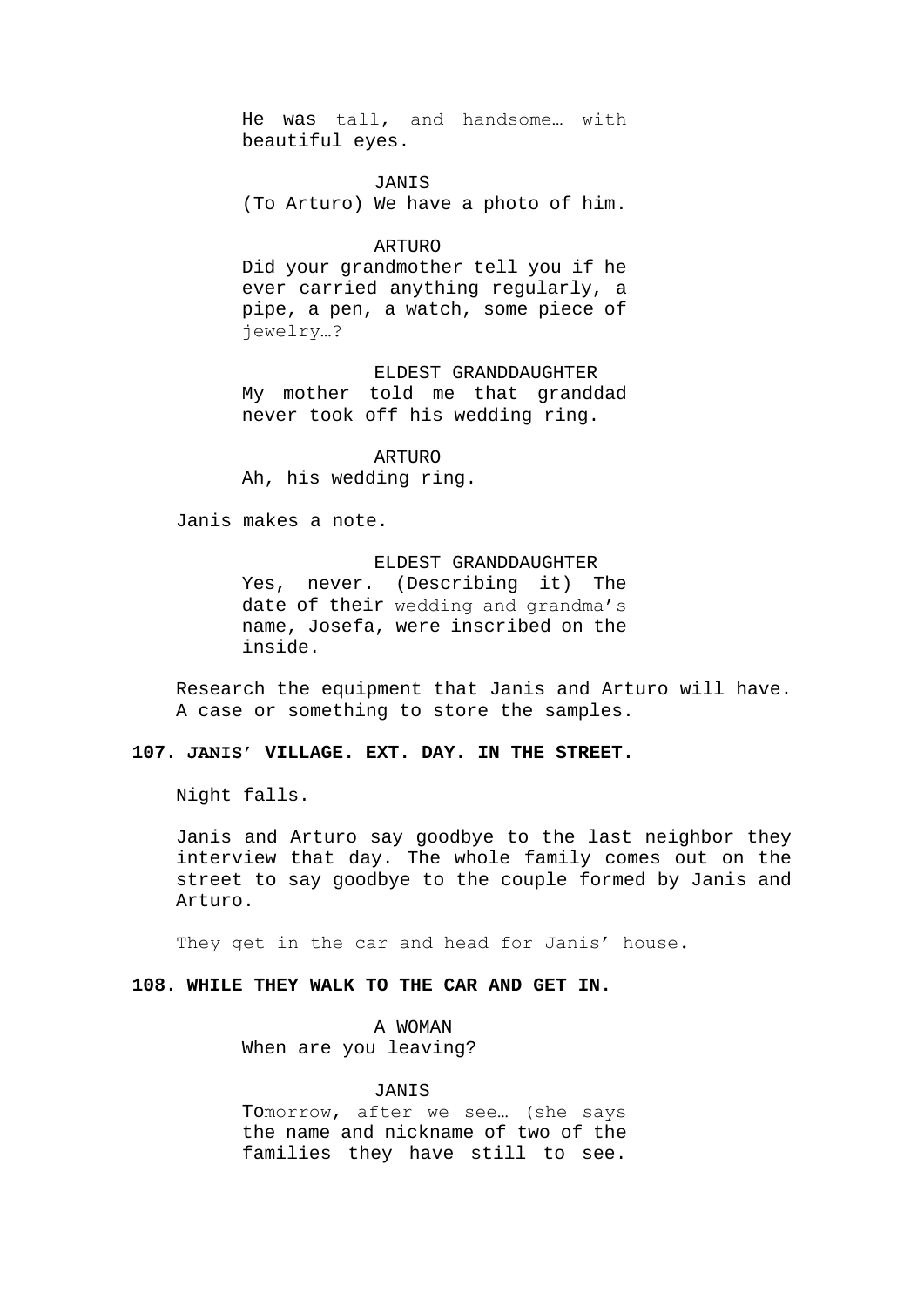The woman says that one of them is in Barcelona.)

And the car drives off.

### **109. IN THE HOUSE THAT JANIS INHERITED.**

They drive up to the door. They get out and take out their travel bags and two or three plastic bags with the food that the victims' relatives have given them.

Janis stops in front of the house, looking over at the dirt track that leads to the grave. At that time, she only sees darkness.

# **110. IN THE HOUSE THAT JANIS INHERITED.**

They come into Janis' house, inherited from her grandmother Cecilia, who in turn inherited it from her mother.

### JANIS

My grandmother inherited the house from her mother and I inherited it from her. I've fixed it up a bit, but the distribution is the same as then.

On the dining room table, she spreads the contents of the bags onto plates.

Janis doesn't taste a mouthful. She is too moved. Arturo is more used to the situation and hasn't lost his appetite.

# JANIS

Is it always like this?

#### ARTURO

Yes, people are so grateful that they don't know how to thank you.

Janis, tearful, wipes her eyes with a napkin.

### JANIS

I've been holding back all day…

She cries for a long time, quietly.

## JANIS

If my grandmother could see us…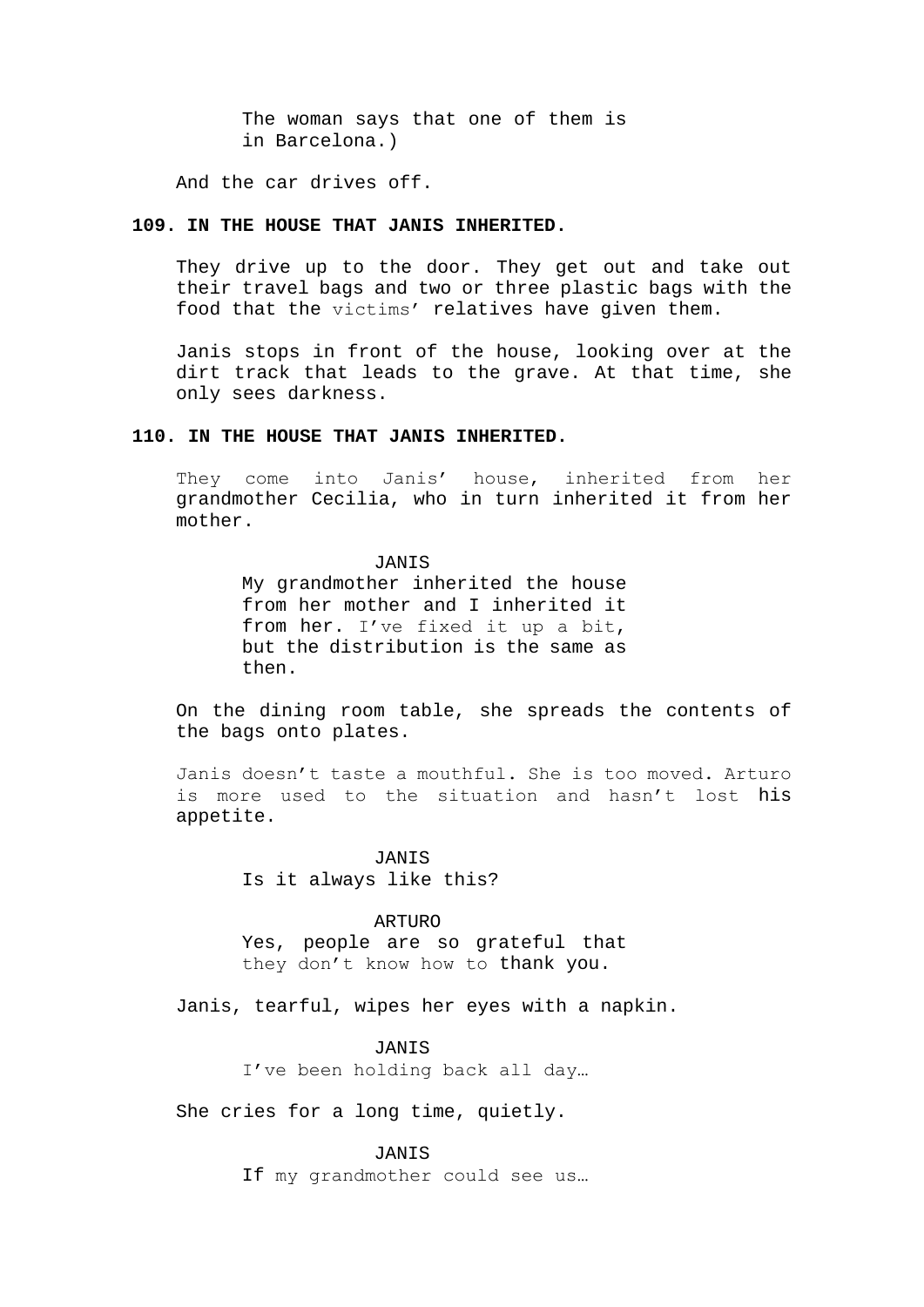### **111. THE GRANDMOTHER'S ROOM.**

The painting hanging on the wall, in the middle of the room, could be a hundred years old.

> JANIS My grandmother and my mother were born in the room.

Janis is sitting on the edge of the bed. She's wearing a tee shirt and underwear. She slips slowly between the sheets. It's cold. Soon after, Arturo gets into bed, from the other side. They hold each other to get some warmth and end up making love.

Arturo looks at her in silence. He gives her a tender kiss.

Ellipsis.

### **112. IN THE CROP FIELD. EXT.**

Day breaks over the surface of the grave, next to the tree at which the girls of the town used to be photographed. A crop field on the outskirts of the town.

# **113. JANIS' HOUSE. IN THE VILLAGE. BEDROOM.**

The dawn light comes through the cracks in the window. Janis and Arturo sleep in the same bed. Janis wakes and gets up.

She appears in the kitchen, hair uncombed, wearing a dressing gown. She starts to prepare breakfast. She puts on a plate some of the sweet cakes they were given the day before.

Cut.

A FEW MONTHS LATER.

# **114.**

A WEEKEND IN THE VILLAGE.

Janis, Ana, Mamen and little Cecilia arrive by car at the spot where the grave is. When Arturo sees the car appear, he goes up and greets them all with kisses. Ana has Cecilia in her arms. Arturo tries to steal a kiss from her, but the child won't let him.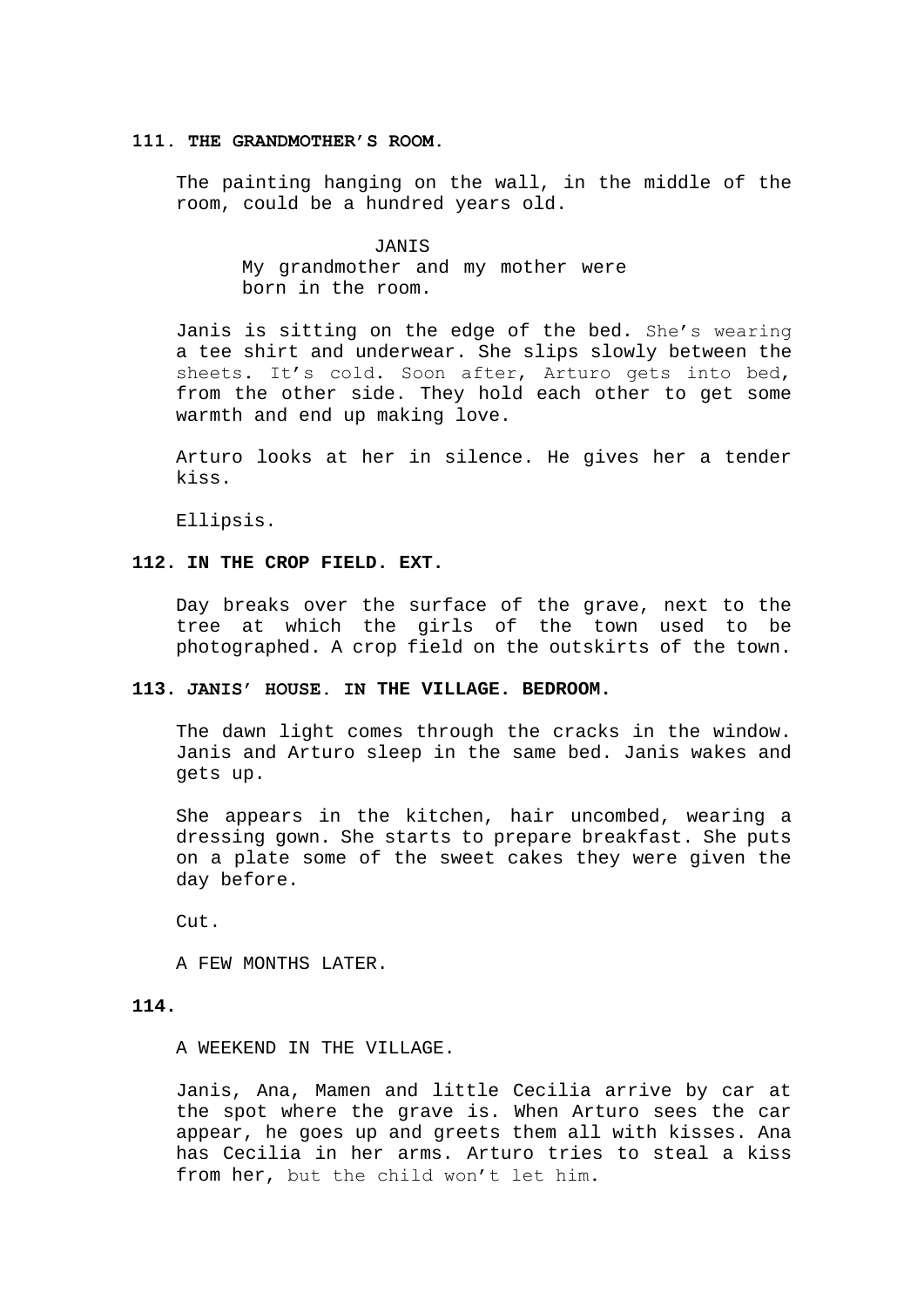#### ARTURO

Don't you remember me, Cecilia?

#### ANA

(Apologizing for her) She's sleepy.

There is a great familiarity in the group, blessed harmony.

Janis greets the technicians, some members of the scientific society, members of the Memory forum, three archeologists, a biologist, a physical anthropologist and other scientists, student volunteers, etc. She asks them how the work is going. (How long before you start digging?, etc.)

Several months have passed since the previous scene. It wasn't noticeable inside the car, but Janis is obviously pregnant. She does nothing to cover up her belly with her clothes. The pregnancy isn't a novelty for any of those present.

Arturo talks about the operation to Janis, how much longer it will take. He'll call her when the excavation has advanced a bit. It's best if she rest.

#### JANIS

I'm fine. We're going to the house, to get settled in.

They go back to the car which starts up and heads for the village.

### **115. HOUSE IN VILLAGE.**

The two women, Ana and Janis, and little Cecilia get out. Mamen says goodbye to them.

#### MAMEN

I'm going to take a look at my house.

They take out some bags with clothes, food and Cecilia's things. And Mamen greets a female neighbor she meets on the street.

> NEIGHBOR We thought this day would never come. You don't know how grateful we are.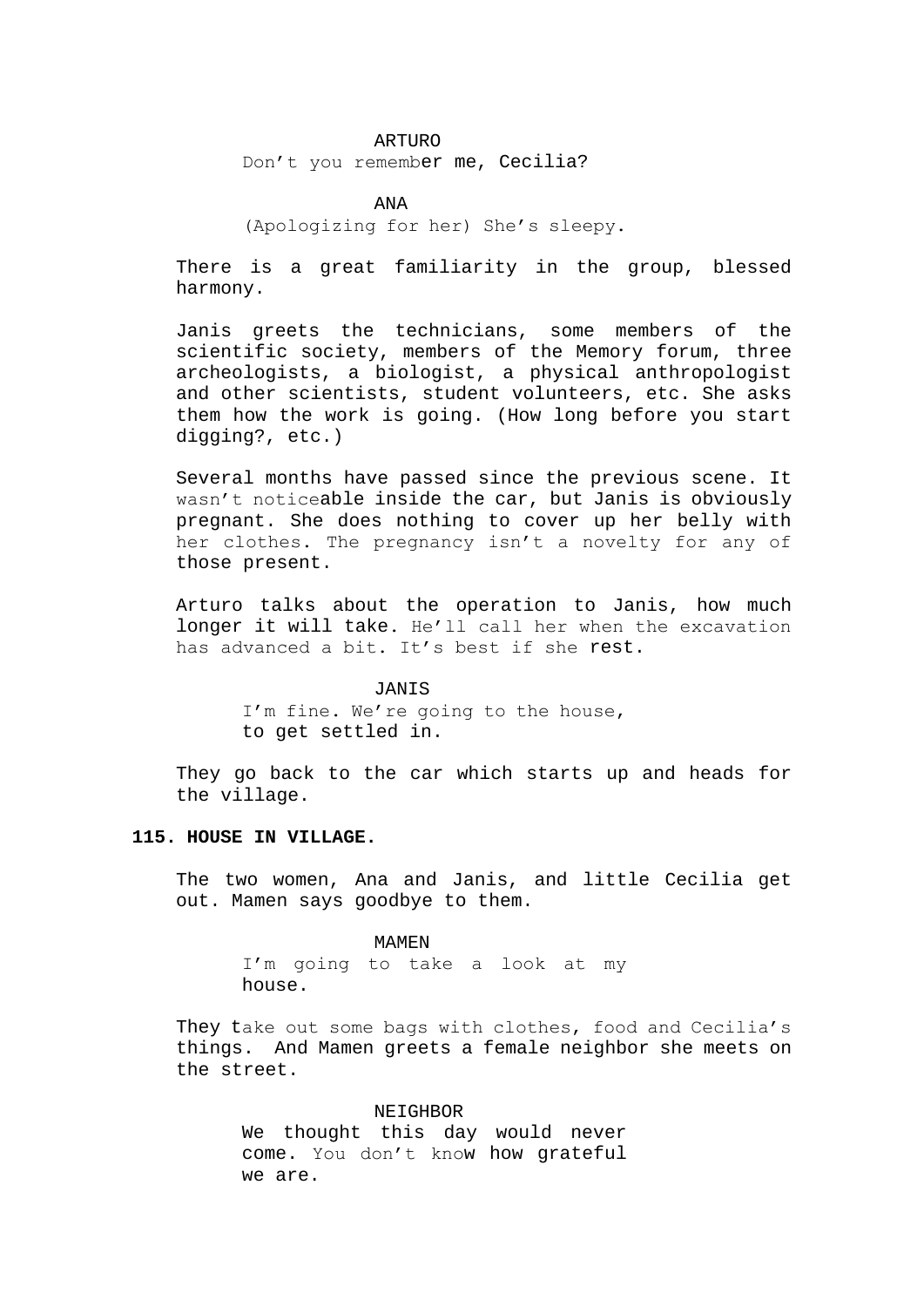#### MAMEN

(Emotional) There's going to be a lot of tears today.

Before Janis opens the door, she says to Cecilia and Ana.

#### JANIS

This is where my grandmother Cecilia was when she saw her father Gregorio for the last time.

# **116.**

Janis, Ana and little Cecilia come into the house. As we saw a few months earlier, there are photos of all of Janis' family, scattered around on top of the furniture. The furniture is a mixture of styles from different eras, from the 40s to the present day.

Cut.

# **117.**

The two women and the little girl eat at the dining room table.

## JANIS

My great-grandfather Gregorio was on this very spot with my greatgrandmother and my grandmother when three Falangists came and took him away. They didn't even let him finish his meal.

Ana listens, affected.

### JANIS

When he came back at dawn, he was pale and covered with mud. He'd been digging all night.

Janis feeds Cecilia. Ana listens to her.

JANIS They came for him two more nights... and, on the third, he didn't come back.

# **118. AT THE GRAVE**